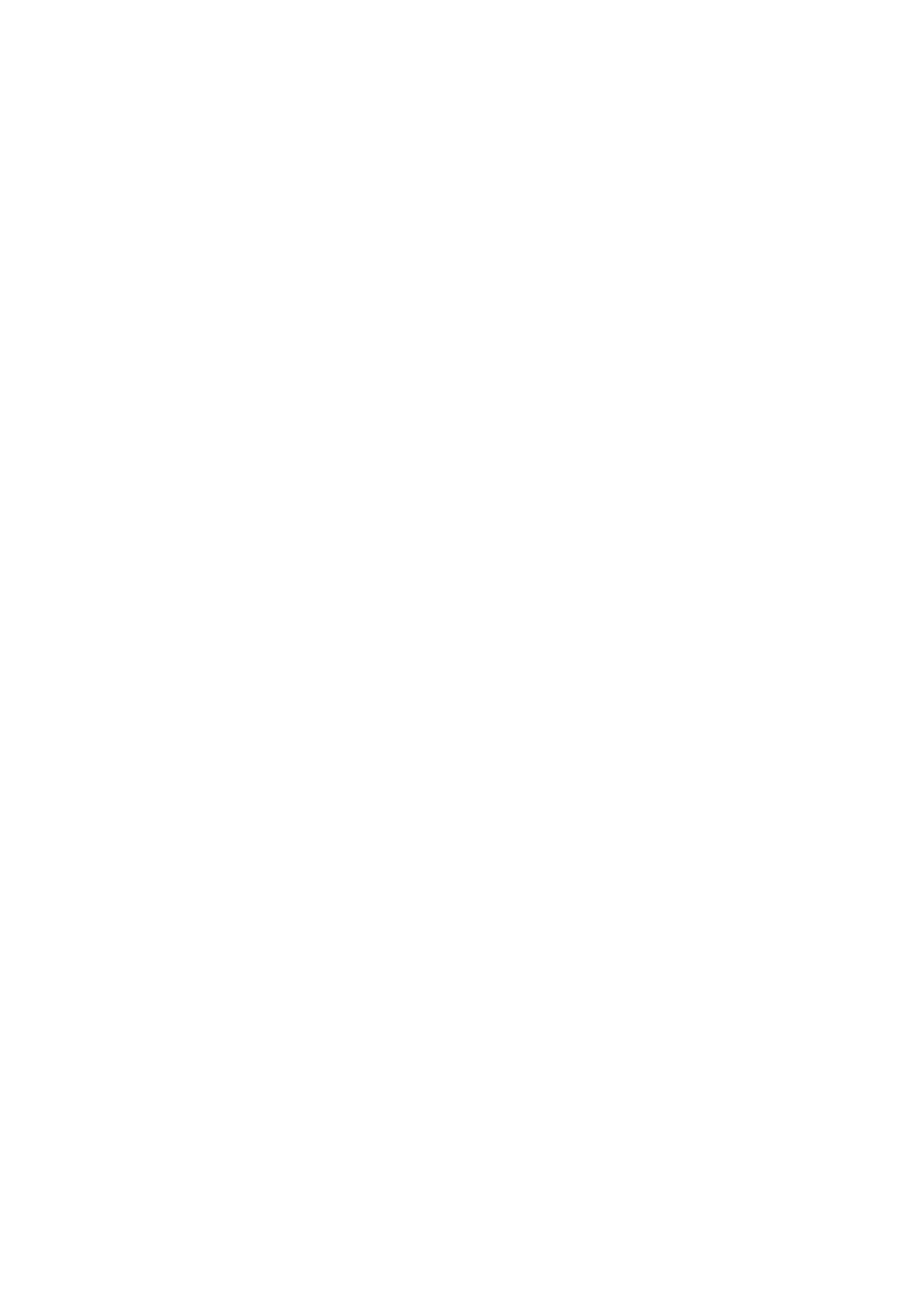## **Foreword**

This EIRENE Functional Requirements Specification version 7.4.0 is released to address the requirements that are relevant to interoperability of the rail system within the European Community, in particular according to the Directive 2008/ 57/ EC. It has been released alongside a new version of the EIRENE System Requirements Specification version 15.4.0, with which consistency was assured.

The document incorporates the relevant requirements for introduction of Internet Protocol based new Core Network architecture, Core Network redundancy improvement and Fixed Terminal System interface and the findings of a Working Group managed by the European Railway Agency, with the participation of the UIC, CER, EIM and GSM-R Industry Group. It includes the ability of using additional frequencies in the 900 MHz band and other public GSM bands. It introduces the enhanced Railway Emergency Call.

The EIRENE Functional Requirements Specification version 7.4.0 requirements which are relevant for interoperability in Europe are strictly the ones marked in this version with the category (MI), and these should be verified for certification purposes and authorisation for placing into service in Europe. There is no impact for Individual Constituents or Subsystems certification done according to the applicable requirements in EIRENE previous versions. Within the ERA ERTMS/ GSM-R CCM process it was agreed that ERA should recommend the referencing of the EIRENE Functional Requirements Specification version 7.4.0 in the Annex A of the CCS TSI, as a mandatory document.

The EIRENE version numbering structure is as follows:

- First digit (7) is the EIRENE version, and it is aligned with the ERA Baseline for Europe (B0), defined according to the ERA CCM process
- $-$  Second digit (4) is aligned to ERA Baseline release 4 (B0 r4), defined according to the ERA CCM process
- Third digit (0) corresponds to an UIC interim version, which shall contain changes that will not refer to (MI) categories

Following this, EIRENE 7.4.0 is aligned with ERA B0 r4.

Please note that, this EIRENE Functional Requirements Specification version 7.4.0 replaces the former version 7.3.0. The complete document must be considered in order to ensure an EIRENE compliant system.

The current document has been created following the agreements in the MoU signed between ERA and UIC in October 2010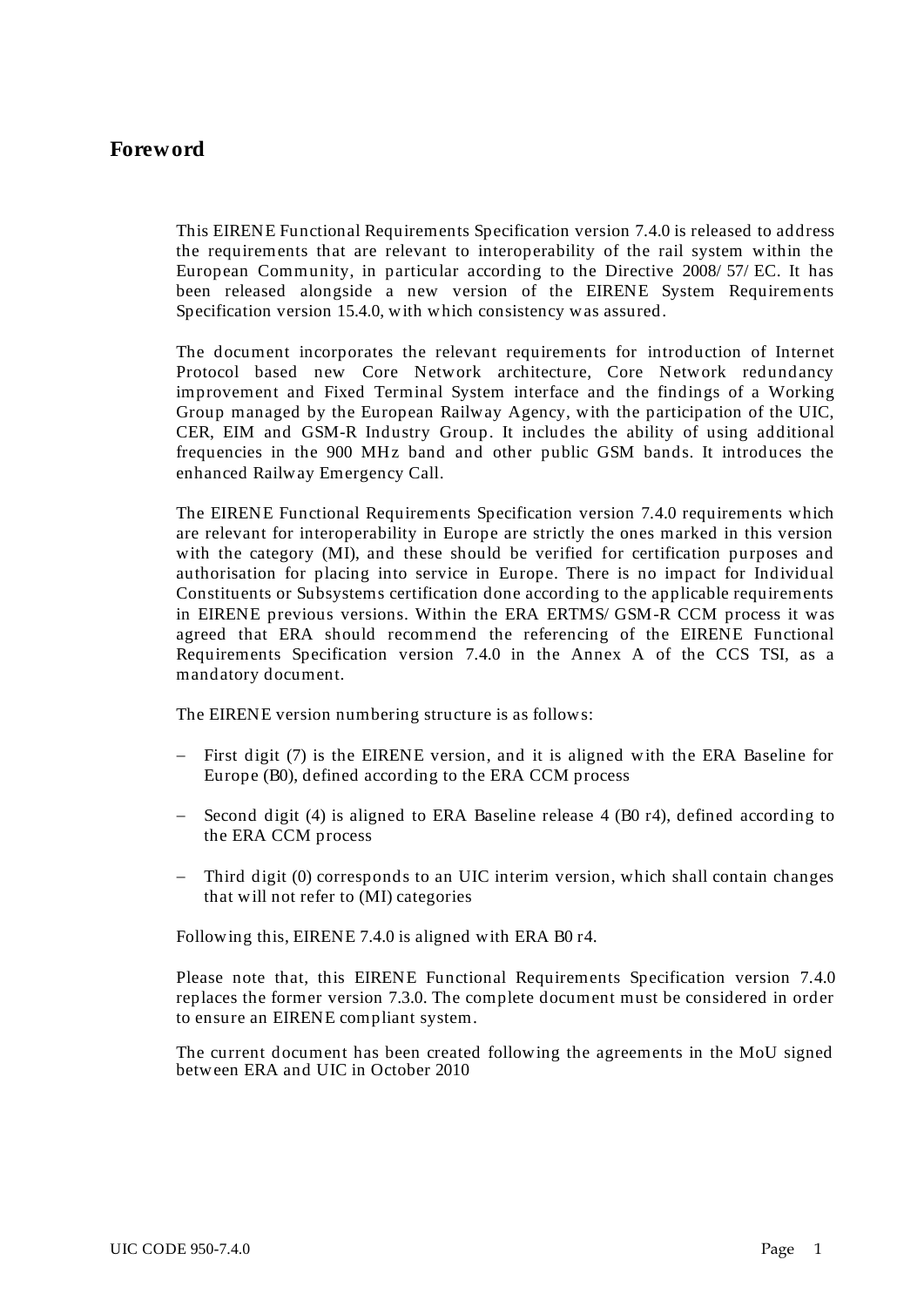ISBN 2-7461-1831-7

#### Warning

No part of this publication may be copied, reproduced or distributed by any means whatsoever, including electronic, except for private and individual use, without the express permission of the International Union of Railways (UIC). The same applies for translation, adaptation or transformation, arrangement or reproduction by any method or procedure whatsoever. The sole exceptions - noting the author's name and the source -are "analyses and brief quotations justified by the critical, argumentative, education al, scientific or informative nature of the publication into which they are incorporated" (Articles L 122-4 and L122-5 of the French Intellectual Property Code). International Union of Railways (UIC) - Paris, 2012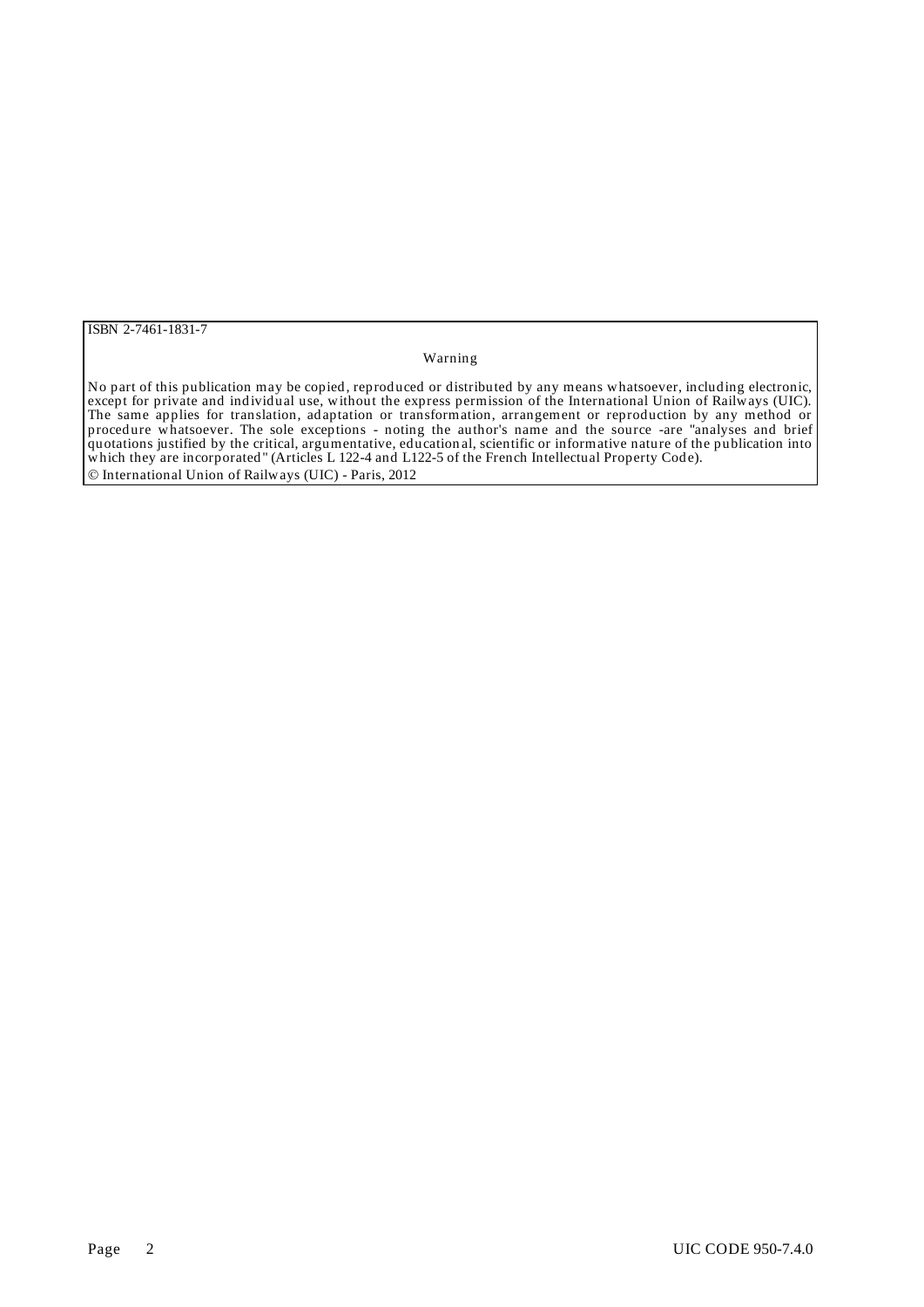# **Document history**

| Version        | Date            | Details                                                                                |
|----------------|-----------------|----------------------------------------------------------------------------------------|
| 6.0            | 21 October 2003 | O-9000 (FCR 00-87.2)                                                                   |
|                |                 | O-9001 (FCR 02-97.2)                                                                   |
|                |                 | O-9002 (FCR 01-98.1)                                                                   |
|                |                 | O-9003 (FCR 02-103.1)                                                                  |
|                |                 |                                                                                        |
| $7.0\,$        | 29 March 2006   | O-9018                                                                                 |
|                |                 | O-9027                                                                                 |
|                |                 | O-9028                                                                                 |
|                |                 | O-9031                                                                                 |
|                |                 | O-9043                                                                                 |
|                |                 | O-9044                                                                                 |
|                |                 | O-9054                                                                                 |
|                |                 | O-9059                                                                                 |
|                |                 | O-9061                                                                                 |
|                |                 | O-9072                                                                                 |
|                |                 | O-9077                                                                                 |
|                |                 | O-9079                                                                                 |
|                |                 | O-9087                                                                                 |
|                |                 | O-9090                                                                                 |
|                |                 | O-9098                                                                                 |
|                |                 |                                                                                        |
| $\overline{7}$ | 17 May 2006     | Approved by GSM-R<br>Operators Group,<br>Functional Group and<br><b>Industry Group</b> |
|                |                 |                                                                                        |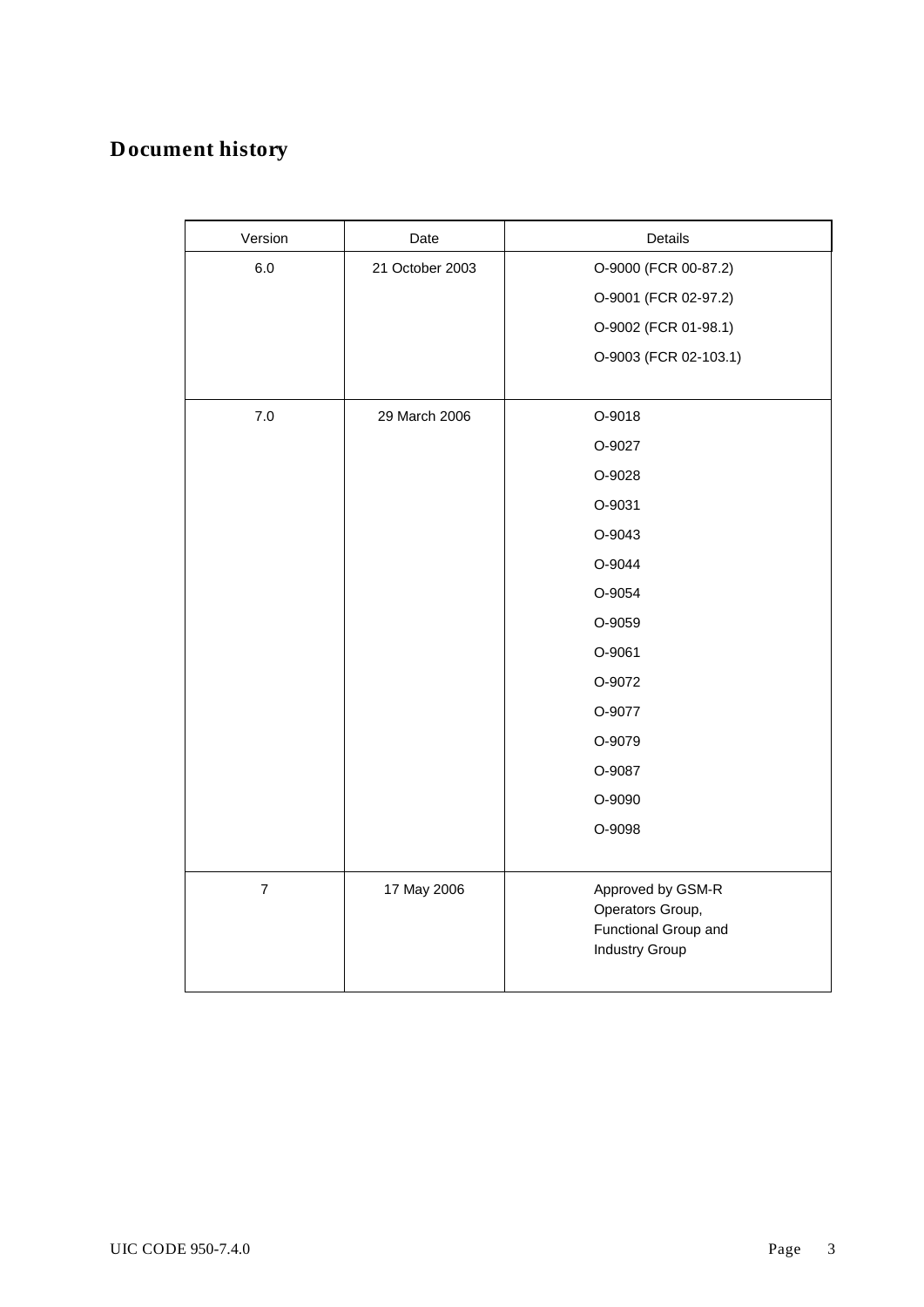| Version | Date             | Details    |
|---------|------------------|------------|
| 7.1     | 7 April 2010     | O-9083-3.0 |
|         |                  | O-9093-3.0 |
|         |                  | O-9101-3.0 |
|         |                  | O-9102-3.0 |
|         |                  | O-9105-3.0 |
|         |                  | O-9106-3.0 |
|         |                  | O-9118-3.0 |
|         |                  | O-9120-3.0 |
|         |                  | O-9121-3.0 |
|         |                  | O-9131-3.0 |
|         |                  | O-9133-3.0 |
|         |                  | O-9144-3.0 |
|         |                  | O-9149-3.0 |
|         |                  | O-9164-3.0 |
|         |                  |            |
| 7.2.0   | 23 February 2012 | O-9180-3.0 |
| 7.3.0   | 2 March 2012     | O-9181-3.0 |
| 7.4.0   | 27 April 2014    | O-9112-3.0 |
|         |                  | O-9145-3.0 |
|         |                  | O-9154-3.0 |
|         |                  | O-9160-3.0 |
|         |                  | O-9161-3.1 |
|         |                  | O-9166-3.0 |
|         |                  | O-9172-3.0 |
|         |                  | O-9173-3.0 |
|         |                  | O-9184-3.0 |
|         |                  | O-9187-3.0 |
|         |                  | O-9189-3.0 |
|         |                  | O-9191-3.1 |
|         |                  | O-9204-3.0 |
|         |                  | O-9186-3.0 |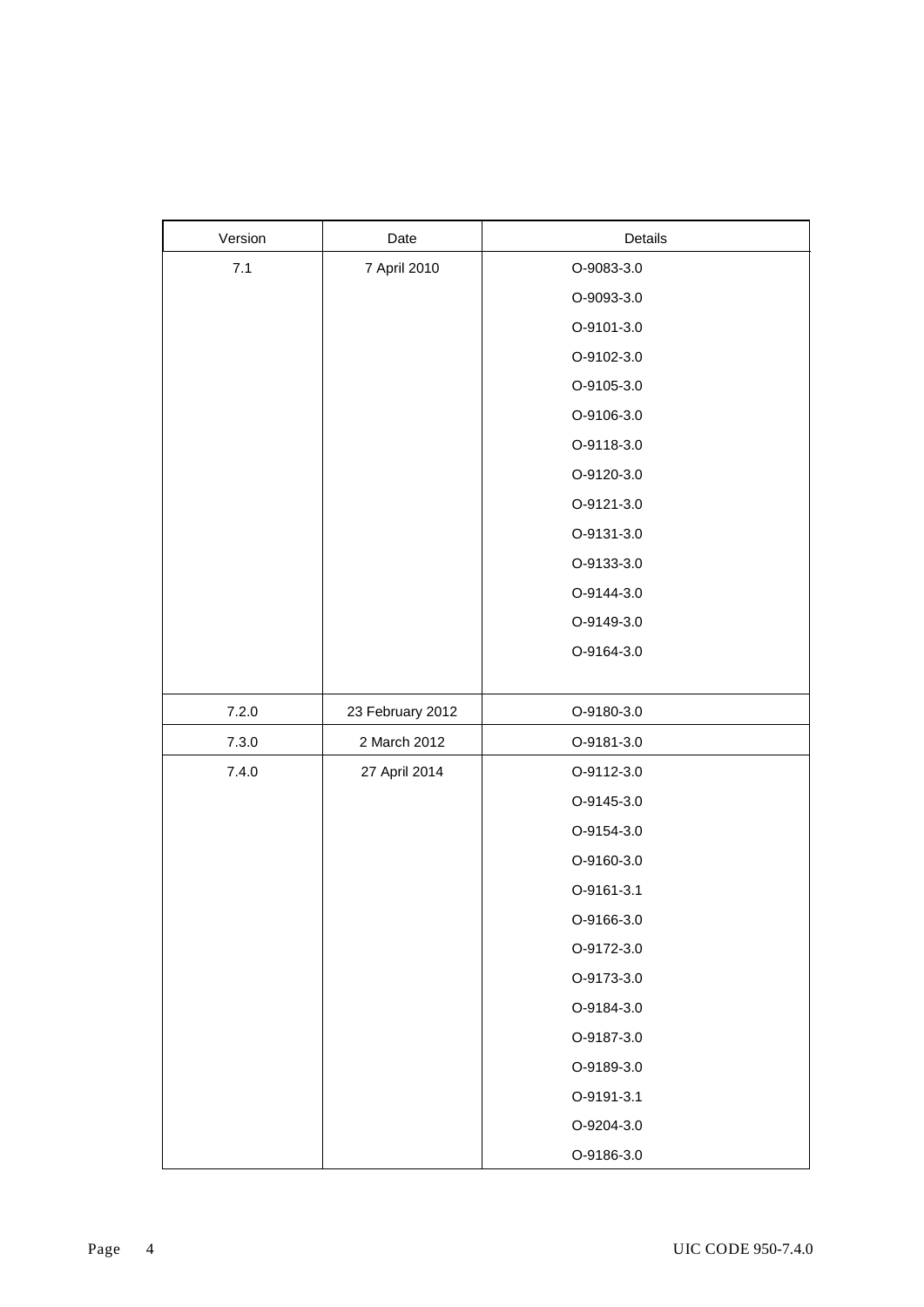## **List of contents**

| <b>Foreword</b>         |                                         | $\mathbf{1}$ |
|-------------------------|-----------------------------------------|--------------|
| <b>Document history</b> |                                         | 3            |
|                         | List of abbreviations                   | 9            |
|                         | <b>List of definitions</b>              | 11           |
| 1                       | Introduction                            | 17           |
| 1.1                     | General                                 | 17           |
| 1.2                     | Scope                                   | 17           |
| 1.3                     | Applicability                           | 18           |
| 1.4                     | System overview                         | 19           |
| 1.5                     | Structure of the specification          | 20           |
| $\overline{2}$          | <b>Network requirements</b>             | 23           |
| 2.1                     | Introduction                            | 23           |
| 2.2                     | Voice services                          | 23           |
| 2.3                     | Data services                           | 24           |
| 2.4                     | Call related services                   | 26           |
| 2.5                     | Railway specific services               | 28           |
| 3                       | Network configuration                   | 29           |
| 3.1                     | Introduction                            | 29           |
| 3.2                     | Coverage and performance                | 29           |
| 3.3                     | Network interconnection                 | 29           |
| 3.4                     | Call set-up time requirement            | 29           |
| 3.5                     | Broadcast and group call areas          | 30           |
| $\boldsymbol{4}$        | Mobile equipment core specification     | 33           |
| 4.1                     | Introduction                            | 33           |
| 4.2                     | Services and facilities                 | 34           |
| 4.3                     | Environmental and physical requirements | 36           |
| 5                       | Cab radio                               | 39           |
| 5.1                     | Introduction                            | 39           |
| 5.2                     | Functional requirements                 | 39           |
| 5.3                     | Environmental and physical requirements | 54           |
| 5.4                     | Driver man-machine interface            | 55           |
| 5.5                     | Deleted                                 | 56           |
| 5.6                     | Deleted                                 | 56           |
| 5.7                     | Driver safety device interface          | 56           |
| 5.8                     | Train-borne recorder                    | 57           |
| 5.9                     | Control/command interfaces              | 57           |
| 5.10                    | Other interfaces                        | 57           |
| 6                       | General purpose radio                   | 59           |
| 6.1                     | Introduction                            | 59           |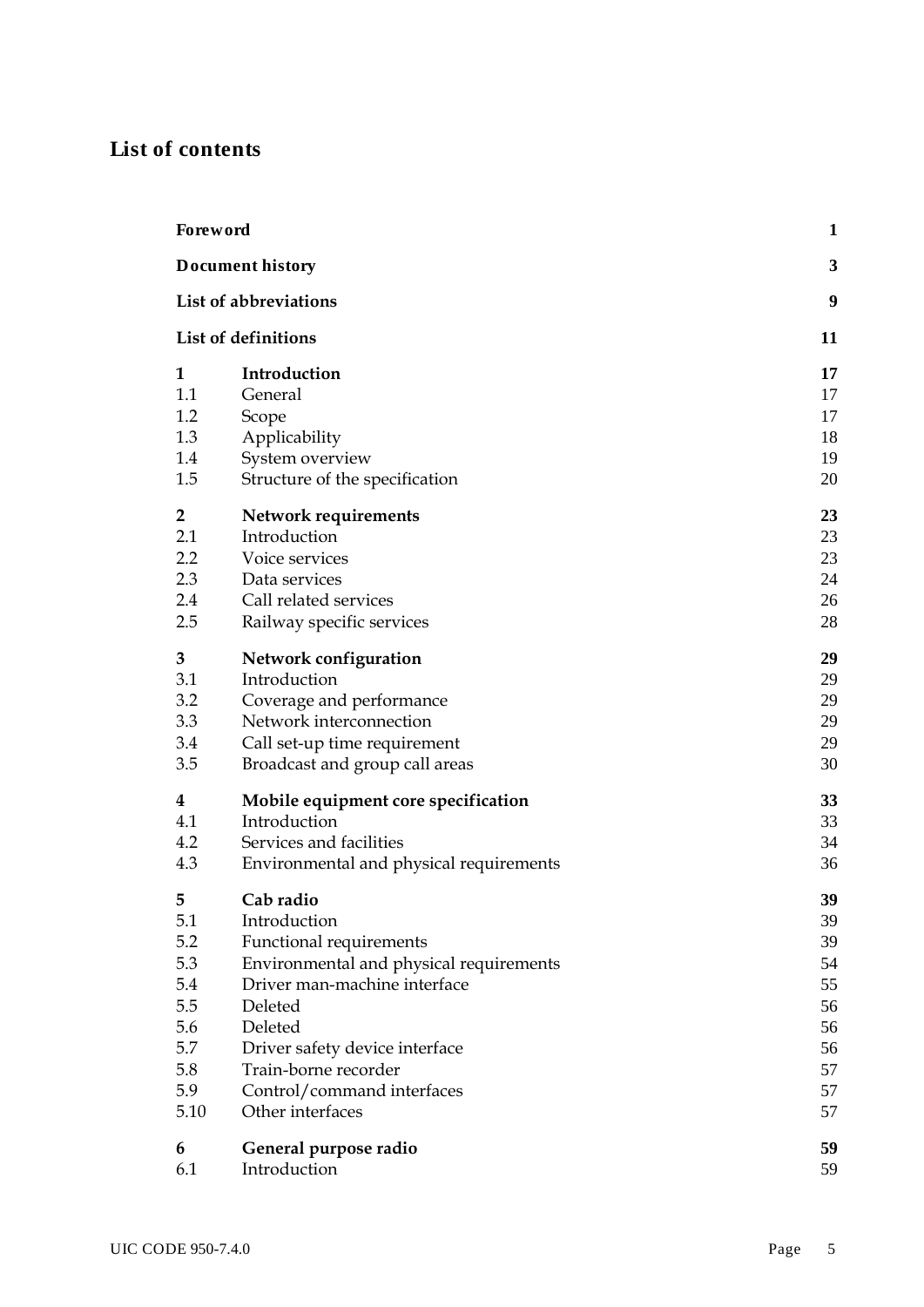| 6.2<br>6.3 | Functional requirements                                          | 59<br>62 |
|------------|------------------------------------------------------------------|----------|
| 6.4        | Environmental and physical requirements<br>Man-machine interface | 63       |
| 7          | Operational radio                                                | 65       |
| 7.1        | Introduction                                                     | 65       |
| 7.2        | Operational radio functions                                      | 65       |
| 7.3        | Environmental and physical requirements                          | 69       |
| 7.4        | Operational radio man-machine interface                          | 71       |
| <b>7A</b>  | <b>Shunting radio</b>                                            | 74       |
| 7A.1       | Introduction                                                     | 74       |
| 7A.2       | Shunting radio functions                                         | 74       |
| 7A.3       | Environmental and physical requirements                          | 78       |
| 8          | <b>Controller equipment specifications</b>                       | 80       |
| 8.1        | General                                                          | 80       |
| 8.2        | Primary controller's MMI                                         | 80       |
| 8.3        | Other controllers<br>Controller terminal interface               | 81       |
| 8.4<br>8.5 | Environmental specification                                      | 81<br>81 |
| 8.6        | Transfer functions to another controller terminal                | 81       |
| 9          | Numbering plan                                                   | 82       |
| 9.1        | General                                                          | 82       |
| 9.2        | Numbering plan requirements                                      | 82       |
| 9.3        | Telephone numbers                                                | 83       |
| 9.4        | Group numbers                                                    | 84       |
| 9.5        | Calls from external networks to the EIRENE network               | 84       |
| 10         | Subscriber management                                            | 86       |
| 10.1       | Introduction                                                     | 86       |
| 10.2       | Allocation of priorities                                         | 86       |
| 10.3       | Call restriction                                                 | 88       |
| 10.4       | Group membership                                                 | 88       |
| 10.5       | Network selection list                                           | 88       |
| 10.6       | Access matrix                                                    | 89       |
| 11         | Functional numbering and location dependent addressing           | 90       |
| 11.1       | General                                                          | 90       |
| 11.2       | Functional addressing                                            | 90       |
| 11.3       | Functional addressing registration procedures principles         | 92       |
| 11.4       | Location dependent addressing                                    | 93       |
| 12         | <b>Text messaging</b>                                            | 96       |
| 12.1       | Introduction                                                     | 96       |
| 12.2       | Definition of the service                                        | 96       |
| 12.3       | Performance                                                      | 96       |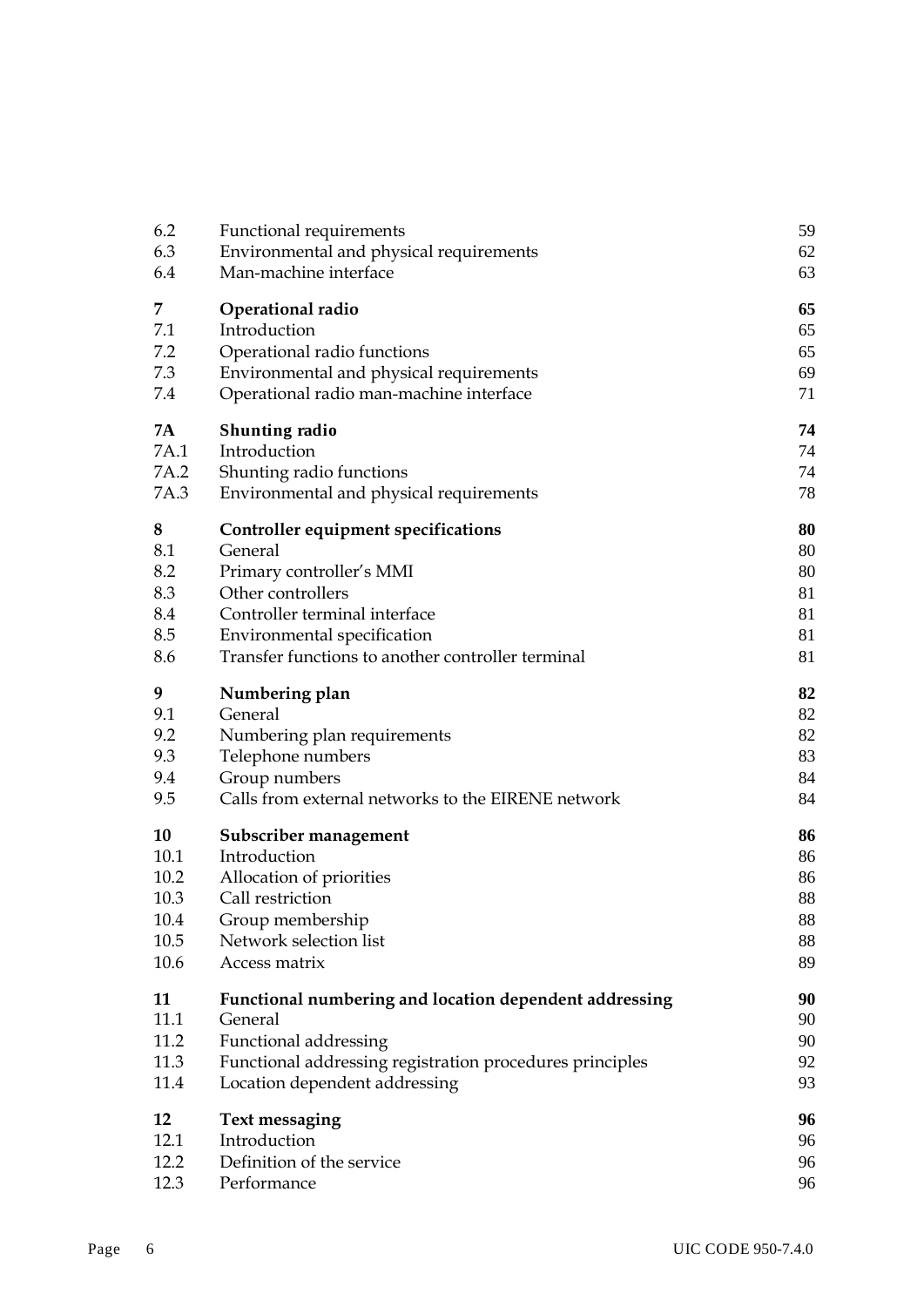## *List of contents*

| 12.4 | Interface                                      | 96  |
|------|------------------------------------------------|-----|
| 13   | Railway emergency calls                        | 98  |
| 13.1 | Introduction                                   | 98  |
| 13.2 | Management of Railway emergency calls          | 99  |
| 13.3 | Receipt of Railway emergency calls             | 100 |
| 13.4 | Confirmation of Railway emergency calls        | 101 |
| 14   | <b>Shunting mode</b>                           | 102 |
| 14.1 | Introduction                                   | 102 |
| 14.2 | Functional requirements                        | 102 |
| 14.3 | Group membership                               | 103 |
| 14.4 | Link assurance signal                          | 104 |
| 14.5 | Constraints                                    | 105 |
| 14.6 | Alerting a controller in a shunting group call | 105 |
| 15   | Direct mode                                    | 106 |
| 15.1 | Introduction                                   | 106 |
| 15.2 | Functional requirements                        | 106 |
| 16   | ETCS data only radio                           | 108 |
| 16.1 | Introduction                                   | 108 |
| 16.2 | Functional requirements                        | 108 |
| 16.3 | Environmental and physical requirements        | 108 |
| 16.4 | Man-Machine Interface                          | 109 |
| 16.5 | Train-borne recorder                           | 109 |
| 16.6 | Control/command interface                      | 109 |
| A    | References                                     | 110 |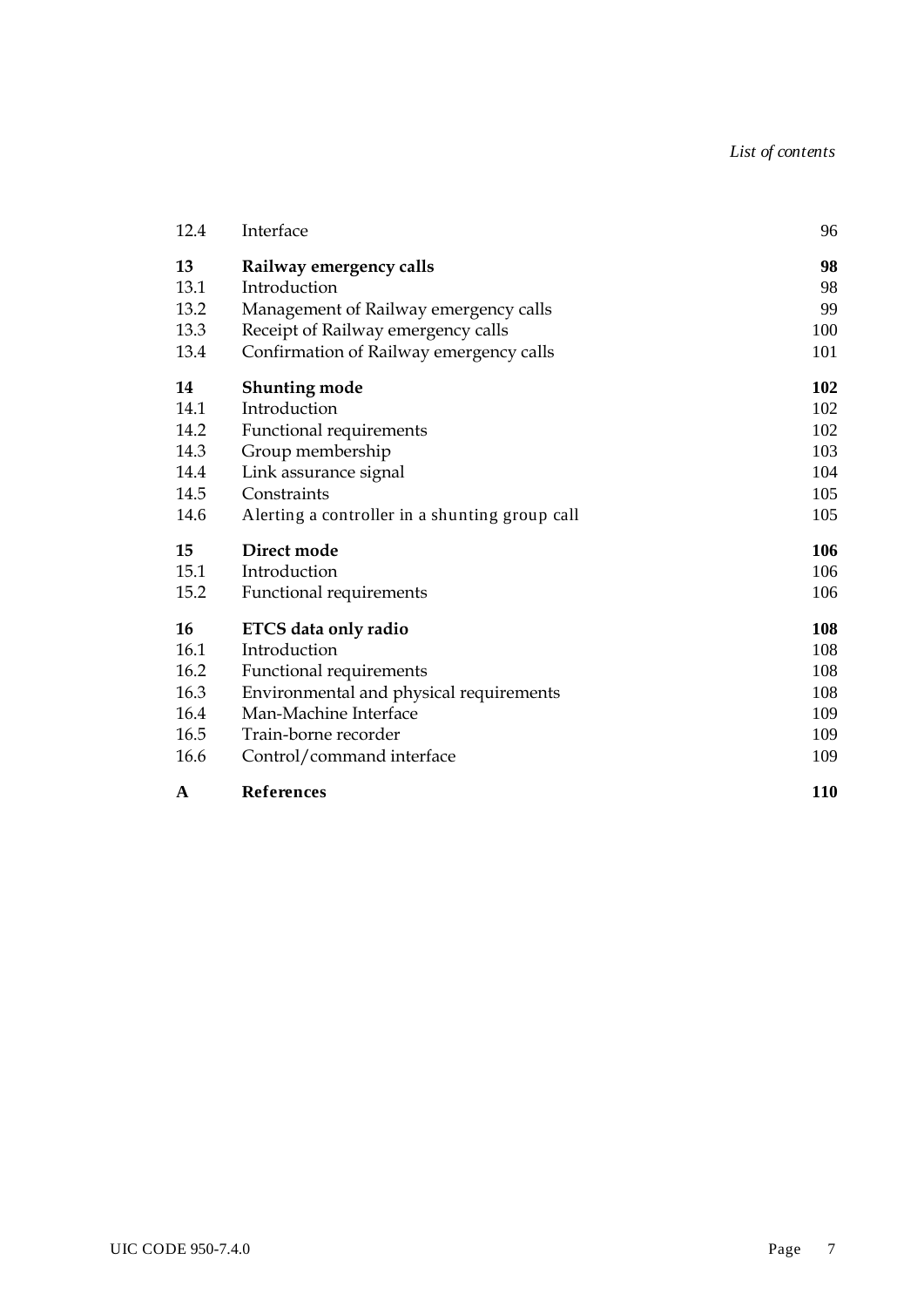PAGE LEFT INTENTIONALLY BLANK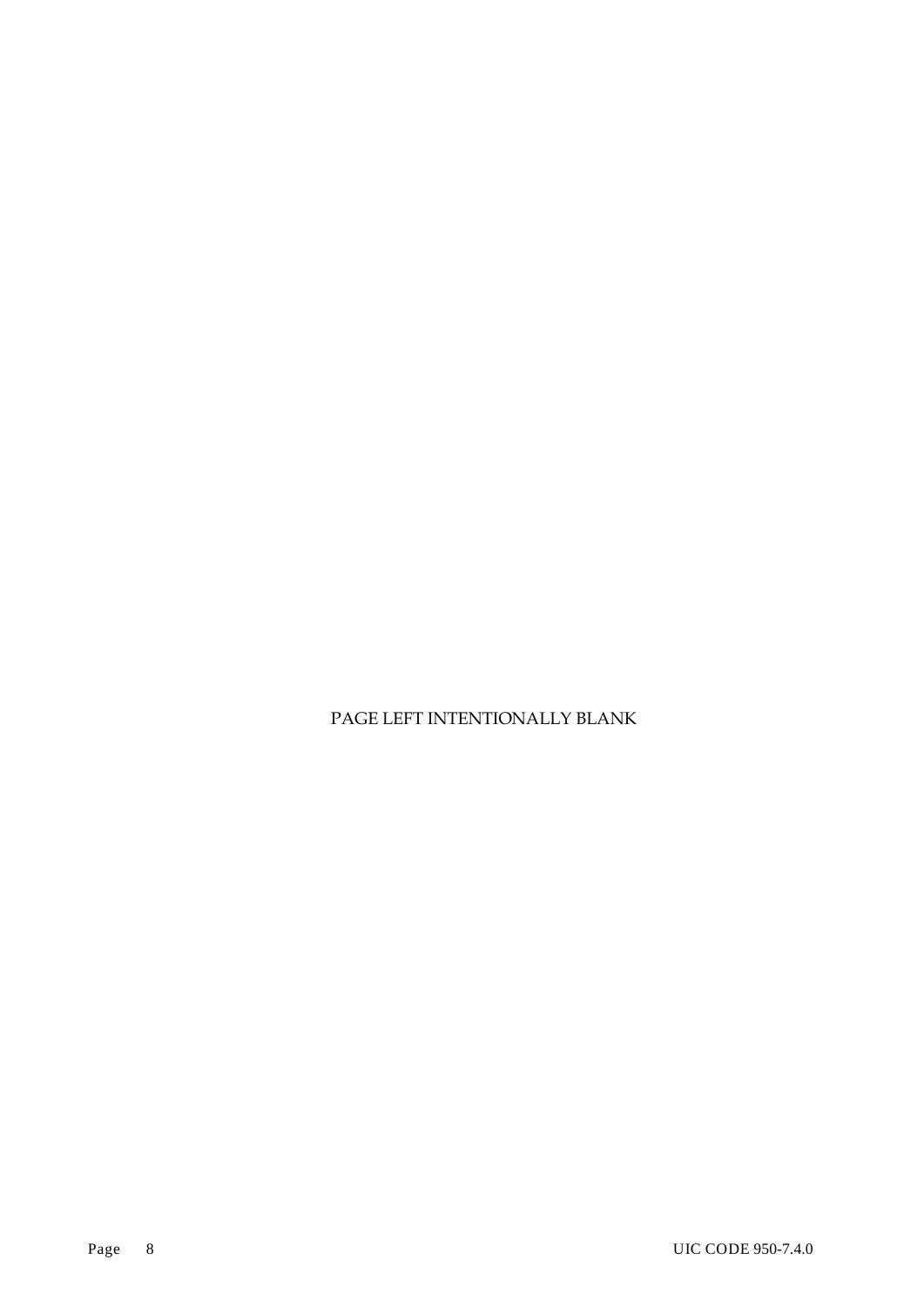# **List of abbreviations**

| <b>CCM</b>     | Change Control Management                                                                                                                                 |
|----------------|-----------------------------------------------------------------------------------------------------------------------------------------------------------|
| CCS            | Control Command and Signalling                                                                                                                            |
| <b>CENELEC</b> | European Committee for Electrotechnical Standardisation                                                                                                   |
| <b>CER</b>     | Community of European Railway and Infrastructure Companies                                                                                                |
| <b>CTS</b>     | Centralised Train Signalling                                                                                                                              |
| <b>DSD</b>     | <b>Driver Safety Device</b>                                                                                                                               |
| EC             | <b>European Commission</b>                                                                                                                                |
| <b>EDOR</b>    | ETCS data only radio                                                                                                                                      |
| <b>EIM</b>     | European Rail Infrastructure Managers                                                                                                                     |
| <b>EIRENE</b>  | European Integrated Railway Radio Enhanced Network                                                                                                        |
| <b>EMC</b>     | Electromagnetic Compatibility                                                                                                                             |
| <b>ERA</b>     | European Railway Agency                                                                                                                                   |
| <b>ERTMS</b>   | European Rail Traffic Management System                                                                                                                   |
| <b>ETCS</b>    | European Train Control System                                                                                                                             |
| EU             | European Union                                                                                                                                            |
| <b>GPS</b>     | Global Positioning System                                                                                                                                 |
| <b>GSM</b>     | Global System for Mobile communications                                                                                                                   |
| GSM-R          | GSM - Railway                                                                                                                                             |
| <b>ISO</b>     | International Organization for Standardization                                                                                                            |
| MMI            | Man-Machine Interface (this term encompasses all Human-Machine Interfaces<br>including the Driver-Machine Interface and the Controller-Machine Interface) |
| <b>PTT</b>     | Push-To-Talk                                                                                                                                              |
| <b>RBC</b>     | Radio Block Centre                                                                                                                                        |
| <b>TCS</b>     | <b>Train Control System</b>                                                                                                                               |
| <b>TSI</b>     | Technical Specification for Interoperability                                                                                                              |
| <b>UIC</b>     | Union Internationale des Chemins de Fer                                                                                                                   |
| <b>VBS</b>     | Voice Broadcast Service                                                                                                                                   |
| <b>VGCS</b>    | Voice Group Call Service                                                                                                                                  |
|                |                                                                                                                                                           |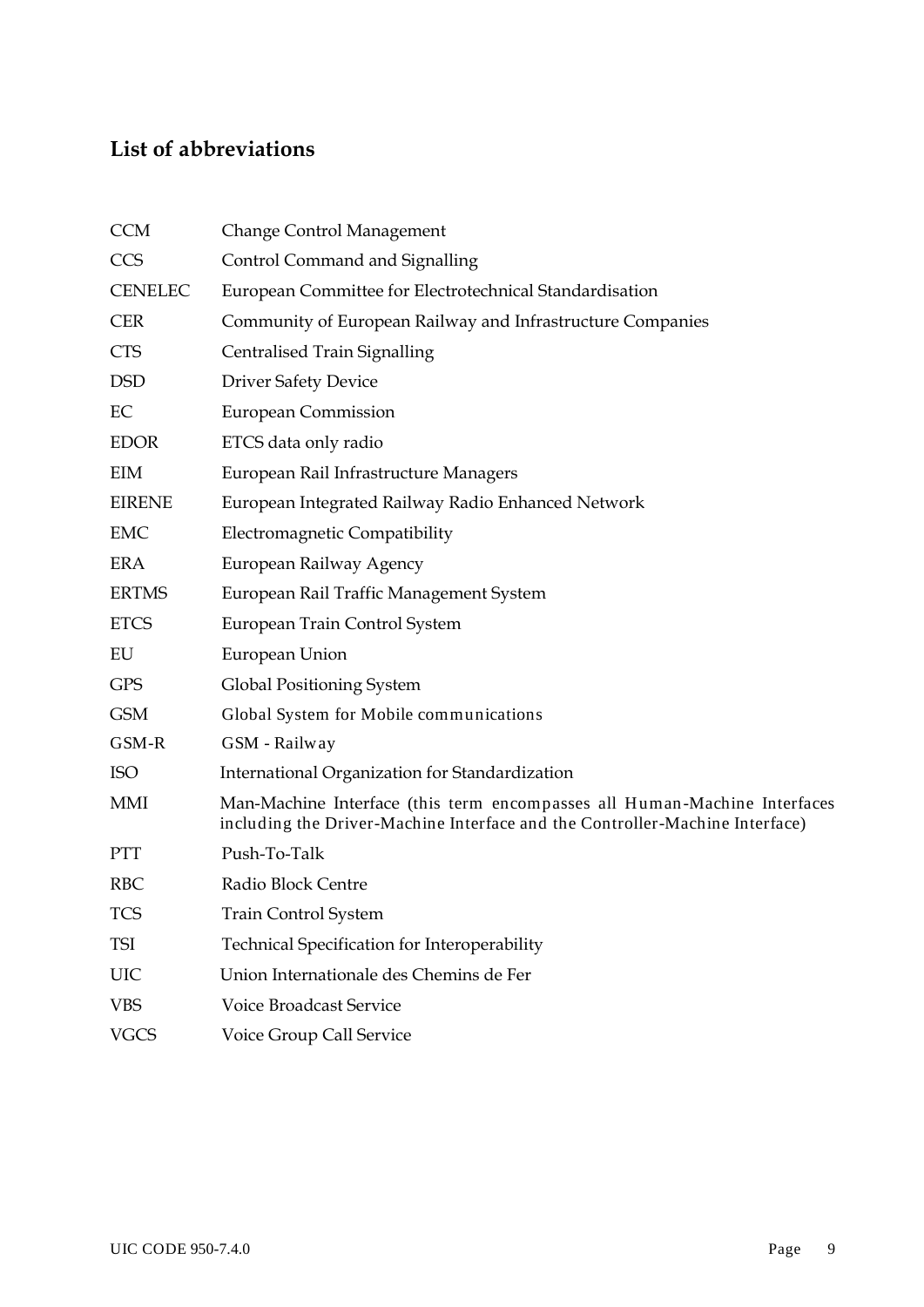PAGE LEFT INTENTIONALLY BLANK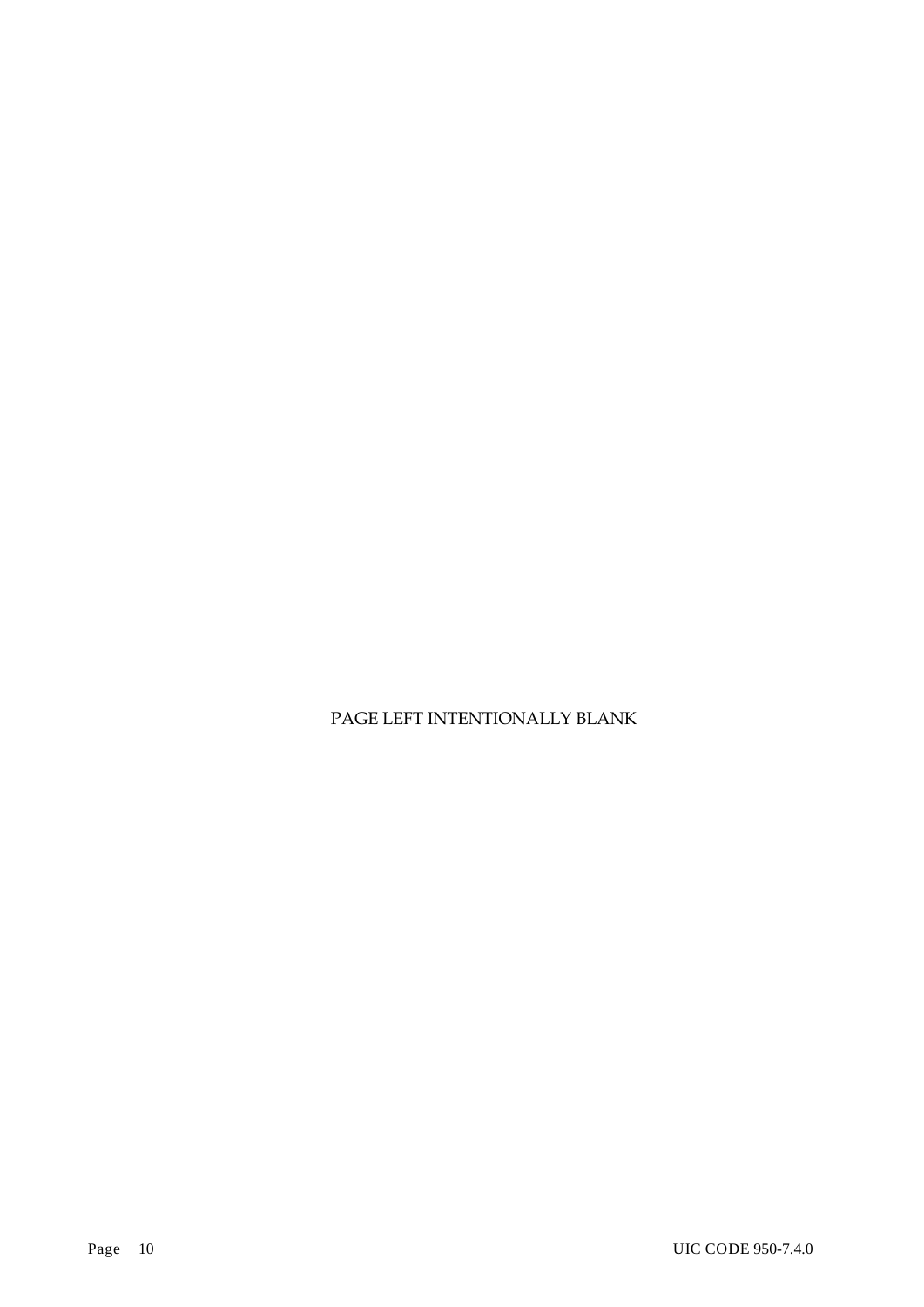## **List of definitions**

#### Balise

A passive or active device normally mounted in proximity to the track for communications with passing trains. A standard for balises has been devised within the EUROBALISE project.

## Broadcast call

A call made to all members of a pre-defined group within a local geographical area. Only the initiator of the call may talk, with all other group members listening only.

## Cab radio

The radio and associated user and other interfaces installed in the cab of a locomotive and for use principally by the locomotive driver.

#### Chief conductor

A member of the train crew with overall responsibility for passenger-related Railway activities on-board the train.

## Coach number

A number assigned to an item of rolling stock on a permanent basis. The coach number may form a component of a functional number used to address users/systems on an item of rolling stock.

## Controller

An individual responsible for the conduct of some aspect of train operations (also known as dispatcher). For the purposes of this specification, the following functional roles of controllers are defined:

- primary controller;
- secondary controller;
- traffic controller;
- power supply controller.

Dependent upon local circumstances, a number of functional roles can be carried out by a single controller or a single functional role can be carried out by a number of controllers.

#### Direct mode

The term for back-to-back or set-to-set radio communications without the use of any ground infrastructure.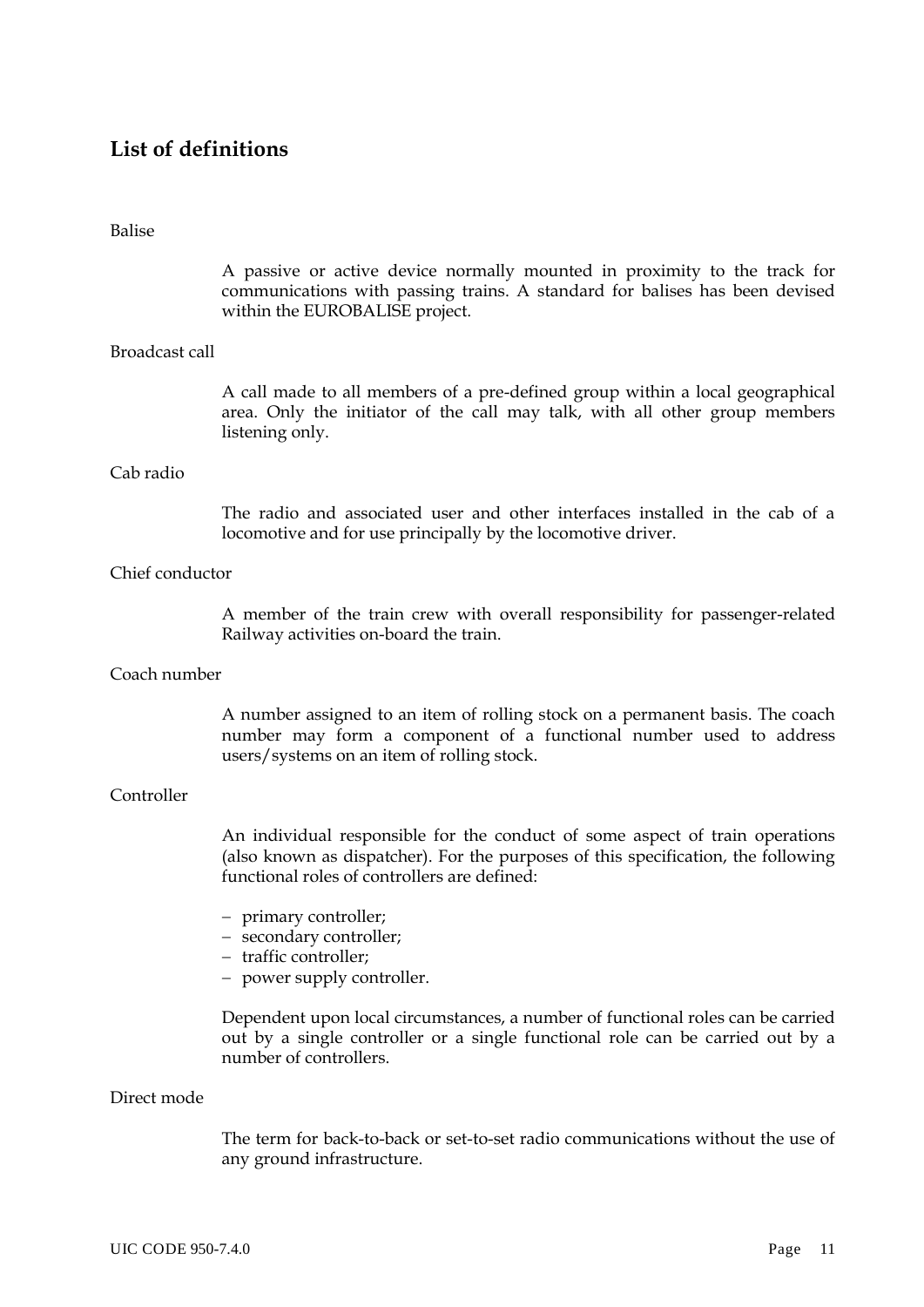#### Driver safety device

An on-train system which monitors the alertness of the driver and provides warnings and alarms to other systems as appropriate.

#### EIRENE Network

An EIRENE network is a railway telecommunications network, based on the ETSI GSM standard, which complies with all related mandatory requirements specified in the EIRENE FRS and SRS. An EIRENE network may also include optional features and these shall then be implemented as specified in the EIRENE FRS and SRS. The EIRENE network excludes terminals.

#### EIRENE System

An EIRENE system is a railway telecommunications system based on the ETSI GSM standard, which complies with all related mandatory requirements as specified in the EIRENE FRS and SRS. An EIRENE system may also include optional features and these shall then be implemented as specified in the EIRENE FRS and SRS. The EIRENE System includes terminals.

#### Engine number

A number assigned to an item of traction stock on a permanent basis. The engine number may form a component of a functional number used to address users/systems on an item of traction stock.

## ETCS data only radio

The radio equipment dedicated to support the ETCS train control application data transmission requirements. This equipment includes one or several radio transceivers and their enclosure.

#### Fiche

A UIC fiche or leaflet is a document adopted by UIC members. Statements within the fiche may comprise specifications which are binding on UIC members ('obligatory' specifications) or optional ('recommended' specifications). The existing track-to-train radio standard is contained within UIC fiche 751-3. It is envisaged that the EIRENE standard will be covered by a new UIC fiche, 950.

#### Functional addressing

A term used to describe the process of addressing a call using a number representing the function a user is performing, rather than a number identifying the user's terminal equipment.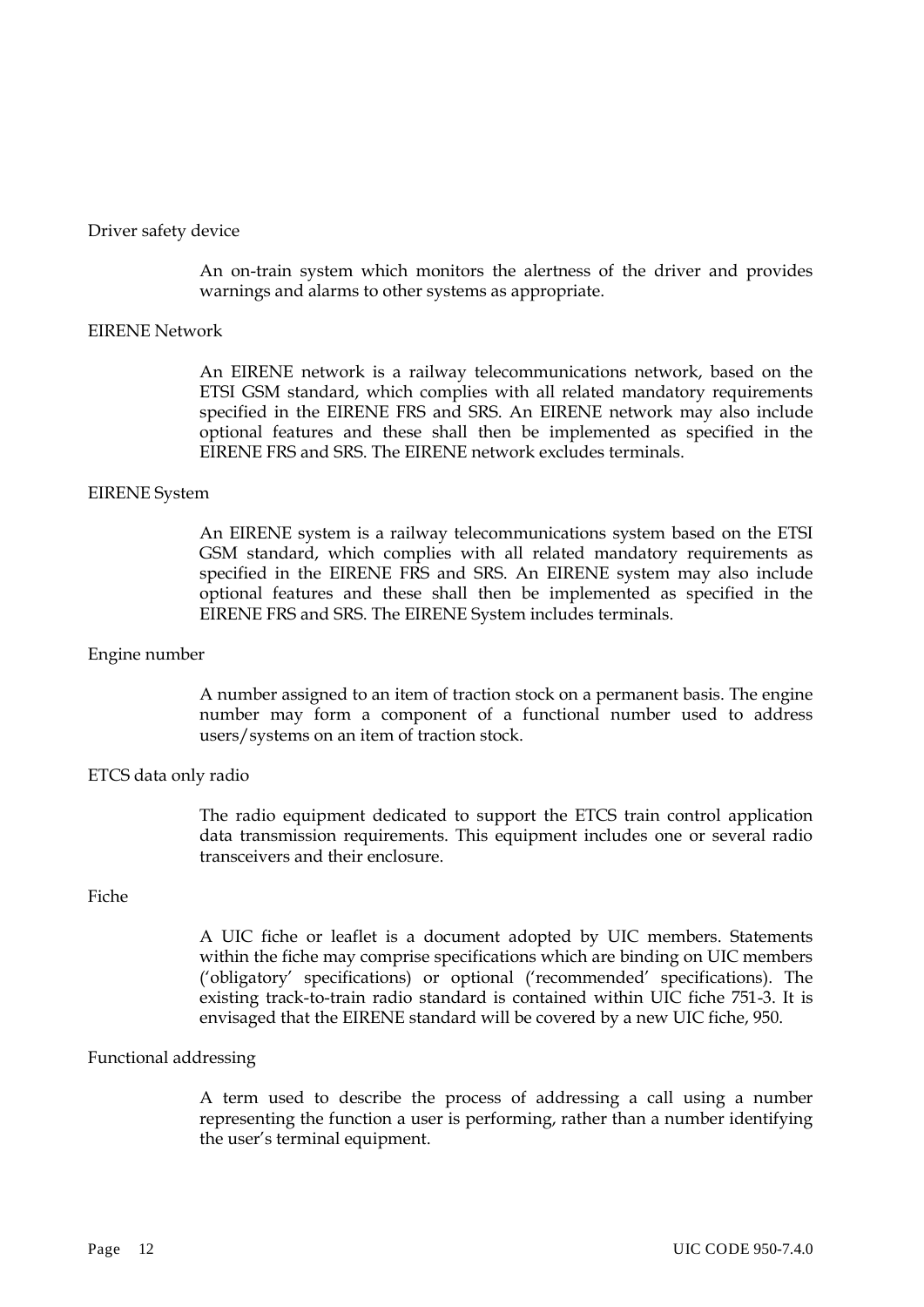#### Functional identity

A description of the function performed by a called or calling party. The functional identity can include characters and numbers.

## Functional number

The full number used within the functional addressing scheme to identify an end user/system by function or role rather than by a specific item of radio equipment or user subscription.

#### General purpose radio

A standard radio closely based on commercially available units for general use.

#### Group call

A call made to all members of a pre-defined group within a local geographical area. Only one member of the group may talk at any instant, with all other group members listening only.

## High priority call

High priority calls (critical group calls for drivers in the same area initiated by a driver, critical group calls for station and security staff, trackside maintenance staff or controller groups) are made in exceptional circumstances where the situation requires a higher level of priority than for normal operational calls, but the same call handling regarding alerting and setup. These calls have lower priority than Railway emergency calls.

#### Link assurance signal

A form of unidirectional signalling transmitted periodically or constantly from one radio to another to allow the receiving user to detect a break in radio transmission during critical manoeuvres (e.g. during shunting).

#### Location dependent addressing

A term used to describe the process of addressing a particular function (typically a controller) based on the current location of the user (typically a train).

#### Multi-party call

A voice communication method whereby a number of parties defined by the call initiator may participate in the call. All parties may talk simultaneously.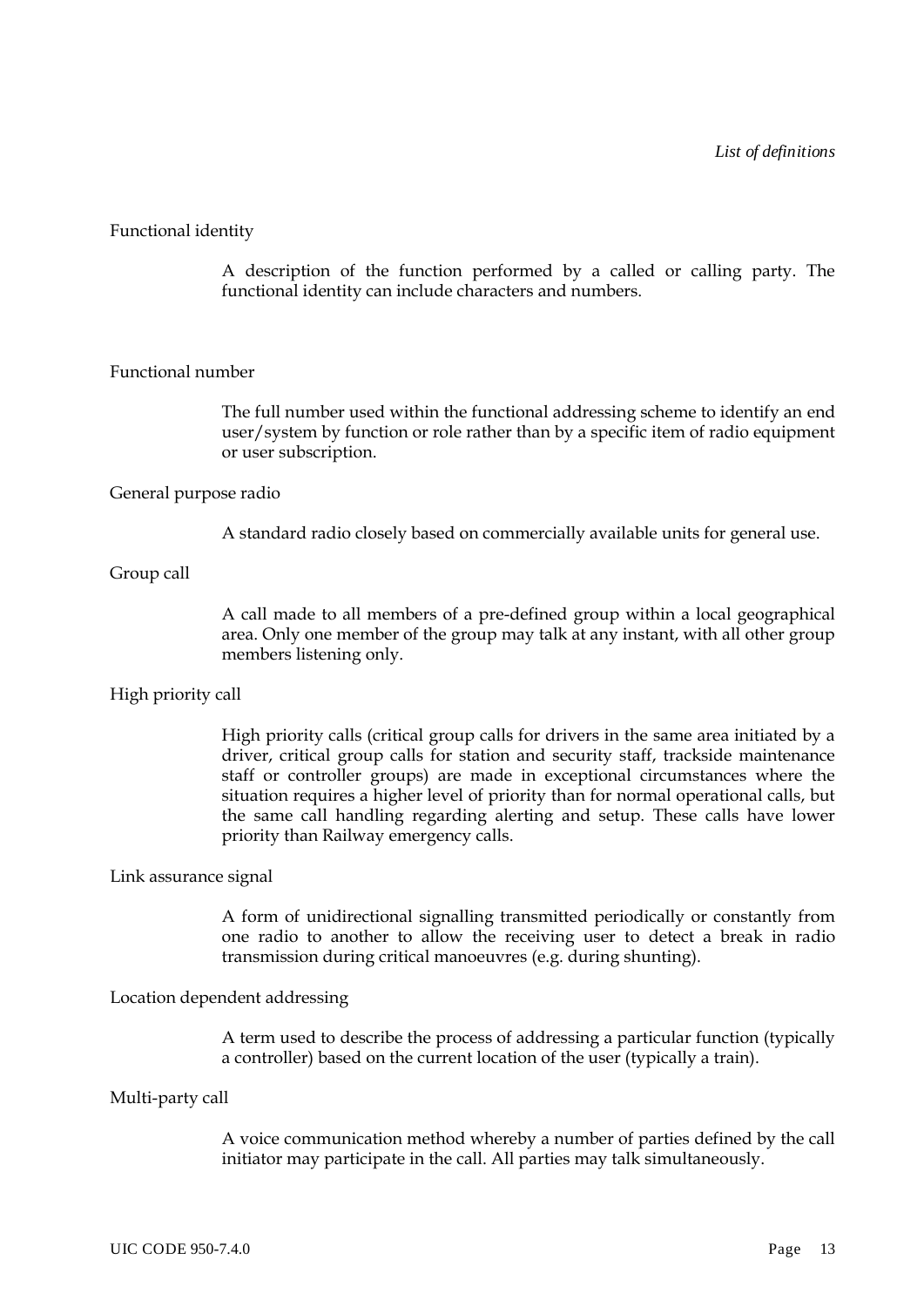Multiple driver communications within the same train

A term used to describe communications between the drivers of each active cab in a train comprising multiple traction vehicles.

#### On-train function

The part of the functional identity of a user which defines the functional role performed by the user on a specific train, engine or coach.

## Operational communications

These are railway communications directly concerned with train and shunting movements or train operation. For example, controller-driver communications.

#### Operational radio

A handheld radio suitable for use by people involved in railway operations.

#### Open interface

An open interface is an interface complying with published standards.

#### Power supply controller

A controller responsible for the management of the traction power supply.

#### Primary controller

The location and direction of movement of any particular train permits the unique identification of a Primary Controller. The Primary Controller is currently the co-ordinator of train emergency calls. The Primary Controller is normally responsible for the operation of a designated area of track. The exact responsibilities of the Primary Controller are determined on a national basis.

#### Public emergency call

A point-to-point voice call which is used to notify non-railway authorities (such as Police and Ambulance services) of an emergency situation.

## Radio Block Centre

An ERTMS/ETCS term referring to a centralised safety unit to establish and control train separation using radio as the train-to-ground communication medium.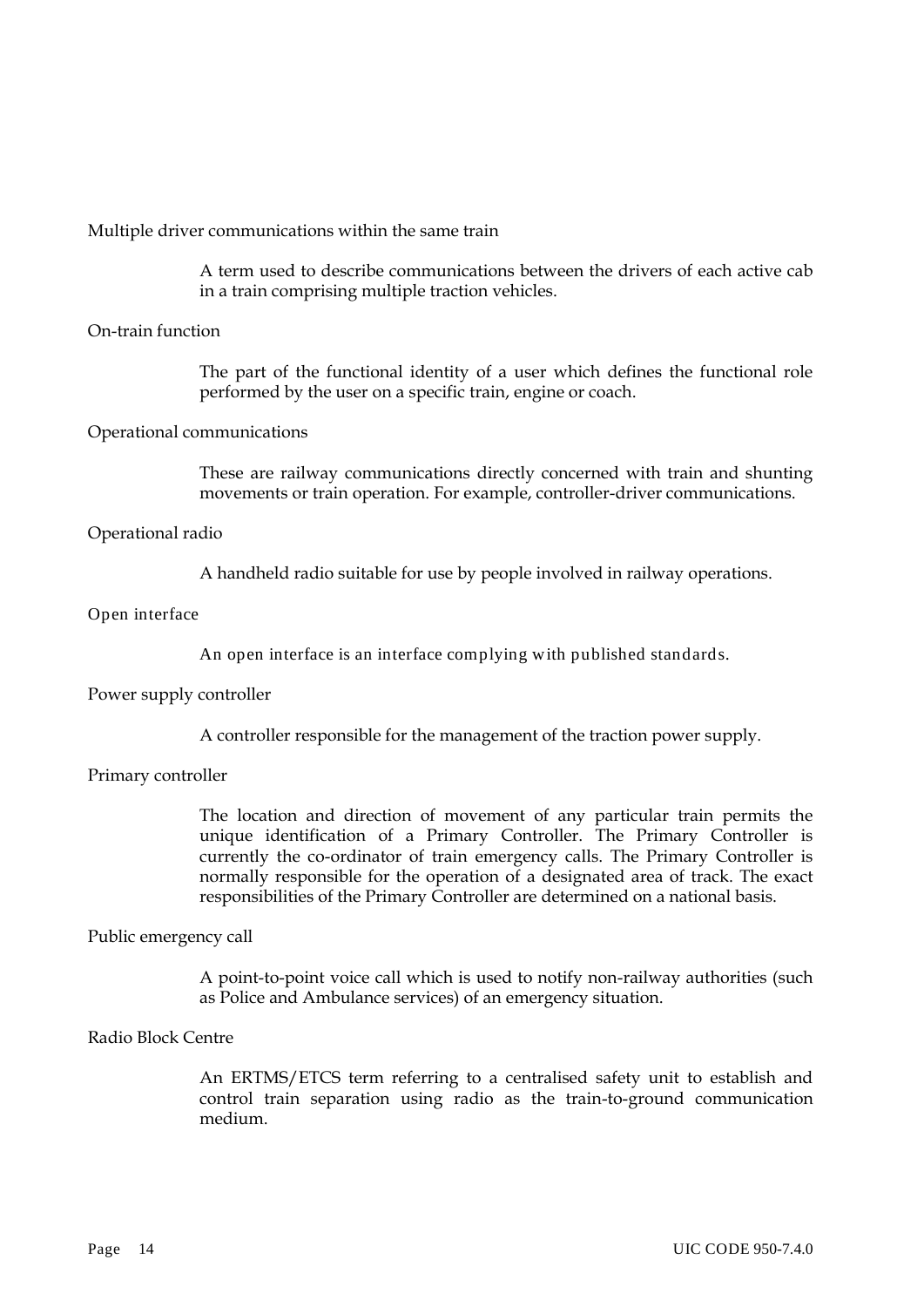#### Railway emergency call

A call of highest priority for warning drivers, controllers and other concerned personnel of a dangerous situation in a pre-defined area. Two types of Railway emergency calls are defined:

- Train emergency calls (for Railway emergencies whilst not involved in Shunting operations);
- Shunting emergency calls (for Railway emergencies whilst involved in Shunting operations).

#### Roaming

The use of a mobile on any communications network other than the user's home network.

#### Secondary controller

A Secondary Controller is a train controller who holds responsibility for the safe running of trains on a designated area of track (e.g. a signaller). Secondary Controllers require the facility to communicate with trains in all situations in order to perform their function. The split of responsibilities between Primary Controllers and Secondary Controllers is determined on a national basis.

## Shunting mode

A radio is considered in "Shunting Mode" when it is prepared to receive shunting emergency calls but cannot receive train emergency calls.

#### Shunting radio

A handheld radio suitable for use by people involved in railway operations including shunting operations.

#### Shunting team

A group of people manoeuvring trains in order to change their location or composition. Communications for shunting are particularly critical when a driver at the front of a train is pushing it backwards towards buffers or other potential obstructions. In this case a lookout is often required to report progress to the driver.

#### Stock number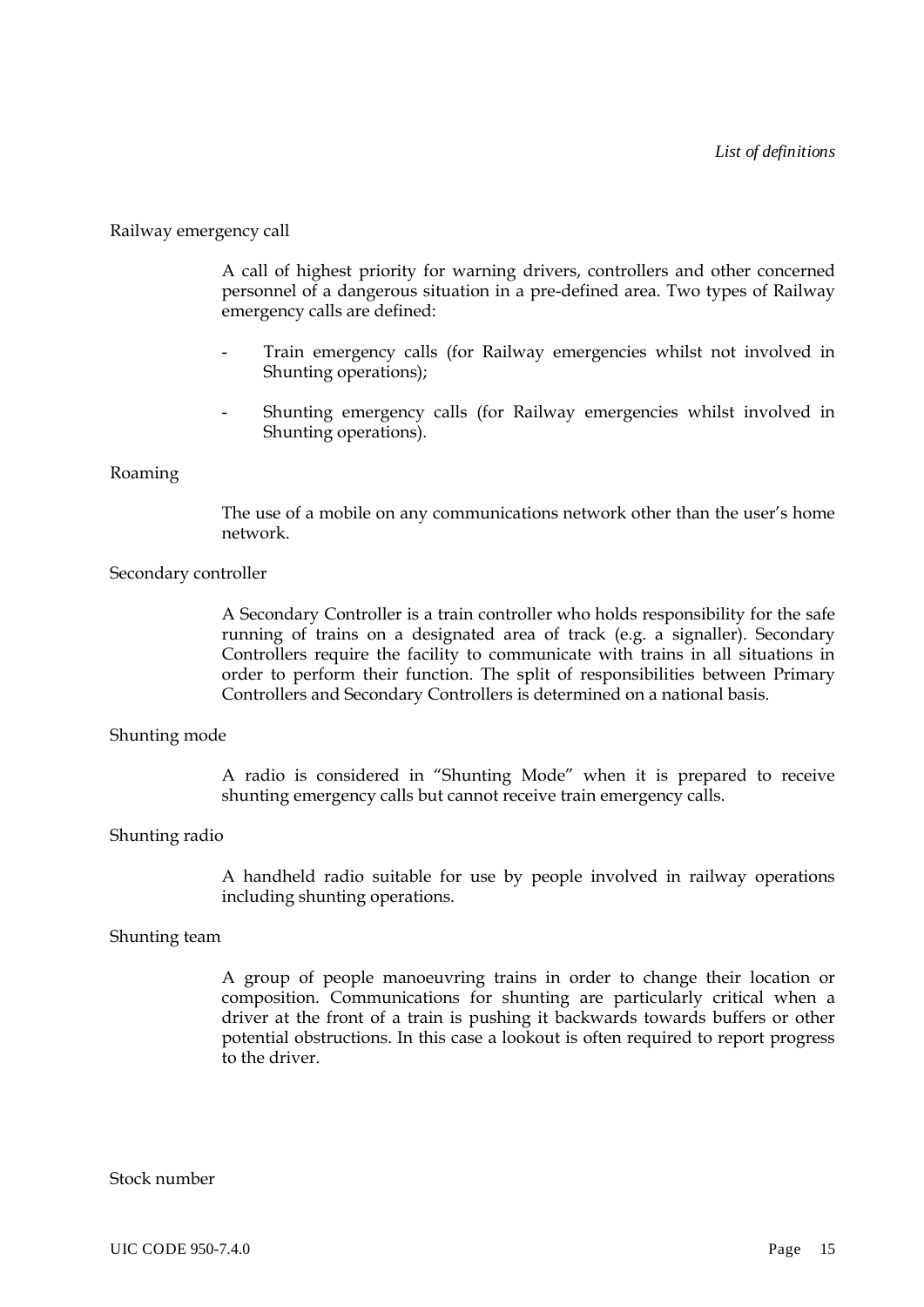A number assigned to an item of traction or rolling stock on a permanent basis. A stock number may form a component of a functional number used to address users/systems on an item of traction or rolling stock.

#### Support communications

These are railway communications which are not directly concerned with train movements or train operation. For example, such communications might involve the passage of catering, maintenance or timetable information.

#### Train controller

A controller who has responsibility for the safe movement of trains.

## Train control system (TCS)

The process by which the movement of a train is influenced without any action by the driver. For the purposes of this specification, reference to train control also encompasses automatic train protection, automatic train operation and in-cab signalling. The interoperable train control system will be the ERTMS/ETCS application.

#### Train mode

A radio is considered in "Train Mode" when it is prepared to receive train emergency calls but cannot receive shunting emergency calls.

## Train number

A number given to a train by operational staff for a particular journey. A train number may form a component of a functional number used to address users/systems on a train.

## Traffic controller

A controller who has responsibility for the scheduling of trains and the 'flow' of trains over the network. For example, traffic control personnel are responsible for such activities as holding connecting services and minimising disruption to the timetable. The traffic control function has no formal safety responsibility.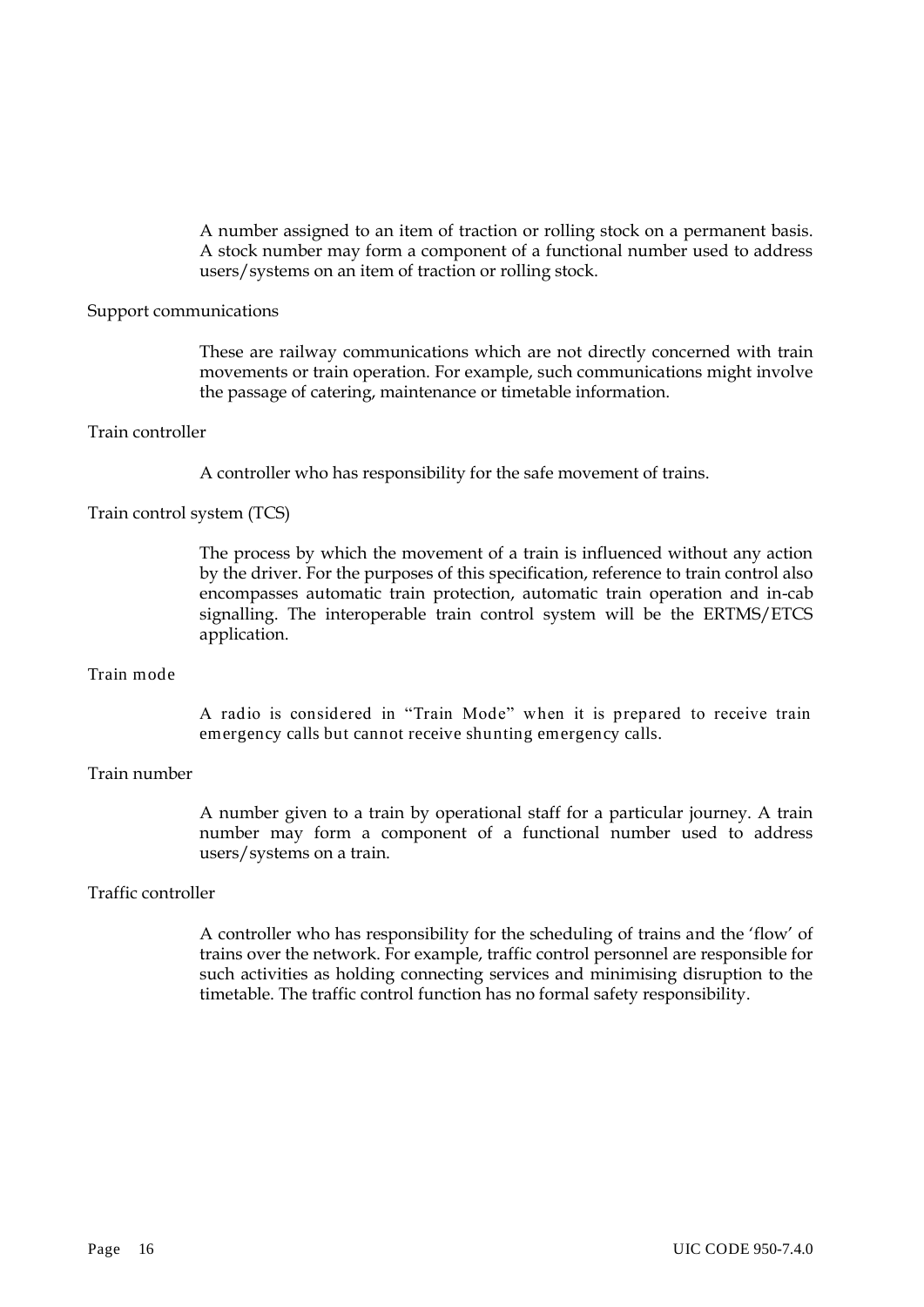## **1 Introduction**

## **1.1 General**

1.1.1 This specification has been developed within UIC Project EIRENE. It specifies a digital radio standard for the European railways applicable worldwide. It forms part of the Technical Specification for Interoperability. (I)

## **1.2 Scope**

1.2.1 The EIRENE Functional Requirements Specification defines the requirements of a radio system satisfying the mobile communications needs of the European railways<sup>1</sup> applicable worldwide. It encompasses ground-train voice and data communications, together with the ground-based mobile communications needs of trackside workers, station and depot staff and railway administrative and managerial personnel.



*Figure 1-1: Scope of EIRENE*

- 1.2.2 The scope of this specification is to provide interoperability for trains and staff crossing national or other borders between systems, and to provide manufacturing economies of scale wherever practical.
- 1.2.3 The primary objective of this specification is to ensure interoperability along international lines which are generally high speed and cross suburban areas with a high level of traffic.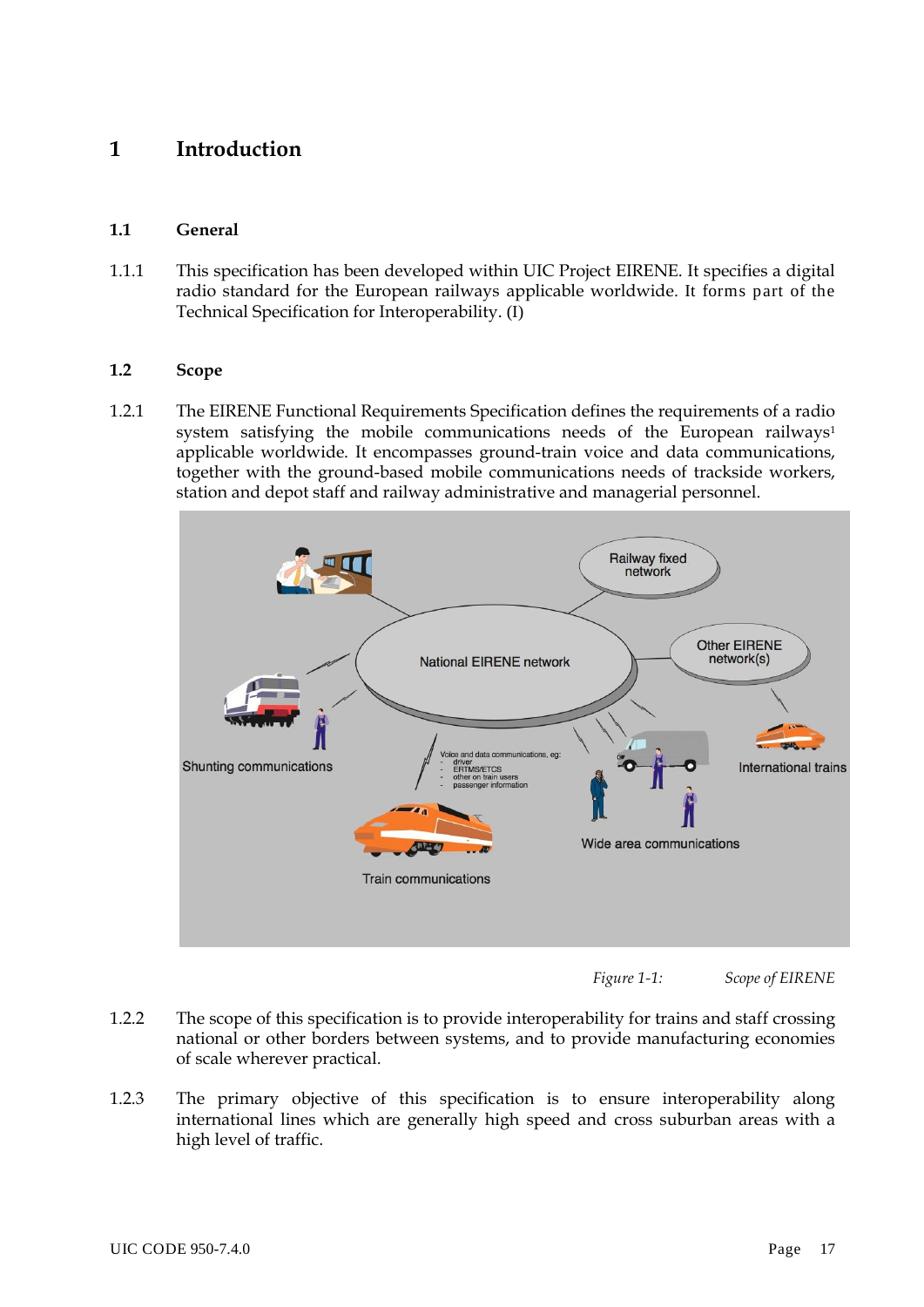1.2.4 It is also important for this specification to provide an appropriate standard for future replacement of national radio systems operating on both important internal routes and low to medium traffic rural areas. It will be determined on a national basis whether different classes of service need to be defined for such routes.

## **1.3 Applicability**

- 1.3.1 The EIRENE Functional Requirements Specification defines a set of requirements which a railway radio system should comply with, in order to facilitate international interoperability between national railways and manufacturing economies of scale. This specification therefore defines the functional requirements, to ensure that core railway functionality is provided.
- 1.3.2 The specification distinguishes between the requirements affecting a railway's network infrastructure, onto which mobiles will roam, and the requirements concerning mobiles which will be used in any EIRENE-compliant network.
- 1.3.3 The statements made in the specification are assigned to one of three categories:
	- **Mandatory for Interoperability** (indicated by '(MI)' at the end of the paragraph). These are the requirements, **with respect to the authorisation in the EU according to the TSI,** that are considered in the European Directives to be relevant for interoperability as **fulfilling the essential requirements for the Control-Command and Signalling subsystem** related to safety and technical compatibility which must be met by the rail system, the subsystems, and the interoperability constituents, including interfaces according to the corresponding conditions set out in Annex III of the Directive 2008/57/EC. It is mandatory that each railway subsystem in the EU meets these requirements on lines under the scope of the Directive to ensure technical compatibility between Member States and safe integration between train and track.
	- **Mandatory for the System** (indicated by '(M)' at the end of the paragraph). These requirements must be complied together with the "Mandatory for Interoperability (MI)" requirements in order to deliver an EIRENE compliant system. The M requirements ensure additional level of system technical integration and compliance to existing standards; they allow that the technical characteristics of the network and fixed terminal system are compatible with each other and with those on board the trains to be used on the rail system.
	- **Optional** (indicated by '(O)' at the end of the paragraph). These requirements allow the selection (or non-selection) of a set of requirements on a national basis and shall not be used as a precondition for the acceptance of roaming mobile equipment on GSM-R networks. When an option is selected, the method defined in the SRS and FRS by which such features are implemented becomes mandatory (M), both to provide a consistent service and to present a recognised and agreed standard to manufacturers in order to obtain economies of scale in development and manufacture.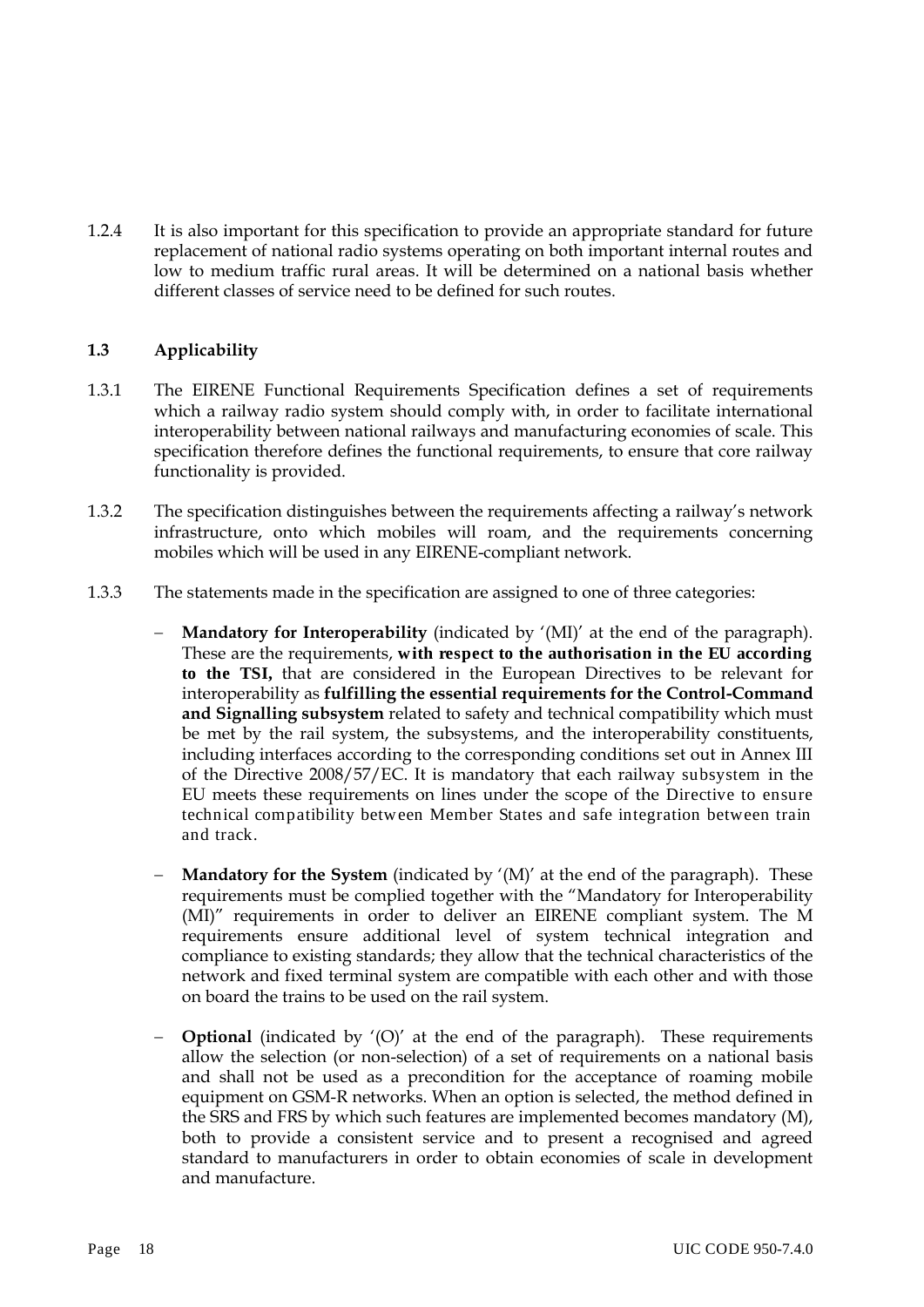- **Information** (indicated by '(I)' at the end of the paragraph). These are statements intended to provide explanatory notes.
- Note: NA is used to indicate that a particular service is not applicable and will therefore not need to be provided.

## **1.4 System overview**

## **1.4.1 Extent of specification**

- 1.4.1.1 To meet the functionality and performance requirements of EIRENE, the following system services are required:
	- voice services:
		- point-to-point voice calls;
		- public emergency calls;
		- **broadcast** voice calls;
		- group voice calls;
		- multi-party voice calls;
	- data services:
		- text message bearer service;
		- bearer service for general data applications;
		- bearer service for automatic fax;
		- bearer service for train control applications;
	- call related services:
		- multi-level priority and pre-emption;
		- advanced call handling, such as call hold, call transfer, call queuing, etc;
		- auto answer service;
		- barring incoming or outgoing calls;
		- call supervisory indications;
		- charging information;
	- railway specific applications:
		- support for functional addressing by train, engine or coach number or functional number;
		- call specific persons depending upon user location;
		- specific mode for shunting operations providing a link assurance signal;
		- multiple driver communications within the same train;
		- railway operational emergency calls;
	- direct mode facility for local set-to-set operation without network infrastructure;
	- railway specific features:
		- set-up of urgent or frequent calls through single keystroke or similar;
		- display of functional identity of calling/called party;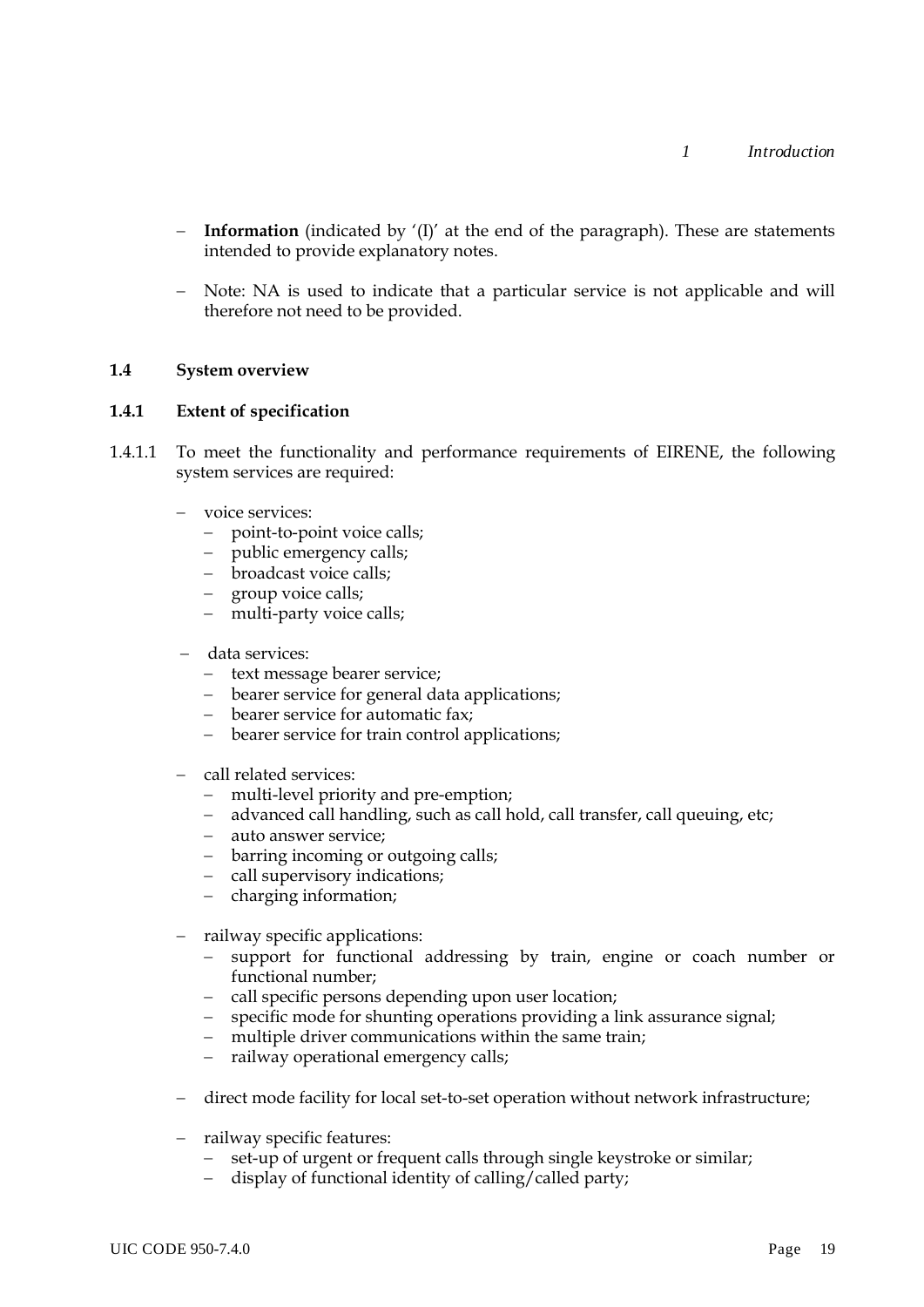- fast and guaranteed call set-up;
- seamless communication support for train speeds up to 500 km/h;
- automatic and manual test modes with fault indications;
- control over mobile network selection;
- control over system configuration.
- 1.4.1.2 The environmental specification for each type of EIRENE mobile equipment is also defined in sections 4, 5, 6, 7, 7A and 16.
- 1.4.1.3 Reliability, availability and maintainability requirements on the network and the mobile equipment are given.
- 1.4.1.4 The specification also provides core functional requirements for the controller position.
- 1.4.1.5 A railway mobile telephony network may be required to have interfaces to:
	- private railway networks;
	- public operator networks;
	- controller equipment;
	- specialised railway systems (e.g. train control systems).
- 1.4.1.6 Software update of any part of the EIRENE system should be possible with minimal disruption to operations and should not lead to undesired situations.

## **1.4.2 Bearer service for external applications**

- 1.4.2.1 It shall be possible for applications external to EIRENE to access EIRENE bearer services.
- 1.4.2.2 EIRENE will provide the radio bearer for ERTMS/ETCS. The EURORADIO layers are responsible for ensuring the overall safety of the transmission link between trainborne and trackside ERTMS/ETCS applications.
- 1.4.2.3 Other applications for which EIRENE will provide the bearer service may include:
	- public address system;
	- on-train intercom;
	- driver safety device;
	- train-borne recorder.

## **1.5 Structure of the specification**

- 1.5.1 The specification is divided into separate sections:
	- 1. Introduction;
	- 2. Network requirements;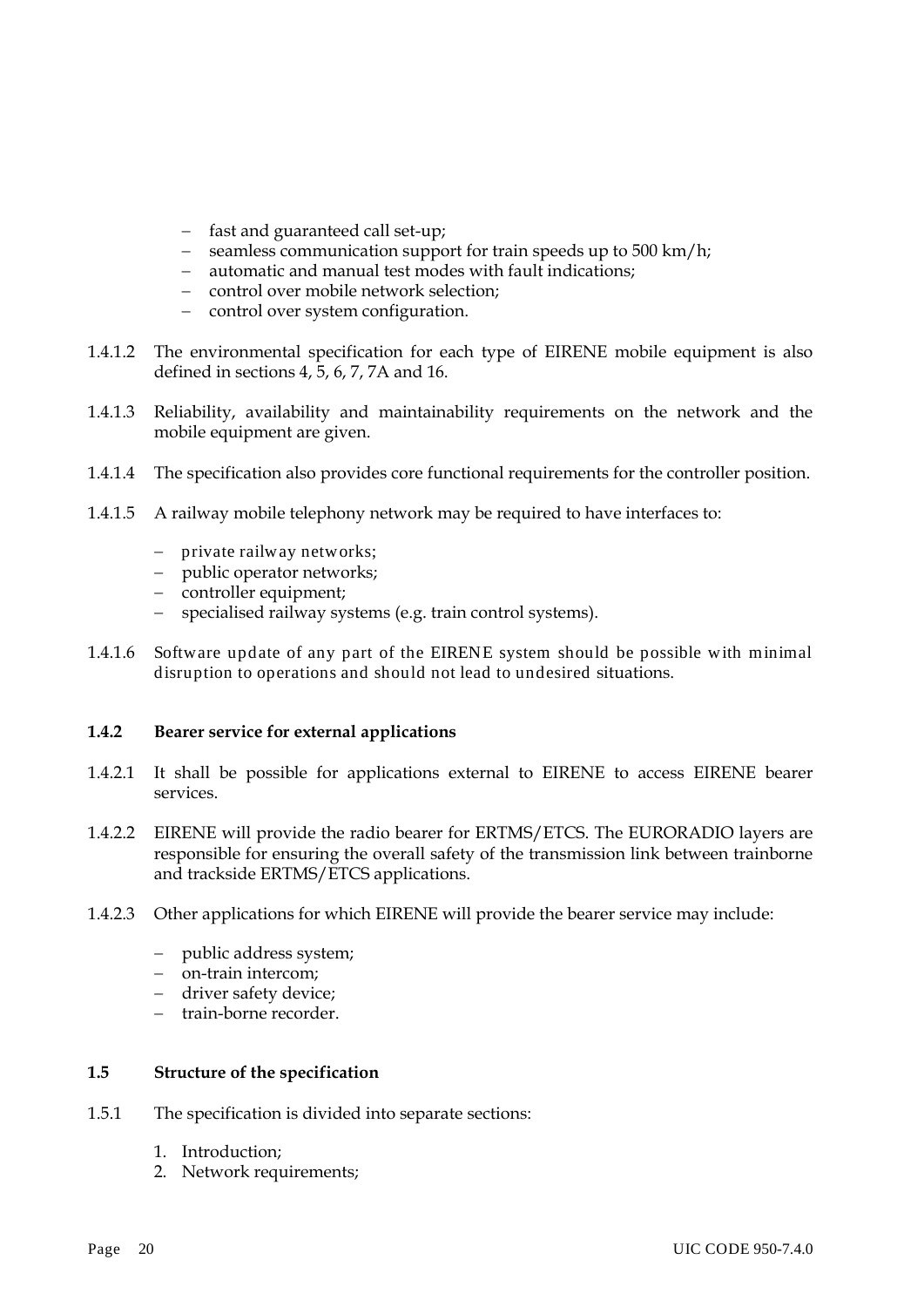*1 Introduction*

- 3. Network configuration;
- 4. Mobile equipment core specification;
- 5. Cab radio;
- 6. General purpose radio;
- 7. Operational radio;
- 7A. Shunting radio;
- 8. Controller equipment specifications;
- 9. Numbering plan;
- 10. Subscriber management;
- 11. Functional numbering and location dependent addressing;
- 12. Text messaging;
- 13. Railway emergency calls;
- 14. Shunting mode;
- 15. Direct mode;
- 16. ETCS data only radio;
- A. References.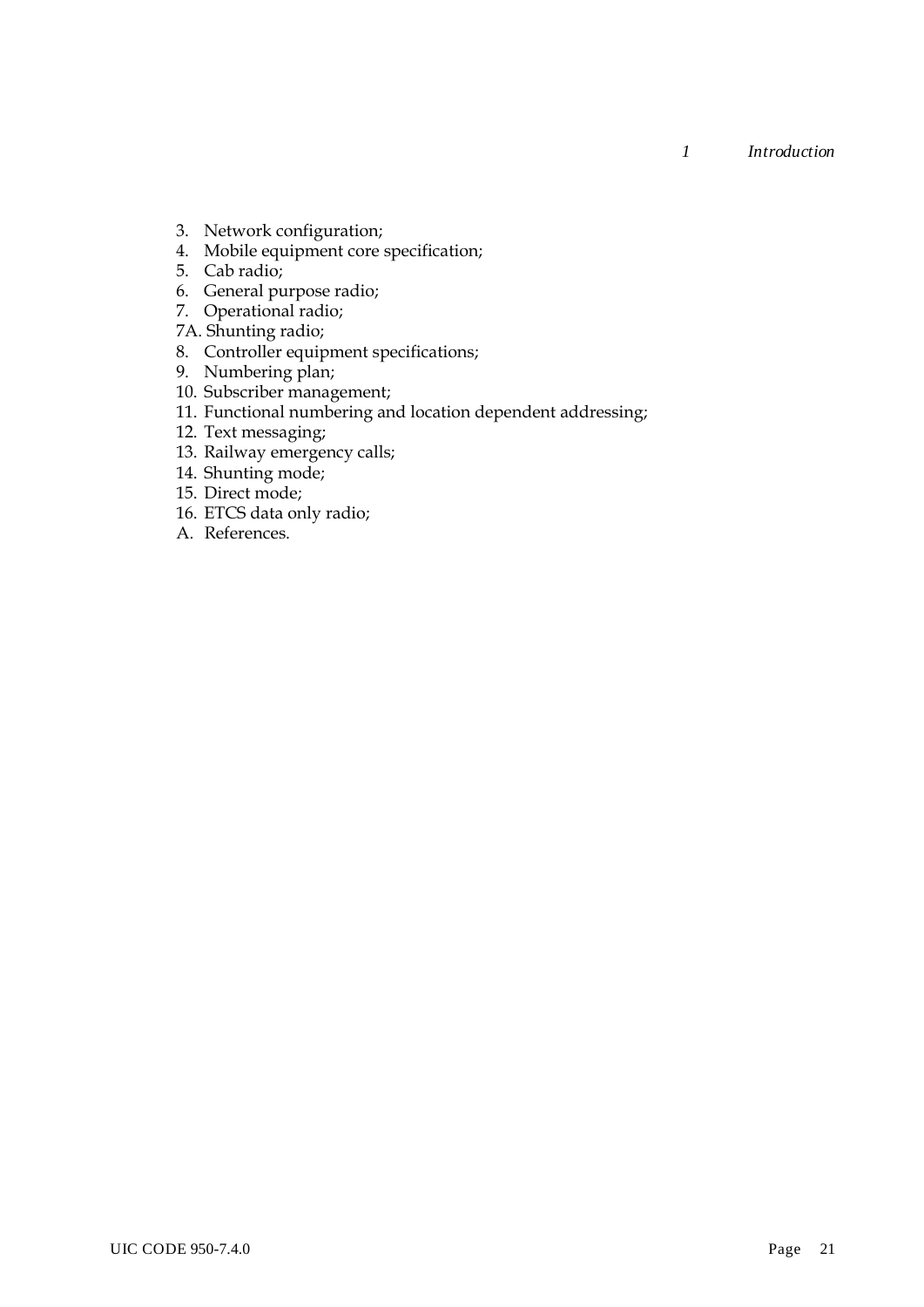PAGE LEFT INTENTIONALLY BLANK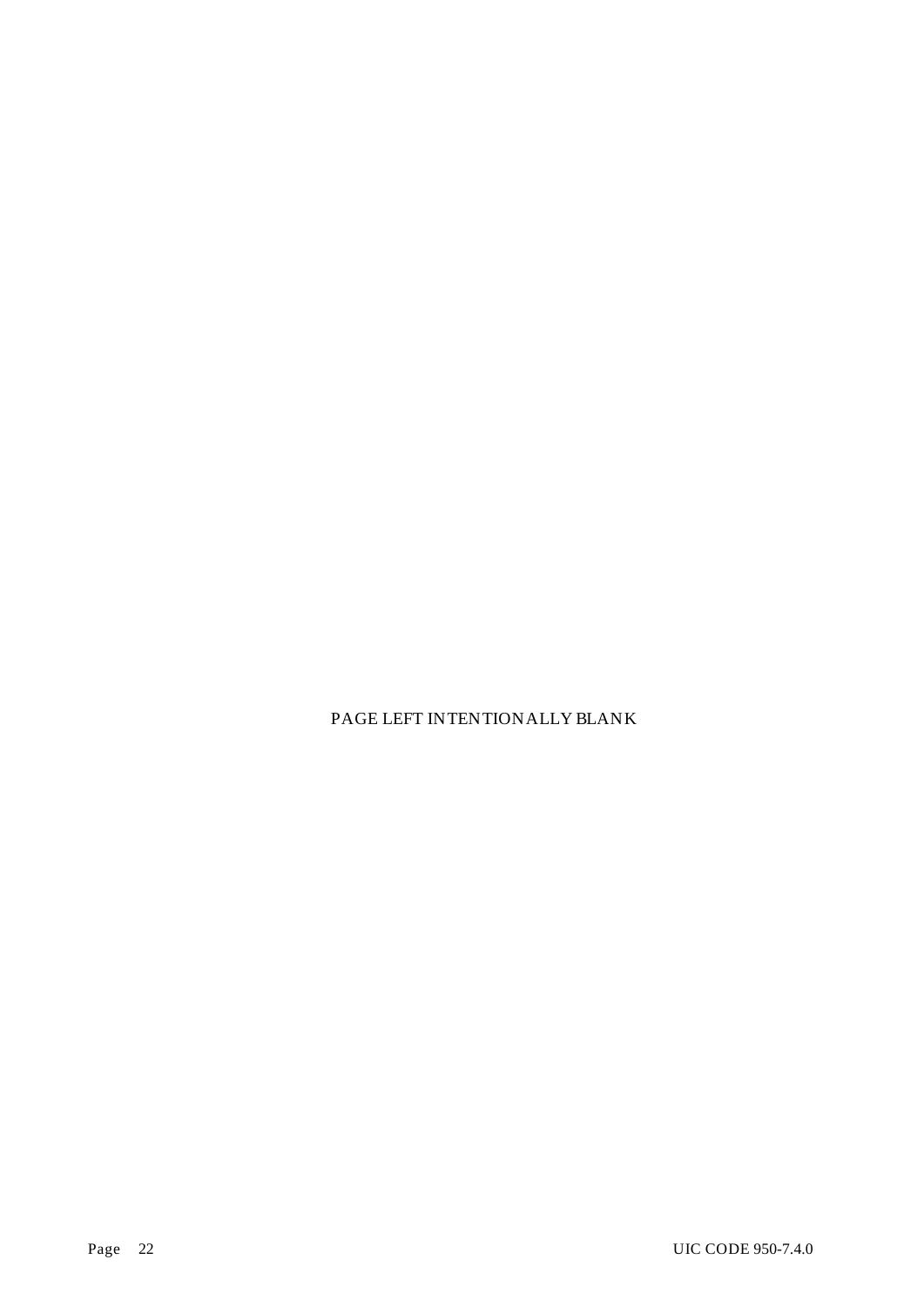## **2 Network requirements**

## **2.1 Introduction**

2.1.1 The network services necessary to meet the range of UIC requirements are detailed below. These services are to be considered as a minimum set for implementation within each UIC standard network. Railways may implement additional network services as desired. (I)

## **2.2 Voice services**

- 2.2.1 This section describes the generic voice telephony services which shall/should be supported by the EIRENE network: (I)
	- point-to-point voice calls;
	- public emergency voice calls;
	- broadcast voice calls:
	- group voice calls;
	- multi-party voice calls.
- 2.2.2 All voice call services shall be able to operate between any combination of fixed and mobile equipment users (excluding specific data terminal equipment). (MI)

*Point-to-point voice calls*

- 2.2.3 The system shall support point-to-point voice calls between any two call parties. (MI)
- 2.2.4 Such point-to-point calls shall allow both parties to talk simultaneously. (MI)

*Public emergency voice calls*

- 2.2.5 The system shall allow a user to make public emergency point-to-point voice calls. (M)
- 2.2.6 Such emergency calls include '112' calls and may not be used for railway emergencies. (I)

*Broadcast voice calls*

- 2.2.7 The system shall support broadcast voice calls. (M)
- 2.2.8 Broadcast voice calls provide one-way voice communications from a single user to multiple users in a pre-defined local area, all of whom are members of the same call group. (I)
- 2.2.9 The composition of call groups shall be able to be modified within the network. A single user shall be able to be a member of one or more call groups. (M)
- 2.2.10 The local area over which broadcast calls shall be implemented shall be able to be modified within the network. (M)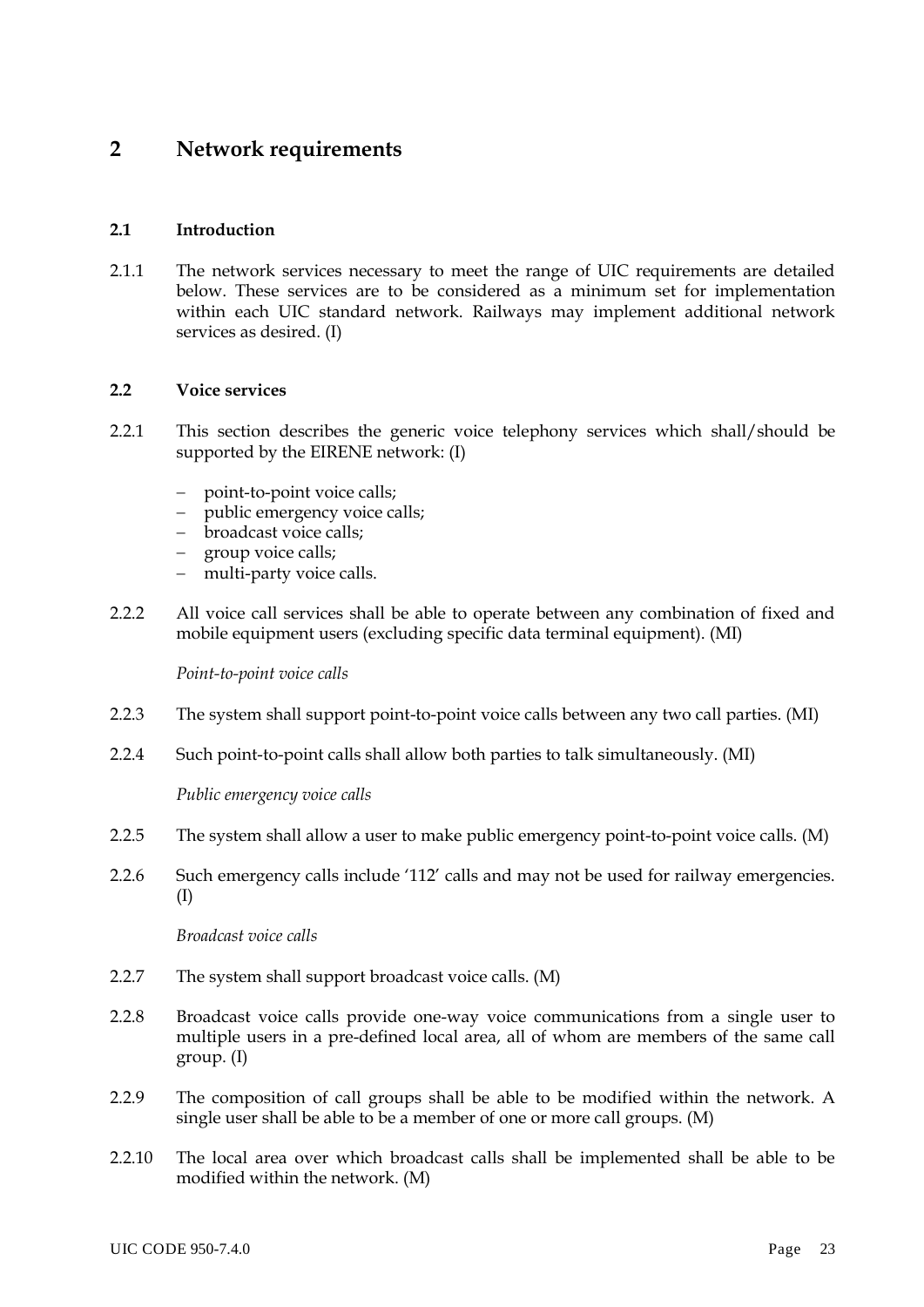2.2.11 It shall only be possible for the user who initiated the call to talk, other users can only listen. (M)

*Group voice calls*

- 2.2.12 The system shall support group voice calls. (MI)
- 2.2.13 Group voice calls provide voice communications between a number of users in a predefined local area, all of whom are members of the same call group. (I)
- 2.2.14 The composition of call groups shall be able to be modified within the network. A single user shall be able to be a member of one or more call groups. (MI)
- 2.2.15 The local area over which group calls are implemented shall be able to be modified within the network. (M)
- 2.2.16 It is acceptable that only one mobile user involved in the group call may talk at any time. In this case:
	- It shall be possible for controllers to speak at any time during the call. (MI)
	- A mechanism shall be provided by the system to arbitrate between those users wishing to speak within the group call. (MI)

*Multi-party voice calls*

- 2.2.17 The system shall support multi-party voice communications between up to six different parties. (MI)
- 2.2.18 Any of the parties involved in a multi-party voice call shall be able to talk simultaneously. (MI)

## **2.3 Data services**

- 2.3.1 The EIRENE network shall/should provide data services to support the following data applications: (I)
	- text messages;
	- general data applications;
	- automatic fax;
	- train control applications.

#### *Text messages*

2.3.2 The network should support the transmission of point-to-point and point-tomultipoint text messages from the ground to mobile users. (O)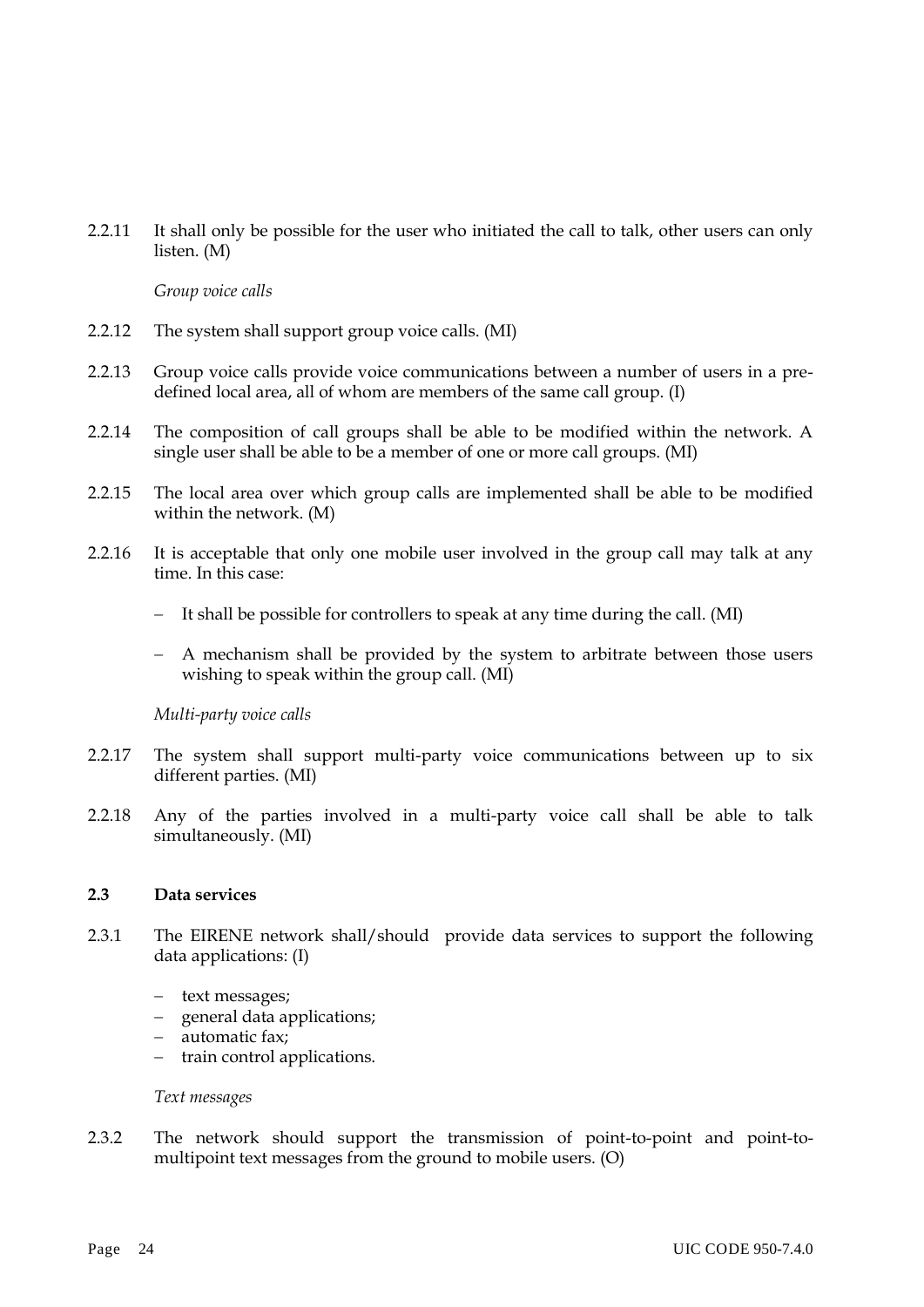- 2.3.3 The network should support the receipt of mobile-originated text messages by the ground. (O)
- 2.3.4 If the text message facility is implemented, it shall not interfere with the ability of users to make or receive calls with a higher priority. (MI)

*General data applications*

- 2.3.5 Support is required for a range of data communications between the ground and mobile users. Such applications may include: (I)
	- timetable information:
	- maintenance and diagnostic applications;
	- e-mail;
	- remote database access.
- 2.3.6 The network shall support point-to-point data communications. (M)
- 2.3.7 Deleted.
- 2.3.8 The network shall support data rates of at least 2.4 kbit/s. (M)
- 2.3.9 Higher data rates will be required by some data applications in order to provide the necessary performance and acceptable transmission times. (I)
- 2.3.10 The priority scheme for calls described in section 10.2 is also valid for data applications. (I)

*Automatic fax*

- 2.3.11 The network should support fax transmissions between the ground and mobile users. (O)
- 2.3.12 Where fax functionality is provided, it shall be possible to interrupt the fax to make or receive calls with a higher priority. (MI)

*Train control applications*

- 2.3.13 Where ERTMS/ETCS level 2 or 3 is implemented, the network shall be capable of supporting data communications for that train control system with the required quality of service. (MI)
- 2.3.14 Deleted
- 2.3.15 Communications for train control may be characterised as low data rate per train; however, in some areas there will be a high density of trains requiring simultaneous communications. (I)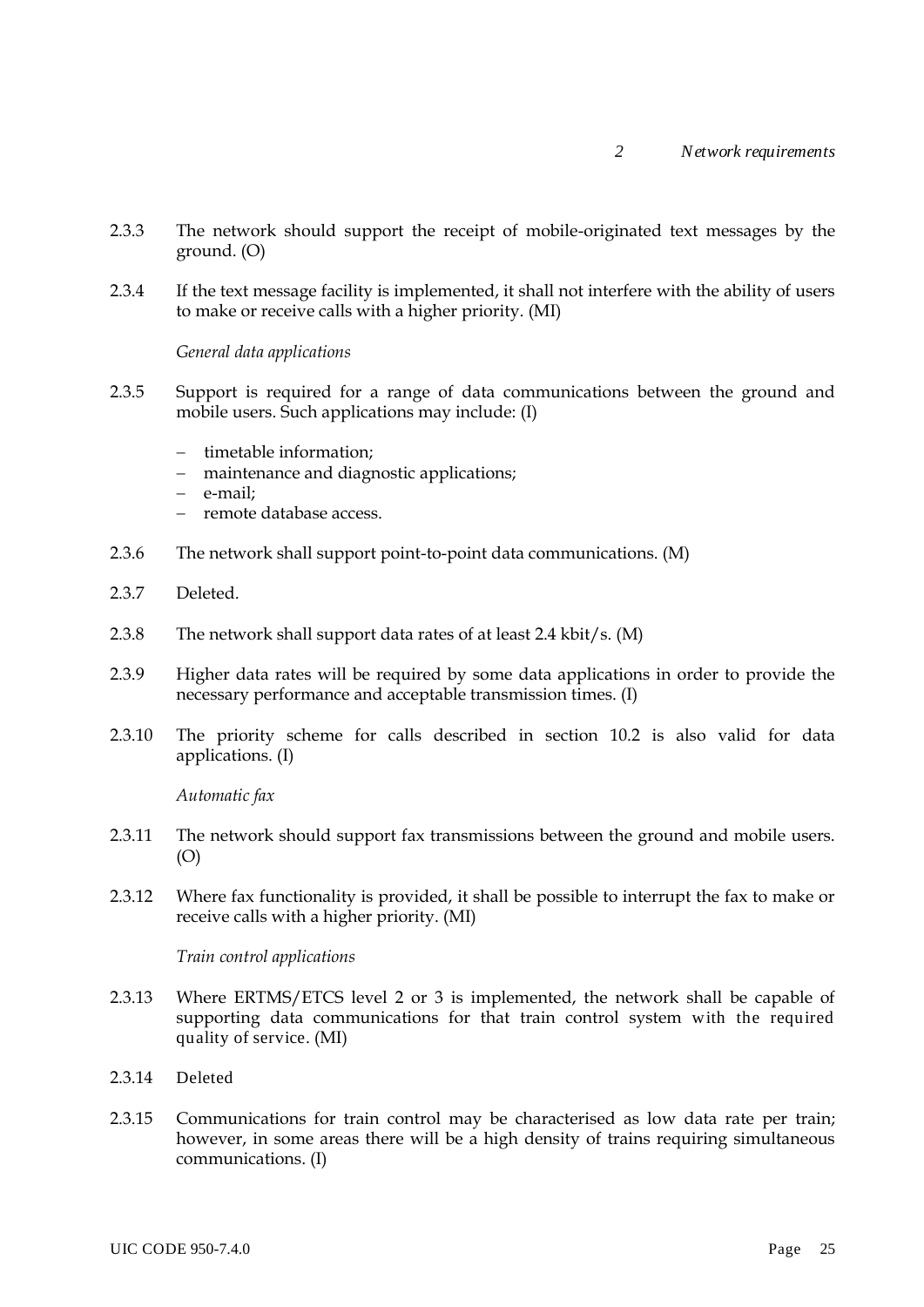2.3.16 The priority scheme for calls described in section 10.2 is also valid for train control applications. (I)

## **2.4 Call related services**

- 2.4.1 The EIRENE network shall/should support the following call related services: (I)
	- display of identity of called/calling user;
	- restriction of display of called/calling user;
	- priority and pre-emption;
	- call forwarding;
	- call hold;
	- call waiting;
	- charging information;
	- call barring.

## *Display of identity*

- 2.4.2 It shall be possible to display the identity of the called or calling party in the form of a standard telephone number. (MI)
- 2.4.3 It shall be possible to display the identity of the called or calling party as a textual description of their function. (MI)

*Restriction of display of identity*

2.4.4 It should be possible for the network to prevent the identity of certain users from being displayed on the mobile, either when being called, calling or both. (O)

## *Priority and pre-emption*

- 2.4.5 The network shall provide a mechanism whereby calls may be assigned one of a number of different priority levels. (MI)
- 2.4.6 This mechanism shall allow calls with a higher assigned priority to override (pre-empt) existing calls of a lower priority. (MI)
- 2.4.7 Pre-empted calls will be discontinued and the new call of a higher priority shall be connected instead. (MI)
- 2.4.8 Deleted
- 2.4.9 Deleted

*Call forwarding*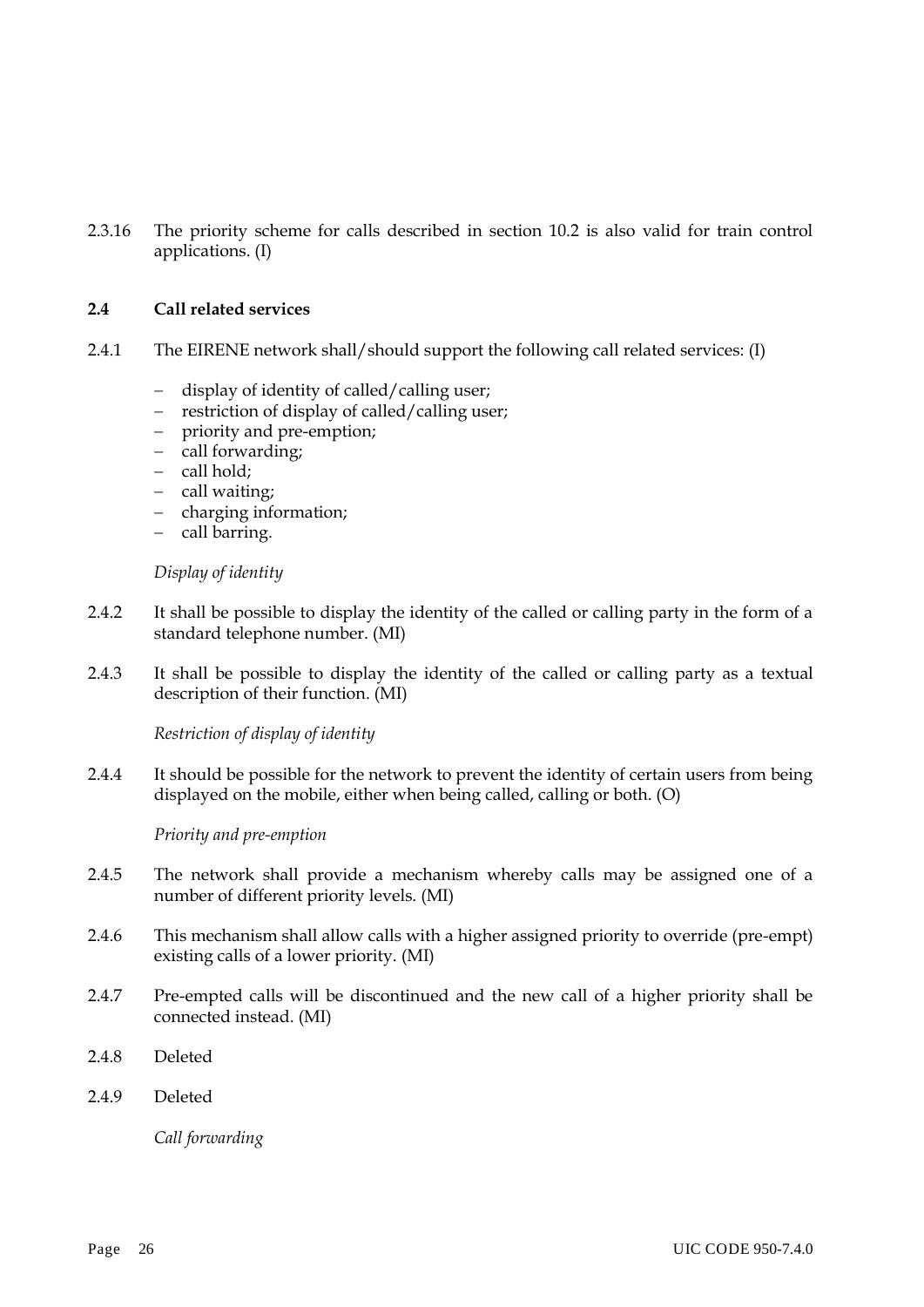- 2.4.10 It shall be possible for an incoming call or data message for one user to be forwarded to another user using functionality provided by the network. (M)
- 2.4.11 In the case of voice calls, it shall be possible for the user who is attempting to forward a call to converse with the intended recipient prior to forwarding. (M)
- 2.4.12 There are a number of sub-classes of call forwarding, which shall/should be supported by the network:
	- automatically forward the incoming call without any user interaction (*unconditional*); (M)
	- automatically forward the incoming call without user interaction if the user is busy in an existing call (*busy*); (M)
	- automatically forward the incoming call if there is no reply from the intended recipient (*no reply*); (O)
	- automatically forward the incoming call if the intended recipient cannot be contacted via the network (*not reachable*). (O)

*Call hold*

- 2.4.13 The network shall allow the user to temporarily exit from an existing call by putting the call on hold. (MI)
- 2.4.14 It shall be possible for the user to re-join the call which is on hold at any time. (MI)

*Call waiting*

2.4.15 The network shall provide the ability to inform a user, who is involved in an existing call, of attempts by other users to contact them. (MI)

*Charging information*

2.4.16 Where network services are chargeable, it should be possible for the network to provide information about call rates and on-going call charges. (O)

*Call barring*

- 2.4.17 It shall be possible, using network management or maintenance facilities, to prevent individual users from: (M)
	- making calls to:
		- another network (fixed or mobile);
		- certain types of numbers within or external to the network;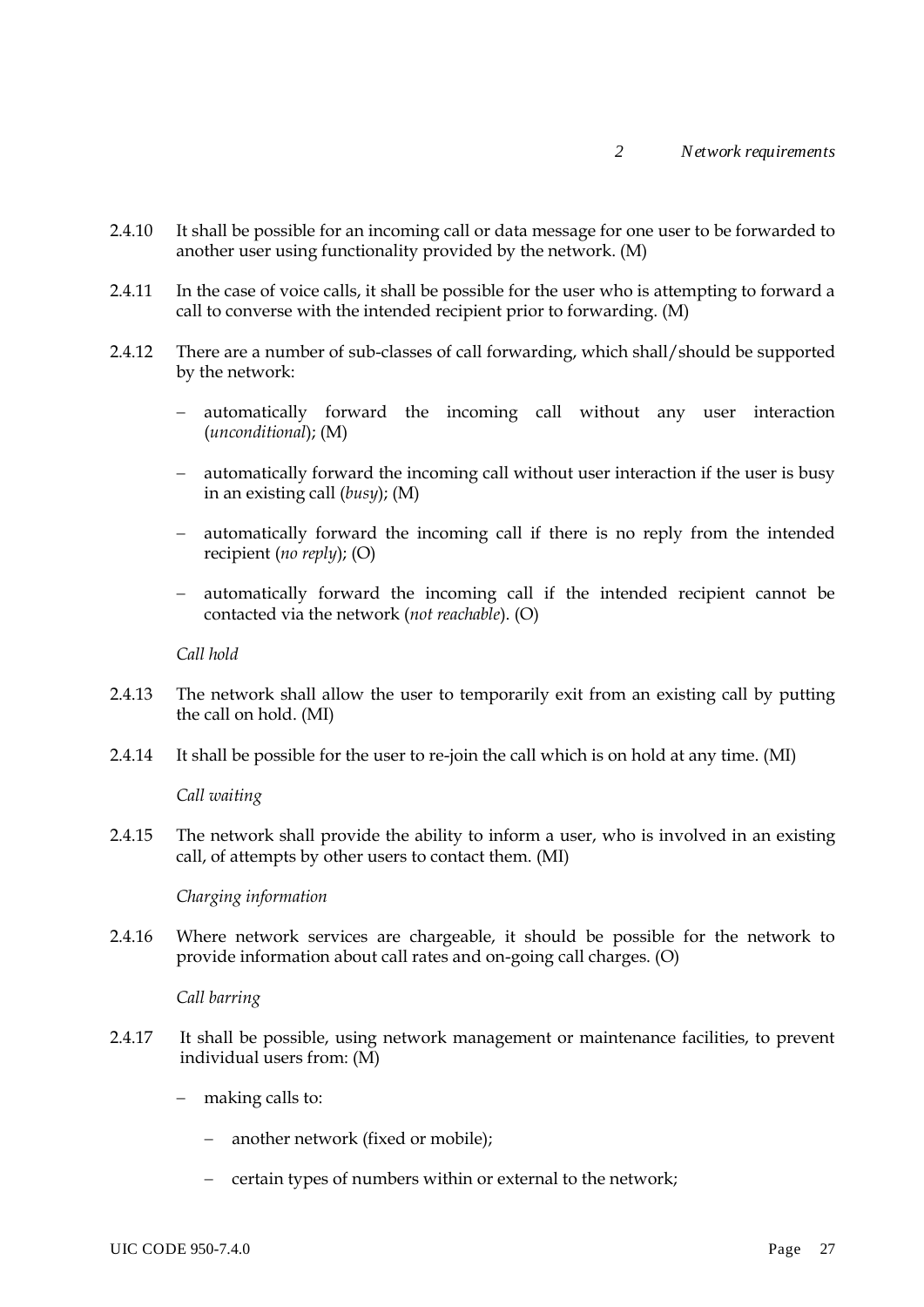- certain pre-defined telephone numbers;
- receiving calls from:
	- all other networks (fixed or mobile);
	- certain other networks (fixed or mobile);
	- certain types of numbers within or external to the network;
	- certain pre-defined telephone numbers.

## **2.5 Railway specific services**

- 2.5.1 The EIRENE network shall also provide support for the following railway specific services:
	- functional addressing including registration/deregistration (see section 11); (MI)
	- location dependent addressing (see section 11); (MI)
	- Railway emergency calls (see section 13). (MI)
- 2.5.2 The EIRENE network should also provide support for shunting mode (see section 14). (O)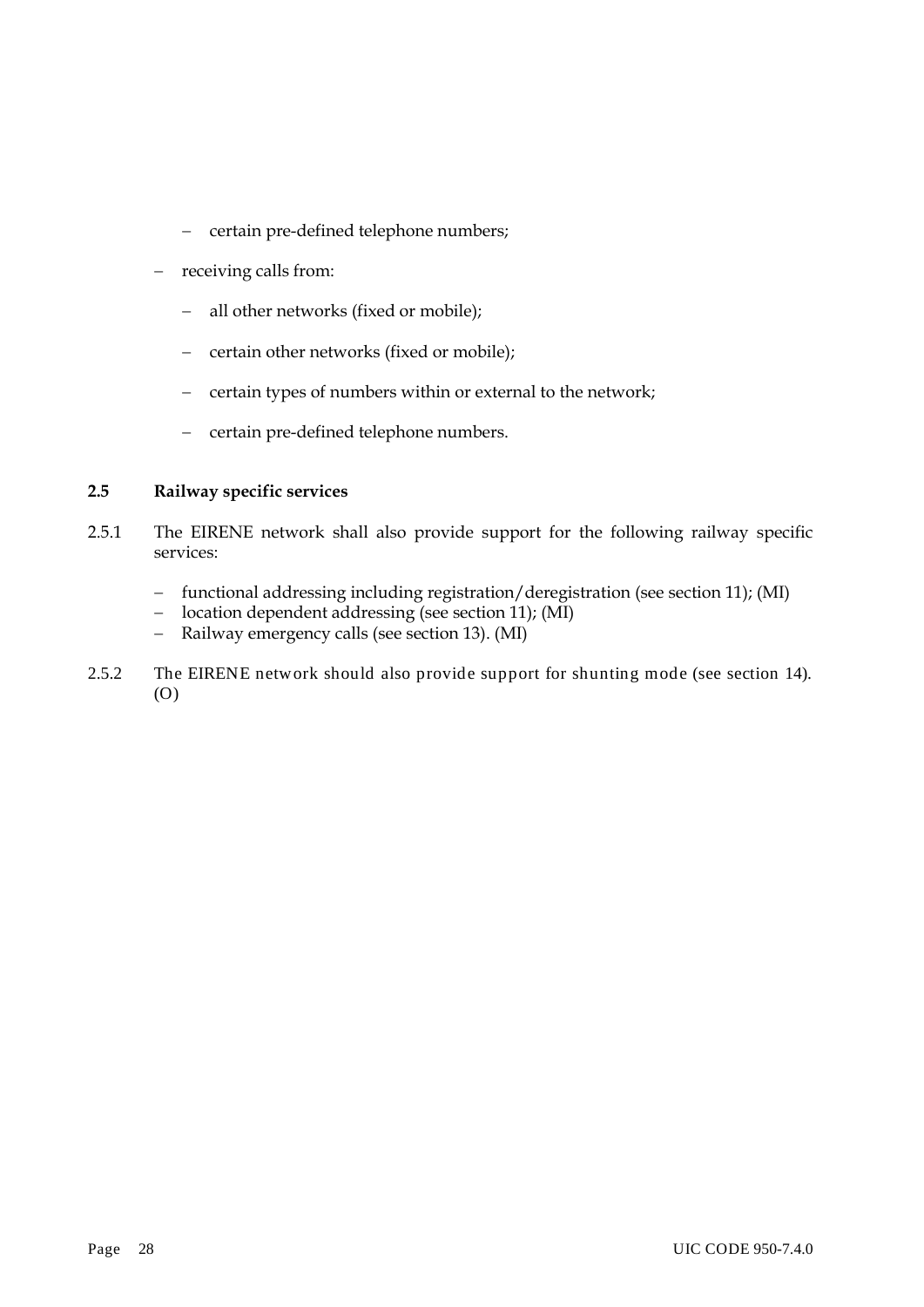## **3 Network configuration**

## **3.1 Introduction**

- 3.1.1 This section describes the requirements for the EIRENE network and the performance levels which are to be achieved. The aim is to provide interoperability between networks and a consistent level of service. (I)
- 3.1.2 It may be necessary to supplement this Functional Requirements Specification with special requirements for supporting the train control application. Further information on the communications requirements to support ERTMS can be found in the 'Summary of ERTMS Communication Requirements' document<sup>6</sup>. (I)

## **3.2 Coverage and performance**

- 3.2.1 For network planning, the coverage level is defined in terms of time and area where the minimum signal criteria are achieved. (I)
- 3.2.2 The level of coverage should be at least 95% of the time over 95% of the designated coverage area for a radio installed in a vehicle with an external antenna. (O)
- 3.2.3 The network shall support all EIRENE-compliant mobiles. (M)
- 3.2.4 The land-based part of the system shall provide communications for mobiles when stationary and when travelling at speeds up to the maximum allowable line speed or 500 km/h, whichever is the lower. (MI)

## **3.3 Network interconnection**

- 3.3.1 (Network selection requirements for mobiles have been moved to sections 5, 6 and 7).
- 3.3.2 Deleted.
- 3.3.3 Network interconnection is subject to a bilateral agreement between network operators. The interconnection between the networks must, as a minimum, be compliant with applicable open specifications. (I)
- 3.3.4 During the process of moving from one EIRENE network to another, the system must minimise the inconvenience to the user. (I)

## **3.4 Call set-up time requirement**

- 3.4.1 Call set-up time requirements are dependent mainly upon priority (see section 10.2). (I)
- 3.4.2i The requirements for end-to-end call set-up performance are indicated in table 3-1. (I)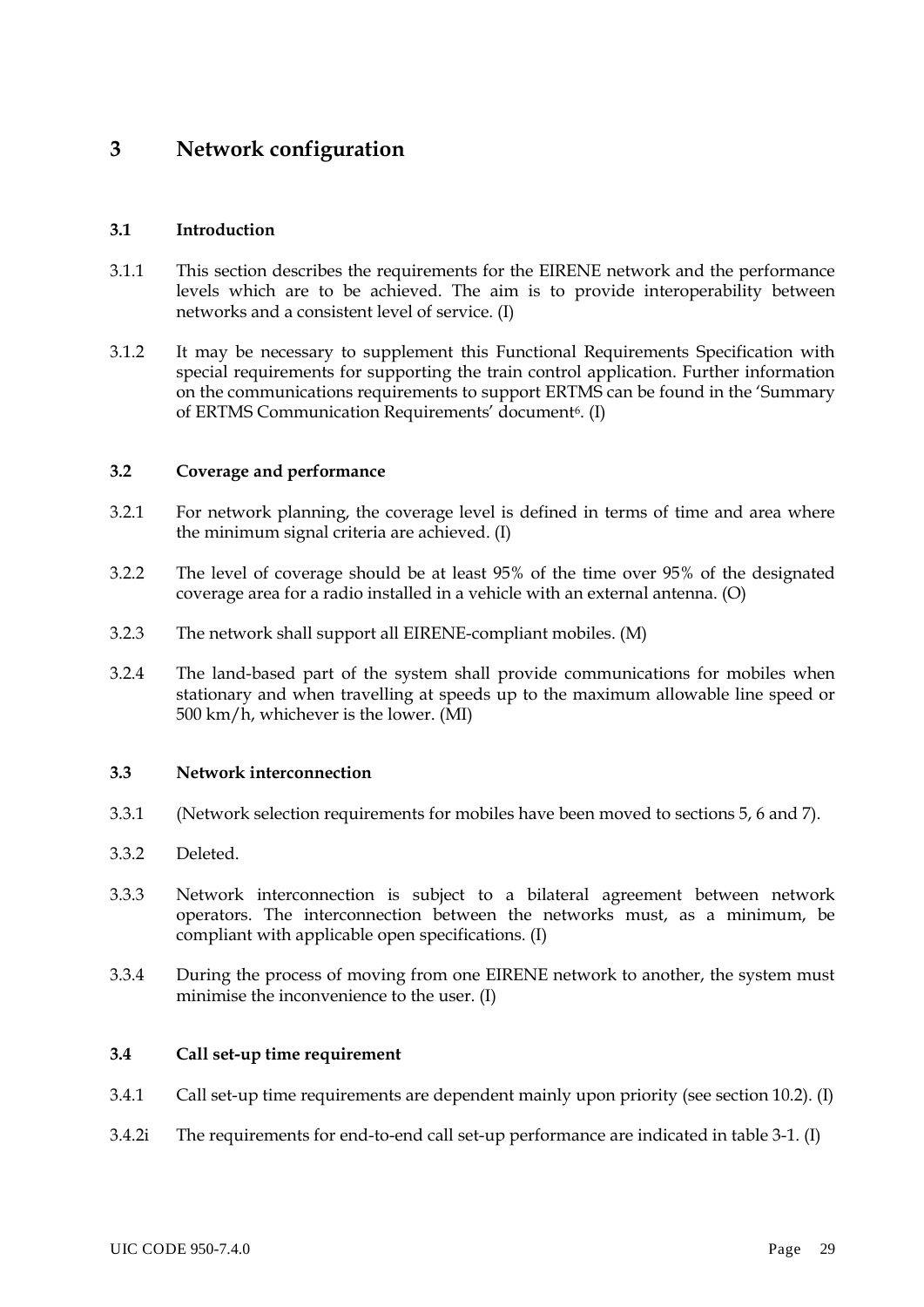| Call type                                                          | Call set-up time   |      |
|--------------------------------------------------------------------|--------------------|------|
| Railway emergency calls                                            | $<2s$ <sup>*</sup> | (MI) |
| Group calls between drivers in the same area                       | $<$ 5s             | (MI) |
| All operational mobile-to-fixed calls not<br>covered by the above  | $<$ 5s             | (O)  |
| All operational fixed-to-mobile calls not<br>covered by the above  | <7s                | (O)  |
| All operational mobile-to-mobile calls not<br>covered by the above | $<$ 10s            | (O)  |
| All low priority calls                                             | <10s               | (O)  |

*Table 3-1: Call set-up time requirements*

\* This call set-up time refers to the beginning of the audible indication as part of "Stage 1: Warning", specified in 13.2.2.

- 3.4.2 The required call set-up times shall be achieved in 95% of cases. (MI)
- 3.4.3 Call set-up times for 99% of cases shall not be more than 1.5 times the required call setup time. (MI)
- 3.4.4 Set-up times shall include the time required for any translation of functional numbers internal to the EIRENE network. (MI)

## **3.5 Broadcast and group call areas**

- 3.5.1 Where fixed network users are involved in a group or broadcast call, fixed network users will be pre-defined and will not change during the course of the call. (I)
- 3.5.2 The group or broadcast call area used will have the effect of determining which mobiles can participate in the call (i.e. those currently within the area defined). It shall be possible to determine the area over which the call takes place by one, or a combination, of the following: (MI)
	- the location of the call initiator (if mobile-originated);
	- the identity of the group being called (e.g. all users, all trains, etc);
	- a prefix to the group identity specifying the call area (if fixed network-initiated).
- 3.5.3 Any group or broadcast calls initiated in a given location shall be broadcast over an associated area based on the location of the call originator, and also to any fixed network numbers associated with the originating location. (MI)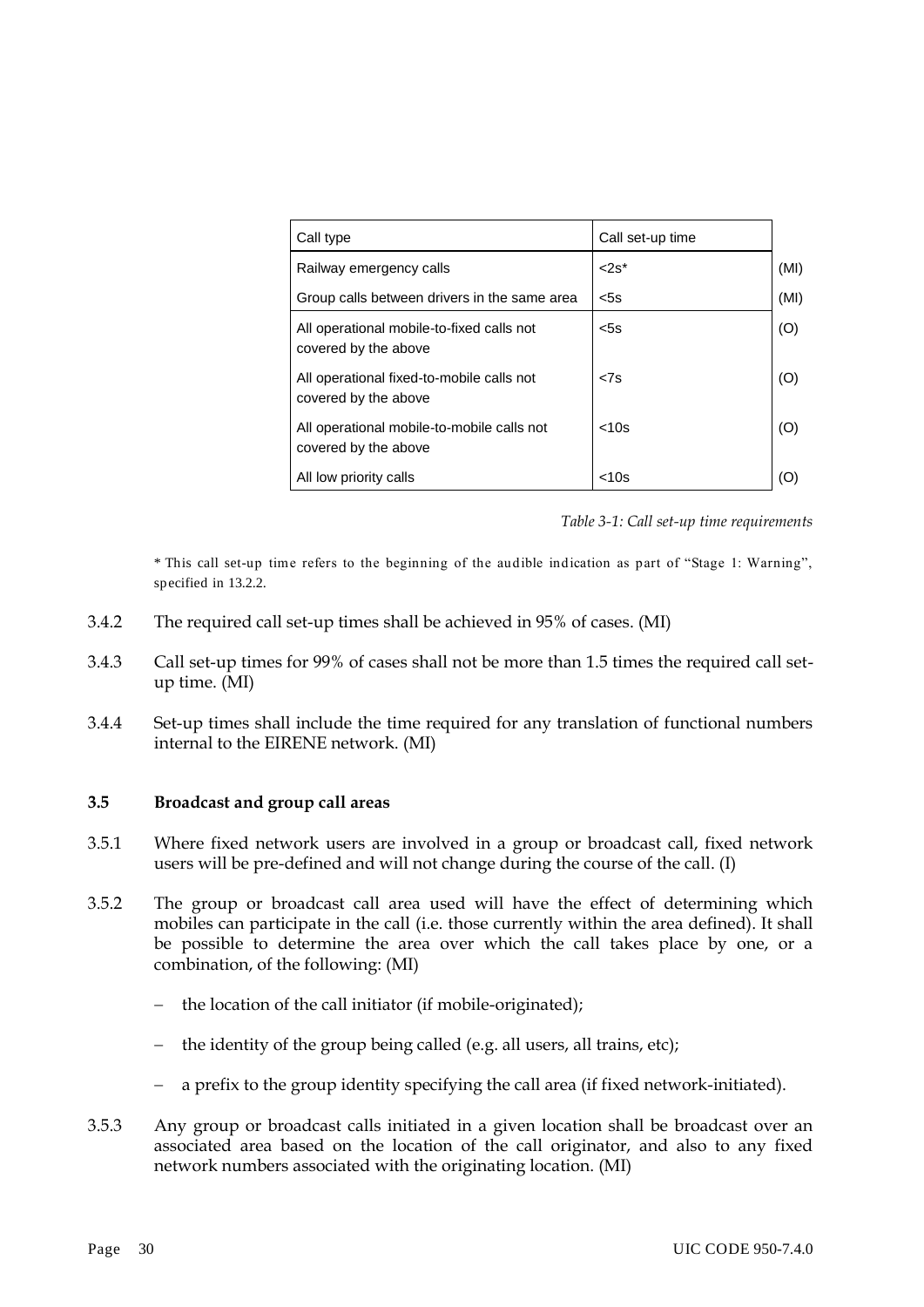- 3.5.4 The definition of each broadcast or group call area should take into account factors such as the speed of trains on the line (stopping distance) and the operational control areas. (O)
- 3.5.5 It is acceptable that mobiles which move out of the call area during the call be dropped from the call. (I)
- 3.5.6 Mobiles configured for reception of railway emergency calls entering into a call area where a railway emergency call is ongoing shall automatically join this call. (MI)
- 3.5.7 Deleted.
- 3.5.8 Deleted.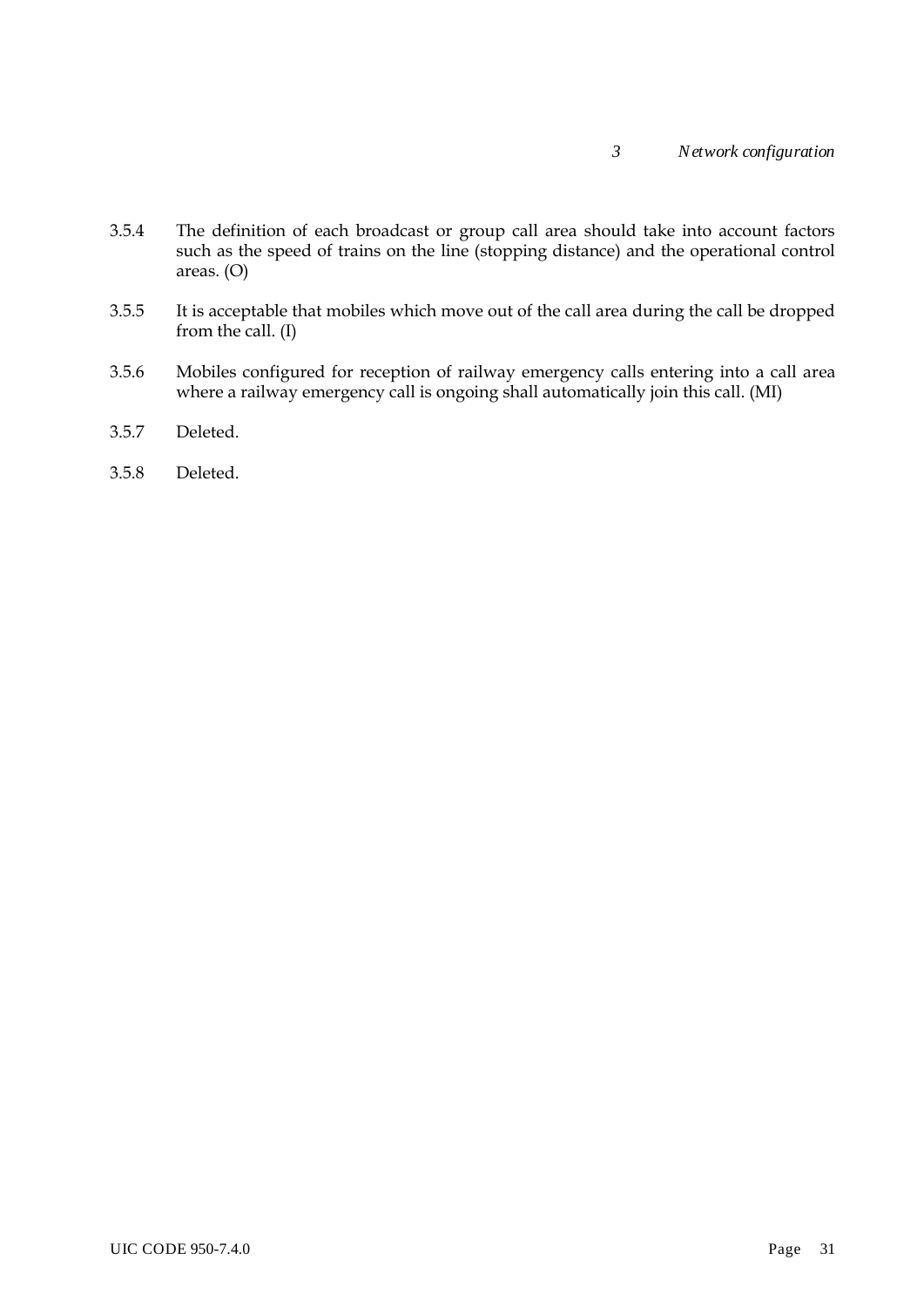PAGE LEFT INTENTIONALLY BLANK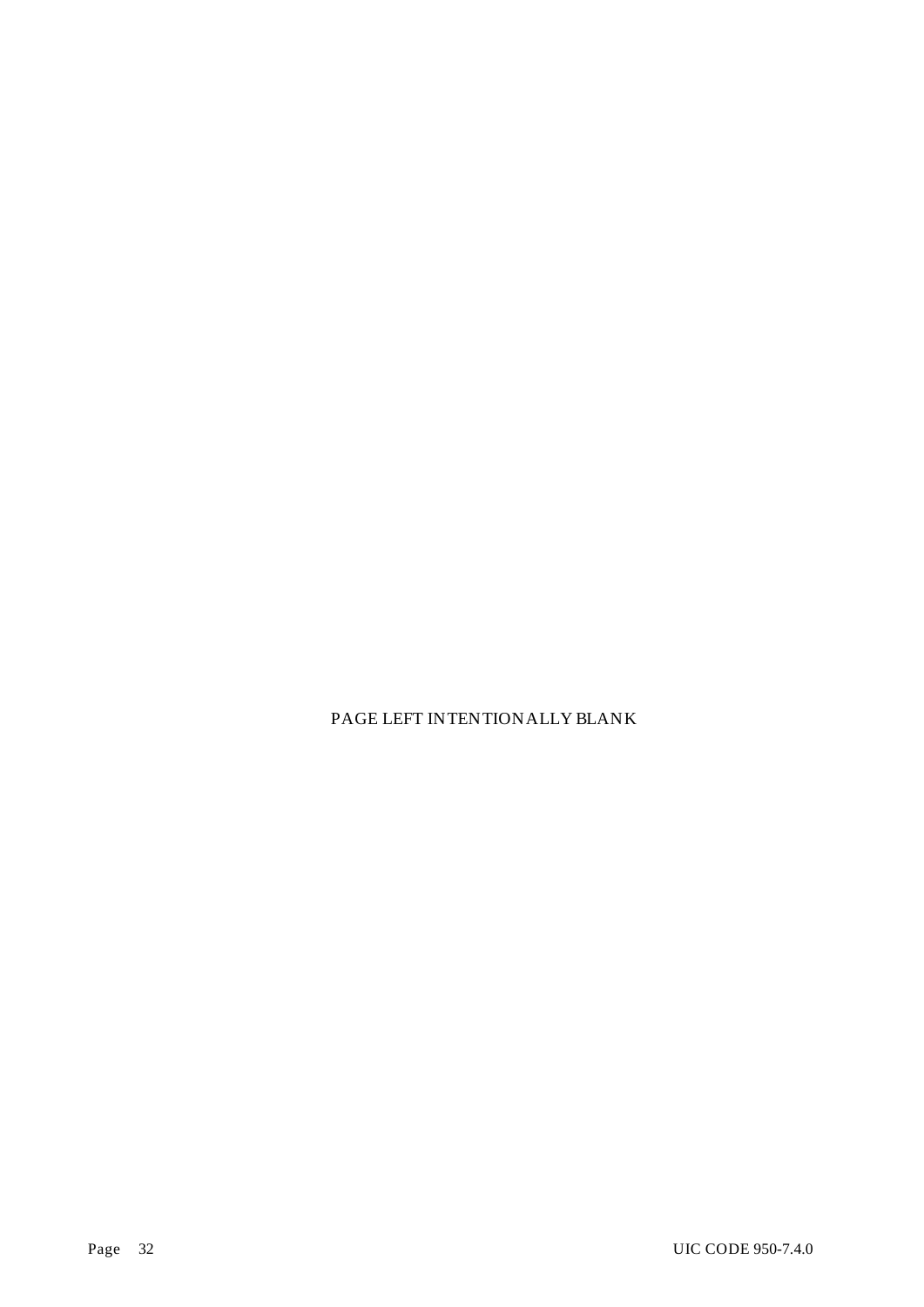## **4 Mobile equipment core specification**

## **4.1 Introduction**

- 4.1.1 All EIRENE mobiles are specified with a common level of basic services, facilities and features. This section of the specification gives details of these core requirements, whilst sections 5, 6, 7, 7A and 16 detail requirements specific to each of the radio types. (I)
- 4.1.1i Where there are mandatory requirements for human-machine interface attributes that are not defined in this specification, the decision for the way of presentation is a national issue. In any case, these national solutions must not conflict with those of the CENELEC Technical Specifications, in particular for the actions required from the drivers of trains passing the borders. (I)
- 4.1.2 Five distinct mobile radio types are required, based on the type of role they will perform and the environment in which they will operate, as follows: (I)
	- a) Cab radios for the transmission of voice and non-safety data for use by the driver of a train and/or by other on-train systems;
	- b) General purpose radios for general use by railway personnel;
	- c) Operational radios for use by railway personnel involved in operations such as trackside maintenance.
	- d) Shunting radio for use by railway personnel involved in train operations such as shunting.
	- e) ETCS data only radios for the transmission of train control data.

Note 1: It is possible that the General purpose, Operational and Shunting radios may have a number of variants to meet railway requirements (e.g. handheld and vehicle mounted).

Note 2: Cab radios and ETCS data only radios may be mounted in one enclosure, but each part will conform to the appropriate requirements of this specification.

- 4.1.3 The operation of mobile equipment is to be defined in such a way that it will limit the impact of external interferences. (I)
- 4.1.3i It shall be possible to operate all EIRENE mobiles in the basic frequency band allocated for use by EIRENE Networks. (MI)
- 4.1.3ii It shall be possible to operate all EIRENE mobiles in the frequency bands allocated to the public GSM 900 Networks. (M)
- 4.1.3iii It shall be possible to operate all EIRENE mobiles in the extended GSM-R frequency band. (M)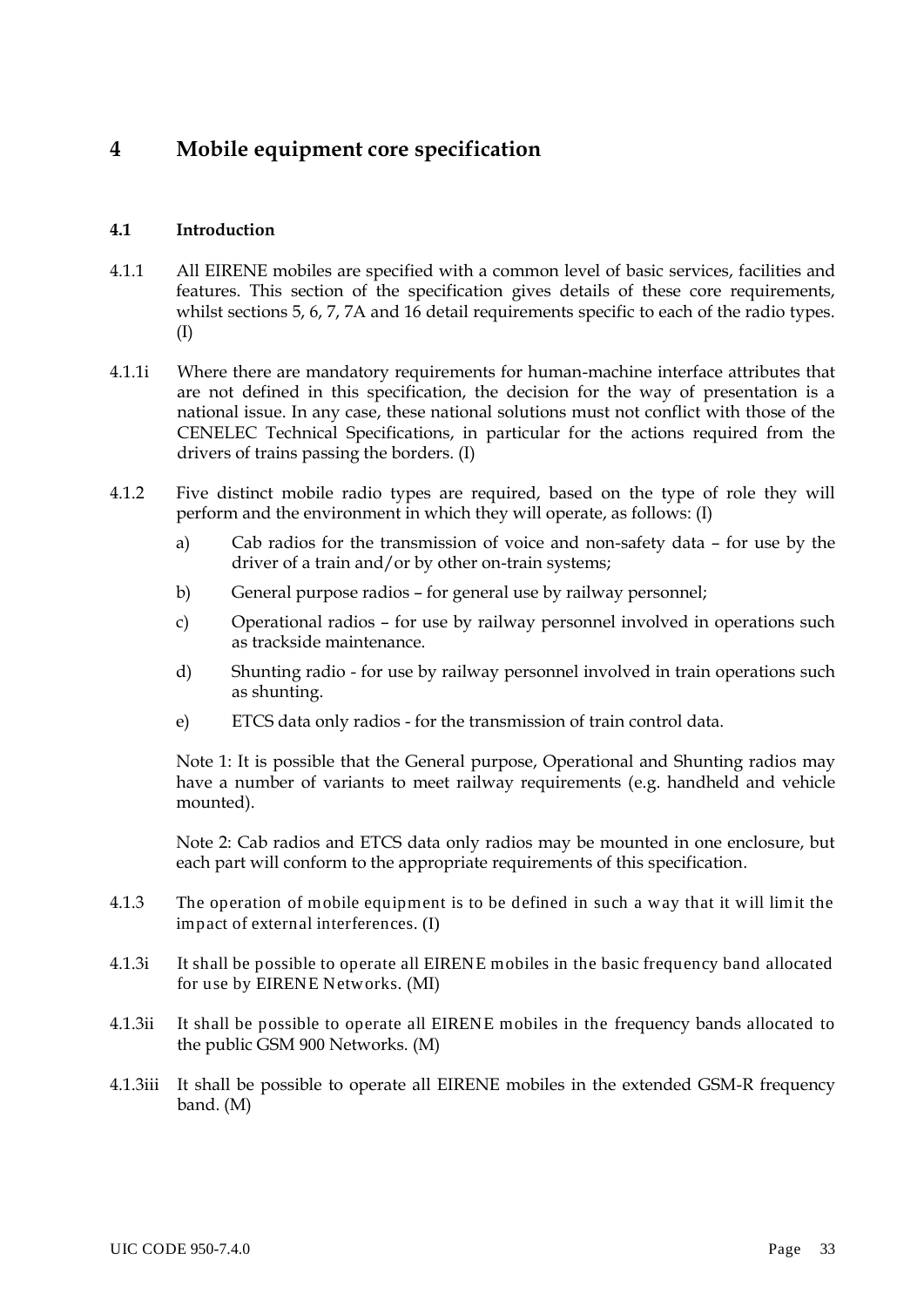- 4.1.3iv It should be possible to operate all EIRENE mobiles in the other frequency bands allocated to the public GSM Networks. (O)
- 4.1.4 Mobile equipment operated in frequency band listed in clause 4.1.3i, 4.1.3ii and 4.1.3iii shall function as specified when travelling at speeds from 0 km/h to 500 km/h. (MI)
- 4.1.5 In order to identify network and subscriber specific information the necessary data shall be stored in the EIRENE mobile. (M)

## **4.2 Services and facilities**

4.2.1 The following voice telephony services, identified in section 2, shall/should be supported for each type of mobile radio:

|                              | Cab radio | ETCS data<br>only radio | General<br>purpose radio | Operational<br>radio | Shunting<br>radio |
|------------------------------|-----------|-------------------------|--------------------------|----------------------|-------------------|
| Point-to-point voice calls   | MI        | <b>NA</b>               | М                        | м                    | M                 |
| Public emergency voice calls | M         | <b>NA</b>               | M                        | м                    | M                 |
| Broadcast voice calls        | M         | <b>NA</b>               | M                        | M                    | M                 |
| Group voice calls            | MI        | <b>NA</b>               | M                        | M                    | M                 |
| Multi-party voice calls      | MI        | <b>NA</b>               |                          | ∩                    | M                 |

*Table 4-1: Voice telephony services to be supported*

4.2.2 The following data applications, identified in section 2, shall/should be supported for each type of mobile radio:

|                                | Cab radio | ETCS data<br>only radio | General<br>purpose radio | Operational<br>radio | Shunting<br>radio |
|--------------------------------|-----------|-------------------------|--------------------------|----------------------|-------------------|
| Text message service           | MI        | ΝA                      | M                        | M                    | М                 |
| General data applications      | M         | O                       |                          |                      |                   |
| Automatic fax                  | Ω         | <b>NA</b>               |                          |                      |                   |
| ETCS train control application | <b>NA</b> | MI                      | <b>NA</b>                | ΝA                   | ΝA                |

*Table 4-2: Data applications to be supported*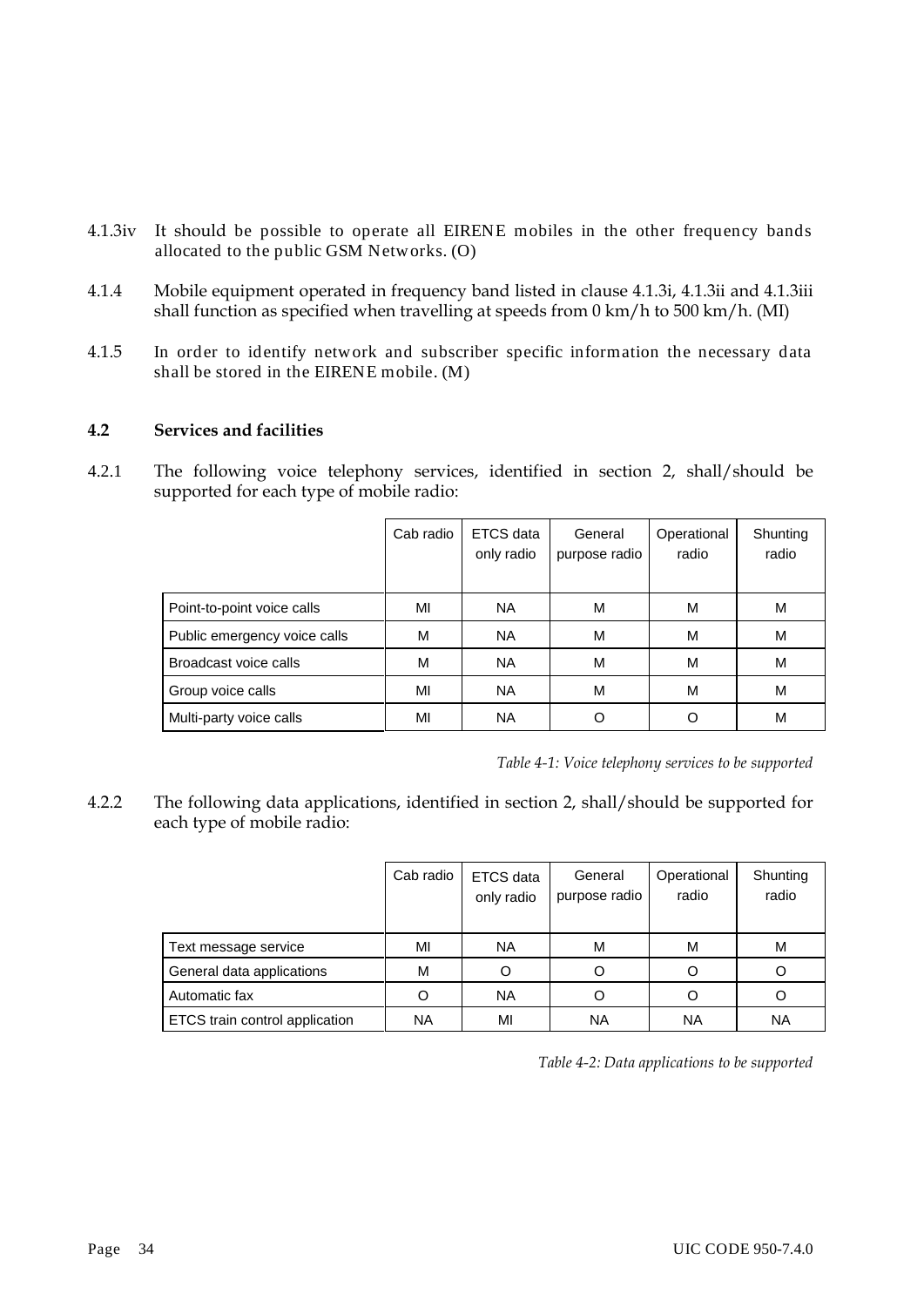|                                            | Cab radio | ETCS data<br>only radio | General<br>purpose radio | Operational<br>radio | Shunting<br>radio |
|--------------------------------------------|-----------|-------------------------|--------------------------|----------------------|-------------------|
| Display of calling user identity           | MI        | $M*$                    | M                        | м                    | M                 |
| Display of called user identity            | MI        | $M*$                    | M                        | M                    | M                 |
| Restriction of display of user<br>identity | O         | <b>NA</b>               | O                        | O                    | O                 |
|                                            |           |                         |                          |                      |                   |
| Call forwarding:                           |           |                         |                          |                      |                   |
| - unconditional                            | M         | <b>NA</b>               | O                        | O                    | O                 |
| - if user busy                             | $\Omega$  | <b>NA</b>               | O                        | ∩                    | O                 |
| - if no reply                              | O         | <b>NA</b>               | $\Omega$                 | O                    | O                 |
| - if not reachable                         | O         | <b>NA</b>               | O                        | O                    | O                 |
| Call hold                                  | MI        | <b>NA</b>               | O                        | O                    | M                 |
| Call waiting                               | MI        | <b>NA</b>               | M                        | м                    | M                 |
| Display of call charging information       | O         | <b>NA</b>               | O                        | O                    | O                 |
| Call barring                               | MI        | <b>NA</b>               | O                        | м                    | M                 |
| Auto answer service                        | MI        | MI                      | O                        | м                    | М                 |
| Call supervisory information               | MI        | <b>NA</b>               | O                        | O                    | O                 |

4.2.3 The following call related services shall/should be supported for each type of mobile radio:

\* Transferring part of the service only

*Table 4-3: Call related features to be supported*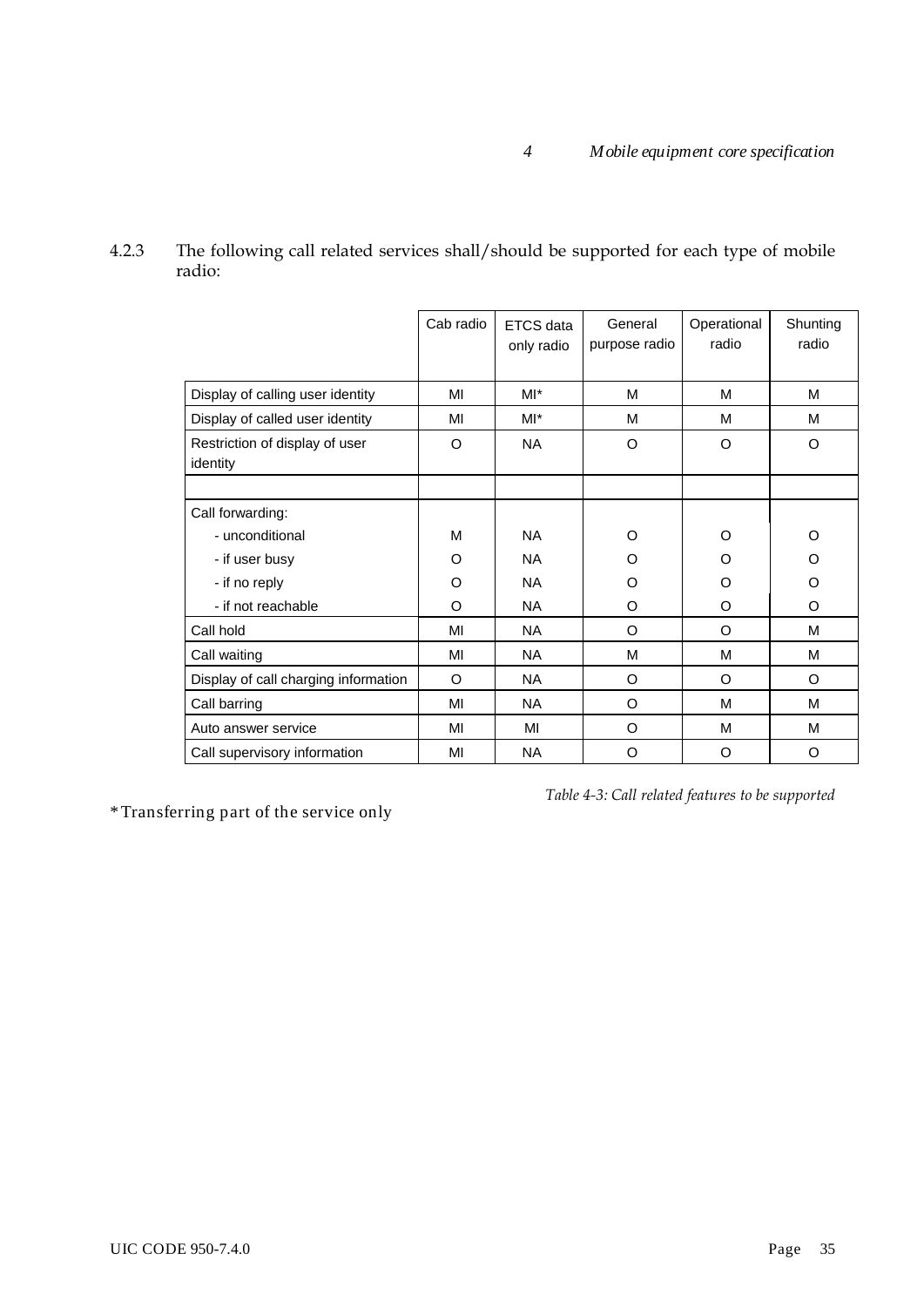4.2.4 The following EIRENE features shall/should be supported for each type of mobile radio:

|                                                                     | Cab<br>radio | ETCS data<br>only radio | General<br>purpose<br>radio | Operational<br>radio | Shunting<br>radio |
|---------------------------------------------------------------------|--------------|-------------------------|-----------------------------|----------------------|-------------------|
| Functional addressing (section 11)                                  | MI           | NA.                     | м                           | М                    | м                 |
| Location dependent addressing<br>(section 11)                       | MI           | м                       | $\Omega$                    | $\Omega$             | O                 |
| Direct mode (section 15)                                            | O            | <b>NA</b>               | NA.                         | O                    | O                 |
| Shunting mode (section 14)                                          | MI           | NA.                     | NA.                         | NA.                  | м                 |
| Multiple driver communications within<br>the same train (section 5) | MI           | NA.                     | NA.                         | NA.                  | <b>NA</b>         |
| Railway emergency calls<br>(section 13)                             | MI           | <b>NA</b>               | ∩                           | м                    | м                 |

*Table 4-4: EIRENE specific features to be supported*

# **4.3 Environmental and physical requirements**

- 4.3.1 This sub-section defines the core environmental and physical requirements for all EIRENE mobile equipment. The requirements provided in this section are augmented by those provided in later sections for each individual radio type, with each radio type being specified by the superset of the core plus specific requirements. (I)
- 4.3.2 The categories of requirements defined for each type of mobile equipment are as follows: (I)
	- climatic conditions (temperature, humidity, solar radiation, altitude, etc);
	- physical conditions (flammability, contamination, physical protection, etc);
	- mechanical conditions (shock and vibration);
	- electrical conditions (power supply variation, battery life, overloading, etc);
	- EMC (both emissions and immunity).
- 4.3.3 In normal operation of a mobile radio unit, it is expected that a combination of the above environmental conditions will be experienced. (I)
- 4.3.4 Any environmental and physical requirements stated may be superseded by national requirements if the national standards provide a higher level of environmental and physical protection. However, stricter national standards shall not prevent the use of other EIRENE mobiles in that country. (M)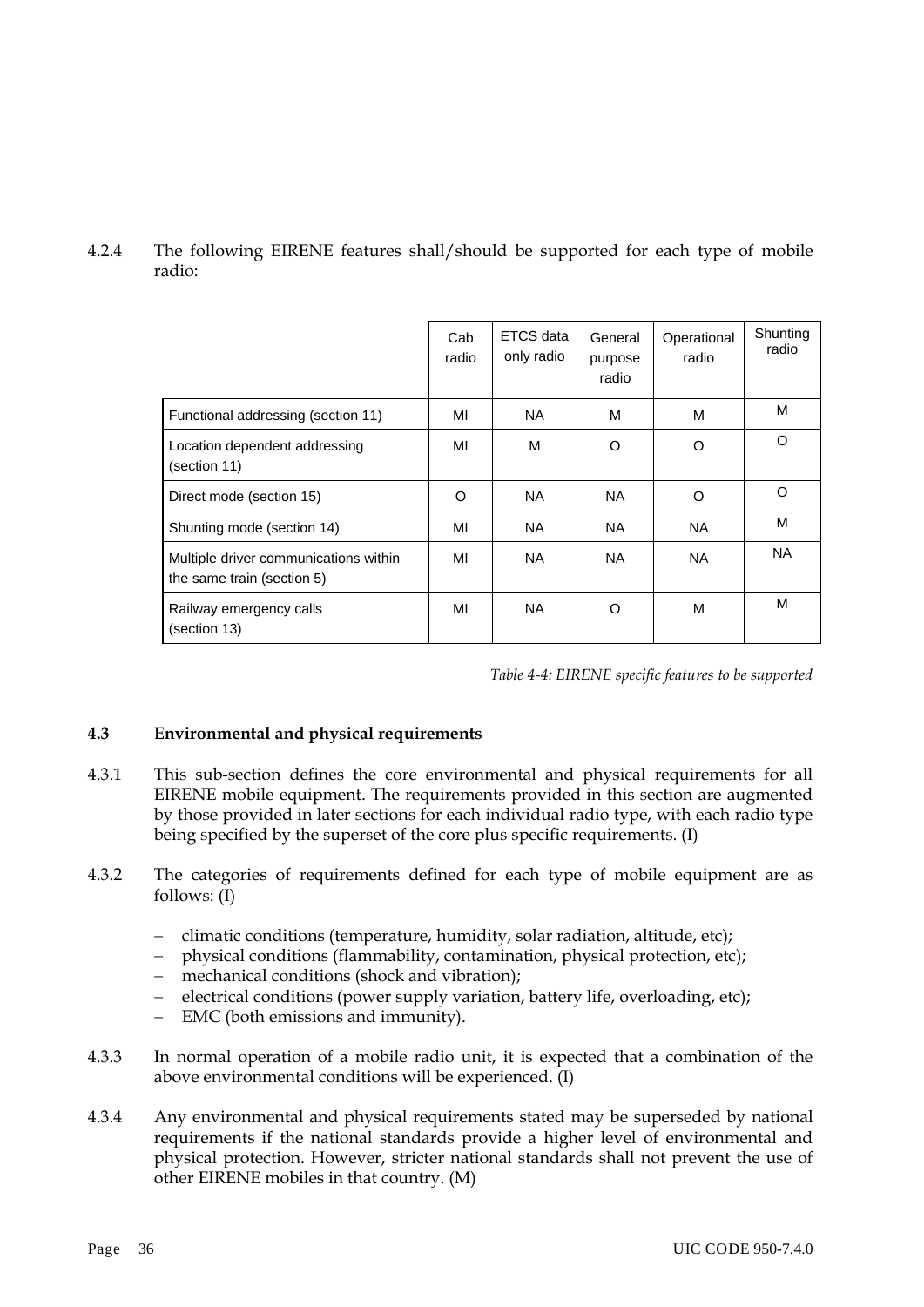4.3.5 All design, testing and installation of EIRENE mobile radio equipment shall comply with the quality procedures defined in ISO 9001<sup>4</sup>. (M)

*Climatic conditions*

4.3.6 Any pressure pulses caused by vehicles passing, entering or leaving tunnels shall not affect the normal operation of EIRENE mobile equipment. (M)

*Physical conditions*

- 4.3.7 The design of EIRENE mobiles shall comply with the relevant European Norms for protection against physical hazards, e.g.: (M)
	- pollution;
	- chemical contaminants (e.g. diesel);
	- flammable substances:
	- biologically active substances;
	- dust, sand and heavy particles;
	- mould growth.

#### *Mechanical conditions*

4.3.8 All EIRENE mobile equipment shall be capable of being operated on board rolling stock. (M)

*Electrical*

4.3.9 The batteries to be used in the mobile equipment shall have sufficient capacity to support typical railway use. (M)

*Electromagnetic Compatibility*

- 4.3.10 EIRENE mobiles will generate electromagnetic emissions. It is the responsibility of national railways operating EIRENE networks to ensure that EIRENE equipment does not interfere with the normal operation of any on-train or ground-based systems. (I)
- 4.3.11 In particular, EIRENE equipment could interfere with: (I)
	- signalling relays and contacts;
	- power transformers;
	- track circuits;
	- axle counters:
	- train describers;
	- other radio equipment;
	- radar speed measurement equipment;
	- switched mode power supplies;
	- telecommunications circuits;
	- electronic locking systems.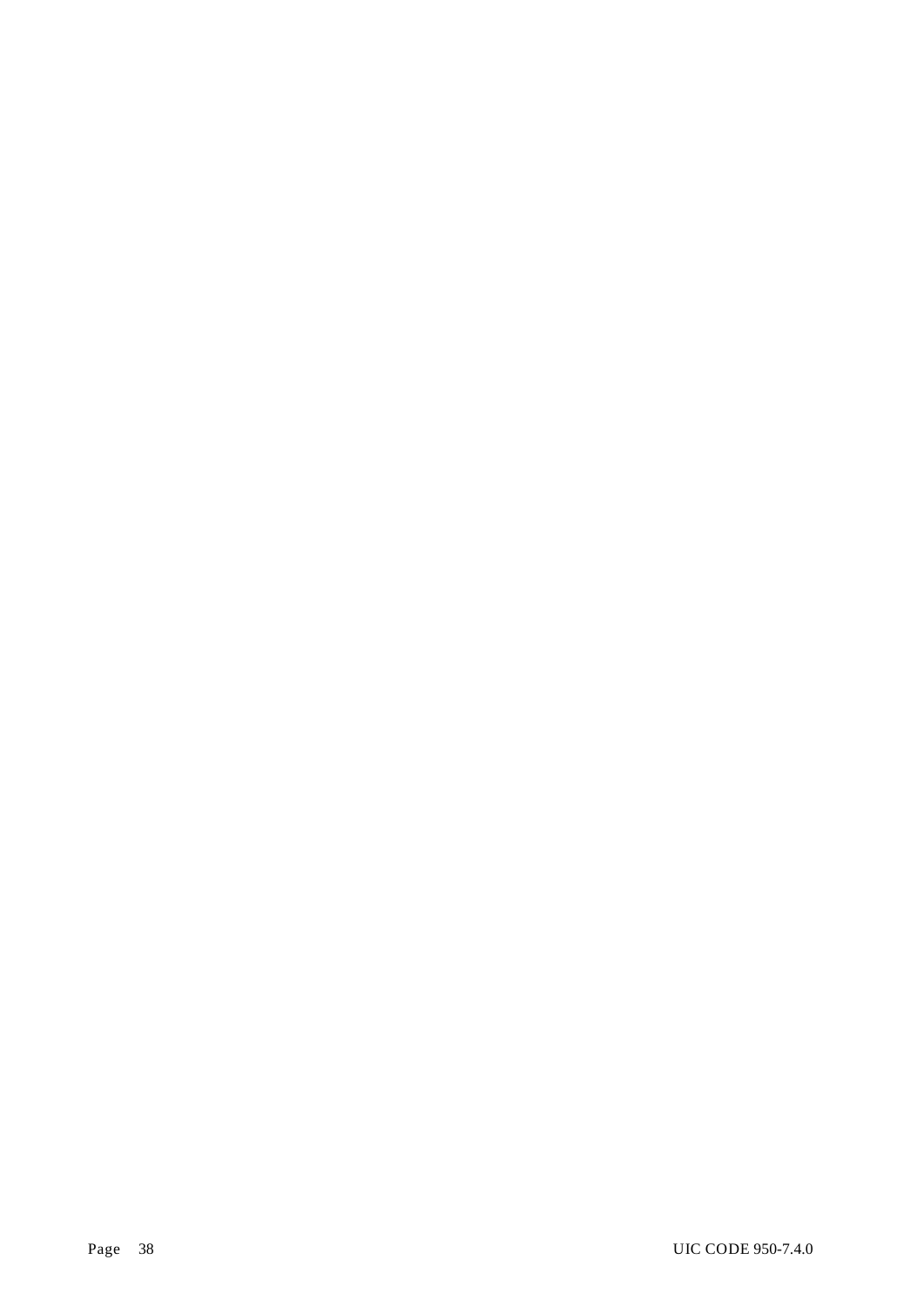# **5 Cab radio**

## **5.1 Introduction**

- 5.1.1 This section identifies the functional requirements for the EIRENE Cab radio. It covers the functionality provided by the Cab radio, driver MMI and support to other on-train systems. (I)
- 5.1.2 Moreover, a driver may be provided with a handheld portable to allow communications whilst the driver is outside the train. (O)

#### **5.2 Functional requirements**

#### **5.2.1 Summary**

- 5.2.1.1 In this subsection, the functions to be provided by the Cab radio are described. (I)
- 5.2.1.2 The following functions shall/should be provided: (I)

#### *Driver call-related functions:*

- call controller:
	- primary controller;
	- secondary controller;
	- power supply controller;
- call other drivers in the area;
- send Railway emergency call;
- confirm receipt of Railway emergency call;
- communicate with other drivers on same train;
- call train staff:
- call other authorised users;
- receive incoming voice calls;
- terminate calls;
- receive text messages;
- enter/leave shunting mode;
- enter/leave direct mode;
- monitor calls to other on-train users/devices;
- forward calls/cancel call forwarding to/from driver handheld;

#### *Other driver-related functions:*

- powering up radio;
- switch radio MMI on and off;
- select language;
- adjust loudspeaker volume;
- select mobile radio network;
- register and deregister train number;
- register and deregister on-train users;
- register and deregister stock number;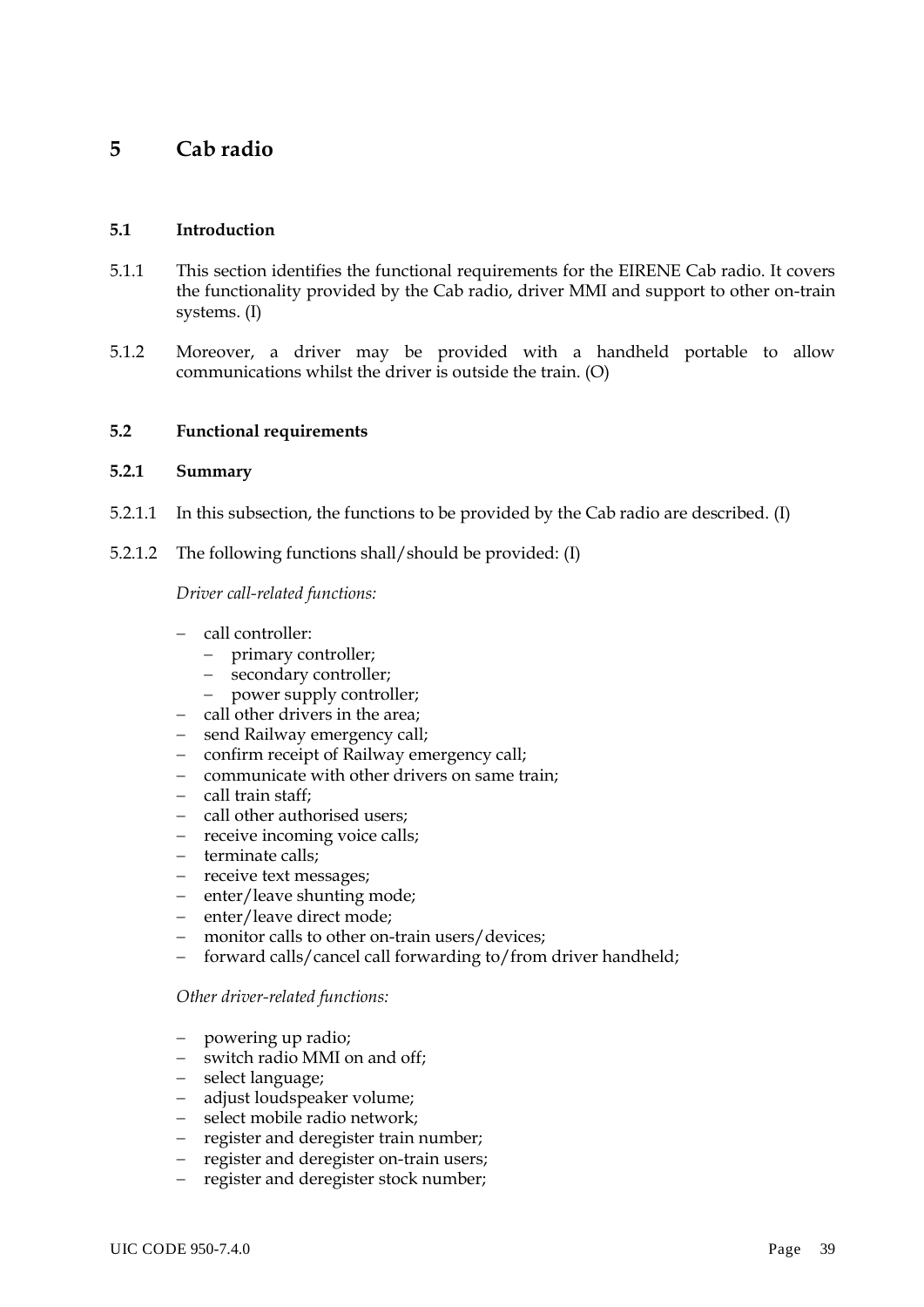- store/retrieve numbers and their details;
- invoke supplementary services;
- invoke tests;

*Other Cab radio functions:*

- automatic connection of incoming calls to appropriate on-train users or devices (conductor, public address system, data systems, etc);
- automatic establishment of outgoing calls initiated by on-train users or devices;
- automatic handling of calls of varying priorities;
- send to the controller(s) a signal on activation of driver safety device;
- transmit Railway emergency call event indication to 'train-borne recorder';
- run-time diagnostics.

## **5.2.2 Driver call related functions**

- 5.2.2i Once a call has been established the connected parties shall be able to communicate. (MI)
- 5.2.2ii Picking up the handset shall transfer the communication to the handset and reduce the loudspeaker volume to its minimum level. (MI)
- 5.2.2iii Replacing the handset either: (MI)
	- cancels the call; or
	- transfers the call to the loudspeaker at the initial volume.
- 5.2.2iv A Push-To-Talk function shall be provided for use during group calls. (MI)
- 5.2.2v The use of Push-To-Talk for all types of communications is acceptable if needed for ergonomic reasons or to avoid the noise of the cab being transmitted to the other party. (I)

*Call controller*

- 5.2.2.1 It shall be possible for the driver to initiate a call to any of the following types of controller with a minimum of driver action being required (e.g. a single keystroke): (MI)
	- primary controller;
	- secondary controller;
	- power supply controller.
- 5.2.2.2 If the radio system cannot give a unique identity for a given type of controller, the identity could be obtained using external systems as defined in 11.4.7. (I)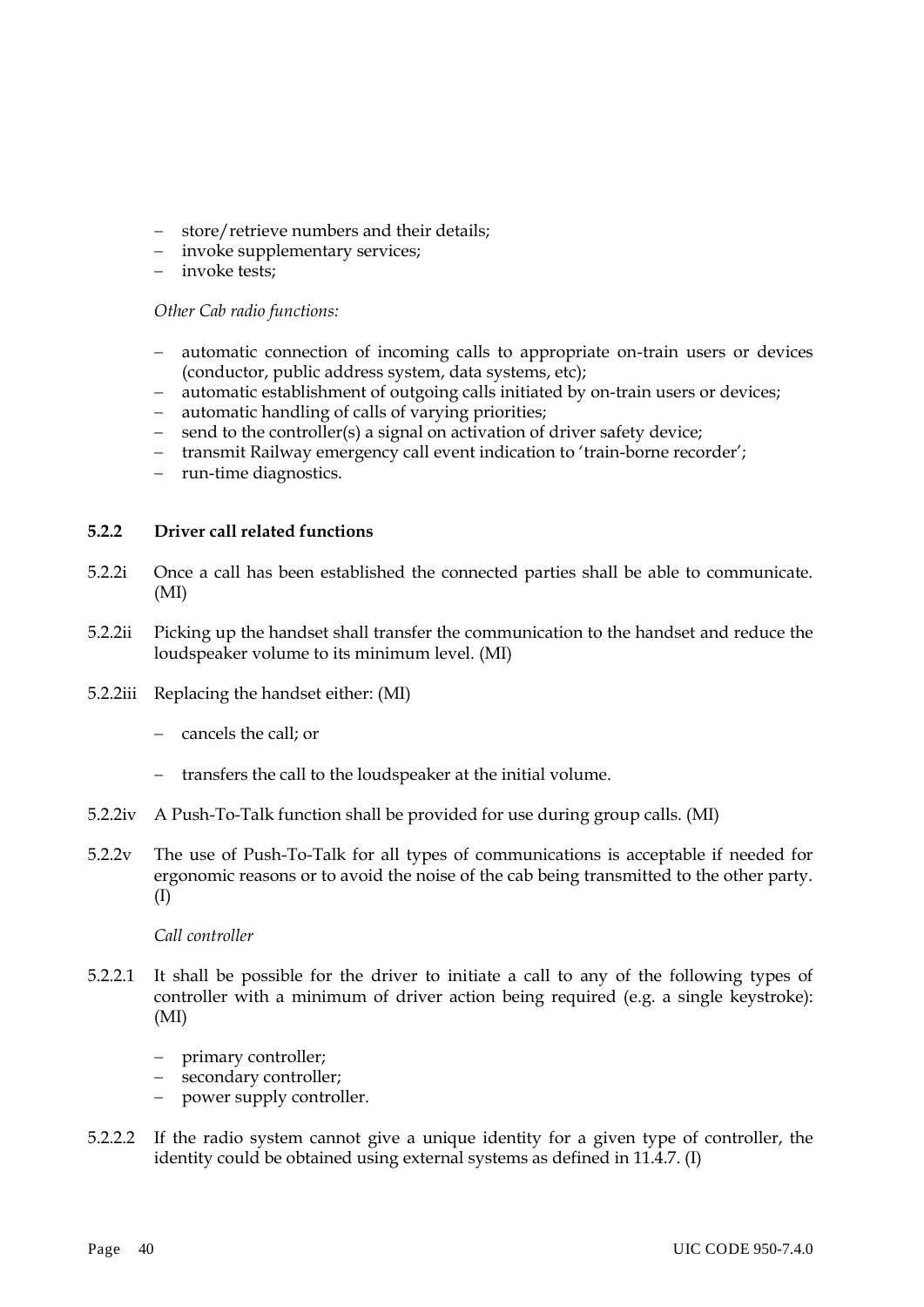- 5.2.2.3 Once an appropriate destination has been obtained, the radio shall attempt to establish a call to this destination. The functional identity shall be displayed to the controller. (MI)
- 5.2.2.3i The functional identity includes the following:
	- the train number, if available;  $(MI)$
	- the engine number, if no train number is available;  $(MI)$
	- the coach number of the leading cab, if neither a train number nor an engine number is available. (O)
- 5.2.2.4 An audible and visual indication shall be provided to the driver that the call is proceeding. (MI)
- 5.2.2.5 When the call is connected to the controller, an audible and visual indication is to be provided to the driver. The call shall be connected to the loudspeaker at the pre-set value. (MI)
- 5.2.2.6 The functional identity of the connected party, if available, shall be displayed to the driver. (MI)
- 5.2.2.7 If the functional identity of the connected party contains an alphanumeric description, this shall also be displayed. (MI)
- 5.2.2.8 If the system is not able to connect the call, an audible and visual indication shall be provided to the driver that the call was not received by the controller. This shall also indicate if the called party was busy or if the network could not connect the call. (MI)

*Call other drivers in the area (on other trains)*

- 5.2.2.9 It shall be possible for a driver to initiate and participate in group voice calls between drivers in a pre-defined geographical area. (MI)
- 5.2.2.10 A driver shall be able to initiate the establishment of a call to other drivers with a minimum of action (e.g. a single keystroke). (M)
- 5.2.2.11 The group identity shall be displayed on the Cab radios of the participating drivers. (MI)
- 5.2.2.12 An audible and visual indication shall be provided to the driver that the call is proceeding. (MI)
- 5.2.2.13 Once connected, the driver shall be able to communicate with other driver(s) by using the Push-To-Talk button on the handset. An indication shall be provided to the driver as a reminder of the need to use the Push-To-Talk button on the handset if he wants to talk. (MI)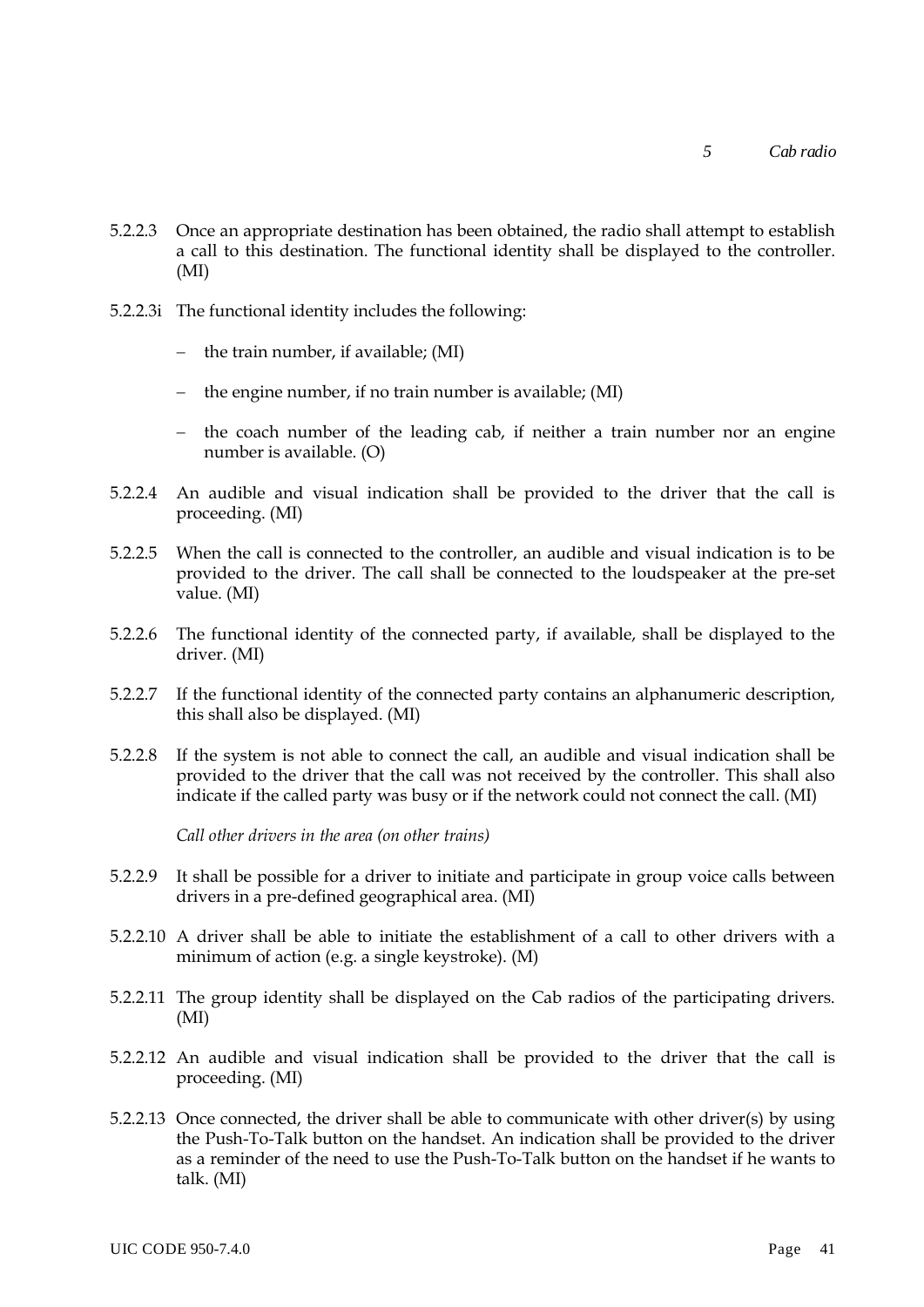- 5.2.2.14 The call shall be connected to the loudspeaker until the driver picks up the handset. (MI)
- 5.2.2.15 The call shall continue until terminated by the calling driver, an authorised controller or the network. (MI)
- 5.2.2.16 If the train moves out of the group call area whilst the call is in progress, an audible and visual indication of the loss of call shall be provided to the driver. (MI)
- 5.2.2.17 If the system is not able to connect the call, an audible and visual indication shall be provided to the driver. (MI)

*Send Railway emergency call* 

- 5.2.2.18 It shall be possible for a driver to initiate Railway emergency calls (see section 13). (MI)
- 5.2.2.19 If a train-borne recorder is connected to the Cab radio, details of the activation, termination and any failures of the emergency function shall be sent to the train-borne recorder as each event occurs. (M)
- 5.2.2.20 A continuous visual and short audible indication (from 0 to 20 seconds, for trials: 5 seconds) that the emergency function has been activated shall be provided in the cab. (Note that when the handset is off-hook, the audible indication shall be sounded from the loudspeaker at a low volume, but shall not be sounded from the handset.) (MI)
- 5.2.2.21 Once the Railway emergency call is connected and the audible indication is finished, an indication shall be provided to the driver as a reminder of the need to use the Push-To-Talk button on the handset if he wants to speak. (MI)
- 5.2.2.22 The call shall be connected to the loudspeaker until the driver picks up the handset. (MI)
- 5.2.2.23 If the train moves out of the call area whilst the call is in progress, it will leave the call and an audible and visual indication of the loss of call shall be provided to the driver. (MI)
- 5.2.2.24 Once the call is terminated, the continuous visual alarm indication in the cab shall cease. (MI)
- 5.2.2.25 If the system is not able to connect the call, an audible and visual indication shall be provided to the driver. (MI)

*Communicate with other drivers on same train*

5.2.2.26 Many trains employ multiple active traction vehicles. Where these vehicles are not connected by on-train wire connections, it shall be possible for the lead driver to establish a permanent radio connection between each of the active cabs. (MI)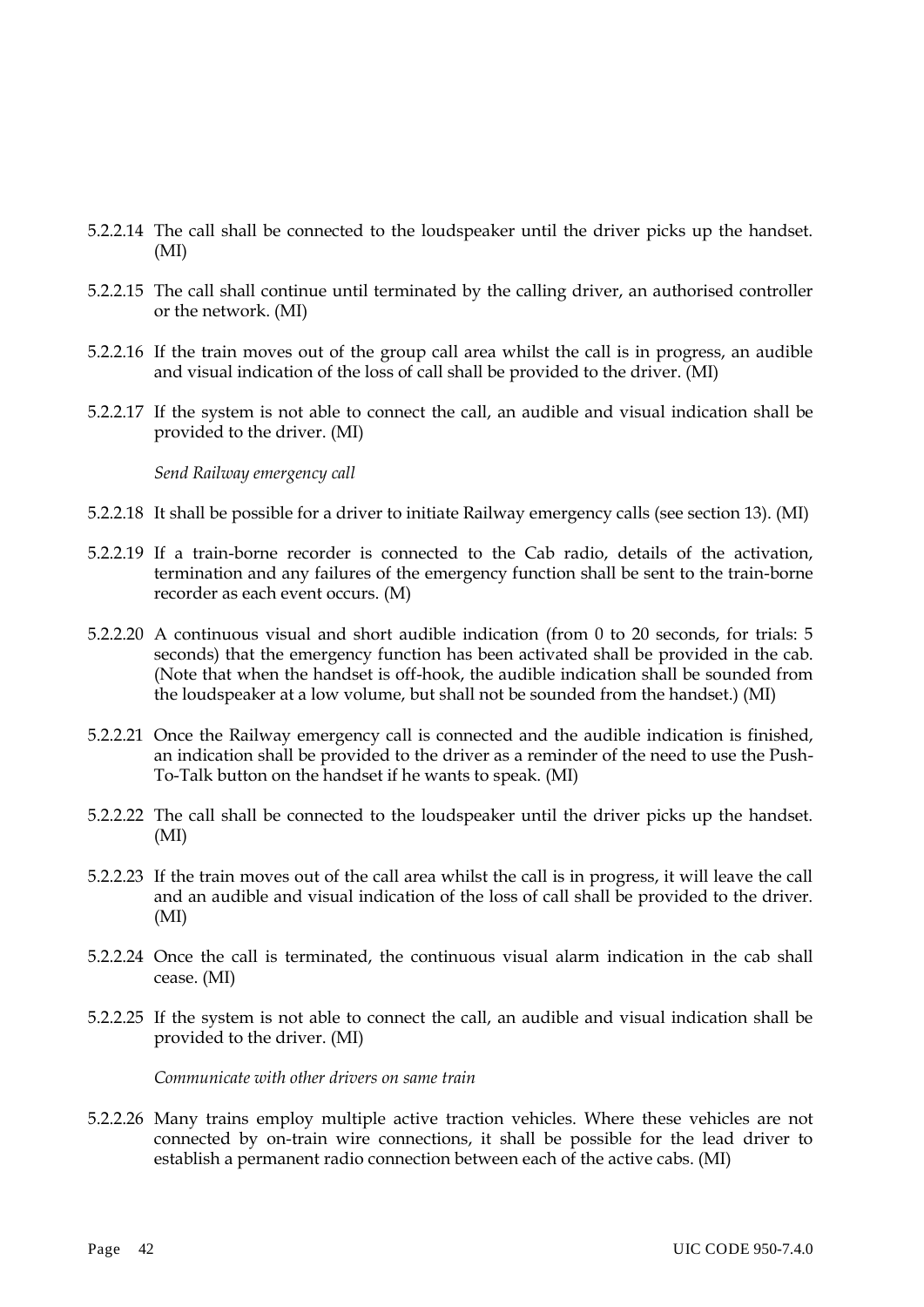- 5.2.2.27 The call will be established from the active cab of the lead traction vehicle. (I)
- 5.2.2.28 Whilst on-going, a 'multi-drivers' indication shall be displayed permanently at all Cab radios. (MI)
- 5.2.2.29 The lead driver shall be notified if a member of the group has placed the call on hold, although this shall not affect communications between the remaining members of the group. (MI)
- 5.2.2.30 At any time during the call, the lead driver shall be able to remove a member of the group. (MI)
- 5.2.2.31 The lead driver shall be able to terminate the entire call. (MI)
- 5.2.2.32 If a driver is disconnected from the multi-driver call, a clear indication shall be given. (MI)
- 5.2.2.33 The setting up and closing down of a multi-driver call shall be simplified using automation or guidance through the steps required. (MI)
- 5.2.2.34 In each cab, the call shall be connected to the loudspeaker whilst the handset is onhook. (MI)
- 5.2.2.35 If any part of the call fails, an audible and visual indication shall be provided in the appropriate cab. (MI)
- 5.2.2.36 If the call fails in the lead traction vehicle, the lead driver will be responsible for reestablishing the call. If the call fails to any other cab, the driver in that cab will call the lead cab and request re-establishment of the call. (I)
- 5.2.2.37 For calls between a controller and the lead cab, it shall be possible to add the controller to the multi-driver call. Either the lead driver calls the controller or the controller calls the lead driver. In the latter case, the controller is automatically added into the multidriver call. Functional identity of the controller shall be displayed in the leading cab. (MI)

*Call train staff*

- 5.2.2.38 It shall be possible for the driver to contact members of on-board train staff using a point-to-point voice call. (MI)
- 5.2.2.39 Upon activation of this function, the Cab radio shall provide the driver with a list of 'generic' staff, e.g.: (MI)
	- chief conductor:
	- conductor 1;
	- conductor 2;
	- catering staff 1.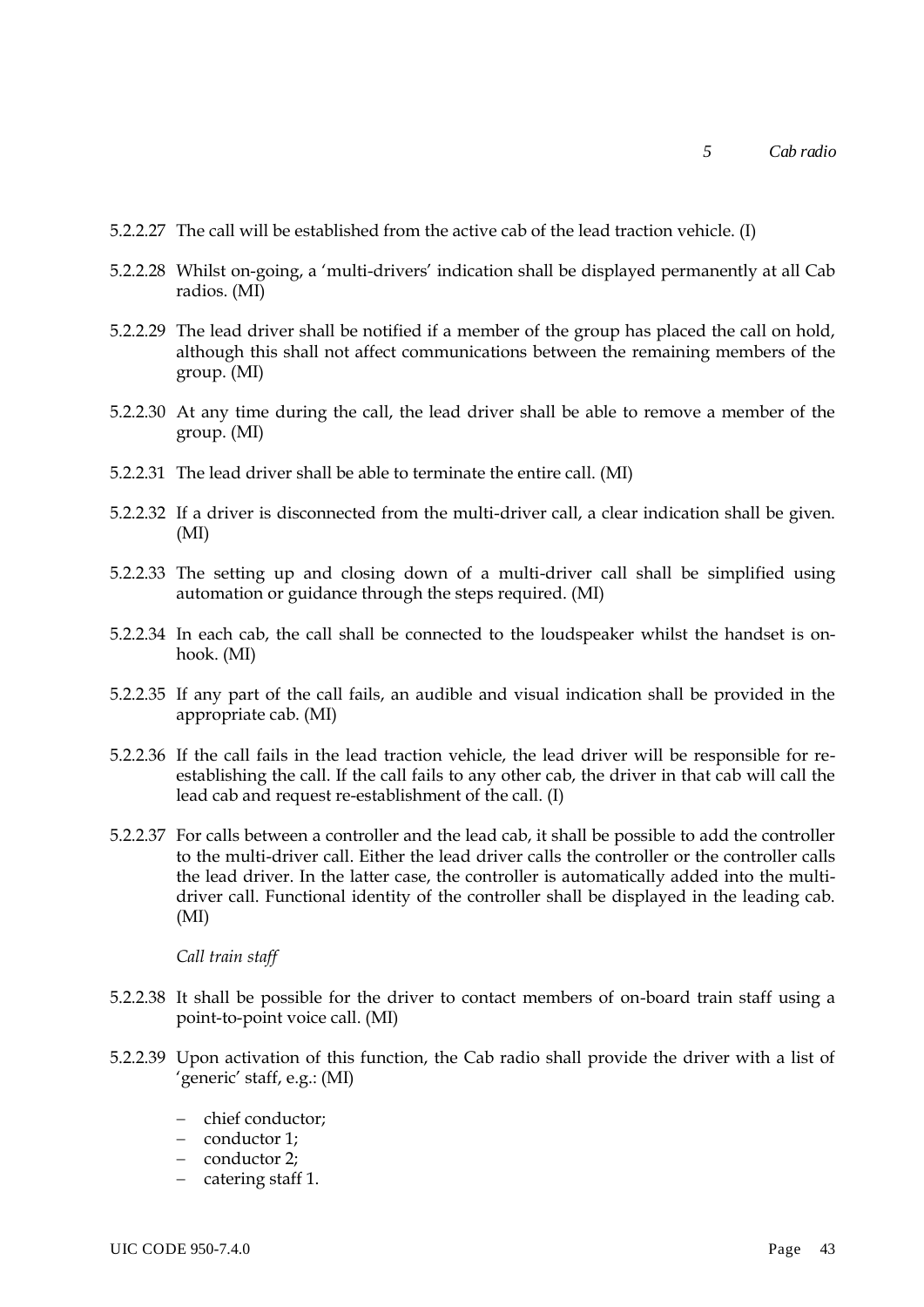- 5.2.2.40 The driver shall then be prompted to select the train staff with which he wishes to communicate. (MI)
- 5.2.2.41 On many trains, staff may be connected by intercom or internal telephone rather than by radio. It is required that, in these cases, the Cab radio shall be integrated with internal communication systems such that the appropriate means of connection (wire or radio) will be determined automatically. (M)

*Call other authorised users*

- 5.2.2.42 The Cab radio shall be capable of being used as a standard telephone, such that the driver is able to call any valid number subject to pre-defined call restrictions. The call may be initiated by: (MI)
	- selection from a pre-defined list (up to 99 entries);
	- direct dialling a subscriber number;
	- calling a functional number.

*Receive incoming point-to-point voice call*

- 5.2.2.43 An audible and visual indication of an incoming call shall be provided. (MI)
- 5.2.2.44 The functional identity (which may contain an alphanumeric description) of the calling party, when available, shall be displayed. (MI)
- 5.2.2.45 Point-to-point calls that are not automatically answered (see table 10-1) shall only be answered once the driver accepts the call. (MI)
- 5.2.2.46 Once the driver has accepted the standard point-to-point call, it shall be connected appropriately, e.g. if the driver has accepted the call by lifting the handset, then the call shall be routed to the handset. (MI)

*Receive incoming group or broadcast voice call*

- 5.2.2.47 An audible and visual indication of the incoming call shall be provided when a Cab radio receives a group or broadcast call. (MI)
- 5.2.2.48 The group identity of the voice group call (VBS or VGCS) shall be displayed. (MI)
- 5.2.2.49 Group or broadcast calls shall automatically be connected to the loudspeaker if the handset is not in use, or to the handset if the handset is off hook. (MI)
- 5.2.2.50 The driver shall be informed if a broadcast call is ongoing by a visual indication displayed on the MMI. (MI)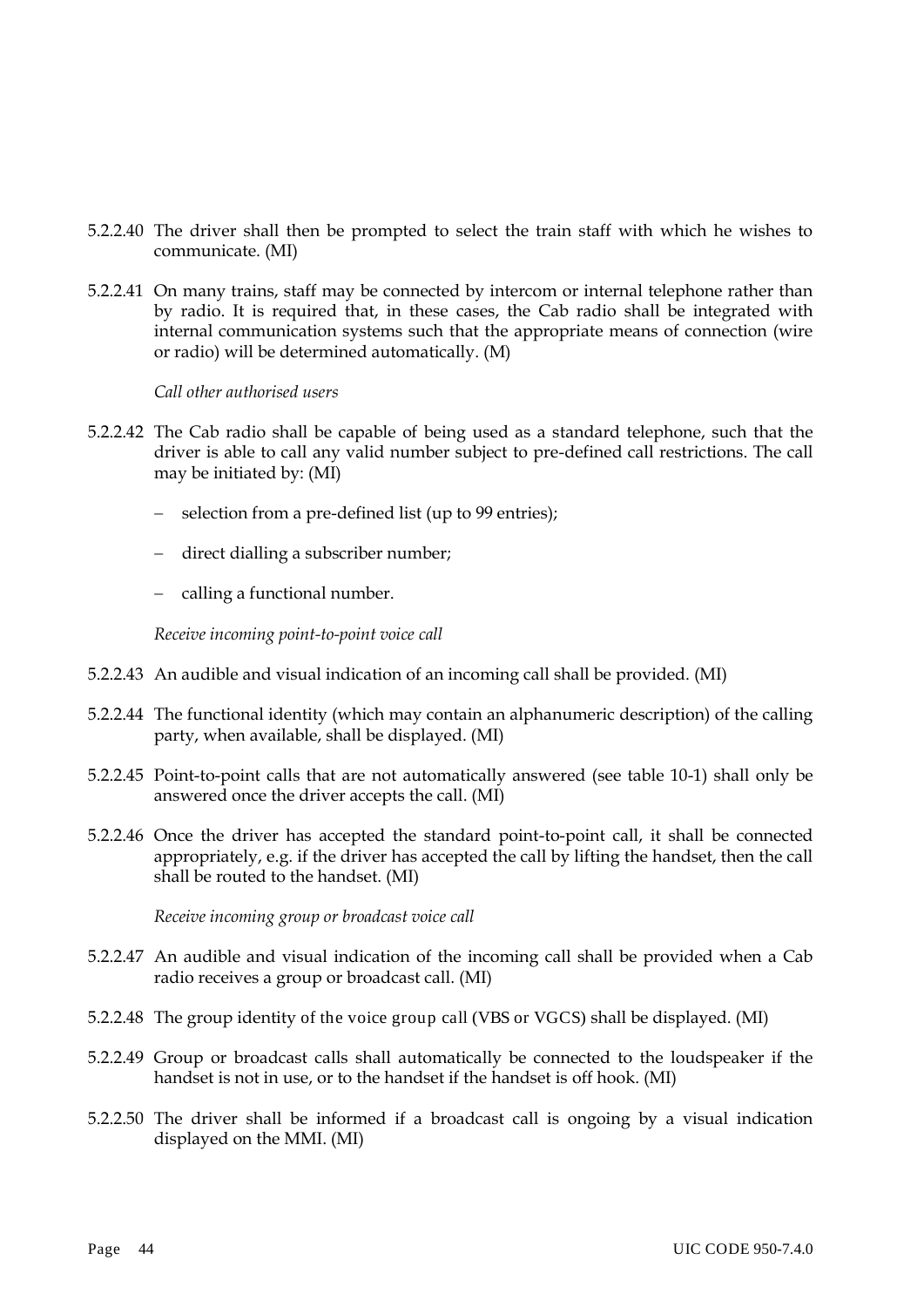- 5.2.2.50i It is not possible for the driver to speak as part of the call when receiving a broadcast call. (I)
- 5.2.2.51 If the call is a group call, the driver shall be required to request permission before being able to speak as part of the call by lifting the handset and pushing the Push-To-Talk (PTT) button. (MI)
- 5.2.2.52 During a group call, a visual indication shall be displayed on the driver's MMI to remind the driver of the need to use the PTT button. (MI)
- 5.2.2.53 The driver can not speak in a group call until permission is granted by the network after pushing the PTT button. (I)
- 5.2.2.54 In a group call, an audible and visual indication of whether the request to talk was successful shall be provided. The driver shall then be able to speak as part of the call whilst the PTT button is pressed. (MI)
- 5.2.2.55 If the train moves out of the group or broadcast call area whilst the call is in progress, an audible and visual indication of the loss of call shall be provided to the driver. (MI)
- 5.2.2.55i The cab radio should provide simple MMI actions for changing between groups in shunting mode. Not more than 2 MMI actions should be necessary to switch between groups, i.e. to leave one group and to subscribe to another group, excluding the operations necessary to select the required group from a list or enter digits. (O)

*Receive incoming Railway emergency call*

- 5.2.2.56 Reception of this call proceeds as for a standard group or broadcast call, except that a distinctive audible and visual indication shall be provided in the cab. (MI)
- 5.2.2.57 If a train-borne recorder is connected to the Cab radio, details of an incoming Railway emergency call shall be transmitted to the train-borne recorder for recording, see section 5.8. (M)

*Confirm receipt of Railway emergency call*

- 5.2.2.58 An automatic confirmation shall be generated by the Cab radio at the end of the Railway emergency call as detailed in section 13. (MI)
- 5.2.2.59 Automatic confirmation of receipt of Railway emergency calls will be used to provide a means of determining which trains have received a Railway emergency call (see section 13). (I)

*Terminate calls*

5.2.2.60 The Cab radio shall provide a means for the driver to terminate calls which he is authorised to terminate (i.e. all calls except Railway emergency calls not initiated by the driver and shunting group calls). (MI)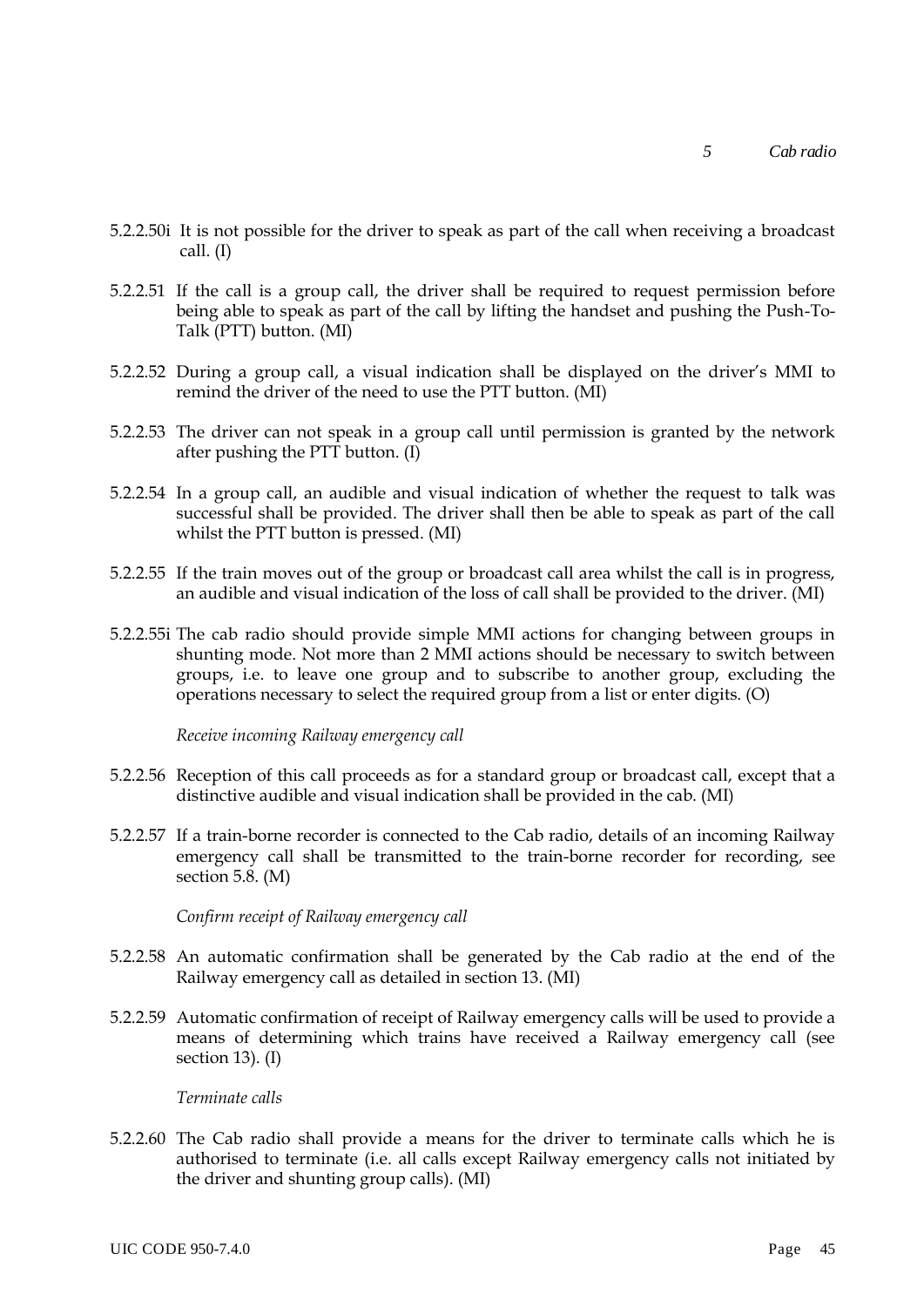- 5.2.2.61 For group calls, a means to leave the call without terminating the call shall be provided. (MI)
- 5.2.6.61i For broadcast calls, a means to leave the call without terminating the call shall be provided. (M)

*Receive text messages*

5.2.2.62 The Cab radio system shall be able to receive incoming text messages (see section 12 for details). (MI)

*Enter/leave shunting mode*

- 5.2.2.63 The Cab radio shall support a 'shunting mode' of operation that provides a link assurance tone to reassure users of the integrity of the communication link (see section 14). (MI)
- 5.2.2.64 A means to enter and leave shunting mode shall be provided. (MI)
- 5.2.2.65 The functionality to enter and leave shunting mode shall not be available when there are on-going calls involving the Cab radio. (MI)
- 5.2.2.66 The link assurance tone shall be provided via the loudspeaker. (MI)
- 5.2.2.67 If the Cab radio is equipped with an additional security device, this audible indication may be muted for the driver's convenience. In this case, the security device alerts the driver if the link has failed or if it is cancelled. (I)

*Enter/leave direct mode*

- 5.2.2.68 It should be possible for the Cab radio to be used without the network service (if it should fail or if there is no authorised network coverage), such that local open channel communications are still possible. This mode of operation is termed 'direct mode' (see section 15). (O)
- 5.2.2.69 If direct mode is implemented, a means to enter and leave direct mode shall be provided. (M)
- 5.2.2.70 If the radio is in direct mode and the normal network service returns, the user shall be provided with an audible and visual indication. (M)

*Monitor calls to other on-train users/devices using the Cab radio*

5.2.2.71 Not all communications using the Cab radio will involve the driver. Where these calls involve the Cab radio, the driver shall be provided with an indication that the Cab radio is busy. (MI)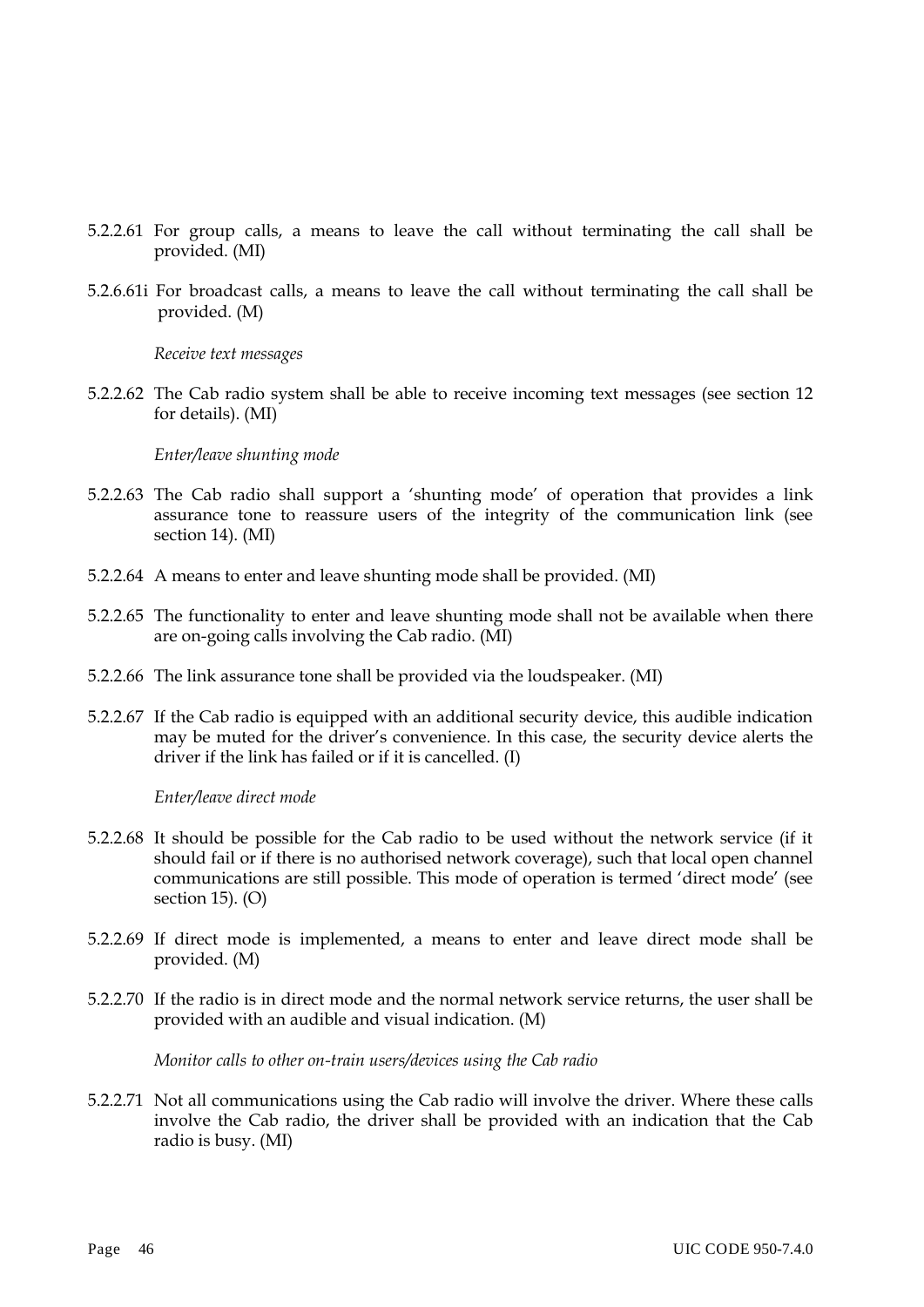- 5.2.2.72 For voice calls using the Cab radio not involving the driver as a called or calling party, the driver shall have the possibility to listen to the audio output of the communication. (M)
- 5.2.2.73 For voice communications, if the driver picks up the handset, the radio shall allow him to join the communication. (MI)
- 5.2.2.74 The driver shall be able to terminate communications (voice or data) by selecting another call. (MI)

*Forward calls to driver handheld*

- 5.2.2.75 Where the Cab radio is required by a national railway to support a handheld portable, the Cab radio shall: (M)
	- provide a clear indication as to whether the handheld portable is activated or not;
	- provide an interface to allow the handheld portable to be recharged when not in use;
	- forward calls automatically to the handheld portable when the handheld portable is activated;
	- cancel any call forwarding to the handheld portable when it is deactivated;
	- allow the driver to override the call forwarding to the handheld portable.

#### **5.2.3 Other driver-related functions**

#### *Powering up radio*

- 5.2.3.1 Powering up the Cab radio shall/should initiate the following:
	- automatic self-testing; (MI)
	- automatic selection of the pre-set loudspeaker volume; (MI)
	- registration with other on-train systems, such as ERTMS/ETCS; (O)
	- all failures of self-tests should be recorded in the train-borne recorder; (O)
	- connection of the Cab radio to an authorised mobile network. This shall be the network to which the mobile was last registered (where available); (MI)
	- if connection is successful, the name of the network shall be displayed on the MMI and an audible indication of successful connection shall be given; (MI)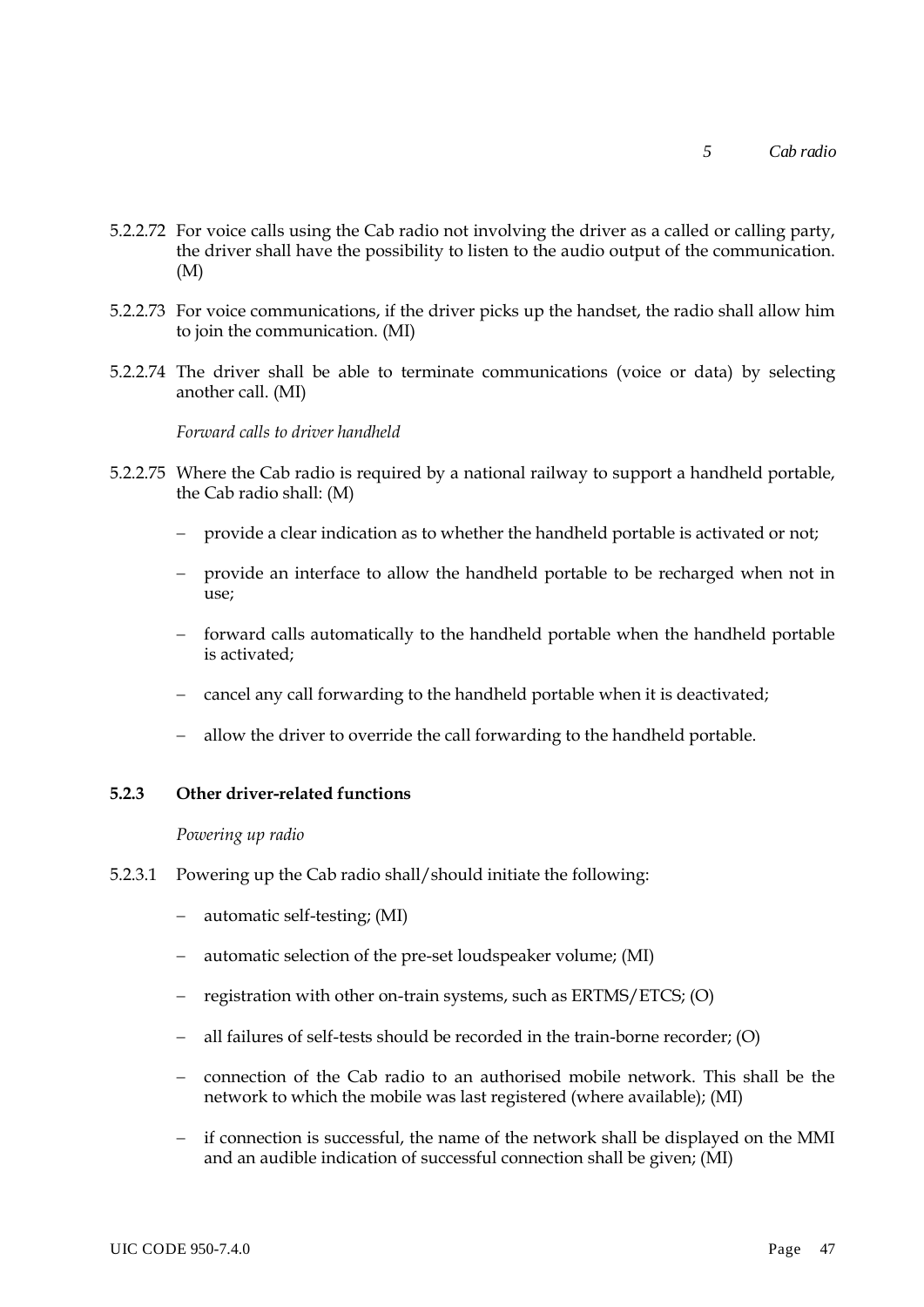- if connection is not successful, an audible and visual indication shall be provided. (MI)
- if connection is not successful, the manual network selection procedure may be initiated by the driver (see 5.2.3.23). (I)
- 5.2.3.2 At the point of successful connection, the Cab radio will be able to receive all calls made using the Cab radio's telephone number, engine number or appropriate group call numbers (including Railway emergency calls). (I)
- 5.2.3.3 Powering down the Cab radio shall cause the disconnection of the Cab radio from the mobile network. (MI)
- 5.2.3.4 When switched off, the radio shall retain any numbers which are stored at the time the radio is switched off. (MI)

*Switch radio MMI on/off*

- 5.2.3.5 The MMI on/off control shall be designed to prevent accidental activation/ deactivation. (MI)
- 5.2.3.6 Switching the MMI on shall cause the following: (MI)
	- self test of MMI (e.g. transitory lighting of the display and of all the controls and indicator lights of the MMI);
	- determination of the status of the Cab radio, providing a display of radio status on the MMI.
- 5.2.3.7 When the MMI is switched on, the configuration shall be determined by the time elapsed since the MMI was last switched off: (MI)
	- less than *t* minutes the MMI shall power up with the same configuration as when it was last powered down;
	- greater than *t* minutes the MMI shall power up with default settings.
- 5.2.3.8 The time *t* should be able to be varied between 0 and 240 minutes, as a maintenance function, allowing the radio to power up in a consistent state following minor operational procedures or power interruptions. (O)
- 5.2.3.9 Switch off shall be "soft" so that the Cab radio completes the following housekeeping functions before actually switching off: (MI)
	- controlled termination of a current call;
	- deregister train number (where applicable);
	- store required data;
	- confirmation of Railway emergency calls (see section 13).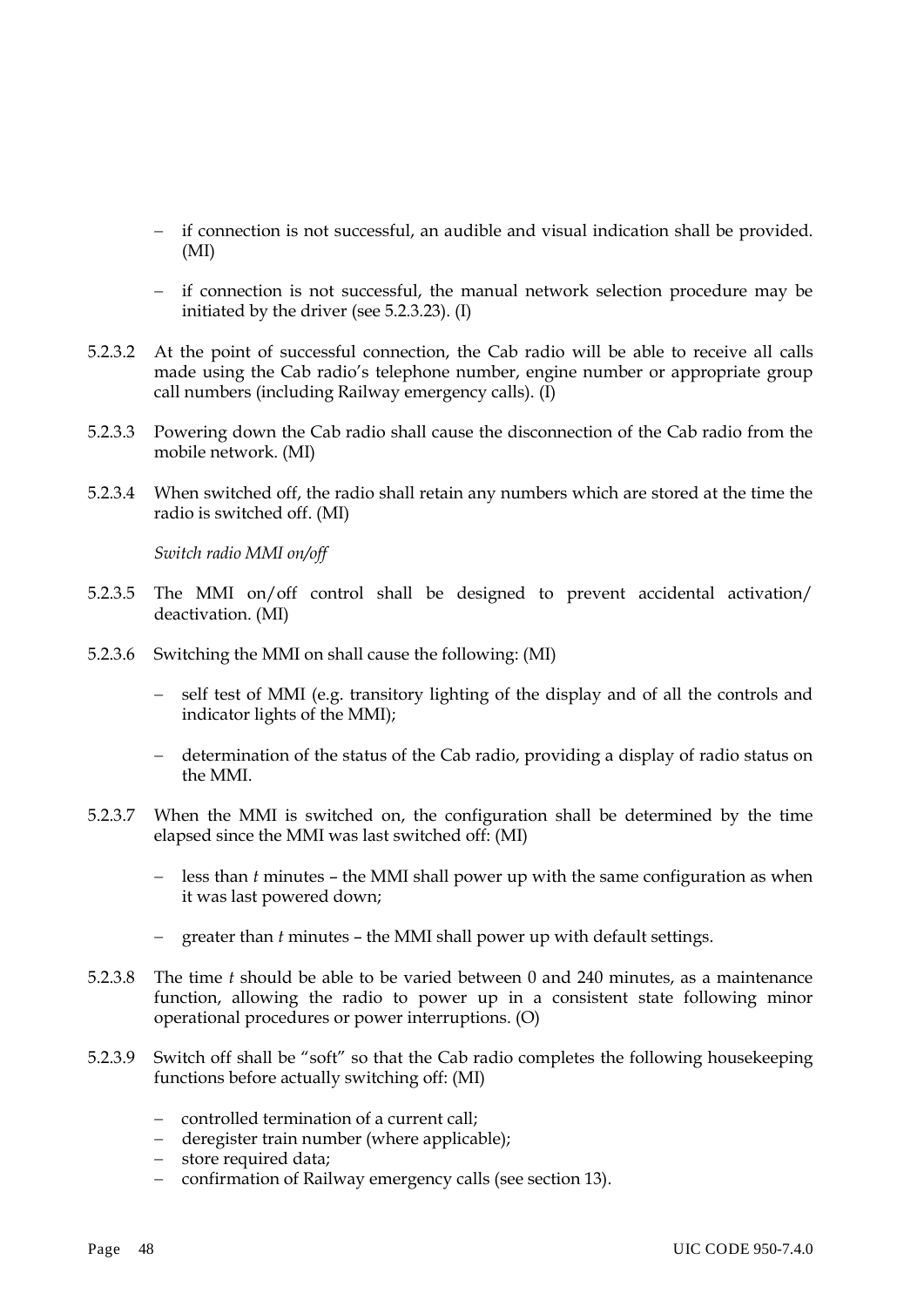- 5.2.3.10 As far as possible, the above procedure should also apply on power failure. (O)
- 5.2.3.11 If the following functions are available, they shall still be provided when the MMI is switched off: (M)
	- public address;
	- call Chief Conductor:
	- intercom.

*Select language*

- 5.2.3.12 It shall be possible to present radio related prompts and information in a number of different languages. (MI)
- 5.2.3.13 By default, prompts and information shall be displayed in the language selected by the train owner (as stored within the system). (MI)
- 5.2.3.14 It shall be possible for the user to display a list of available languages and select the language in which radio related prompts and information are displayed both at turn on and during a journey (e.g. where a change of drivers may occur). (MI)
- 5.2.3.15 The languages to be supported will be a matter for each national railway to decide. (I)
- 5.2.3.16 The radio shall support at least ten different languages. (MI)

*Adjust loudspeaker volume*

- 5.2.3.17 By default, the loudspeaker volume shall be set to a pre-determined level suitable for the operating environment (as stored within the system). (MI)
- 5.2.3.18 It shall be possible for the driver to increase and decrease the loudspeaker volume within the adjustment range selected. (MI)
- 5.2.3.19 When the handset is picked up, the loudspeaker shall continue to operate, but at a reduced volume level. (MI)
- 5.2.3.20 Deleted.
- 5.2.3.21 Deleted.
- 5.2.3.22 Deleted.

*Manual network selection*

5.2.3.23 Using a simple MMI action, it shall be possible for the driver to view a prioritised list of all authorised mobile radio networks (see section 10.5). (MI)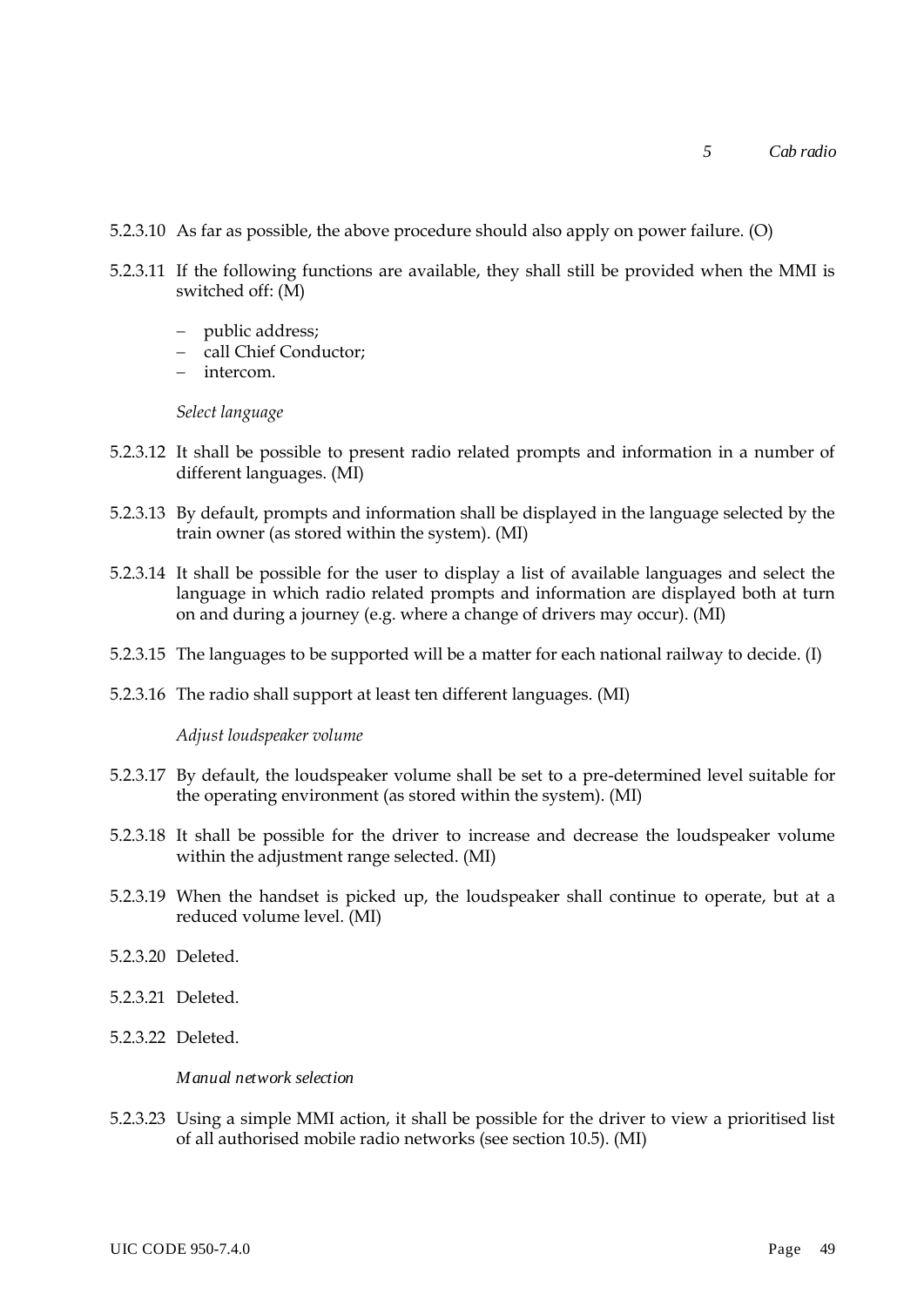- 5.2.3.23i When presented with this list, it shall be possible for the driver (using simple MMI actions) to select the required mobile radio network manually, whereupon the Cab radio shall attempt to attach to this selected network. (MI)
- 5.2.3.24 The manual network selection function shall not be available when there are on-going voice calls involving the Cab radio. (MI)
- 5.2.3.25 A visual confirmation of the new network identity shall be given to the driver when a manually initiated network change has been completed successfully. (MI)
- 5.2.3.25i Manual network selection is suitable for crossing international borders. (I)

## *Directed network selection*

- 5.2.3.25ii The Cab radio should be capable of selecting the mobile radio network as directed by input from an external device (e.g. a balise). (O)
- 5.2.3.25iii If directed network selection is implemented and voice calls are ongoing at the time when the external device attempts to trigger a network change, an audible and visual indication shall be given to the driver and network change shall be deferred until the call is terminated or until coverage of the current network is lost. (M)
- 5.2.3.25iv If directed network selection is implemented, input from the external device(s) shall initiate the network change regardless of the identity of the current network and how it was selected. (M)
- 5.2.3.25v Directed network selection is suitable for crossing international borders. (I)

*Automatic network selection*

- 5.2.3.25vi The Cab radio should be capable of selecting the mobile radio network automatically from a list of suitable networks (see section 10.5). (O)
- 5.2.3.25vii If automatic network selection is implemented, it shall be possible for the driver to activate and deactivate automatic network selection. (M)
- 5.2.3.25viii Automatic network selection may not be used for international border crossing. (I)
- 5.2.3.25ix Automatic network selection is not suitable for use in areas where there is a risk that the Cab radio will change to a foreign network unpredictably. (I)
- 5.2.3.25x If directed network selection and/or automatic network selection are implemented, the driver shall be informed by means of an audible and visual indication of the new network identity whenever a network change takes place without user intervention. (M)

*Register and deregister train number*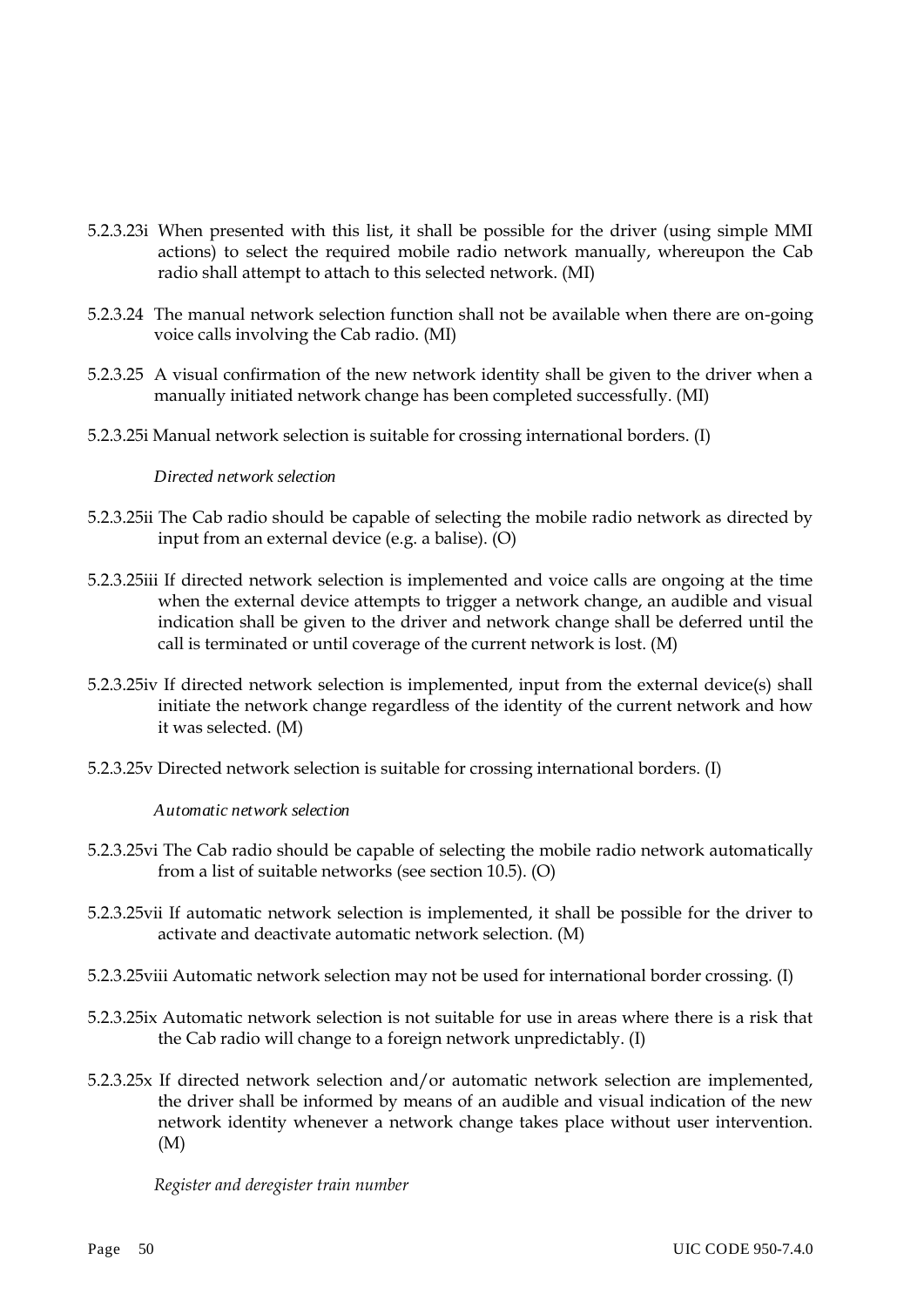- 5.2.3.26 It shall be possible for the driver to register and deregister a train number in the following ways:
	- 1) enter train number; (MI)
	- 2) initiate automated request (applicable only for leading driver). (O)
- 5.2.3.27 Where the driver is required to enter the train number information, the information entered shall be shown on the display and require confirmation by the driver before further actions are possible. (MI)
- 5.2.3.28 If an automated request is initiated (option 2), the driver shall be able to accept or reject the train number returned by the network. (M)
- 5.2.3.28i Where ERTMS/ETCS and radio systems are available and the driver is required to enter the train number as part of the initialisation procedure, this task shall be carried out only once on the ERTMS/ETCS system and the entered number transmitted to the radio system. (M)
- 5.2.3.28iiData entry may be from either system depending on the operating procedures agreed between the train operator and the railway infrastructure operator. (I)
- 5.2.3.29 The driver shall be warned (by audible and visual indications) if a train with the same train number is already registered on the same network. (MI)
- 5.2.3.30 A means to override the currently registered train number shall be provided to the "newly registering" driver. (MI)
- 5.2.3.31 The driver of the previously registered train shall be informed (by audible and visual indications) that his train number has been overridden by another driver. (MI)
- 5.2.3.32 Where a change of train number is required during the course of a train's journey, it shall be possible for the driver to initiate the change or override the automatic change. This shall be carried out by entering the train number (option 1 in 5.2.3.26). (MI)
- 5.2.3.33 Non leading drivers shall be able to indicate to the system their location in the train during the registration procedure (2nd driver, 3rd driver etc). (MI)

*Register and deregister on-train users (on-train functions)*

- 5.2.3.34 The driver's functional number shall be automatically registered/deregistered when the train number is registered/deregistered. (MI)
- 5.2.3.35 The functional number of other on-train users who may be addressed through the Cab radio via the on-train bus shall be registered/deregistered automatically at the same time as the registration/deregistration of the driver's functional number. (M)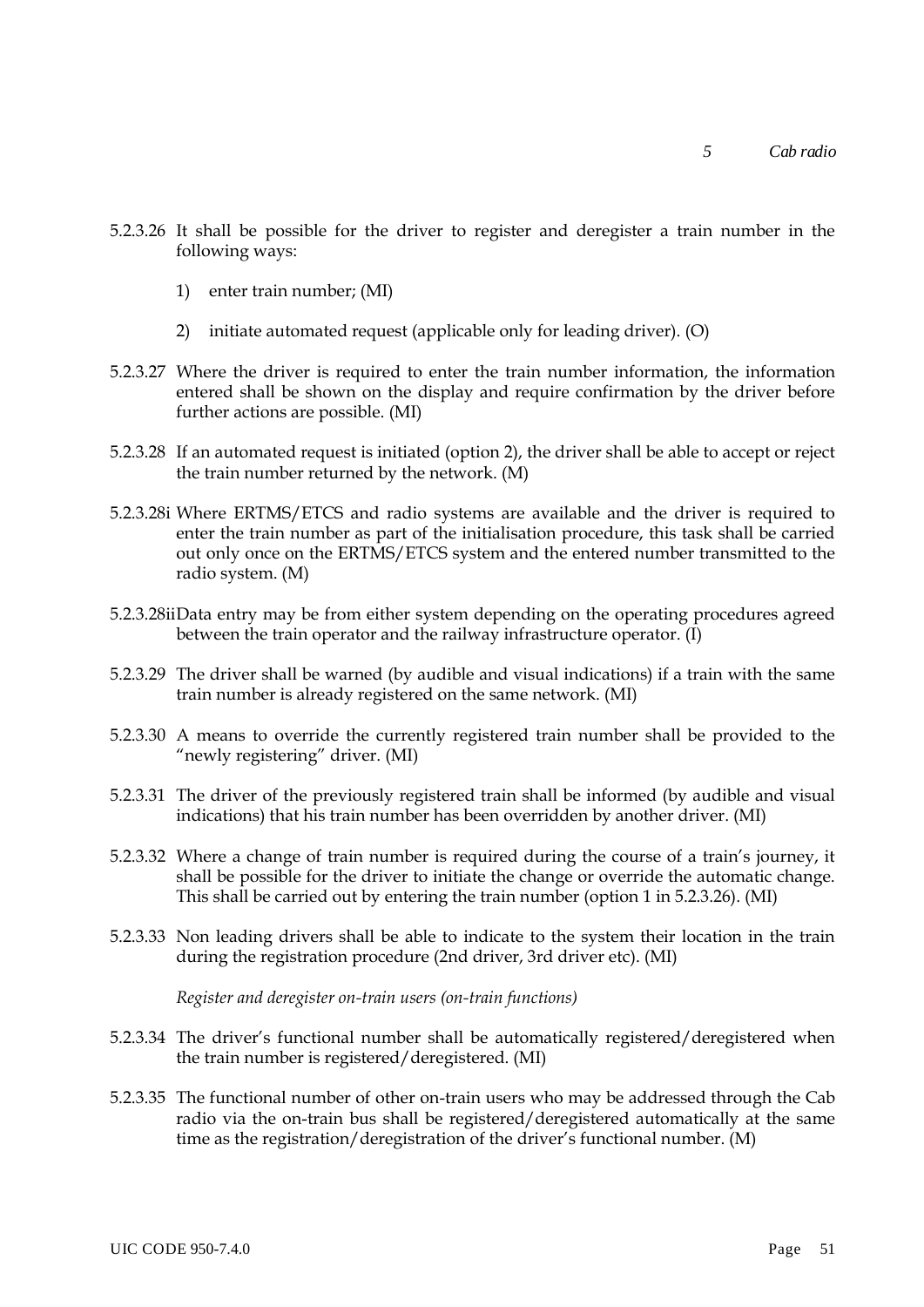5.2.3.36 Where an on-train bus is connected to the Cab radio, deregistration of functional numbers can be performed on an individual basis and also by the train driver, by one action for all users (including the driver), at the end of the journey when the train number is no longer associated with the train. (O)

*Register and deregister stock number (engine/coach number)*

- 5.2.3.37 There shall be a fixed relationship between the telephone numbers of radios installed in the locomotive/coach and the stock number, which shall remain even if the radio is changed. (M)
- 5.2.3.38 It shall be possible to register and deregister a stock number in one or both of the following ways: (M)
	- automatically using information from on-board systems;
	- automatically via a fixed interface between the locomotive/coach and the radio.

*Store/retrieve numbers and their details*

- 5.2.3.39 The Cab radio shall have a reconfigurable list of stored numbers that may be used to perform abbreviated dialling to named user identities. (MI)
- 5.2.3.40 It shall be possible for the driver to find and display stored numbers and their information. (MI)
- 5.2.3.41 It should be possible for the driver to store and overwrite numbers and their details in the Cab radio. (O)

*Invoke supplementary services*

- 5.2.3.42 General MMI functions are required to support the following call functions:
	- $-$  forward call to the driver handportable; (O)
	- $-$  put a call on hold; (MI)
	- display incoming call details whilst in an on-going call; (MI)
	- temporarily exit an existing call to answer another incoming call; (MI)
	- multi-driver call service. (MI)
- 5.2.3.43 The actions required from the driver will be as simple as possible. (I)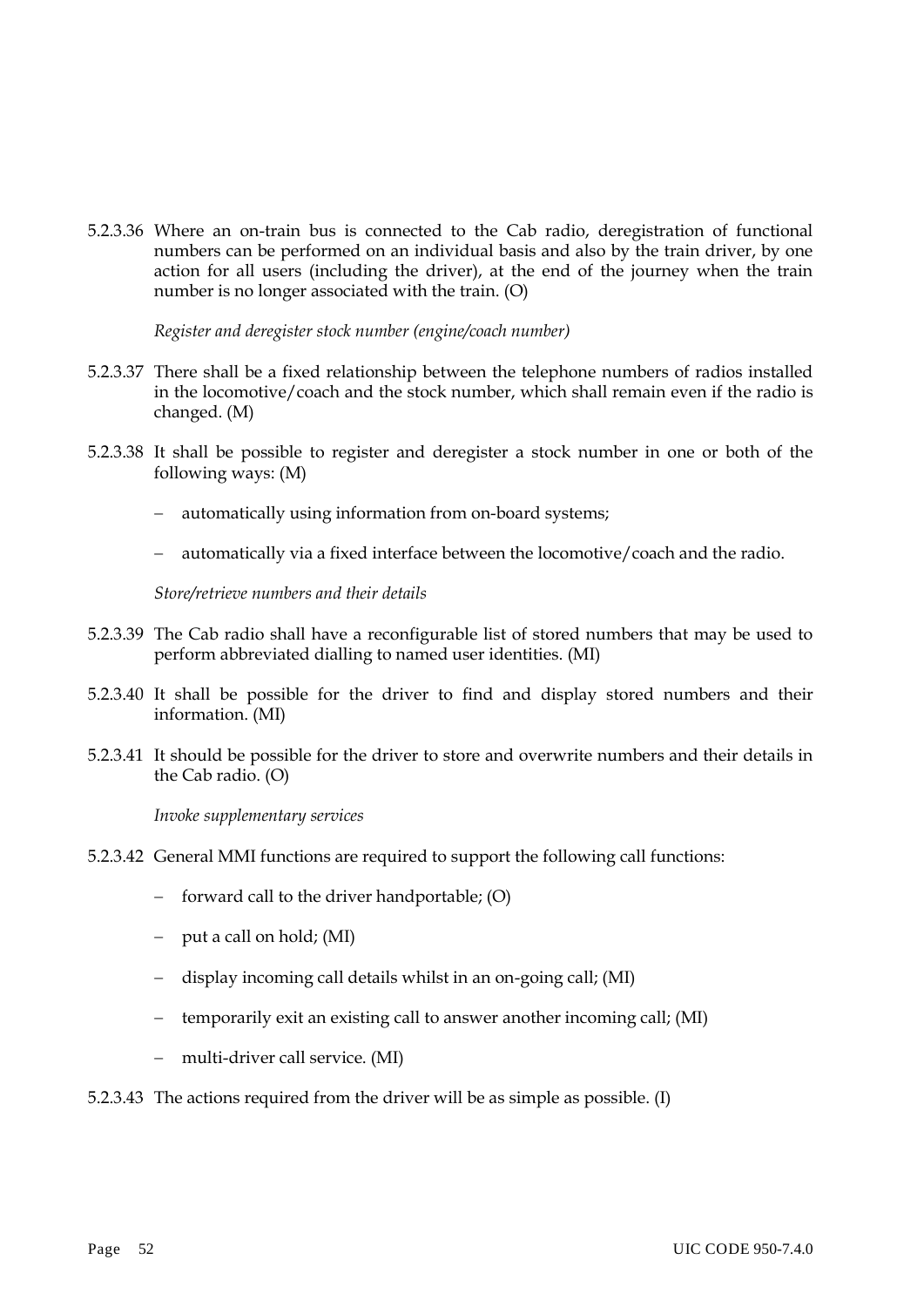*Invoke tests*

- 5.2.3.44 It shall be possible to initiate tests of the radio to provide the driver with a reasonable level of certainty that the radio and MMI are working. (MI)
- 5.2.3.45 Such tests shall not prevent calls. (MI)
- 5.2.3.46 The result of the tests shall be displayed in a similar format to the self-test when MMI is powered on. (M)

## **5.2.4 Other Cab radio functions**

*Handle incoming/outgoing calls to/from appropriate on-train users or devices*

- 5.2.4.1 The Cab radio system may be required to be able to handle incoming and outgoing calls not only to and from the driver, but also to and from other on-train users and devices (conductor, public address system, data systems, etc) via appropriate interfaces and ports. (I)
- 5.2.4.2 For data applications, calls shall be possible even if the driver MMI is switched off. (M)
- 5.2.4.3 The Cab radio may need to conserve battery power when the radio is powered up but the MMI is switched off. (I)

*Handling of call priorities*

- 5.2.4.4 The Cab radio may be required to set up calls from a number of different sources. Therefore, the radio shall provide a priority function for calls from different sources in order to handle contention for the radio. (MI)
- 5.2.4.5 In order to meet other call priorities, established calls shall be able to be either put on hold or cleared down (pre-empted). (MI)
- 5.2.4.6 The Cab radio shall be capable of handling contention between calls of differing priorities. (MI)
- 5.2.4.7 An outgoing call request of higher priority than an established call shall take precedence over the established call. (MI)
- 5.2.4.8 Where pre-emption occurs, an advisory indication may be provided to the pre-empted parties. (O)
- 5.2.4.9 Priority call handling facilities shall be provided such that the performance requirements defined in sections 3.4 and 10.2 can be met. (MI)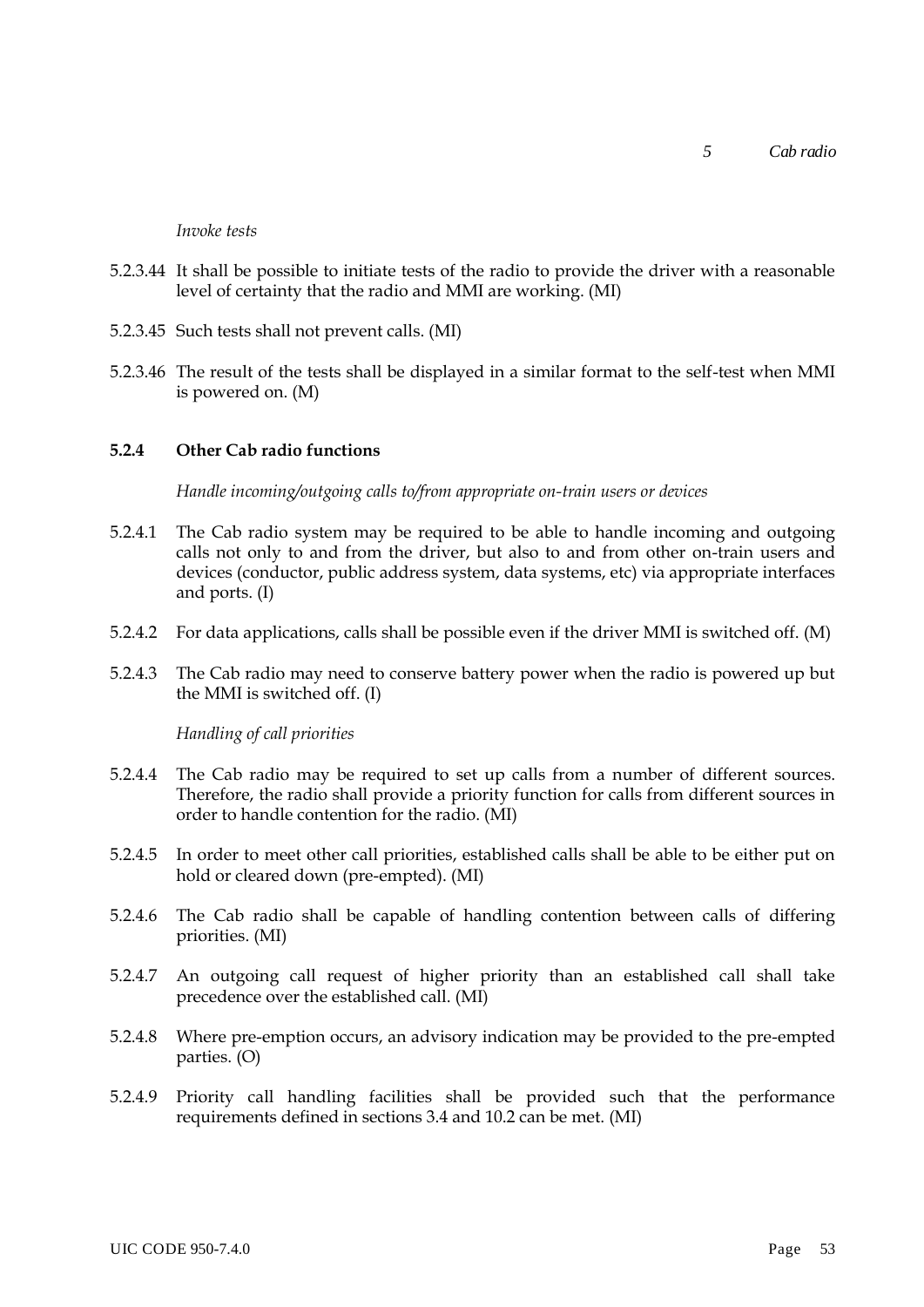#### *Run-time diagnostics*

- 5.2.4.10 Upon the request of the driver, the Cab radio should be able to perform a suite of runtime diagnostic tests on all physical interfaces. (O)
- 5.2.4.11 If run-time diagnostics are implemented, failure of an interface shall be reported to the driver via the display. (M)
- 5.2.4.12 If run-time diagnostics are implemented, all failures should be available to be recorded in a train-borne recorder. (O)
- 5.2.4.13 If run-time diagnostics are implemented, diagnostic tests shall not interfere with normal operation of the Cab radio. (M)
- 5.2.4.14 Railways will require facilities to support the use of automatic test equipment with mobile radios. (I)

## **5.3 Environmental and physical requirements**

- 5.3.1 Train-mounted equipment including the Cab radio terminal equipment, MMI and antenna shall comply with all specifications in section 4.3 and all of those defined in this section. (M)
- 5.3.2 The radio equipment that will be mounted in rolling stock can be split into two classes: in-cab equipment and external equipment. Each type of equipment has slightly different requirements placed upon it in terms of EMC and climate. (UIC fiche 651<sup>5</sup> is a useful reference concerning the layout of cab equipment.) (I)

#### *Physical conditions*

- 5.3.3 Measures should be taken to reduce the risk of theft of radio equipment. Examples of such measures include physical protection, alarms and access control measures. (I)
- 5.3.4 Ease of maintenance should be taken into account in the design and installation of radio equipment. For example, maintenance access to antennas on vehicles should be provided. (I)

#### *Electrical*

- 5.3.5 Cab radios should be able to continue to operate for a period of at least 1 hour in the event of failure of the train's power supply, based on the following cycle: (O)
	- point-to-point calls 20%;
	- group calls 5%;
	- standby 75%.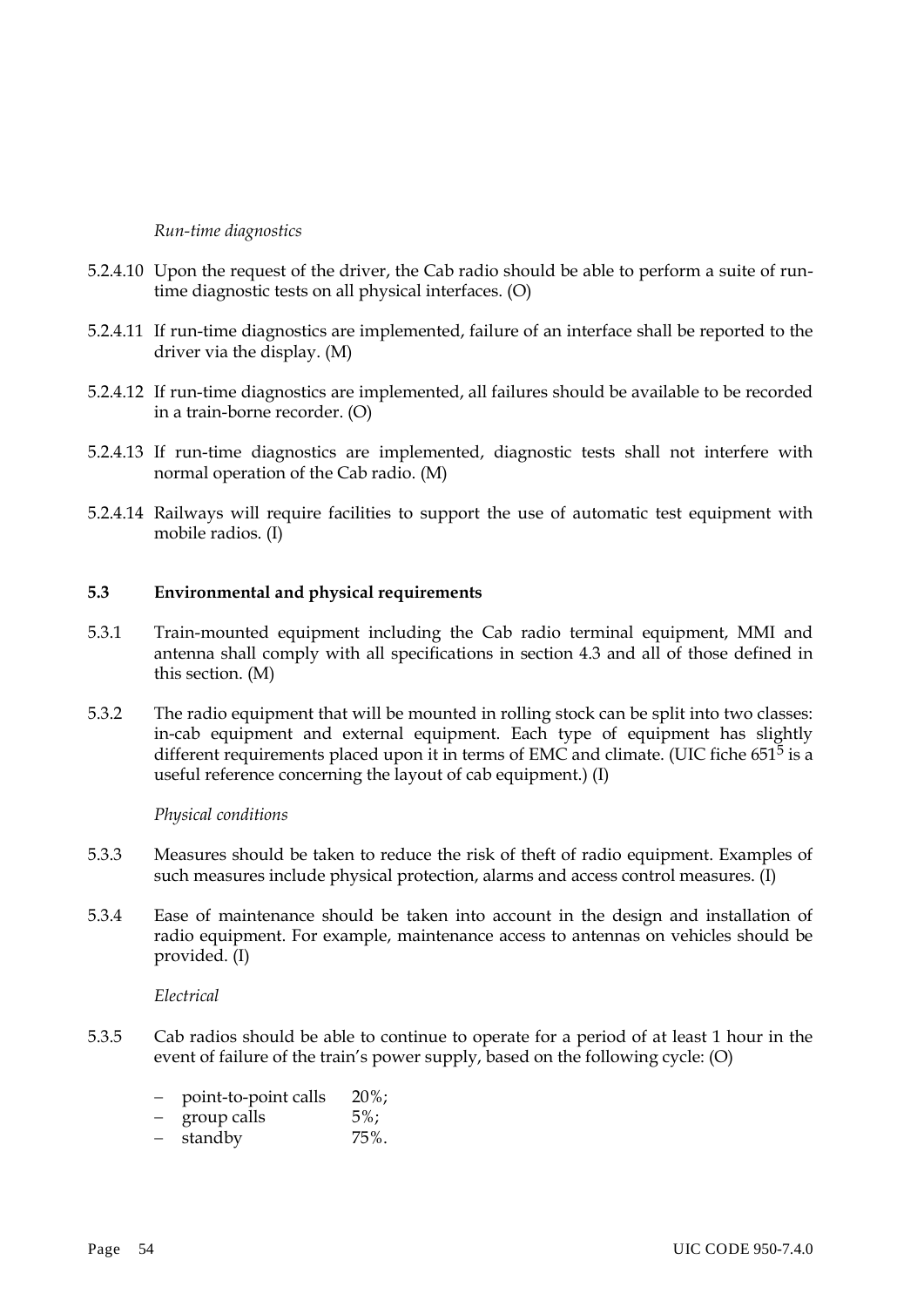#### *Electromagnetic Compatibility*

5.3.6 Requirements on electromagnetic emissions for the Cab radio are to be more stringent than those defined for General Purpose and Operational radio types due to close proximity to other train-mounted control and protection equipment, and higher transmission power. (I)

#### **5.4 Driver man-machine interface**

- 5.4.1 The driver man-machine interface shall comprise the following components: (MI)
	- display;
	- control panel;
	- loudspeaker;
	- handset with Push-To-Talk button.
- 5.4.2 Radio equipment installed in a driver's Cab must not obstruct the driver's vision or otherwise hinder the safe driving of the train. (I)
- 5.4.2i The design of the equipment shall make it possible to install it within a cab complying with the requirements of UIC fiche 651 concerning the layout of cab equipment<sup>5</sup>. (M)
- 5.4.3 All call related functions except talking shall be possible with the handset on or off the hook. (MI)
- 5.4.4 Note: although it is not required for interoperability, hands free operation may be applied by railway undertakings providing that it offers appropriate performance and speech quality, and does not conflict with group call functionality. (I)
- 5.4.5 The driver shall be able to adjust the brightness of buttons, indicator lights and displays according to the ambient lighting in the cab. (M)
- 5.4.6 The driver shall be able to adjust the contrast of the display. (M)
- 5.4.7 The emergency call button shall be red and shall be protected against accidental use. (M)
- 5.4.8 Any displays shall be clearly readable from a normal driver's position, assuming a normal reading distance. (M)
- 5.4.9 Displayed characters shall have a minimum height of 5mm. (M)
- 5.4.10 Deleted.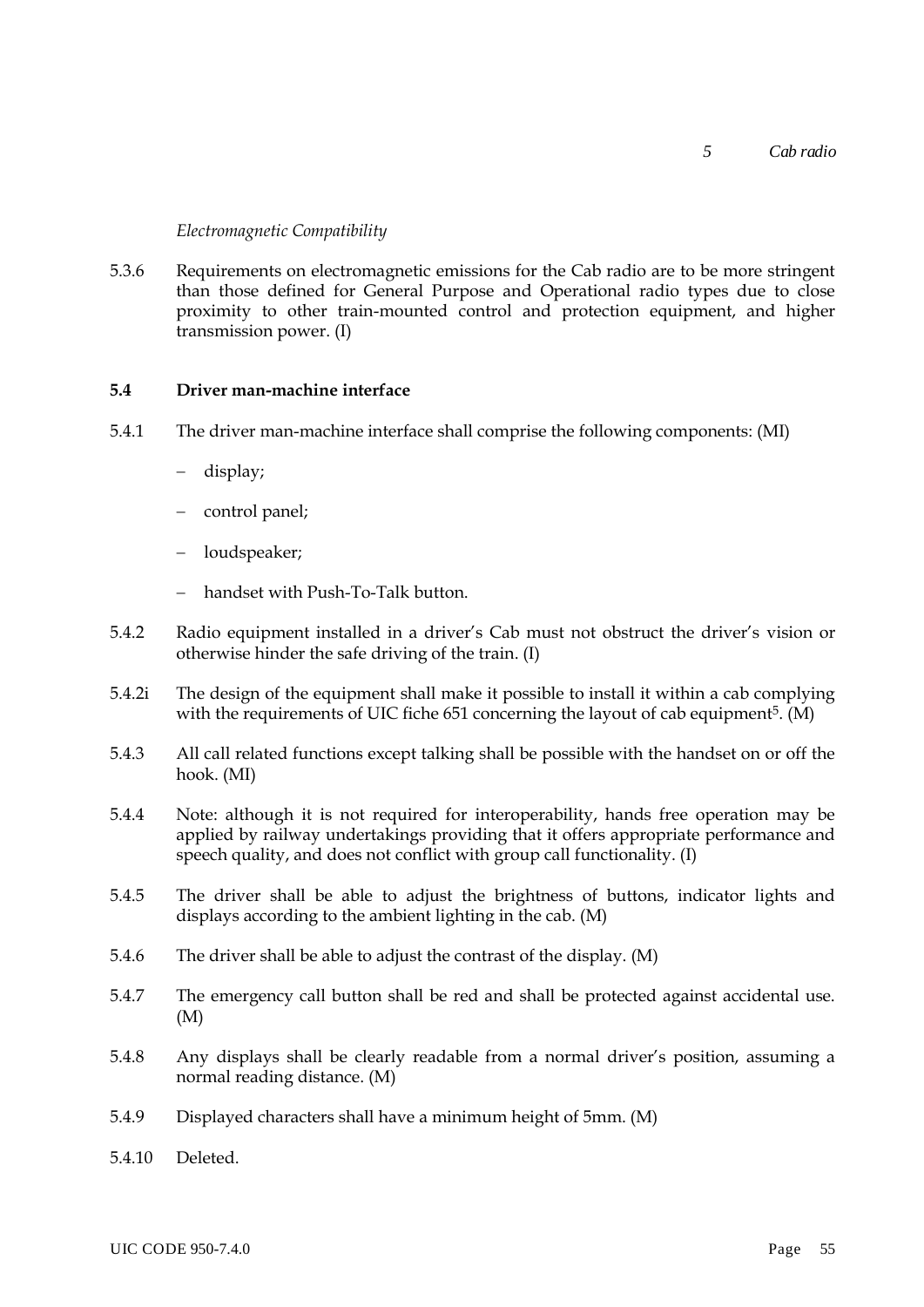- 5.4.11 The standard set of audible and visual indications specified in 'Railway applications Communication, signalling and processing systems – European Rail Traffic Management System – Driver Machine Interface'<sup>7</sup> shall be implemented in the Cab radio system. (M)
- 5.4.12 Deleted.
- 5.4.13 Some Cab radios may need to be operated by staff wearing gloves and controls may need to be suitable for use in a wide range of conditions, e.g. splash proof and suitable for viewing in direct sunlight and in darkness. (O)
- 5.4.14 Where there is a risk that stored numbers or other set-up details may be accidentally changed, facilities should be provided on the Cab radio in order to prevent this happening. (O)
- 5.4.15 Cab radios shall provide a means of preventing tampering. (M)

## *Service availability*

- 5.4.16 If contact with the mobile radio network is lost, then the Cab radio shall give an audible and visual indication. (MI)
- **5.5 Deleted**
- 5.5.1 Deleted.
- **5.6 Deleted**
- 5.6.1 Deleted.

#### **5.7 Driver safety device interface**

- 5.7.1 A driver safety device (DSD) interface should be provided in traction units that are equipped with a DSD in order to support the transmission of a DSD alarm. (O)
- 5.7.1i If such an interface is implemented, it shall be capable of being connected to a device complying with UIC fiche 641<sup>3</sup> concerning automatic vigilance devices used in international traffic. (M)
- 5.7.2 The activation of the driver safety device shall automatically trigger the Cab radio to send a data message. (M)
- 5.7.3 The DSD alarm call/message shall provide the following information:
	- train number; (M)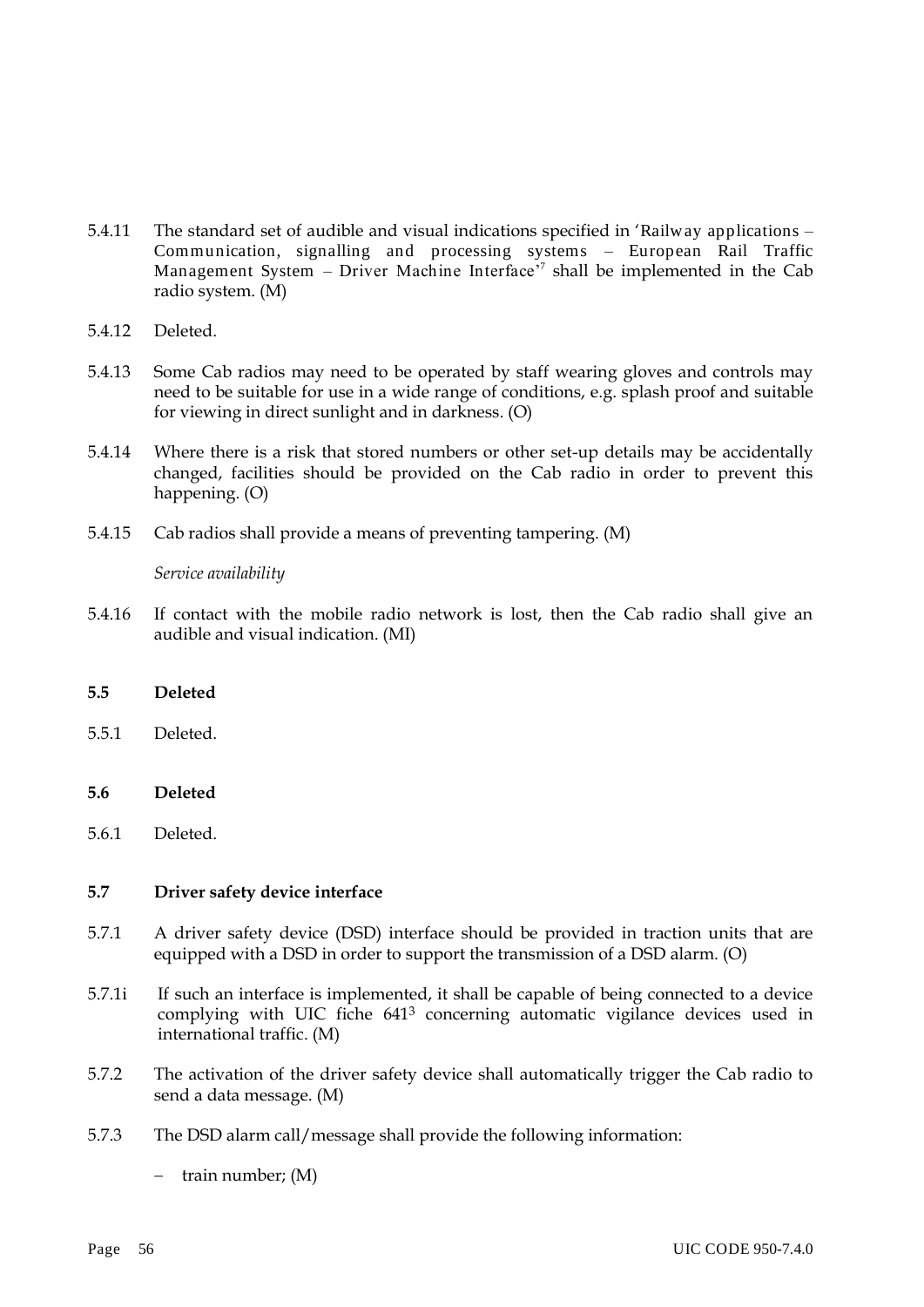#### *5 Cab radio*

- engine number; (M)
- location information. (O)
- 5.7.4 DSD alarm information shall be transmitted to the primary controller. (M)
- 5.7.5 Additional information may also be provided if available from external systems. (O)

#### **5.8 Train-borne recorder**

- 5.8.1 The Cab radio shall/should be able to provide the following information to a trainborne recorder or other equipment via a standardised interface:
	- activation of Cab radio emergency call button; (M)
	- receipt of incoming Railway emergency call; (M)
	- termination of outgoing or incoming Railway emergency call; (M)
	- $-$  radio faults; (O)
	- driver safety device alarm message transmission; (M)
	- details of confirmation of Railway emergency call. (M)

## **5.9 Control/command interfaces**

- 5.9.1 Deleted.
- 5.9.2 Individual railways may have requirements to interface to national control/command systems. (I)

#### **5.10 Other interfaces**

- 5.10.1 The Cab radio shall provide a standardised interface to the ETCS application for the transfer of information between ETCS and the Cab radio application (for example, see 5.2.3.28i). (M)
- 5.10.2 Other interfaces should be provided in the Cab radio system. (O)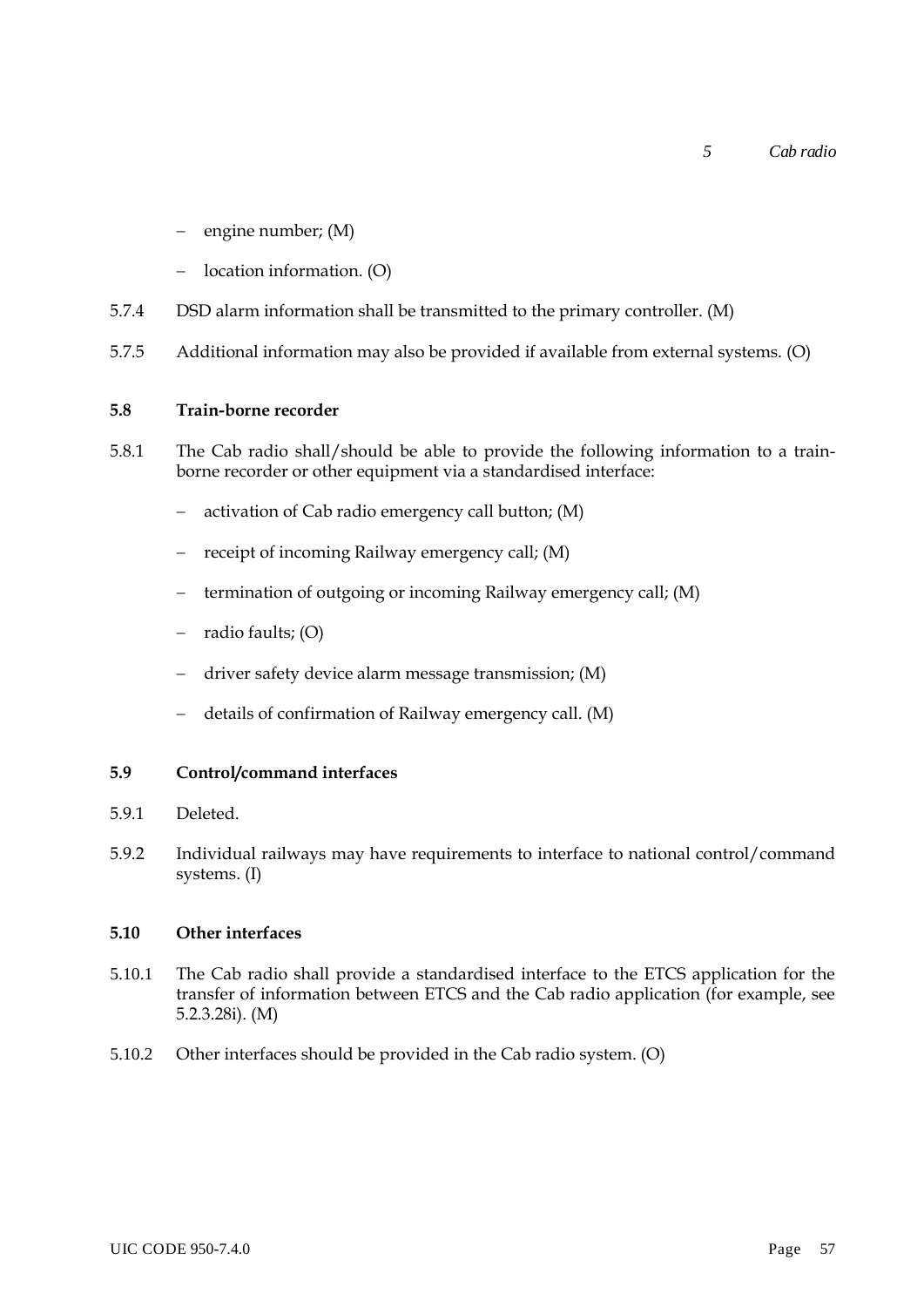PAGE LEFT INTENTIONALLY BLANK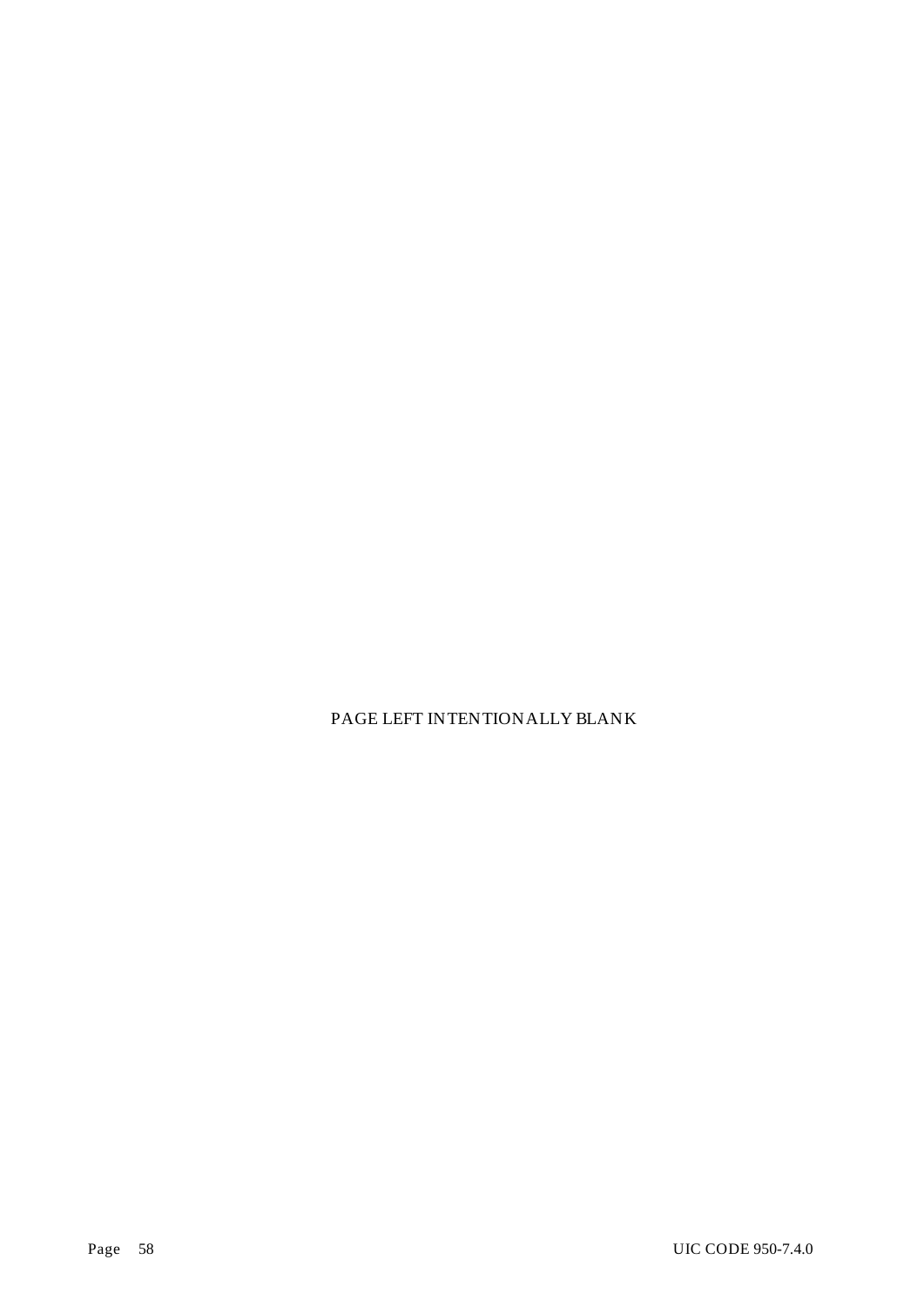# **6 General purpose radio**

## **6.1 Introduction**

6.1.1 This section identifies the functional requirements for General purpose radio. It covers the functionality to be provided by the General purpose radio including the manmachine interface (MMI). (I)

## **6.2 Functional requirements**

#### **6.2.1 Summary**

- 6.2.1.1 In this section, the functions to be provided by the General purpose radio are described. (I)
- 6.2.1.2 The following functions shall/should be provided: (I)

#### *Call related functions*

- call authorised users (including controllers);
- send Railway emergency calls;
- receive Railway emergency calls;
- receive incoming calls;
- group and broadcast calls;
- terminate calls;

#### *Other functions*

- switch radio on and off;
- select language;
- select mobile radio network;
- adjust loudspeaker volume;
- register and deregister functional numbers;
- store/retrieve numbers and their details;
- computer interface.

## **6.2.2 Call related functions**

#### *Call authorised users*

6.2.2.1 The General purpose radio shall be capable of use as a standard telephone, such that the user is able to call any valid number subject to call restrictions enforced by the network. (M)

#### *Send Railway emergency call*

6.2.2.2 The facility for a given General purpose radio to send a Railway emergency call (see section 13) shall be determined as a management function. (M)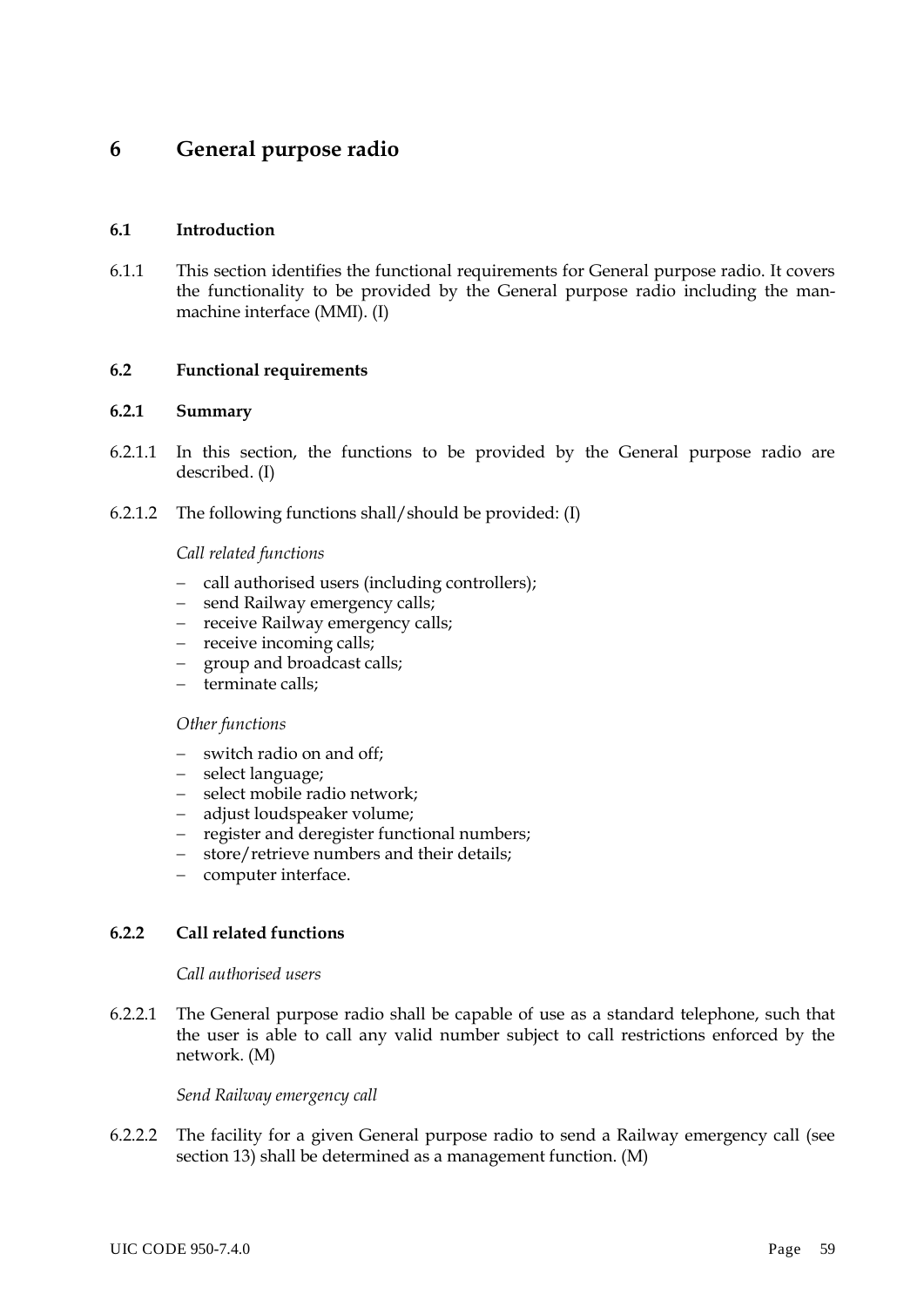- 6.2.2.3 A special MMI action shall be required for a General purpose radio user to send a Railway emergency call. (M)
- 6.2.2.4 It shall not be possible for any General purpose radio user to send a Railway emergency call by dialling a short code or telephone number. (M)

*Receive incoming point to point voice call*

- 6.2.2.5 An audible and visual indication of an incoming call shall be provided. (M)
- 6.2.2.6 Where available, the functional identity of the calling party shall be displayed. (M)

*Receive incoming group or broadcast voice call*

- 6.2.2.7 A short audible and visual indication of the incoming call shall be provided. (M)
- 6.2.2.8 The group identity of the voice group call (VBS or VGCS) shall be displayed. (M)
- 6.2.2.9 If the call is a broadcast call, the user shall be informed that he cannot speak as part of the broadcast call. (M)
- 6.2.2.10 If the call is a group call, the user has to request permission to speak during the call by using the Push-To-Talk (PTT) function. (M)
- 6.2.2.11 In a group call, a visual indication shall be provided to remind the user of the need to use the PTT function. (M)
- 6.2.2.12 The user may not speak in a group call until permission is granted by the network after using the PTT function. (I)
- 6.2.2.13 In a group call, an audible and visual indication of whether the request was successful shall be provided. The user may then talk whilst the PTT function is used. (M)
- 6.2.2.14 If the user moves out of the group or broadcast call area whilst the call is in progress, an audible and visual indication of the loss of call shall be provided to the user. (M)

*Receive incoming Railway emergency call*

6.2.2.15 Reception of this call (if implemented) shall proceed as for a standard group or broadcast call except that a distinctive audible and visual indication shall be provided. (M)

#### *Terminate calls*

6.2.2.16 The radio shall provide a means for the user to terminate calls which he is authorised to terminate (i.e. all calls except broadcast or group calls not initiated by the user). (M)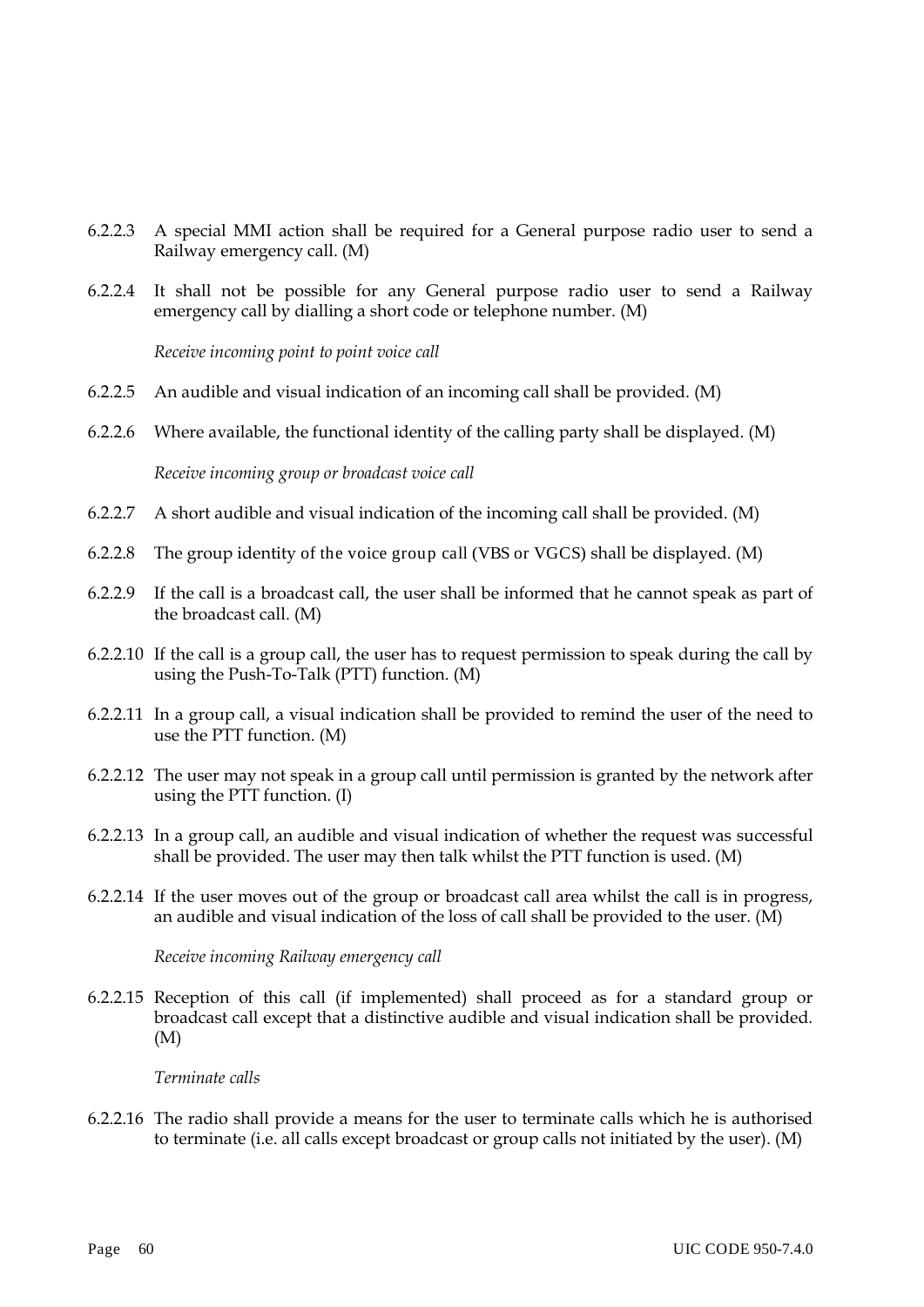#### **6.2.3 Other functions**

*Switch radio on and off*

- 6.2.3.1 The radio shall have an on/off switch. Switching the radio 'on' shall initiate the following: (M)
	- transitory lighting of any display, controls or indicator lights;
	- automatic self-testing;
	- if the self-test fails a visible and audible indication shall be provided;
	- connection to a mobile network (see section 3.3);
	- if connection is successful, the name of the network shall be displayed and an audible confirmation of successful connection shall be given;
	- if connection is not successful, an audible and visual indication shall be provided.
- 6.2.3.2 At this point, the radio will be able to receive all calls initiated using the telephone number or appropriate group call number. (I)
- 6.2.3.3 Switching the radio off shall cause the following: (M)
	- termination of all calls under the control of (i.e. initiated by) the radio;
	- disconnection of the radio from the network;
	- clearing the display and inhibition of functions.
- 6.2.3.4 When switched off, the radio shall retain any settings and numbers which are stored at the time the radio is switched off. (M)

#### *Select language*

- 6.2.3.5 Prompts and messages shall be capable of being displayed in at least 10 languages (each railway will choose which languages will be implemented). (M)
- 6.2.3.6 The user shall be able to select his preferred language for the display; this setting shall be retained by the radio. (M)
- 6.2.3.7 When the radio is first powered on, the language that appears on the display shall be the default one set by the national railway. (M)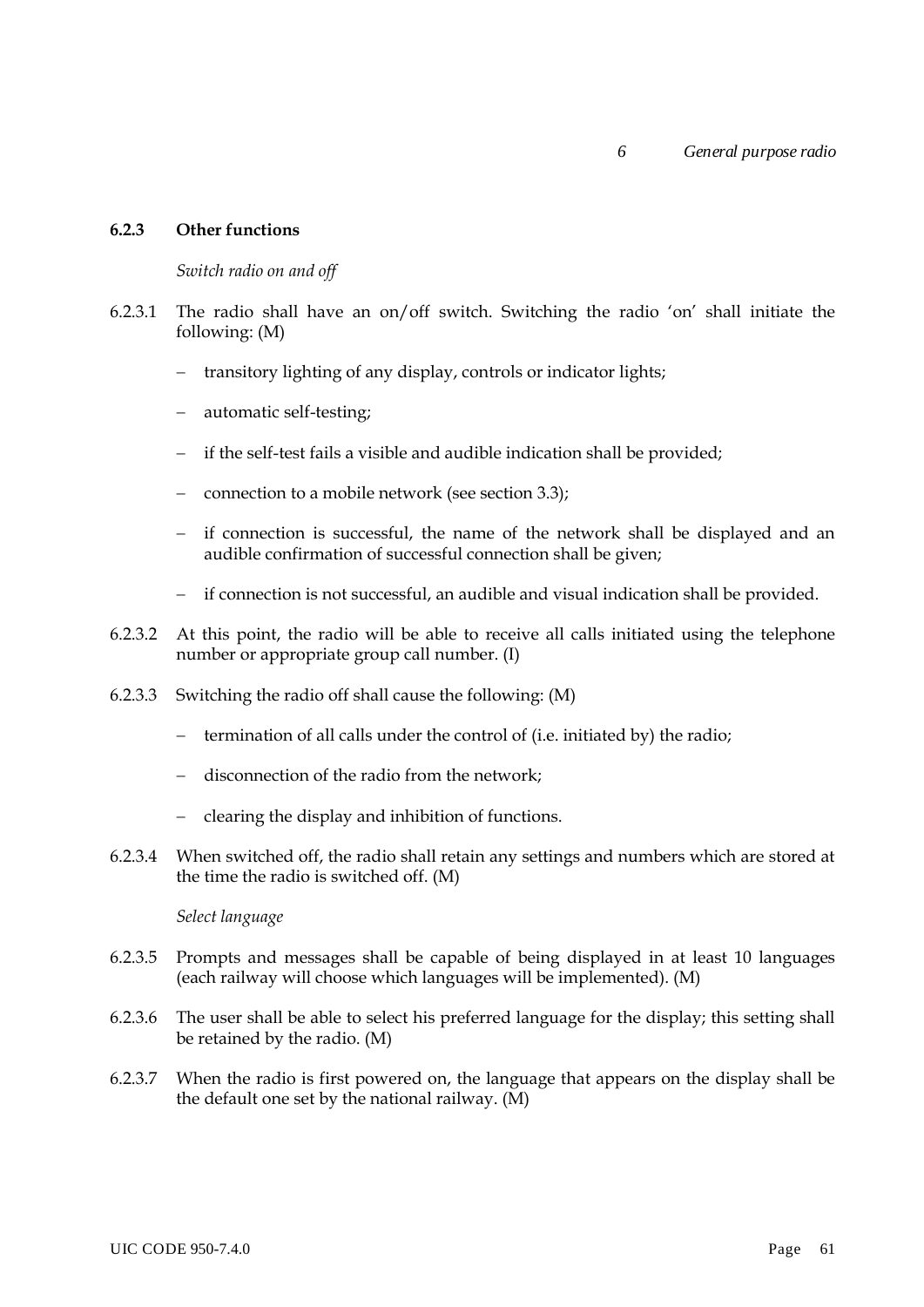#### *Select mobile radio network*

- 6.2.3.8 Where more than one mobile radio network is available for use by a mobile, the selection of the network to use shall be automatic (see section 10.5). (M)
- 6.2.3.9 When the mobile changes network automatically, a visual and audible indication shall be given. (M)
- 6.2.3.9i It shall be possible for a user to override the automatic network selection manually. This function shall not be available during calls. (M)

*Register and deregister functional number*

- 6.2.3.10 It shall be possible to register and deregister a functional number in the following way:
	- Initiated by the user and transmitted to the ground:
		- user enters functional number which is transmitted to the network. (M)
- 6.2.3.11 Where a change of functional number is required, it shall be possible for the user to initiate the change. (M)

*Store/retrieve numbers and their details*

- 6.2.3.12 It shall be possible for the user to find and display stored numbers and their information. (M)
- 6.2.3.13 It shall be possible for the user to store and/or overwrite numbers and their details in the radio. (M)

*Computer interface*

6.2.3.14 A standard data interface should be provided to allow a computer to be connected to the radio. (O)

*Adjust loudspeaker volume*

- 6.2.3.15 By default, the loudspeaker volume shall be set to a pre-determined level suitable for the operating environment (as stored within the system). (M)
- 6.2.3.16 It shall be possible for the user to increase and decrease the loudspeaker volume within the adjustment range selected. (M)

#### **6.3 Environmental and physical requirements**

6.3.1 The full environmental and physical specification of the General purpose radio is intended to be as close as possible to that of a Commercial-Off-The-Shelf (COTS) mobile whilst adhering to the specifications provided in section 4.3 and this section. (I)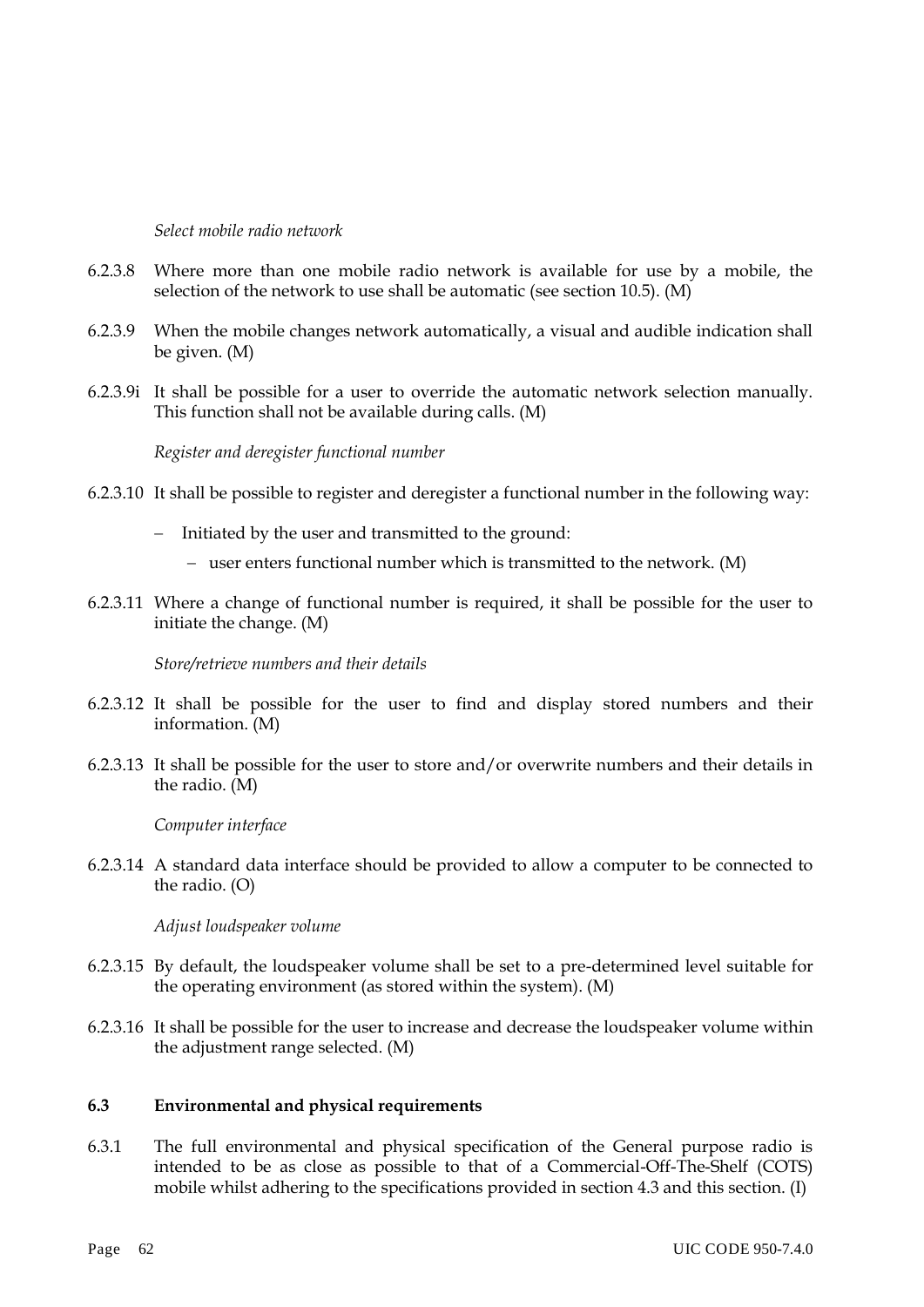#### *6 General purpose radio*

#### *Physical conditions*

- 6.3.2 The General purpose radio should be small, compact and easy to carry. (I)
- 6.3.3 It should be possible for a user to change the battery without the use of tools. (O)
- 6.3.4 The weight of the General purpose radio including battery should not exceed 250g. (O)

*Electrical*

- 6.3.5 General purpose radios should be equipped with rechargeable batteries capable of providing a minimum of eight hours operation from a single charge based on the following cycle (see section 4.3.9): (O)
	- point-to-point calls 20%; group calls 5%;
	- standby 75%.
- 6.3.6 Changing the battery should not result in losing data stored in the radio. (O)
- 6.3.7 The General purpose radio should be suitable for use with a car adapter kit. (O)

#### **6.4 Man-machine interface**

#### **6.4.1 General**

- 6.4.1.1 The General purpose radio should comprise the man-machine interface which includes the following components: (O)
	- display;
	- control panel;
	- loudspeaker;
	- microphone.
- 6.4.1.2 The MMI should be suitable for use both by day and night. (O)

## **6.4.2 Controls**

- 6.4.2.1 The on/off control should be designed to prevent accidental activation/deactivation. (O)
- 6.4.2.2 Facilities should be provided to adjust the loudspeaker volume. (O)
- 6.4.2.3 A Push-To-Talk function shall be provided. The Push-To-Talk function does not need to be a dedicated button. (M)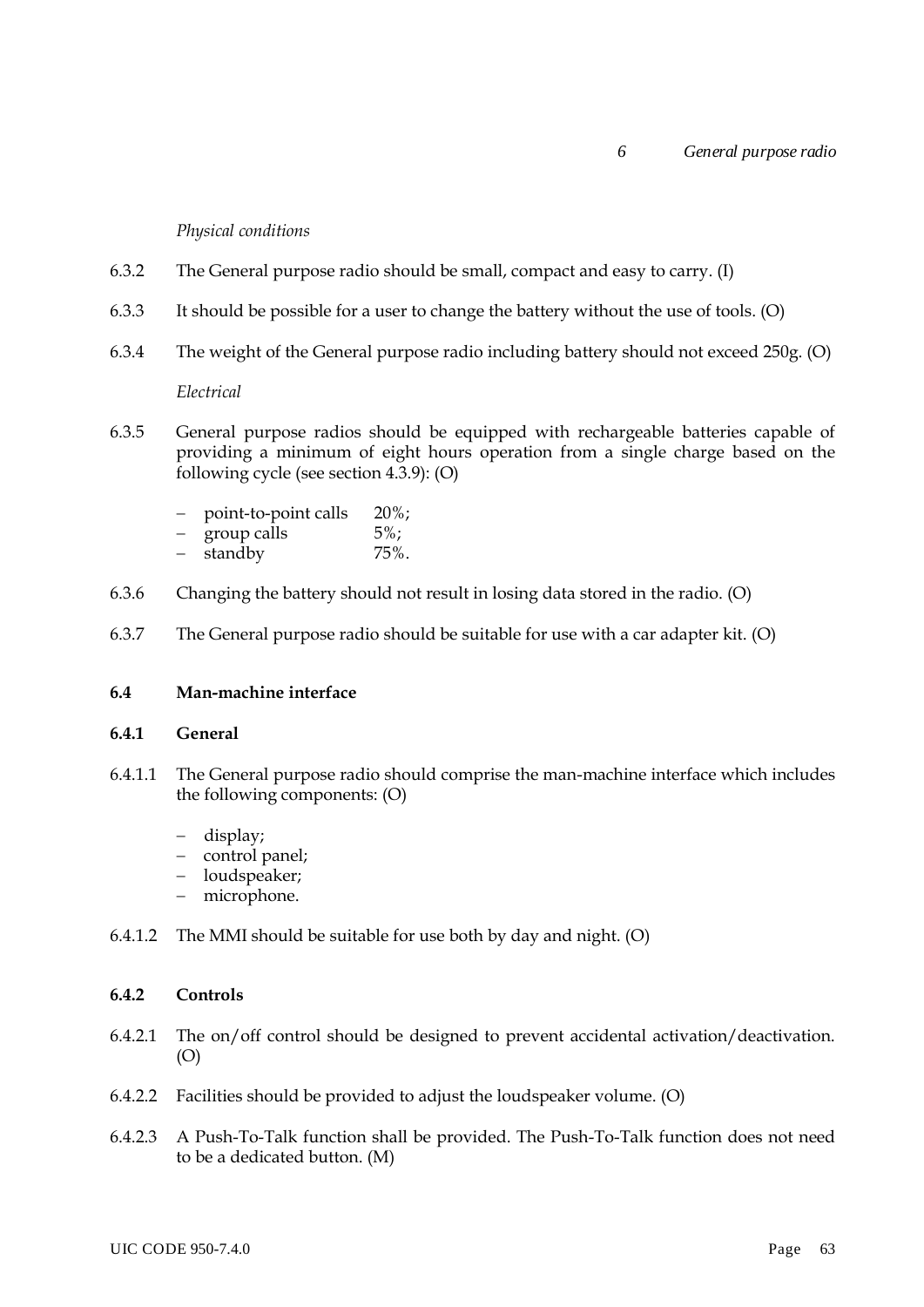- 6.4.2.4 Four buttons should be provided for designated stored numbers. These buttons need not be dedicated buttons. (This facility is required to allow calls to specified users to be initiated quickly.) (O)
- 6.4.2.5 Stored numbers and other set-up details should be protected against accidental alteration. (O)
- 6.4.2.6 If the ability to initiate Railway emergency calls is implemented in the radio, accidental initiation of a Railway emergency call shall be prevented. (M)

## **6.4.3 Indications**

- 6.4.3.1 A visual and audible indication shall be given when the remaining capacity of the battery is such as to enable only 10 minutes of full duplex call time. (M)
- 6.4.3.2 A network service availability indication shall be provided to the user. (M)
- 6.4.3.3 A visual indication shall be provided to the user if the network service is no longer available. (M)
- 6.4.3.4 An audible indication should be provided to the user if the network service is no longer available. (O)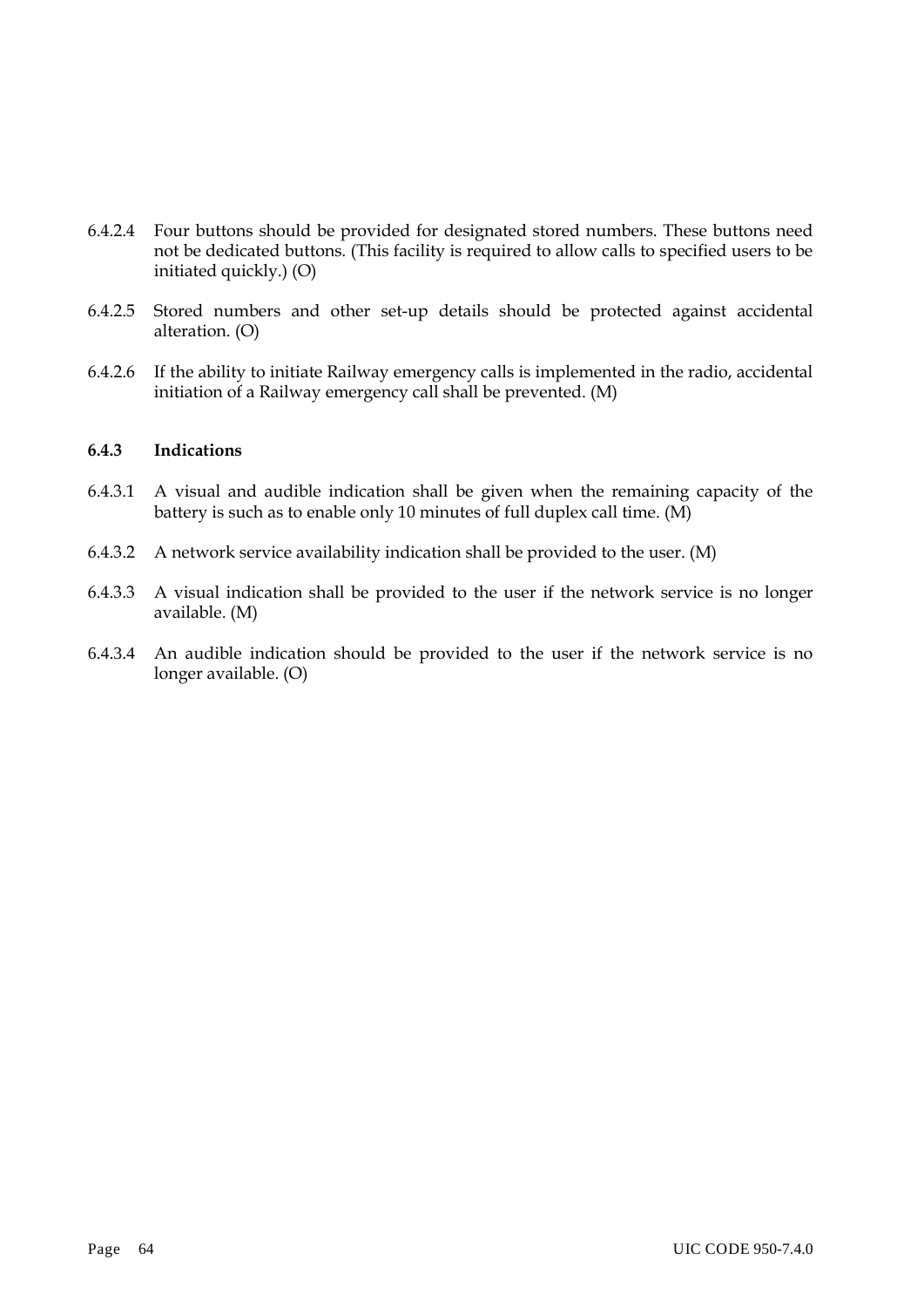# **7 Operational radio**

## **7.1 Introduction**

7.1.1 This section identifies the functional requirements for the EIRENE Operational radio. It covers the functionality to be provided by the Operational radio including the manmachine interface (MMI). (I)

## **7.2 Operational radio functions**

#### **7.2.1 Summary**

- 7.2.1.1 In this section, the functions to be provided by the Operational radio are described. (I)
- 7.2.1.2 The following functions shall/should be provided:

#### *Call related functions*

- call authorised users:
- call controller;
- send Railway emergency calls;
- receive Railway emergency calls;
- receive incoming calls;
- group and broadcast calls;
- terminate calls;
- enter/leave direct mode;

#### *Other functions*

- switch radio on/off;
- select language;
- select mobile radio network;
- adjust loudspeaker volume;
- register and deregister functional number;
- store/retrieve numbers and their details;
- computer interface.

## **7.2.2 Call related functions**

#### *Call authorised users*

7.2.2.1 The Operational radio shall be capable of use as a standard telephone, such that the user is able to call any valid number subject to call restrictions enforced by the network. (M)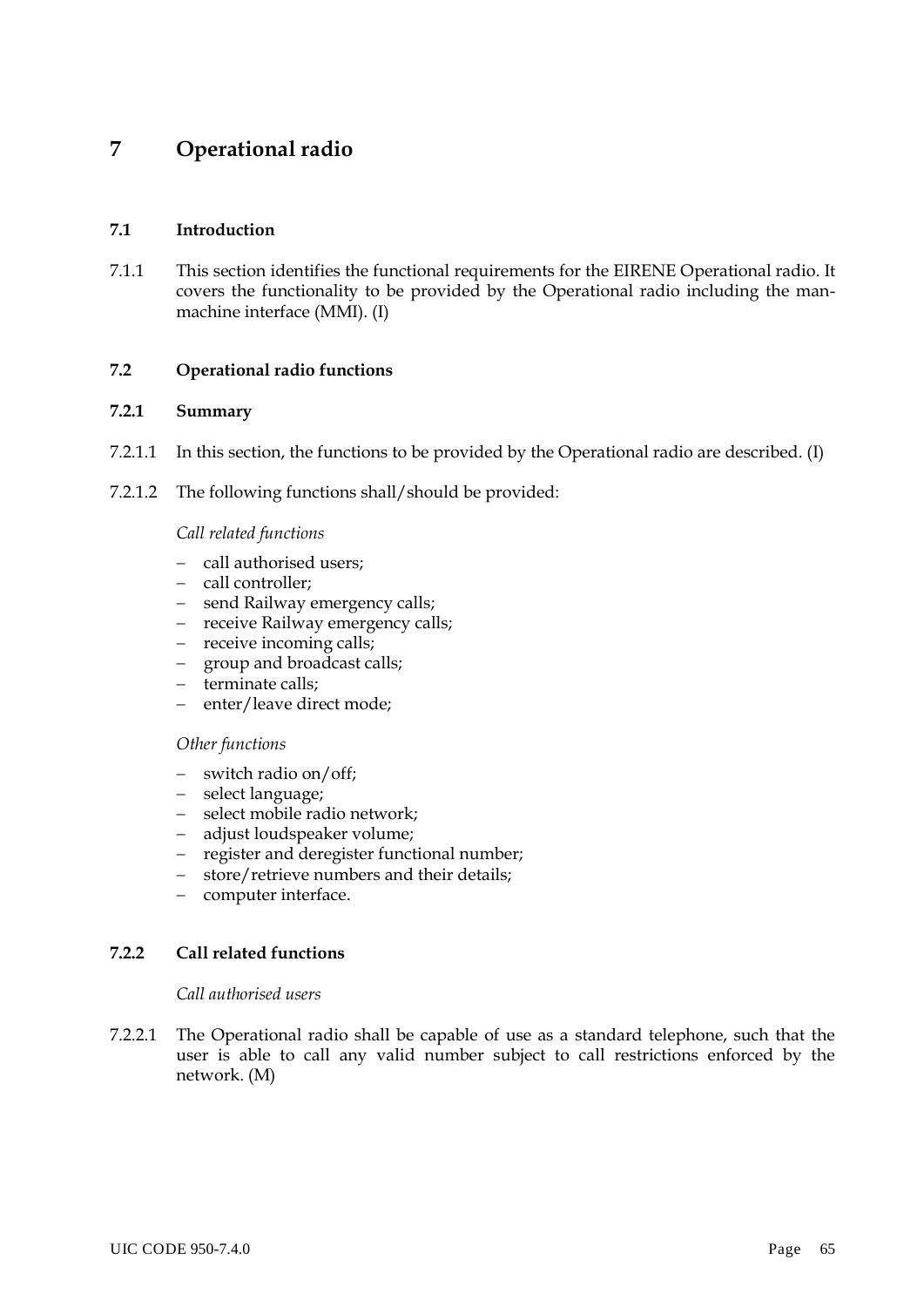#### *Call controllers*

- 7.2.2.2 It shall/should be possible for the user of an Operational radio to establish a call with each of the following types of controller with a minimum number of actions being required:
	- primary controller; (M)
	- secondary controller; (M)
	- power supply controller. (O)
- 7.2.2.3 For some users, up to twenty valid numbers should be able to be stored for one controller type. (O)
- 7.2.2.3i If the option in 7.2.2.3 is implemented, the identities of the controllers corresponding to these valid numbers shall be displayed for selection; the number associated with the selected identity shall then be used to establish the call. (M)
- 7.2.2.4 Once an appropriate number has been obtained, the radio shall attempt to establish a call to this number with railway operation priority. (M)
- 7.2.2.5 An audible and visual indication shall be provided to the user that the call is proceeding. (M)
- 7.2.2.6 When the call is connected to the controller, an audible and visual indication shall be provided to the user. (M)
- 7.2.2.7 The functional identity of the connected party, if available, shall be displayed to the user. (M)
- 7.2.2.8 Where available, an alphanumeric description of the identity of the connected party shall be displayed. (M)
- 7.2.2.9 If the system is not able to connect the call, an audible and visual indication shall be provided to the user. (M)

*Send Railway emergency call*

- 7.2.2.10 The Railway emergency call shall be able to be initiated using a single red button (see section 13). (M)
- 7.2.2.11 It should be possible, as a maintenance function, to enable/disable the emergency call function. (O)
- 7.2.2.12 If the emergency call function is disabled, a visual indication and short audible indication shall be given when: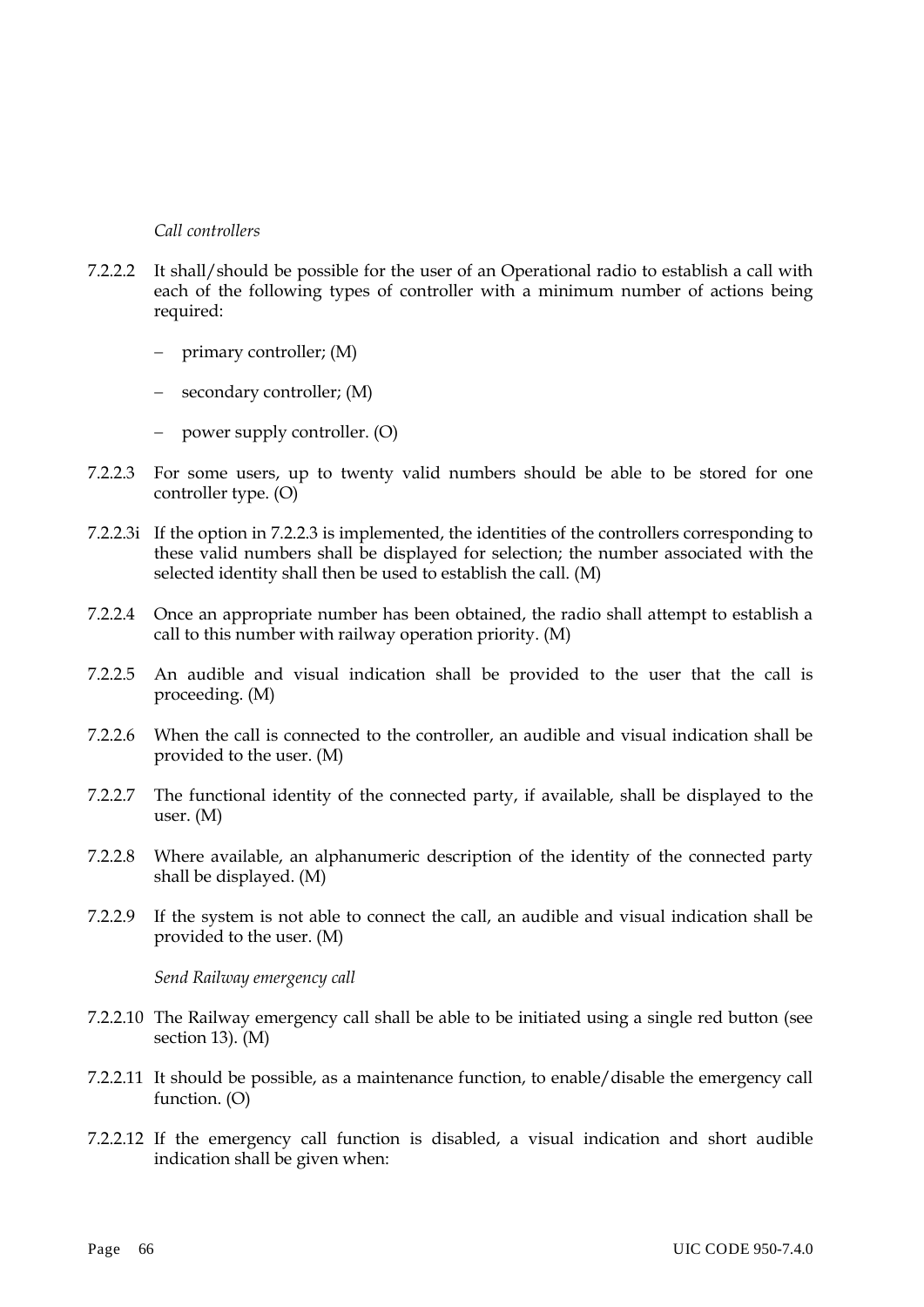#### *7 Operational radio*

- the radio is switched on;  $(M)$
- the emergency button is pushed (in this case nothing else will happen). (M)

*Receive incoming point to point voice call*

- 7.2.2.13 An audible and visual indication of an incoming call shall be provided. (M)
- 7.2.2.14 Where available, the functional identity of the calling party shall be displayed. (M) *Receive incoming group or broadcast voice call*
- 7.2.2.15 A short audible and visual indication of the incoming call shall be provided. (M)
- 7.2.2.16 The group identity of the voice group call (VBS or VGCS) shall be displayed. (M)
- 7.2.2.17 If the call is a broadcast call, the user shall be informed that he cannot speak as part of the broadcast call. (M)
- 7.2.2.18 If the call is a group call, the user has to request permission to speak during the call by using the Push-To-Talk (PTT) function. (M)
- 7.2.2.19 In a group call, a visual indication shall be provided to remind the user of the need to use the PTT function. (M)
- 7.2.2.20 The user may not speak in a group call until permission is granted by the network after using the PTT function. (I)
- 7.2.2.21 In a group call, an audible and visual indication of whether the request was successful shall be provided. The user may then talk whilst the PTT function is used. (M)
- 7.2.2.22 If the user moves out of the group or broadcast call area whilst the call is in progress, an audible and visual indication of the loss of call shall be provided to the user. (M)

*Receive incoming Railway emergency call*

7.2.2.23 Reception of this call shall proceed as for a standard group or broadcast call except that a distinctive audible and visual indication shall be provided. (M)

*Terminate calls*

- 7.2.2.24 The radio shall provide a means for the user to terminate calls which he is authorised to terminate (i.e. all calls except broadcast or group calls not initiated by the user). (M)
- 7.2.2.25 Deleted.

#### 7.2.2.26 Deleted.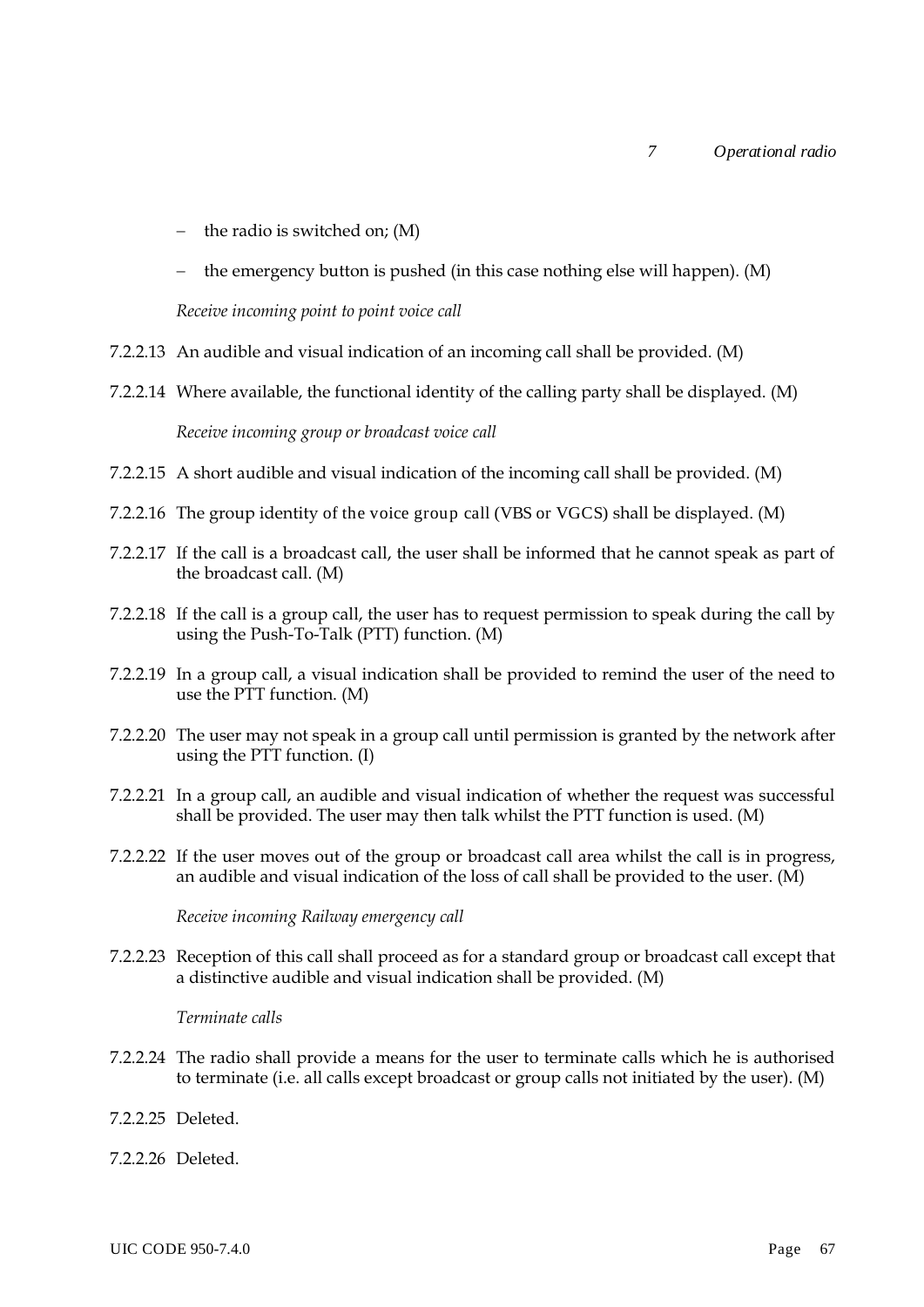7.2.2.27 Deleted.

7.2.2.28 Deleted.

*Direct mode*

7.2.2.29 A means to enter/leave the direct mode of operation should be provided (see section 15). (O)

#### **7.2.3 Other functions**

*Switch radio on and off*

- 7.2.3.1 The radio shall have an on/off switch. Switching the radio 'on' shall initiate the following: (M)
	- transitory lighting of any display, controls or indicator lights;
	- automatic self-testing;
	- if the self-test fails a visible and audible indication shall be provided;
	- connection to a mobile network (see section 3.3);
	- if connection is successful, the name of the network shall be displayed and an audible confirmation of successful connection shall be given;
	- if connection is not successful, an audible and visual indication shall be provided.
- 7.2.3.2 At this point the radio should be able to receive all calls initiated using the telephone number or appropriate group call number. (I)
- 7.2.3.3 Switching the radio off shall cause the following: (M)
	- termination of all calls under the control of (i.e. initiated by) the radio;
	- disconnection of the radio from the network;
	- clearing the display and inhibition of functions.
- 7.2.3.4 When switched off, the radio shall retain any settings and numbers which are stored at the time the radio is switched off. (M)

*Select language*

7.2.3.5 Prompts and messages shall be capable of being displayed in at least 10 languages (each railway will choose which languages will be implemented). (M)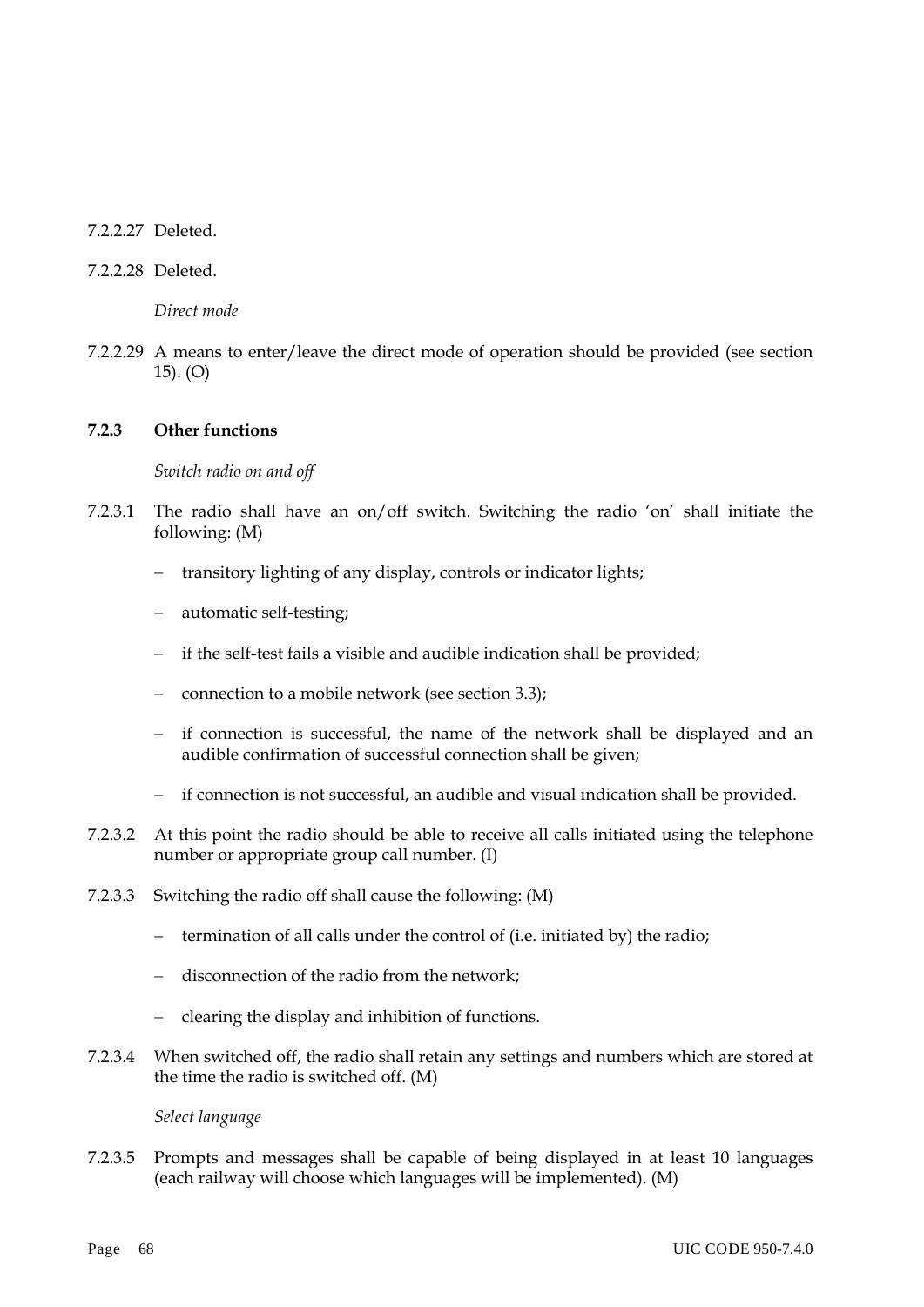- 7.2.3.6 The user shall be able to select his preferred language for the display; this setting shall be retained by the radio. (M)
- 7.2.3.7 When the radio is first powered on, the language that appears on the display shall be the default one set by the national railway. (M)

*Select mobile radio network*

- 7.2.3.8 Where more than one mobile radio network is available for use by a mobile, the selection of the network to use shall be automatic (see section 10.5). (M)
- 7.2.3.9 When the mobile changes network automatically, a visual and audible indication shall be given. (M)
- 7.2.3.9i It shall be possible for a user to override the automatic network selection manually. This function shall not be available during calls. (M)

*Register and deregister functional number*

- 7.2.3.10 It shall be possible to register and deregister a functional number in the following way:
	- Initiated by the user and transmitted to the ground:
		- user enters functional number which is transmitted to the network. (M)
- 7.2.3.11 Where a change of functional number is required, it shall be possible for the user to initiate the change. (M)

*Store/retrieve numbers and their details*

- 7.2.3.12 It shall be possible for the user to find and display stored numbers and their information. (M)
- 7.2.3.13 It shall be possible for the user to store and/or overwrite numbers and their details in the radio. (M)

*Computer interface*

7.2.3.14 A standard data interface should be provided to allow a computer to be connected to the radio. (O)

*Adjust loudspeaker volume*

- 7.2.3.15 By default, the loudspeaker volume shall be set to a pre-determined level suitable for the operating environment (as stored within the system). (M)
- 7.2.3.16 It shall be possible for the user to increase and decrease the loudspeaker volume within the adjustment range selected. (M)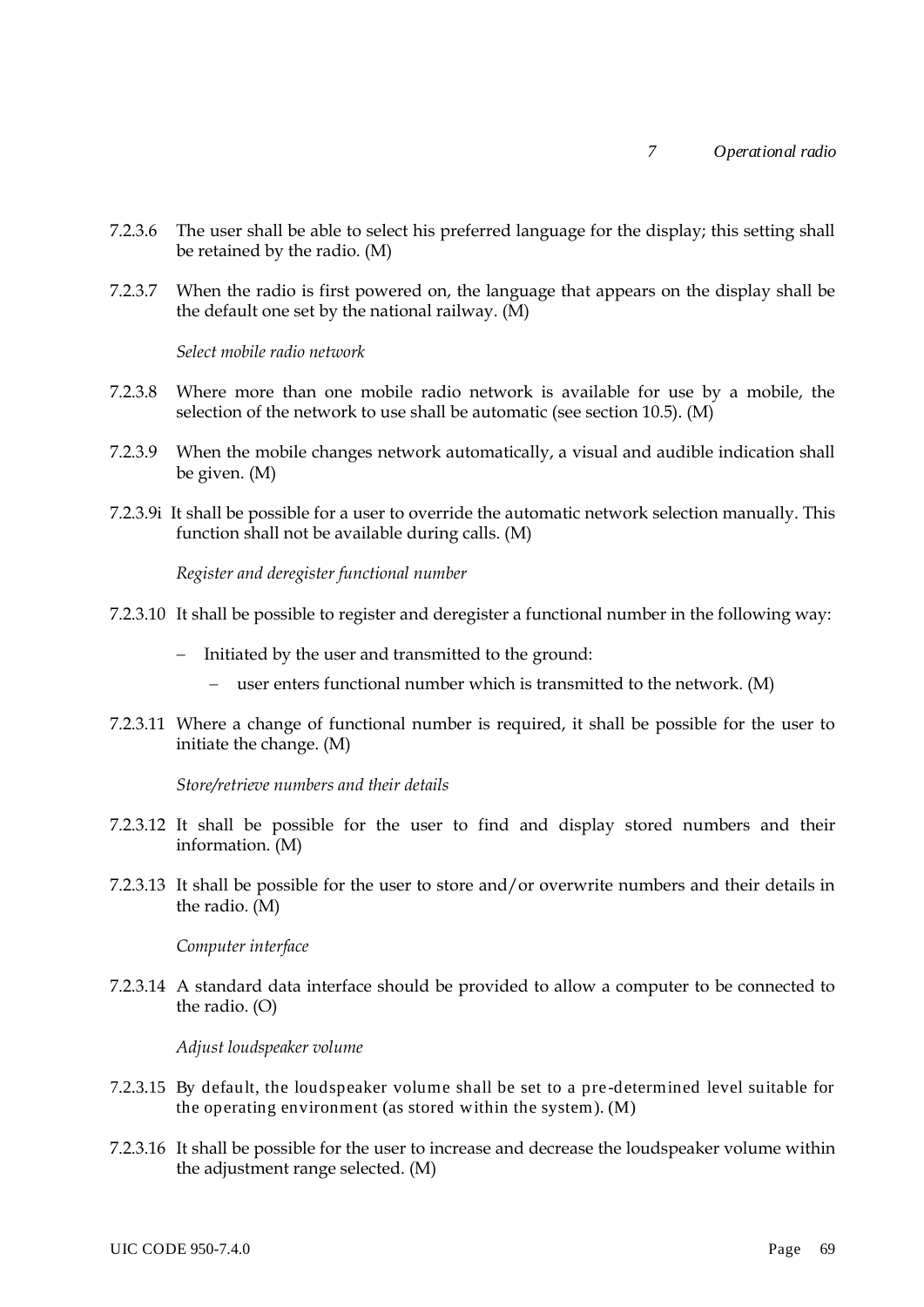# **7.3 Environmental and physical requirements**

7.3.1 The Operational radio shall comply with the basic standards defined for all EIRENE mobile equipment in section 4.3 and this section. The Operational radio is specified to allow its use in the operating environment experienced on the operational railway (e.g. maintenance). (I)

## *Climatic conditions*

- 7.3.2 The Operational radio should be capable of withstanding exposure to the following extreme environmental conditions: (O)
	- salt mist spray;
	- torrential rain at up to 2mm/min;
	- heavy hail;
	- snow and sand storms;
	- accretion of ice;
	- corrosive atmospheres (including sulphur dioxide, hydrogen sulphide, nitrogen oxides, ozone, organic hydrocarbons).

#### *Physical conditions*

- 7.3.3 The Operational radio shall be of a rugged design suitable for use in the railway environment by operational railway personnel. (M)
- 7.3.4 The Operational radio should have a carry feature that allows the operator to instantly have both hands free without dropping the radio. It should be possible to release the carry feature instantly in the event that the radio is caught on a projecting part of a moving vehicle. (O)
- 7.3.5 Controls shall be designed such that they are suitable for use by people wearing gloves. (M)
- 7.3.6 Controls shall be designed for use in a wide range of conditions, e.g. splash proof and suitable for viewing in direct sunlight and in darkness. (M)
- 7.3.7 It should be possible for a user to change the battery without the use of tools. (O)
- 7.3.8 The weight of the Operational radio including battery should not exceed 800g. (O)

*Electrical*

- 7.3.9 It shall be possible to change the battery without losing data stored in the radio. (M)
- 7.3.10 Operational radios shall be equipped with rechargeable batteries capable of providing a minimum of eight hours operation from a single charge based on the following cycle (see section 4.3.9): (M)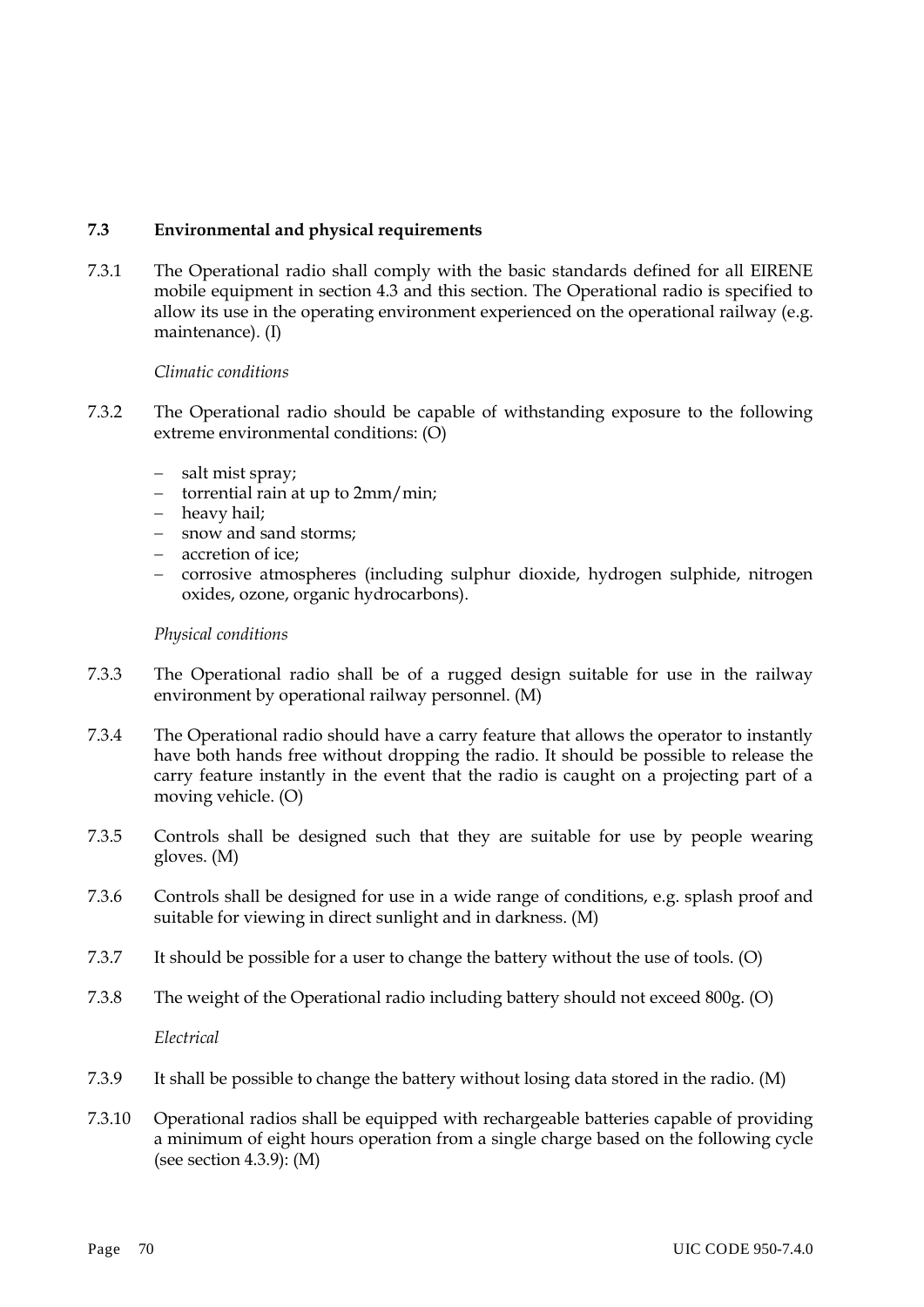*7 Operational radio*

- point-to-point calls 20%;<br>group calls 60%;
- $-$  group calls
- standby 20%.
- 7.3.11 The Operational radio should be suitable for use with a car adapter kit. (O)

## **7.4 Operational radio man-machine interface**

## **7.4.1 Introduction**

- 7.4.1.1 The Operational radio MMI should comprise of the following components as a minimum: (O)
	- display;
	- control panel;
	- loudspeaker;
	- microphone.
- 7.4.1.2 The MMI should be suitable for use by day and night. (O)

## **7.4.2 Display**

7.4.2.1 The display shall be capable of displaying at least 6 lines, each of 20 characters. (M*)*

## **7.4.3 Controls**

- 7.4.3.1 Four buttons should be provided for designated stored numbers. (This facility is required for calls to local controllers, etc.) (O)
- 7.4.3.2 The emergency button shall be designed to avoid accidental use. (M)
- 7.4.3.3 Deleted.
- 7.4.3.4 A dedicated Push-To-Talk button shall be provided. (M)

## **7.4.4 Indications**

- 7.4.4.1 A visual and audible alarm shall be given when the remaining capacity of the battery is such as to enable only 10 minutes of full duplex call time. (M)
- 7.4.4.2 A visual indication shall be provided to the user if the network service is no longer available. (M)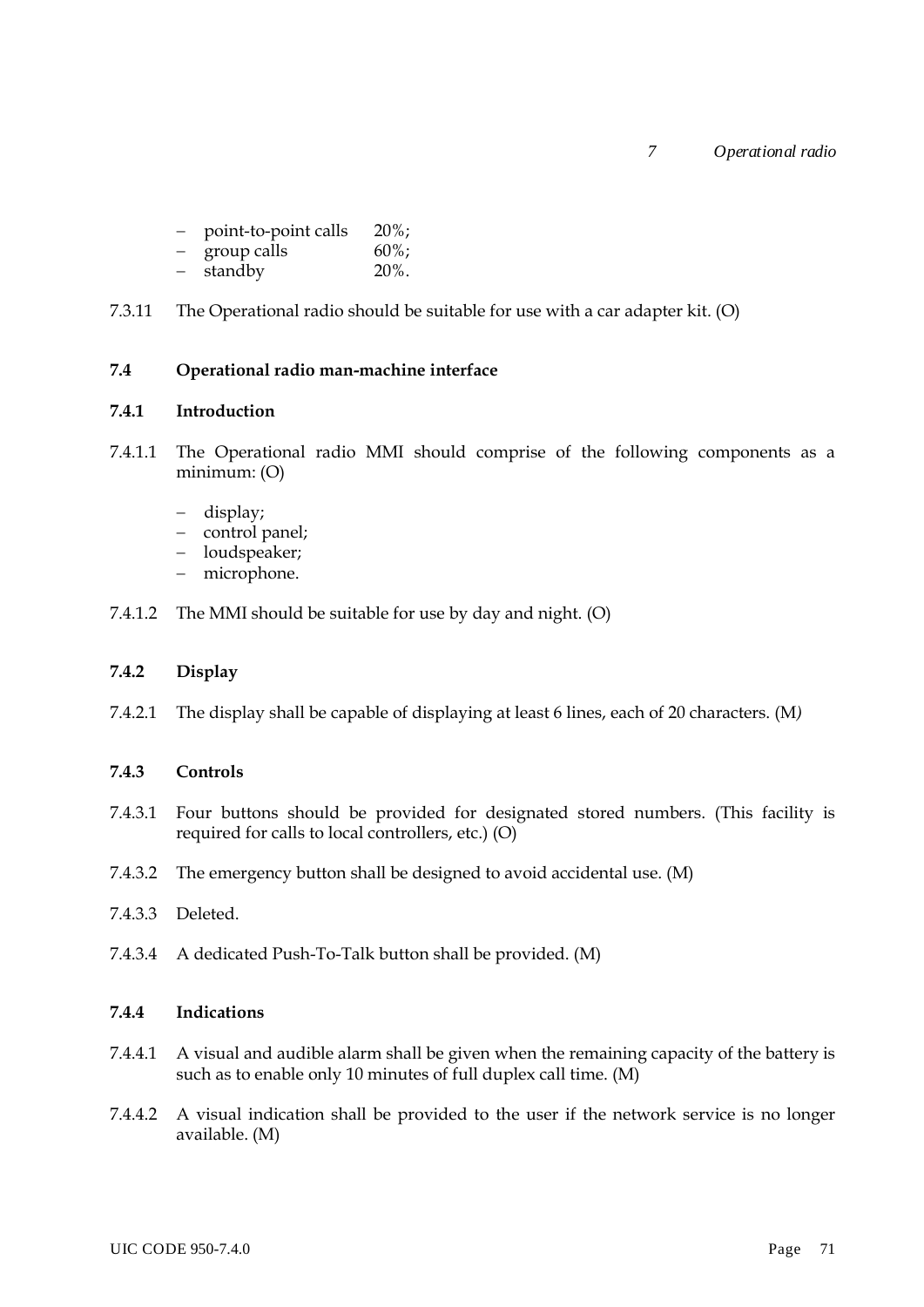7.4.4.3 An audible indication should be provided to the user if the network service is no longer available. (O)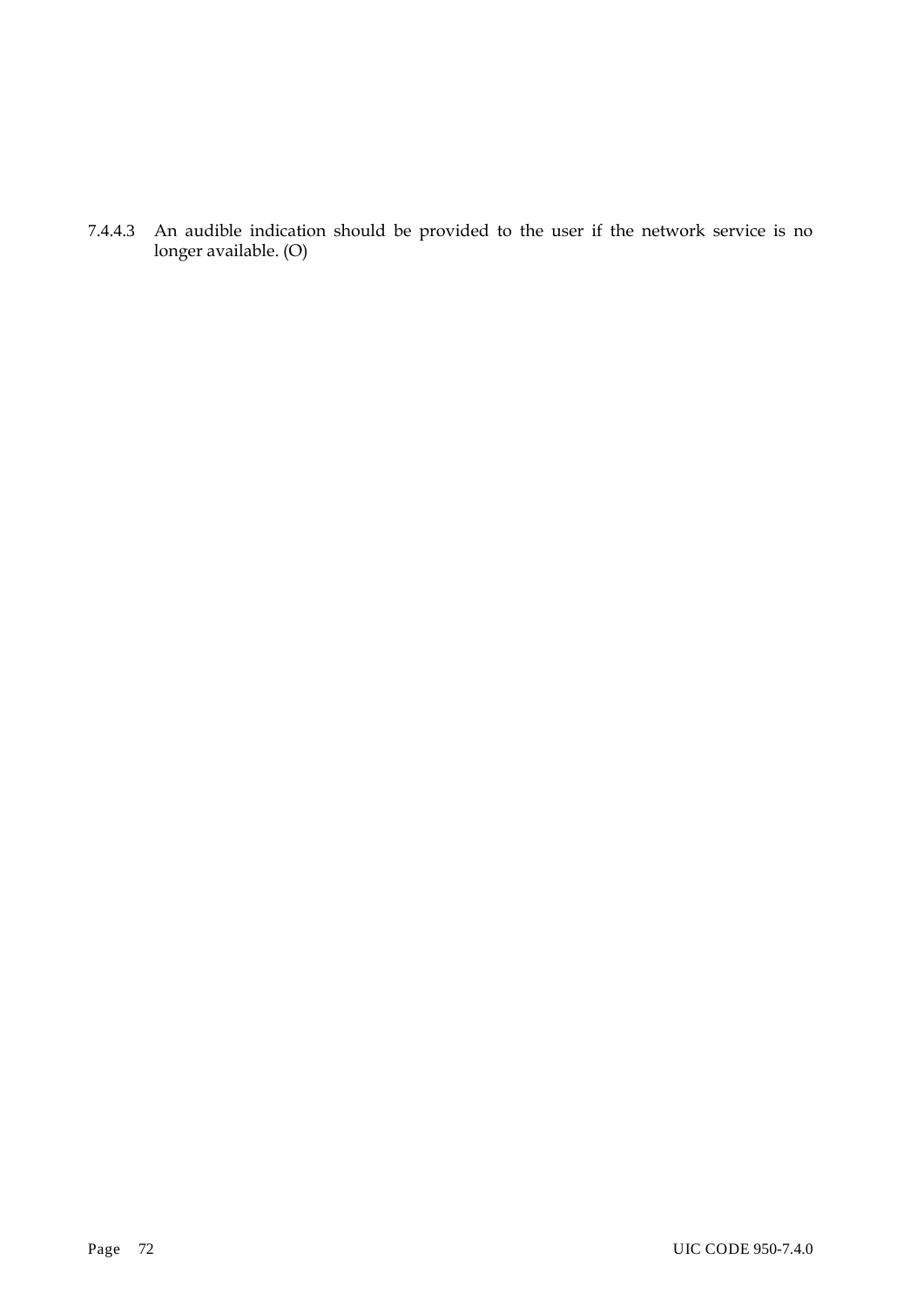*7 Operational radio*

## PAGE LEFT INTENTIONALLY BLANK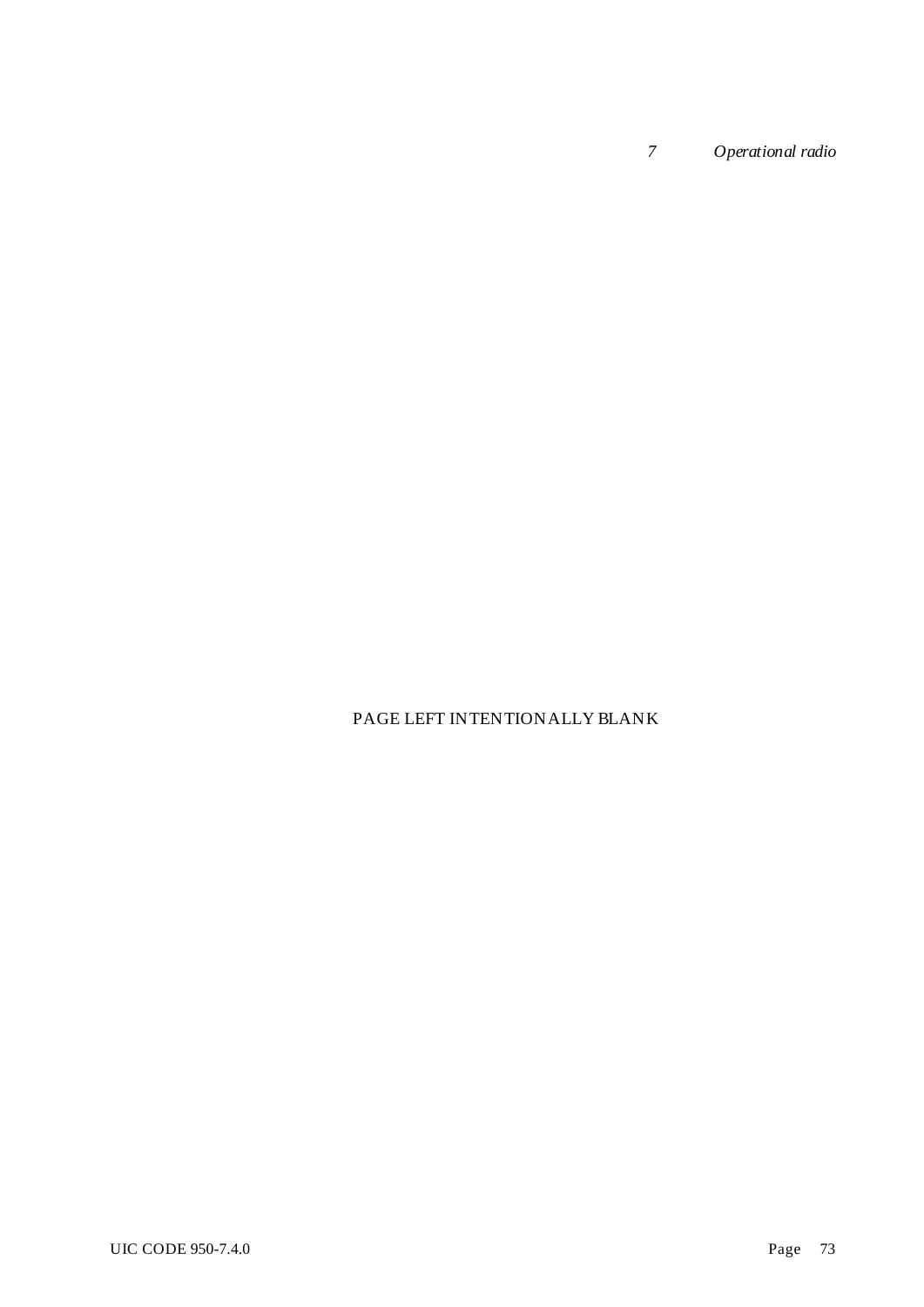# **7A Shunting radio**

## **7A.1 Introduction**

- 7A.1.1 The goal of shunting handheld radio specification is for railways to unite and to agree on a common terminal platform. This common terminal platform should have interfaces, applications and accessories to fulfil specific national railway needs. (I)
- 7A.1.2 This section identifies the functional requirements for the EIRENE Shunting radio. It covers the functionality to be provided by the Shunting radio including the manmachine interface (MMI). (I)
- 7A.1.3 The Shunting radio shall comply with the requirements applicable to the Operational radio modified by the requirements that follow in this section. (M)

### **7A.2 Shunting radio functions**

*General*

- 7A.2.1 The Shunting radio shall provide facilities to support shunting mode as described in section 14. (M)
- 7A.2.2 A shunting participant (driver, members and leader) may register to a functional number if required to do so by operational rules. (I)
- 7A.2.3 A means to enter and leave shunting mode shall be provided. (M)
- 7A.2.4 It shall be possible for the user to change shunting group numbers within 5 seconds (the confirmation response of the network is not included in the 5 seconds). (M)
- 7A.2.5 An audible and visual alarm shall be given to the user when the capacity of the battery has drained to a point where it will enable approximately 10 minutes of further full duplex call time. (M)
- 7A.2.6 It shall be possible, using maintenance facilities, to enable or disable an audible indication to the user in the following cases: (M)
	- if the network is no longer available;
	- if the call is dropped.

#### *Link assurance*

- 7A.2.7 During transmission of the link assurance signal, an incoming call with the same or lower priority shall only be indicated visually to the user (there shall be no audible indication). (M)
- 7A.2.8 After the termination of a point-to-point call, the user shall be given the option to rejoin the ongoing shunting group call which the user left. (M)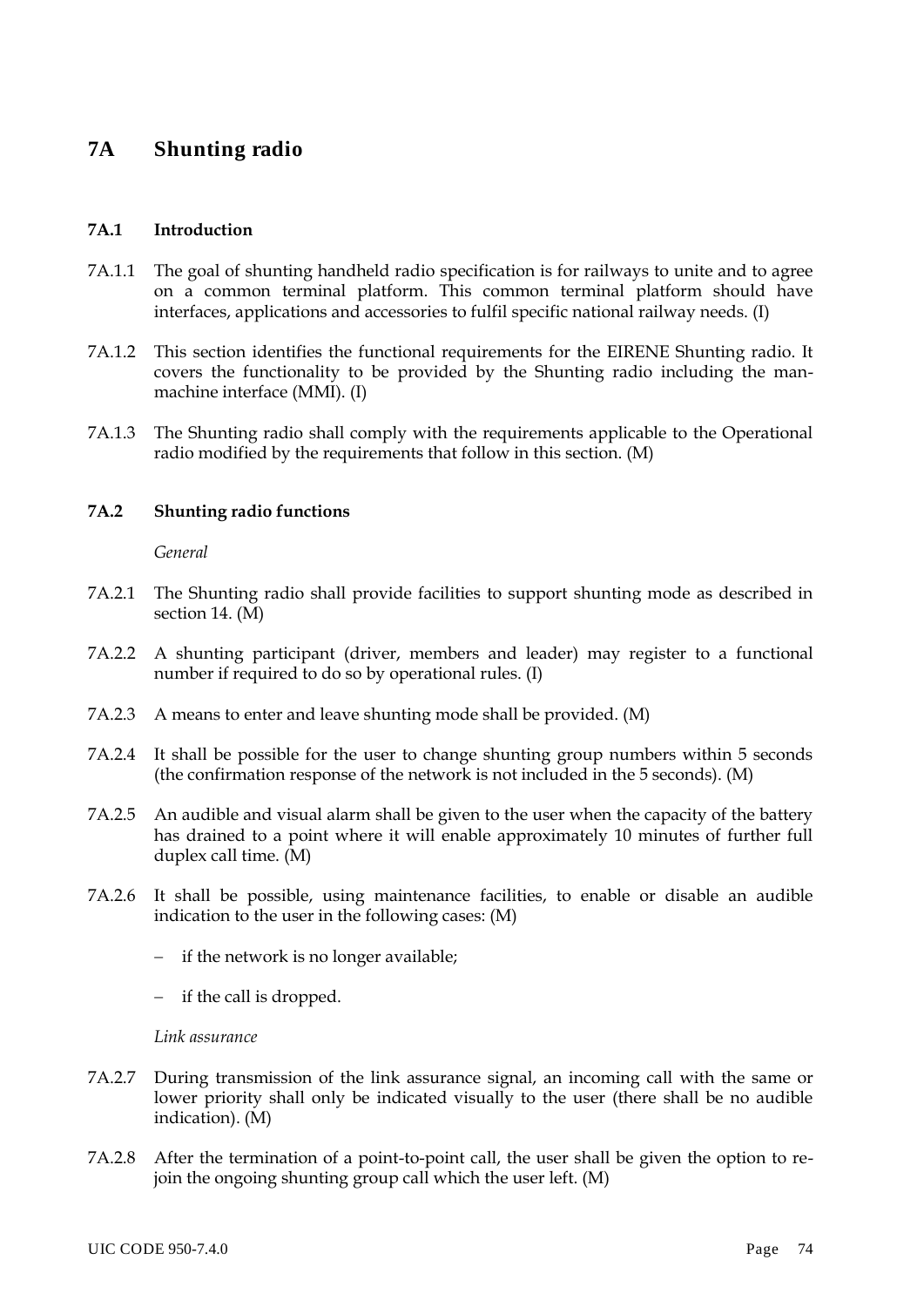- 7A.2.9 Different behaviours and continuation options for the link assurance signal should be provided (to be selected by a maintenance function) according to specific railway needs. (O)
- 7A.2.10 The link assurance signal shall be available for all types of communication in shunting mode. (M)
- 7A.2.11 The link assurance signal should be available for all types of communication in train mode. (O)
- 7A.2.12 When transmitting the link assurance signal during point-to-point calls, the link assurance signal shall be heard by all participants except for the situation where the LAT is in hands free mode and the PTT has been pressed. (M)

*MMI - general*

- 7A.2.13 The Man-Machine Interface is designed to be fit for purpose and to simplify the shunting operations in a railway environment. (I)
- 7A.2.14 The display shall be capable of clearly displaying characters and icons usable for the shunting operation. (M)
- 7A.2.15 The terminal should be capable of displaying graphical information. (O)
- 7A.2.16 It should be possible to rotate the information shown on the display by using MMI display options. (O)
- 7A.2.17 Simple MMI actions shall be available to allow operation of the shunting application using one-handed operation. (M)
- 7A.2.18 The terminal shall have a numeric keypad 0…9 including \* and #. (M)
- 7A.2.19 Volume control buttons shall be available. (M)
- 7A.2.20 Menu navigation buttons shall be available. (M)
- 7A.2.21 Accept and terminate call buttons shall be available. (M)
- 7A.2.22 Function keys should be provided for applications. A minimum of 4 keys should be provided. (O)
- 7A.2.23 Additional function keys, a minimum of 2, should be provided and be accessible via one hand operation. (O)
- 7A.2.24 Buttons and keypad should be configurable for applications. (O)
- 7A.2.25 Simple MMI actions shall be available for entering and leaving the shunting mode. (M)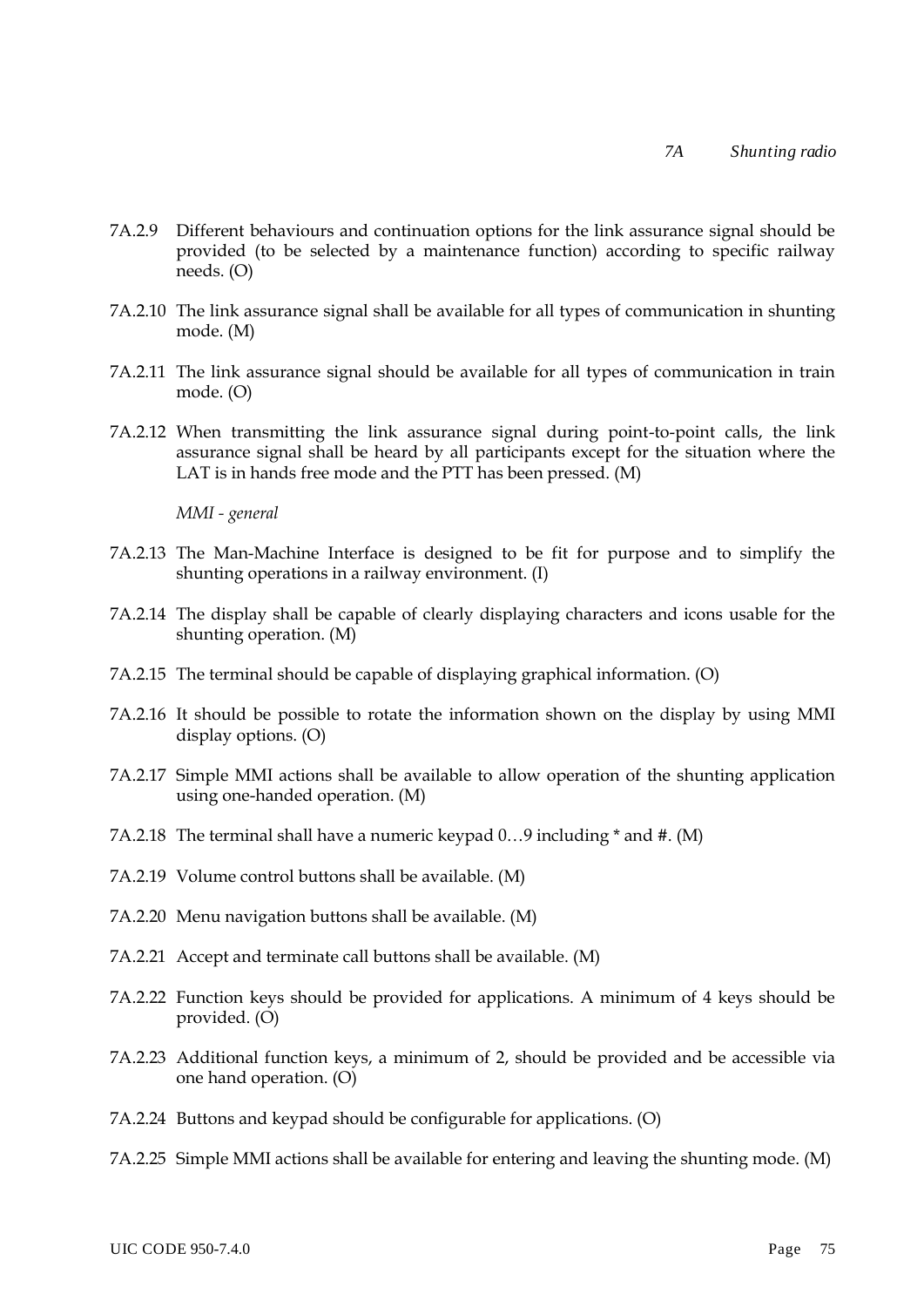- 7A.2.26 Simple MMI actions should be available for making changes between groups. Not more than 2 MMI actions should be allowed to switch between groups, e.g. to leave one group and to subscribe to another group, excluding the operations necessary to select the required group from a list or enter digits. (O)
- 7A.2.27 Simple MMI actions should be available to indicate to the dispatcher that their active participation in the call is required. (O)
- 7A.2.28 The operation of the switch on/off button shall be subject to confirmation by the user. (M)

*MMI – emergency button*

- 7A.2.29 An emergency button shall be available. (M)
- 7A.2.30 It shall be possible for users wearing thick gloves to operate the emergency button using one-handed operation. (M)
- 7A.2.31 The emergency button shall be designed to avoid accidental use. (M)

*MMI – push-to-talk button*

- 7A.2.32 A push-to-talk button shall be available. (M)
- 7A.2.33 It shall be possible for users wearing thick gloves to operate the push-to-talk button using one-handed operation. (M)
- 7A.2.34 The usage of the push-to-talk button shall be clearly acknowledged to the user. The indication shall be audible and visible and separately configurable. (M)
- 7A.2.35 For usage of the push-to-talk button, indication(s) should be given when: (O)
	- Pressing the push-to-talk button;
	- Granting the communication channel;
	- Communication channel not available.
- 7A.2.36 Audible indications should be given to all the group call members when the push-totalk button is released by the talker (roger beep). (O)

*MMI – link assurance button*

- 7A.2.37 A link assurance button shall be available. (M)
- 7A.2.38 The link assurance button shall be used for activation and de-activation of the link assurance signal. (M)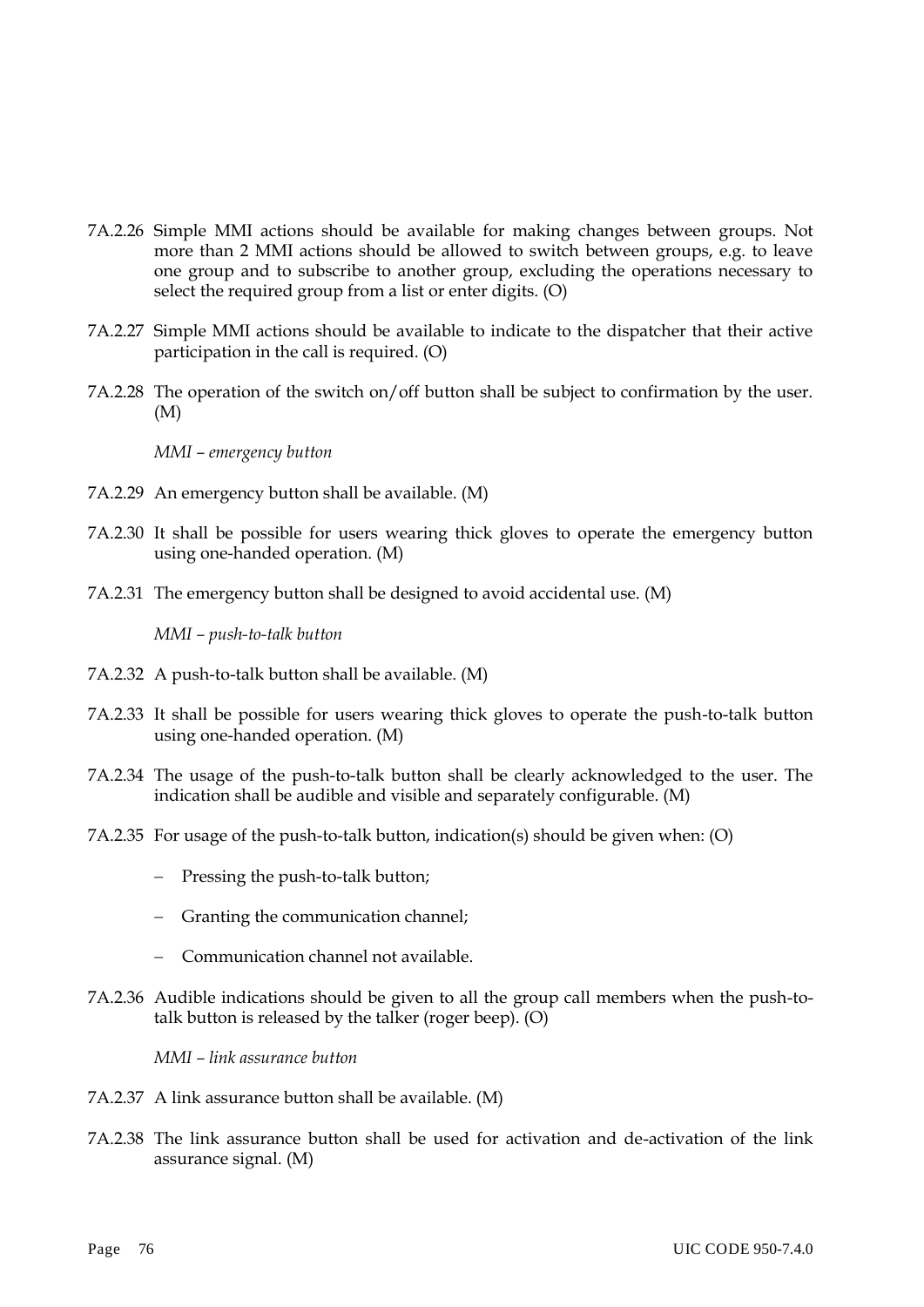- 7A.2.39 It shall be possible for users wearing thick gloves to operate the link assurance button using one-handed operation. (M)
- 7A.2.40 The link assurance button shall be designed to avoid accidental use. (M)
- 7A.2.41 The activation and de-activation of the link assurance service should be realised by simple MMI actions. For activation, a maximum of 2 MMI actions should be allowed. For de-activation, only 1 MMI action should be allowed. (O)

*Building national applications*

7A.2.42 The shunting handheld terminal should support tools for building national applications (e.g. Java). (O)

*Loudspeaker*

- 7A.2.43 The characteristics of the loudspeaker shall fulfil the requirements of use in a noisy railway environment whilst avoiding risks to health and safety. (M)
- 7A.2.44 Loudspeaker modes should be available to support the use of the terminal in the railway environment and in an office environment. (O)
- 7A.2.45 The usage of the head-set shall switch off the loudspeaker. (M)

*Microphone*

- 7A.2.46 The characteristics of the microphone shall fulfil the requirements of use in the railway environment. (M)
- 7A.2.47 Microphone modes should be available to support the use of the terminal in the railway environment and in an office environment. (O)
- 7A.2.48 When using the head-set, the built-in microphone shall be deactivated. (M)

*Interface connector(s)*

- 7A.2.49 If installed, the interface connector(s) should support the following, via an open interface: (O)
	- Control panel functions;
	- Emergency button;
	- Push-to-talk;
	- Link assurance;
	- Alerting controller;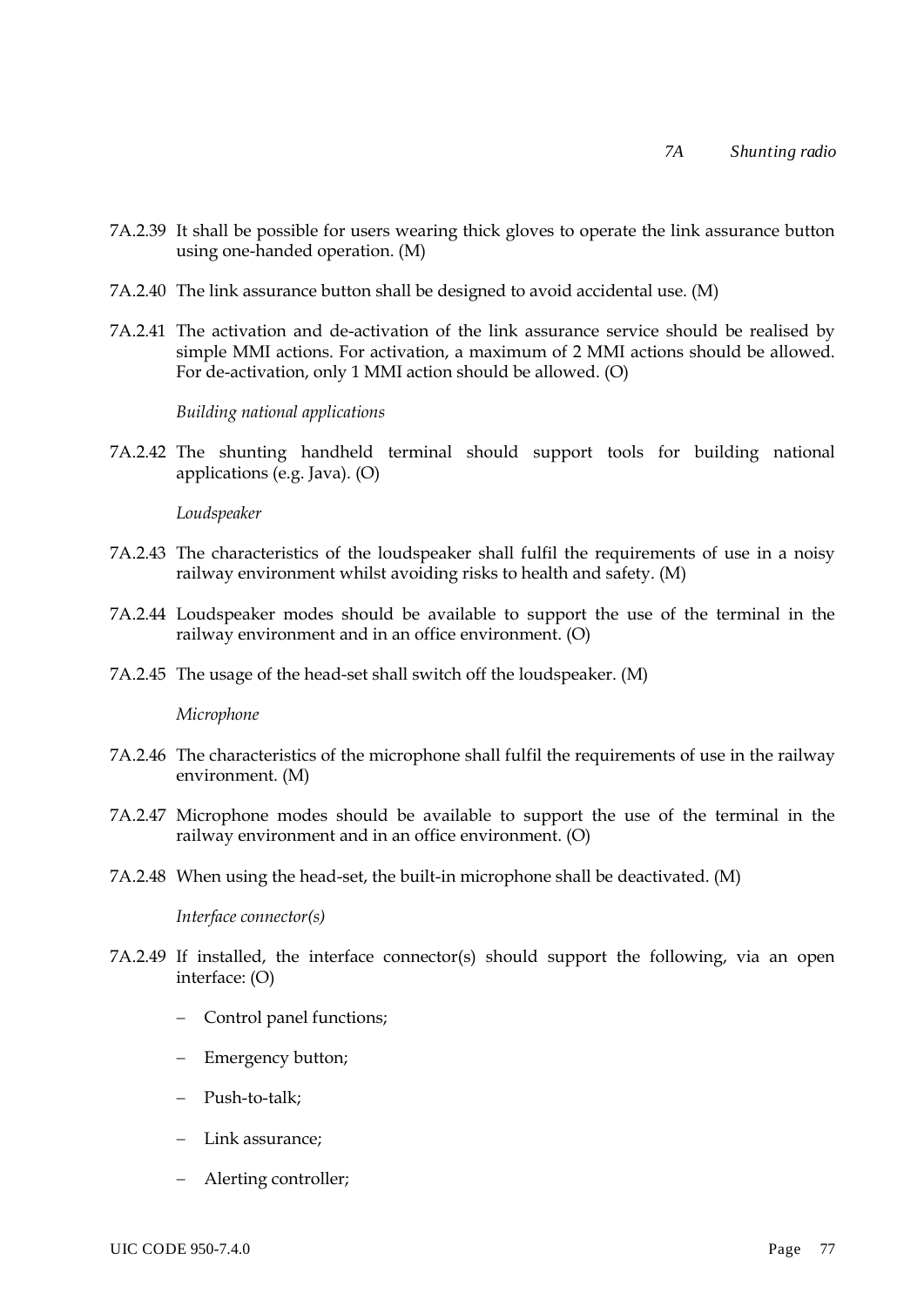- Shunting group selector;
- Loudspeaker;
- Microphone;
- Antenna;
- Data;
- Power output for accessory;
- Charging connector;
- Headset.
- 7A.2.50 The parallel usage of the interface is to be specified in the technical specification. (I)

*Wireless interface(s) to auxiliary equipment*

- 7A.2.51 For the wireless interface(s) to auxiliary equipment, standardised open interface(s) should be used in order to fulfil specific railway requirements (e.g. bluetooth, infrared, Wireless Local Area Network, etc). (O)
- 7A.2.52 It should be possible for the user to disable and/or switch-off the wireless interfaces in order to avoid misuse and save energy. (O)
- 7A.2.53 If installed, measures shall be taken to prevent unauthorised use of the wireless interfaces. (M)

## **7A.3 Environmental and physical requirements**

7A.3.1 The Shunting radio shall comply with the basic standards defined for EIRENE mobile equipment in section 4.3, section 7.3 and this section. The Shunting radio needs to be suitable for use in the environment of the operational railway (and, in particular, shunting yards). (I)

*Climatic conditions*

- 7A.3.2 The Shunting radio and its accessories need to be capable of withstanding exposure to the following extreme environmental conditions: (I)
	- salt mist spray;
	- torrential rain at up to 2mm/min;
	- very strong occasional water splashes and water jets (e.g. from the roof of coaches);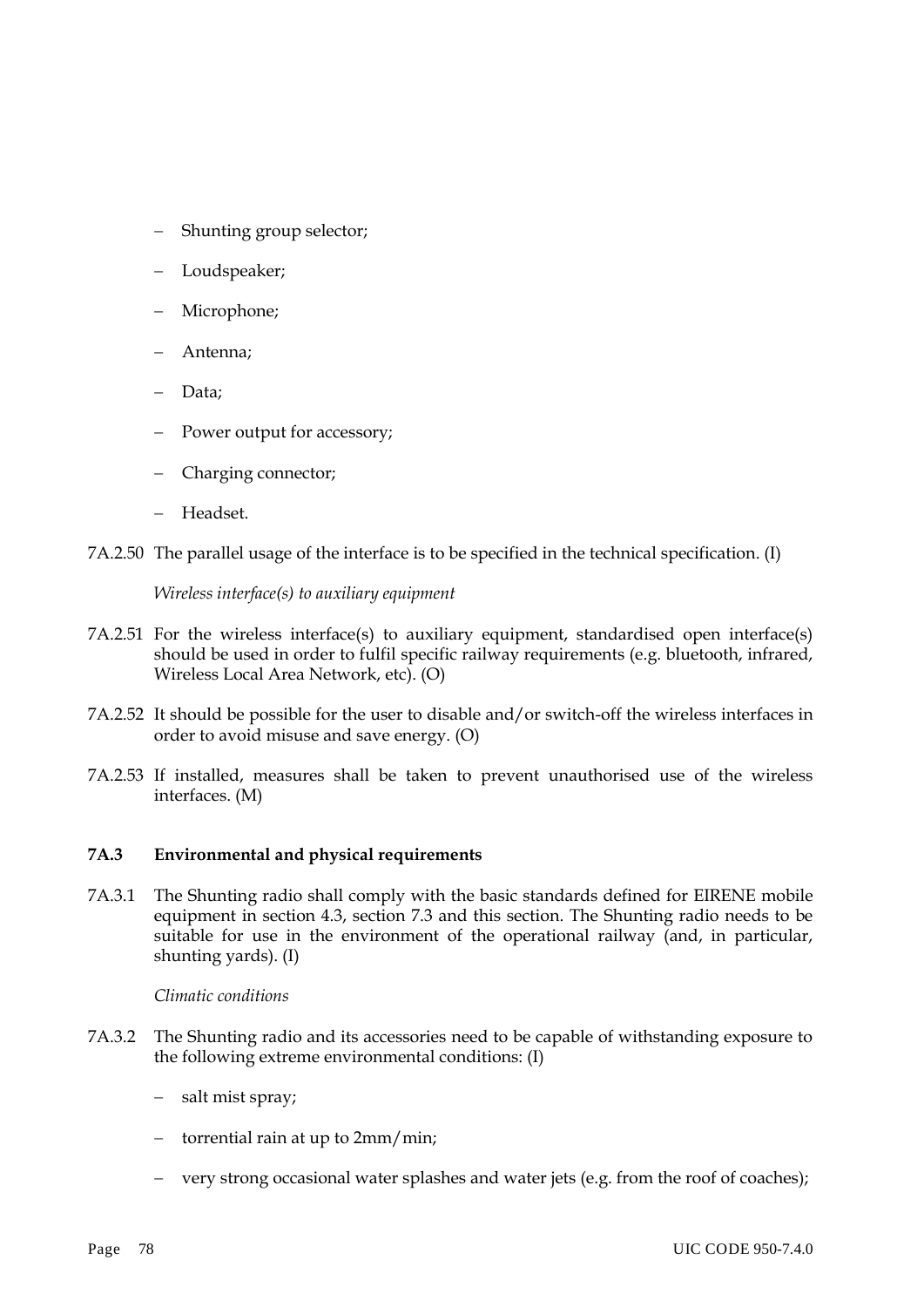### *7A Shunting radio*

- heavy hail;
- snow and sand storms;
- bombardment from very small dust particles (including iron particles);
- accretion of ice;
- corrosive atmospheres (including sulphur dioxide, hydrogen sulphide, nitrogen oxides, ozone, organic hydrocarbons);
- rapid variations of temperatures;
- strong winds;
- extremely noisy environments;
- grease and other petroleum-based substances;
- exposure to sharp metal surfaces that are liable to cause scratching to delicate materials;
- rapid variations in light density (e.g. rapid changes from sunlight to shade).
- 7A.3.3 The terminal should support additional accessories to fulfil national requirements in case of extreme environmental conditions. (O)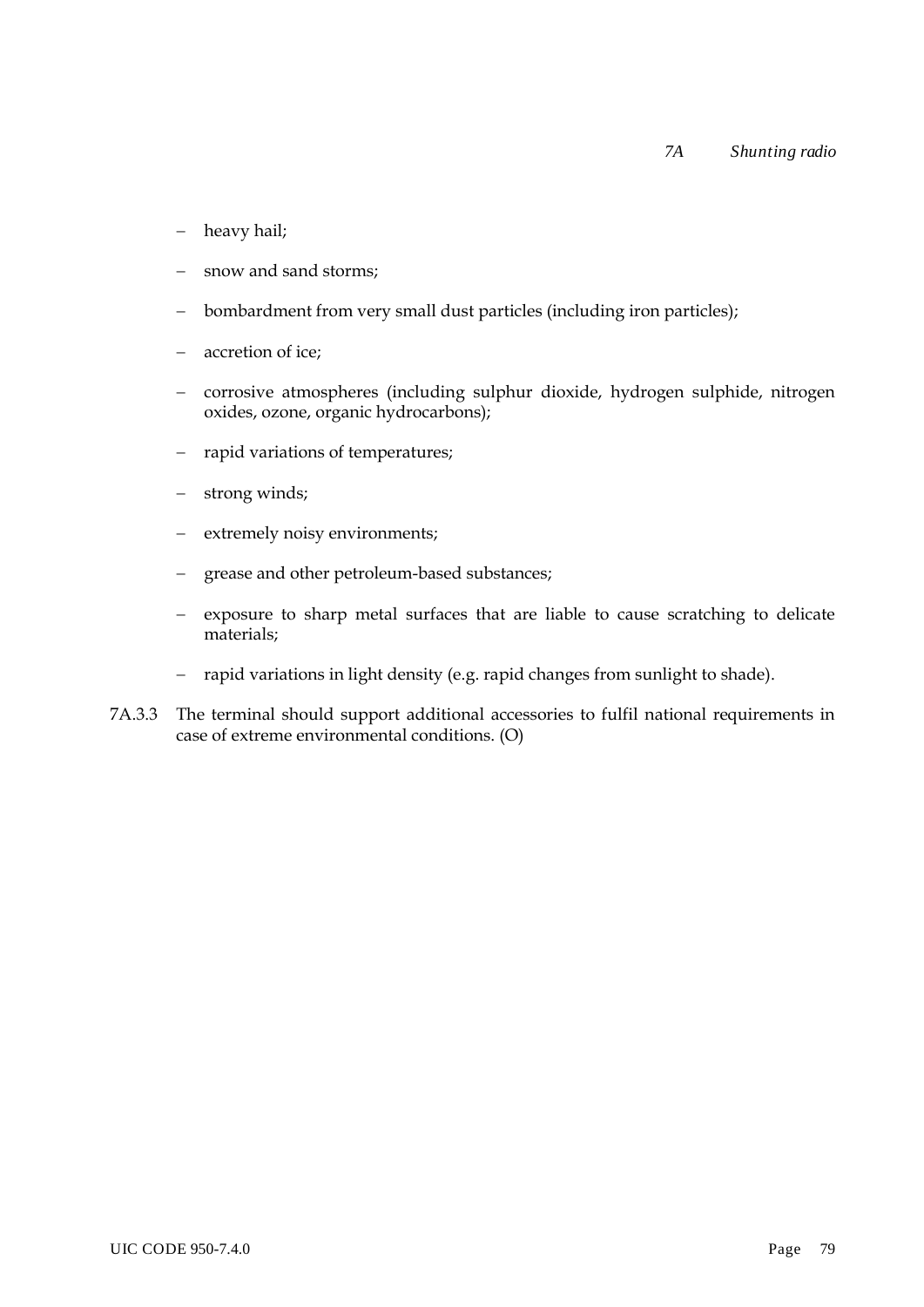# **8 Controller equipment specifications**

## **8.1 General**

- 8.1.1 Within a railway operational structure there may be several different controller types such as primary, power, secondary, etc. These may be physically separate or colocated; however, the majority of interaction is with the primary controller. This section addresses the following: (I)
	- primary controller's MMI;
	- other controllers' MMIs;
	- controller terminal interface;
	- environmental specifications.
- 8.1.2 Detailed specification of controller equipment and the interface between such equipment and the EIRENE network is at the discretion of the railway operator. (I)
- 8.1.3 Within a control centre's equipment, the radio control functions and presentation may be integrated within a set of equipment used for other control operations. The following description is based on dedicated equipment but does not preclude integration. (I)
- 8.1.4 Details concerning controller equipment requirements for Railway emergency calls are given in section 13. (I)

## **8.2 Primary controller's MMI**

- 8.2.1 The primary controller's MMI should provide the following functionality: (O)
	- Queue all incoming calls or call requests.
	- Display the queue to the controller, showing the functional identity and priority of callers. Emergency calls should be identified and presented at the top of the queue followed by calls in order of their priority.
	- Allow the controller to select any of the incoming calls currently queued by the system.
	- Allow the controller to establish a call of Railway emergency, public emergency or railway operation priority to any mobile by selection from the display.
	- Allow the controller to establish, close, enter and leave group calls (at Railway emergency, public emergency or railway operation priority).
	- Allow sending and receiving of text messages.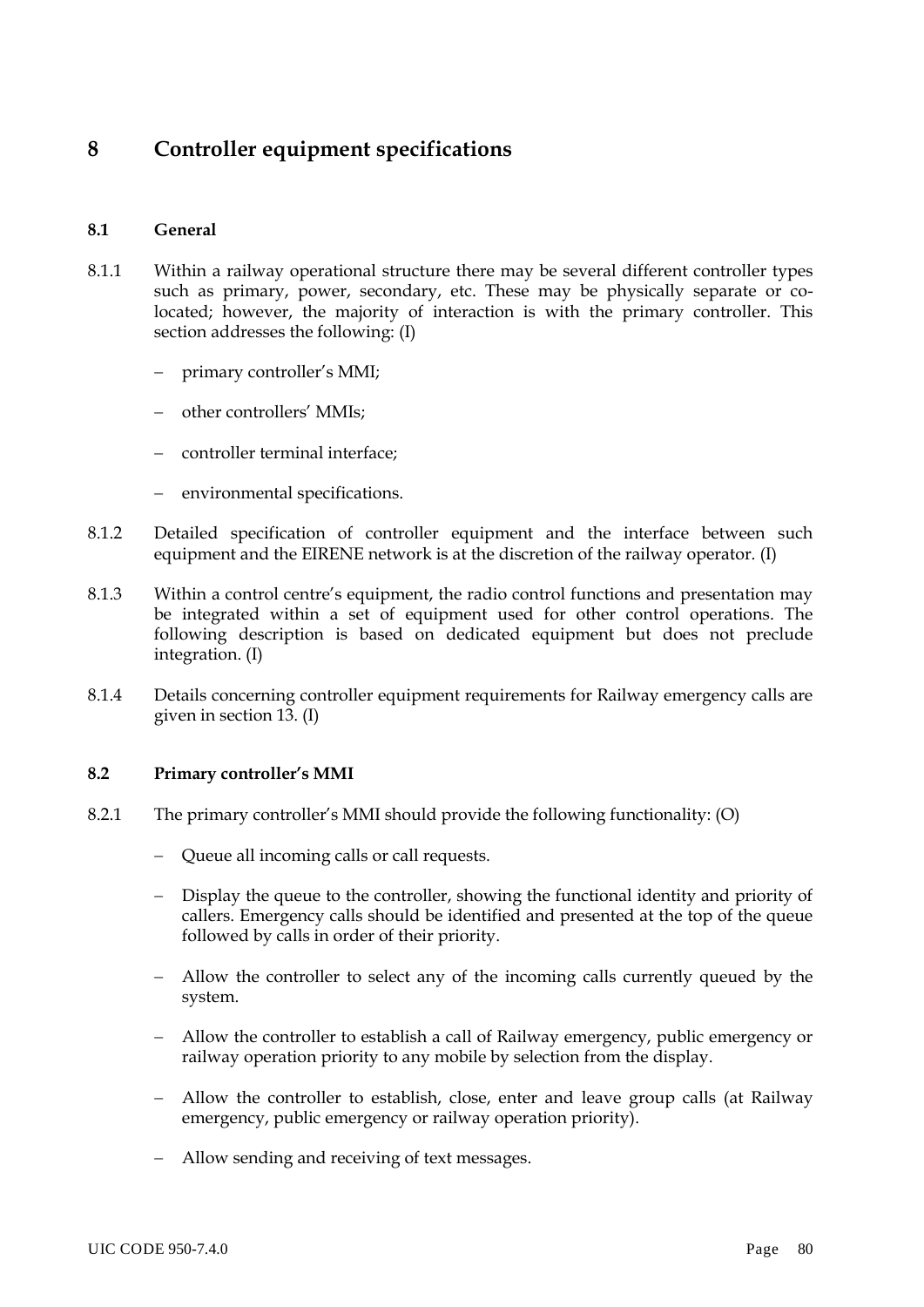- 8.2.2 For post incident analysis, the controller equipment should provide the possibility to record all operational speech and data calls. (O)
- 8.2.3 It should be possible for calls to be answered automatically according to incoming call priority as defined in section 10.2. (O)

### **8.3 Other controllers**

- 8.3.1 The functionality required by other types of controllers is essentially the same as for primary controllers, but the control area will differ and the call set-up subsystem may be integrated into their own function management system. (I)
- 8.3.2 At the detailed level, different controllers may have specific addressing needs, e.g. catering controllers will need to call specific vehicles in a train. (I)

#### **8.4 Controller terminal interface**

8.4.1 The communications architecture will be dictated by local circumstances. The definition of this interface is beyond the scope of EIRENE. (I)

#### **8.5 Environmental specification**

8.5.1 The functionality of the controller equipment should not be affected when operating in the railway environment, such as control centres and signal boxes. (I)

#### **8.6 Transfer functions to another controller terminal**

8.6.1 The controller terminal may provide the facility to transfer its functions to a different controller terminal. (I)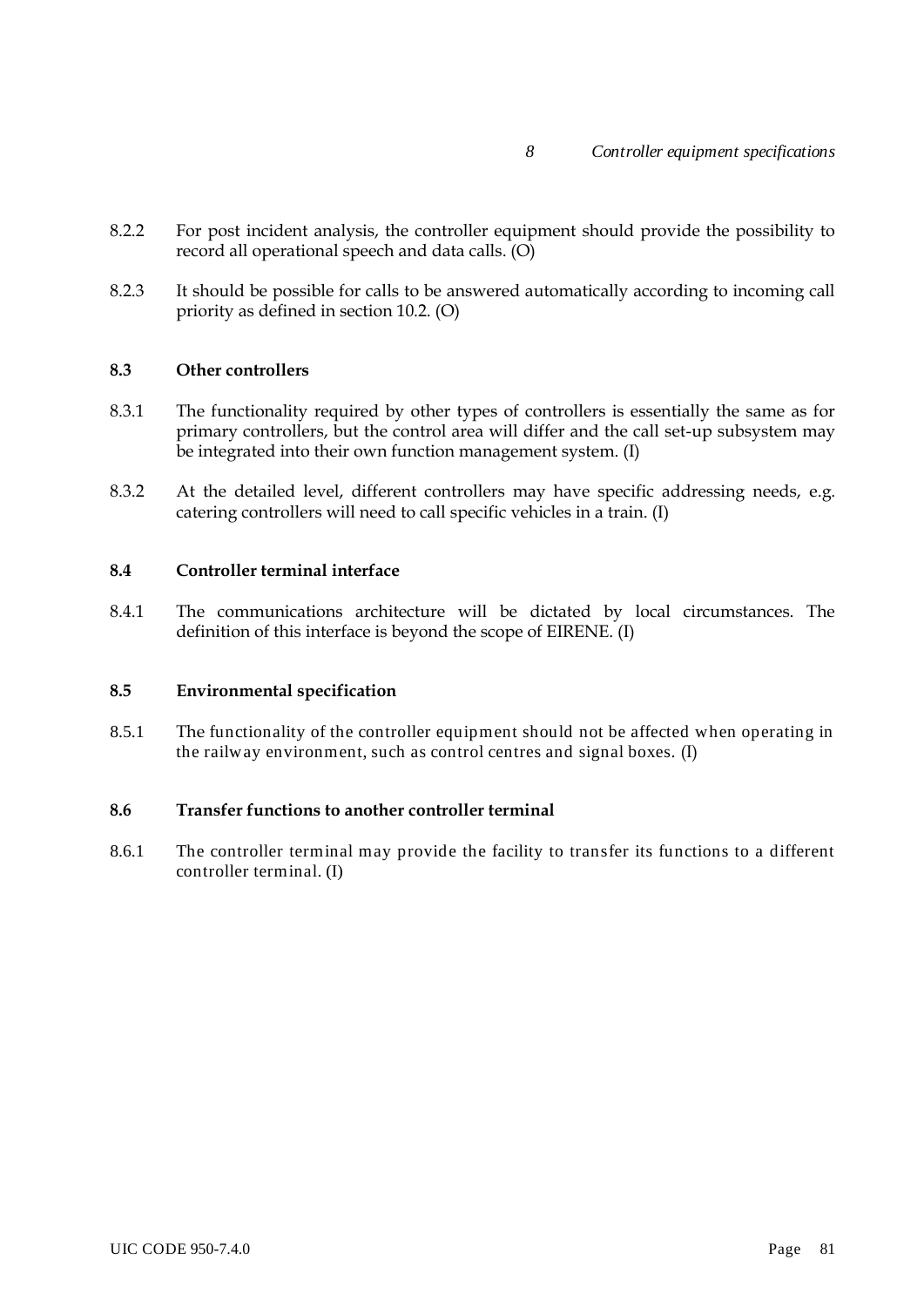# **9 Numbering plan**

## **9.1 General**

- 9.1.1 International standardisation of numbering plans is needed to ensure interworking between networks. Furthermore, standardised allocation of numbers to subscribers will facilitate schemes for identification, barring, etc. (I)
- 9.1.2 This section addresses the following: (I)
	- numbering plan requirements;
	- standardised telephone numbers;
	- group numbers;
	- calls from external networks to the EIRENE network.

## **9.2 Numbering plan requirements**

#### **9.2.1 General**

- 9.2.1.1 The EIRENE system shall enable users to originate and receive calls by functional number. (MI)
- 9.2.1.2 Each mobile shall be identified by a unique telephone number. (MI)

## **9.2.2 Use of train number**

- 9.2.2.1 The use of train numbers to address trains must not result in any ambiguities. (I)
- 9.2.2.2 Every on-train function shall be identified by a unique standard number. (MI)

### **9.2.3 Use of engine/coach number**

- 9.2.3.1 The use of engine/coach numbers to address trains must not result in any ambiguities. (I)
- 9.2.3.2 Every on-engine/coach function shall be identified by a unique standard number. (MI)

#### **9.2.4 Use of shunting team, maintenance team or controller number**

- 9.2.4.1 Every shunting team number shall be based on an association of: (MI)
	- service area identifier;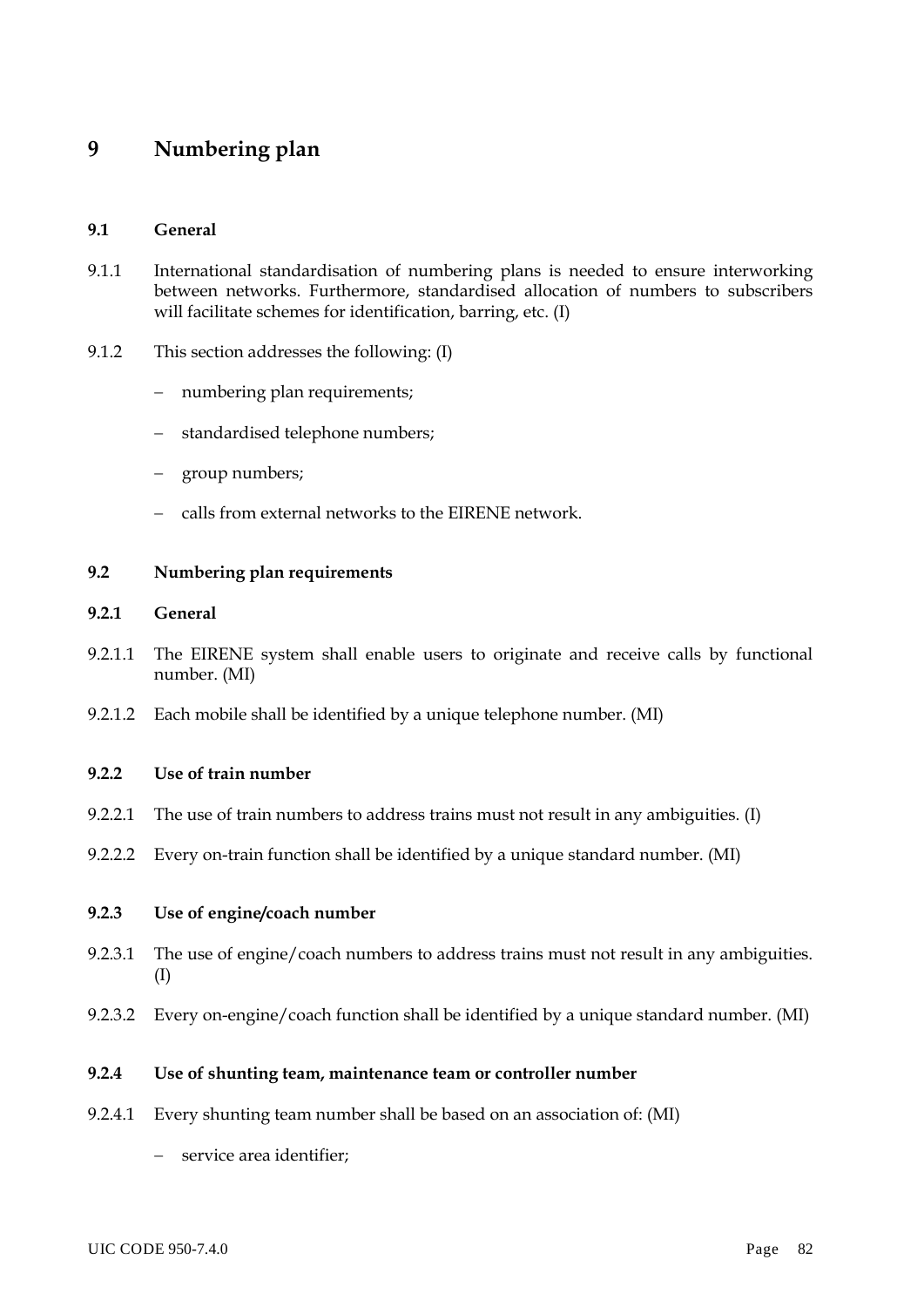### *9 Numbering plan*

- shunting team identifier.
- <span id="page-84-0"></span>9.2.4.2 Every maintenance team number shall be based on an association of: (MI)
	- service area identifier;
	- type of maintenance team (speciality code);
	- maintenance team identifier.
- 9.2.4.3 Every controller number shall be based on an association of: (MI)
	- controller location;
	- controller identifier.
- 9.2.4.4 The numbering for other teams shall be treated in the same way as maintenance teams in [9.2.4.2.](#page-84-0) (MI)

#### **9.2.5 Use of group calls**

9.2.5.1 Group call service areas are freely configurable within the operational responsibility of each railway network. (I)

#### **9.2.6 Use of alphanumerical numbers**

9.2.6.1 In some countries, train numbers are alphanumeric. Support for such numbers is not required for interoperability. (I)

#### **9.3 Telephone numbers**

- 9.3.1 Telephone numbers can be defined on a national basis, but codes for certain functions shall be used on an international basis in order to allow interoperability. (MI)
- 9.3.2 For certain functions, standardised telephone numbers shall be implemented. These functions are:
	- Route call to most appropriate ERTMS/ETCS RBC; (MI)
	- Railway emergency call; (MI)
	- Route call to primary controller; (MI)
	- Route call to secondary controller; (MI)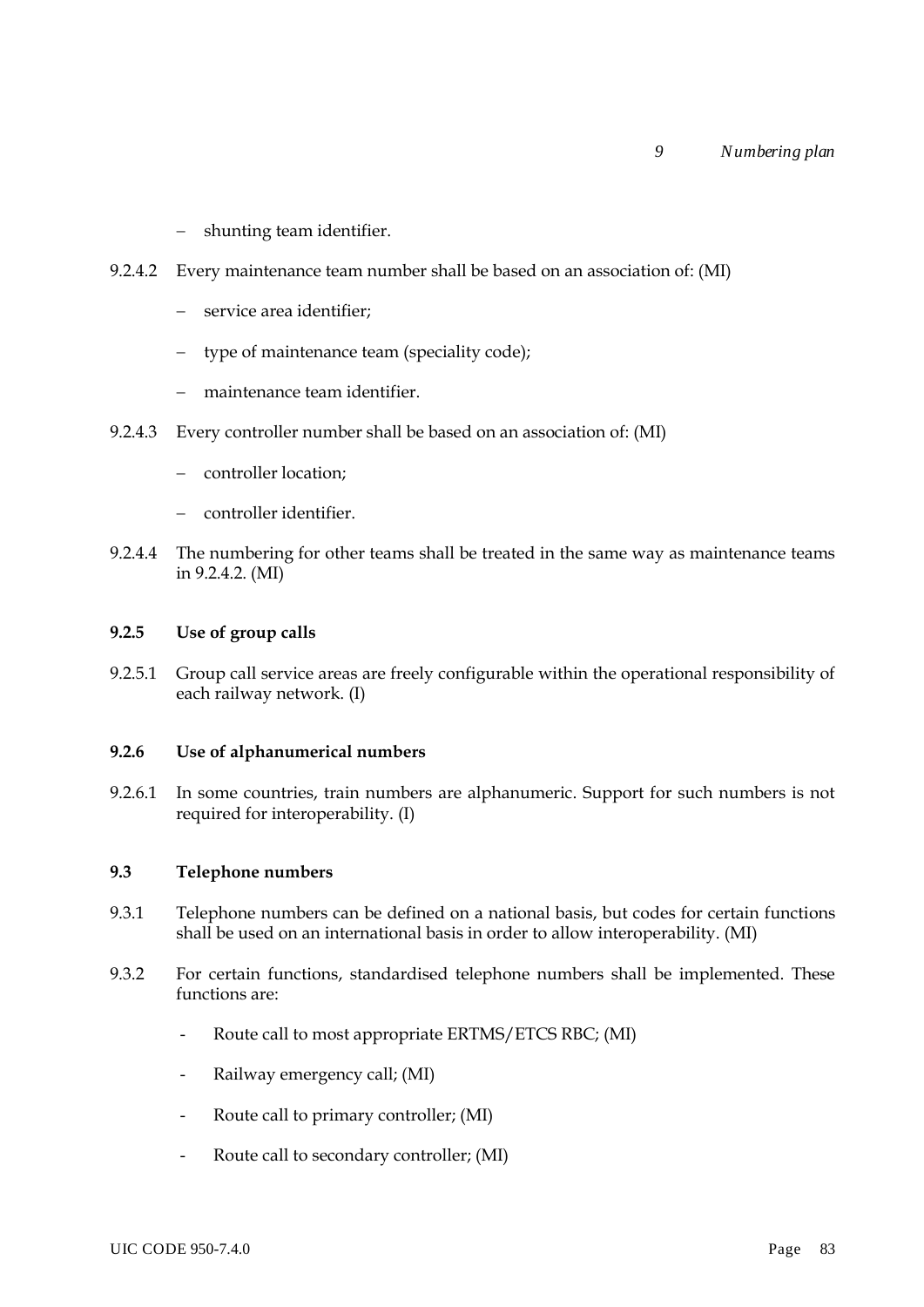- Route call to power supply controller; (MI)
- Public emergency call. (M)

## **9.4 Group numbers**

- 9.4.1 To provide interoperability between the fixed railway networks within the EIRENE network, standardisation of UIC group numbering will be required. (I)
- 9.4.2 In network boundary areas, the pre-defined local area is to be allocated on a bilateral basis. (I)

## **9.5 Calls from external networks to the EIRENE network**

9.5.1 Authorised users within the EIRENE network shall be able to receive calls from calling parties outside the EIRENE network. (MI)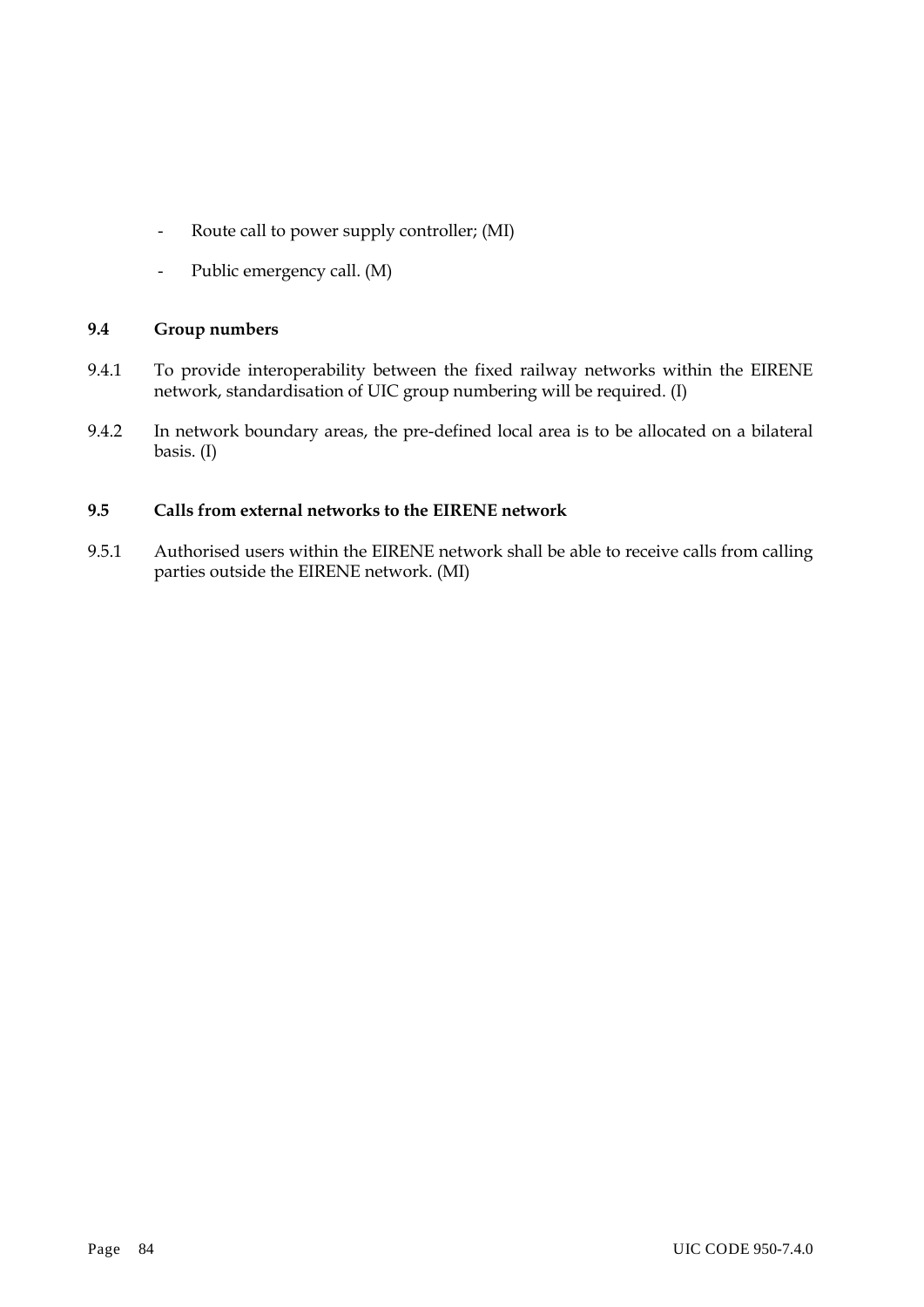*9 Numbering plan*

## PAGE LEFT INTENTIONALLY BLANK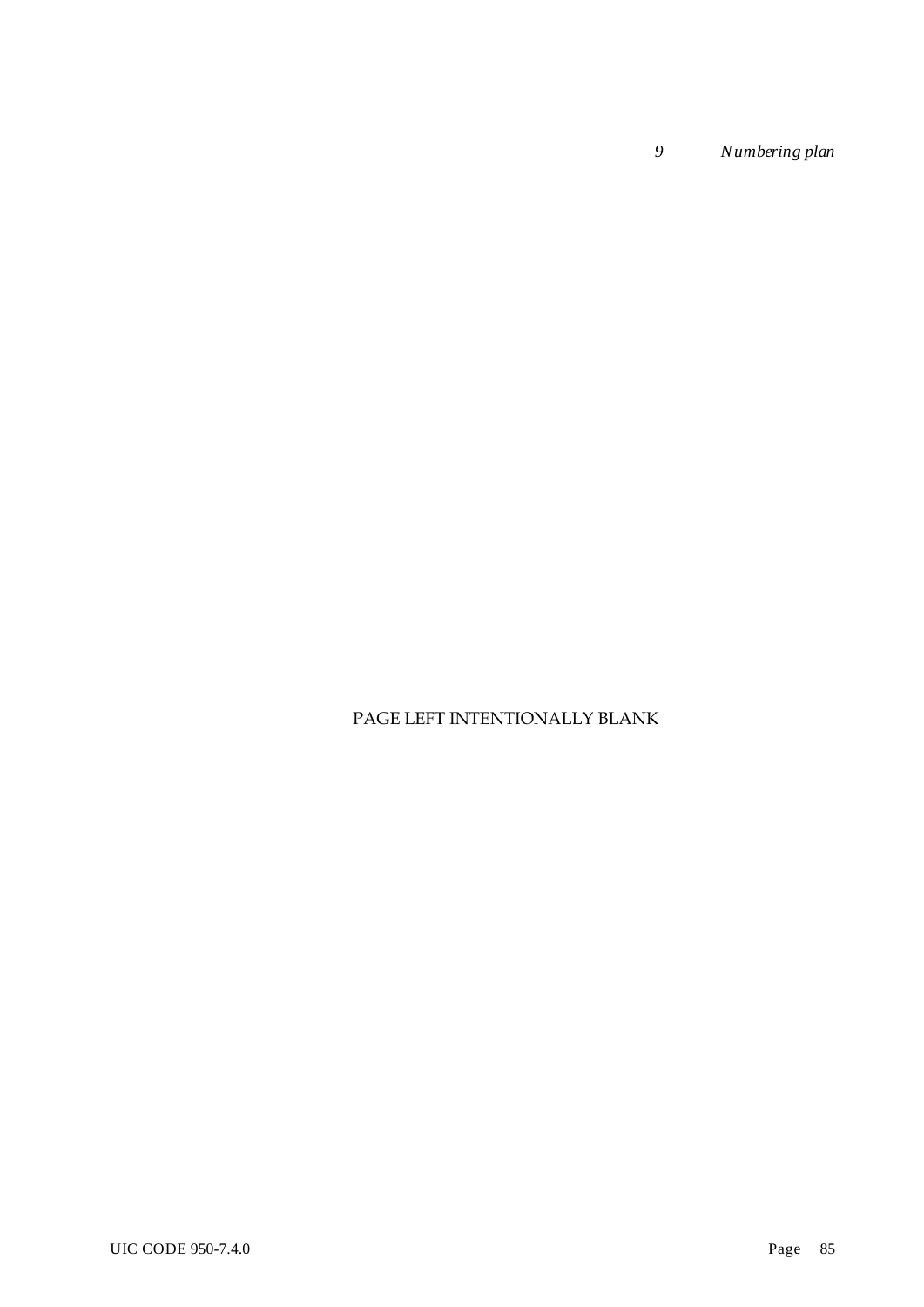## **10 Subscriber management**

## **10.1 Introduction**

- 10.1.1 In order to provide a consistent level of service in each railway network and, in particular, to ensure interoperability for train drivers and other users roaming between networks, it is important to harmonise subscription details and other information stored in the network. (I)
- 10.1.2 For the purposes of defining common subscription profiles, a number of subscription types might be used, for example: (I)
	- Cab radio;
	- on-train radio;
	- ETCS data only radio;
	- controller;
	- trackside worker;
	- general staff;
	- data services:
	- administration/management.
- 10.1.3 The EIRENE network shall be protected against unauthorised access to any of the functions and services provided by the network. (M)

## **10.2 Allocation of priorities**

- 10.2.1 A number of levels of priority shall be required in order to offer different grades of service to different users and calls. Five levels of priority shall be defined: (MI)
	- Railway emergency;
	- control-command (safety);
	- public emergency, high priority calls and group calls between drivers in the same area;
	- railway operation;
	- railway information.
- 10.2.2 In order to provide interoperability, priorities shall be allocated consistently across all EIRENE networks, as shown in the following table. (MI)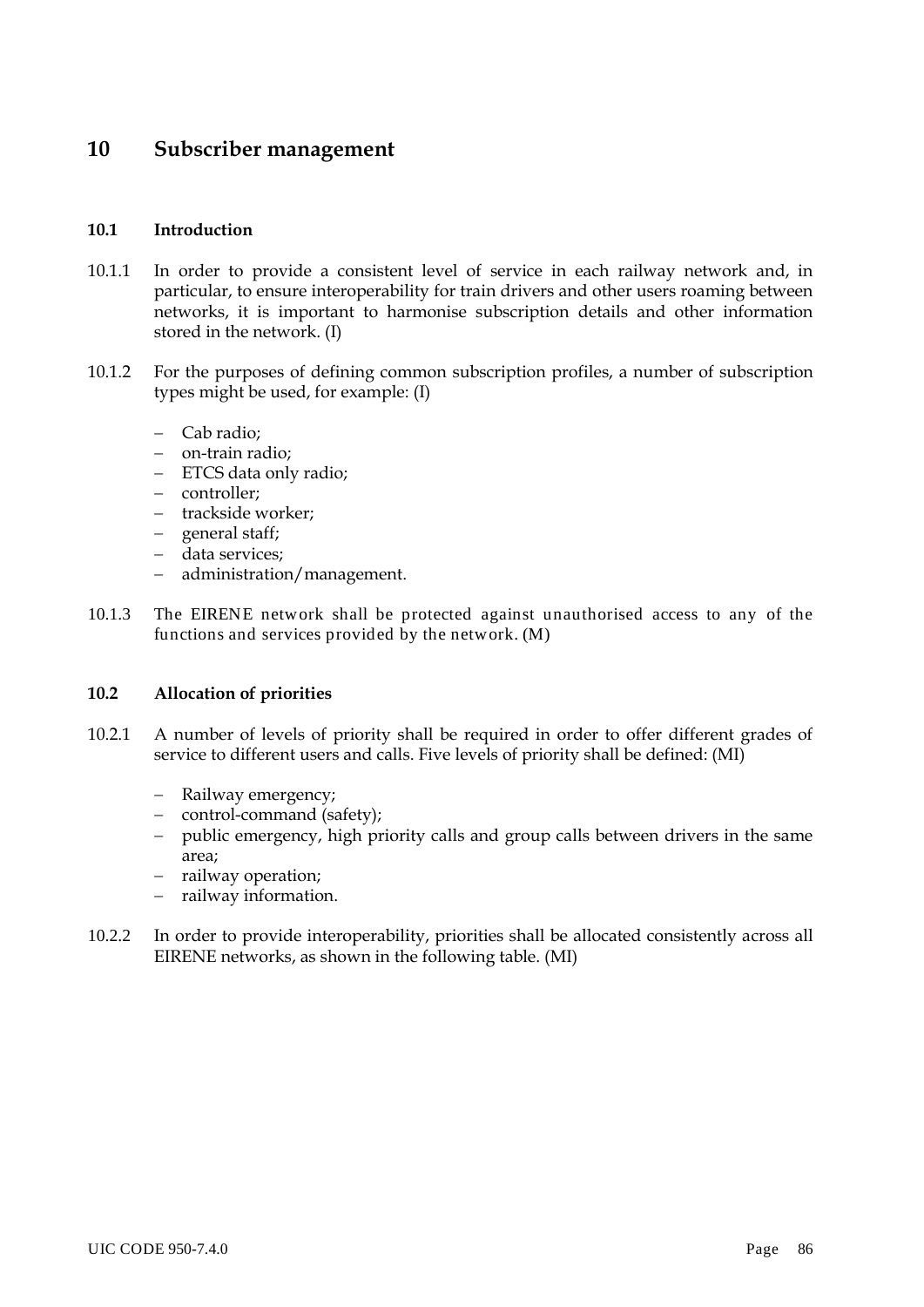| <b>UIC Priority</b>                                                                                                                                                                                                    | <b>Automatic</b><br>answering* | <b>Pre-emption</b><br>(of)                                                                                                                           |
|------------------------------------------------------------------------------------------------------------------------------------------------------------------------------------------------------------------------|--------------------------------|------------------------------------------------------------------------------------------------------------------------------------------------------|
| Railway emergency                                                                                                                                                                                                      | Y                              | Control-command<br>(safety) and below                                                                                                                |
| Control-command (safety)                                                                                                                                                                                               | Y                              | Public emergency,<br>high-priority calls,<br>group calls between<br>drivers in the same<br>area that have been<br>initiated by a driver<br>and below |
| Public emergency, high-priority<br>calls and group calls between<br>drivers in the same area that have<br>been initiated by a driver                                                                                   | Y                              | Railway operation,<br>Control-command<br>(information) and<br>below                                                                                  |
| Railway operation<br>(e.g. calls from or for drivers and<br>controllers including group calls<br>between drivers in the same area<br>that have been initiated by a<br>controller) and Control-command<br>(information) | Y**                            | Railway information<br>and below                                                                                                                     |
| Railway information and all other<br>calls                                                                                                                                                                             | N                              |                                                                                                                                                      |

\* Y: Automatic call answering applies

\*\* Mandatory for Cab radio, optional for other user equipment

*Table 10-1: Allocation of priorities*

- 10.2.3 The lowest priority ongoing call shall be pre-empted before that of a higher priority. (MI)
- 10.2.4 In the case where an EIRENE mobile attempts to make a Railway emergency call over a public network, the ability to pre-empt lower priority calls (particularly public emergency calls) may be inhibited, unless a special agreement is in place. (I)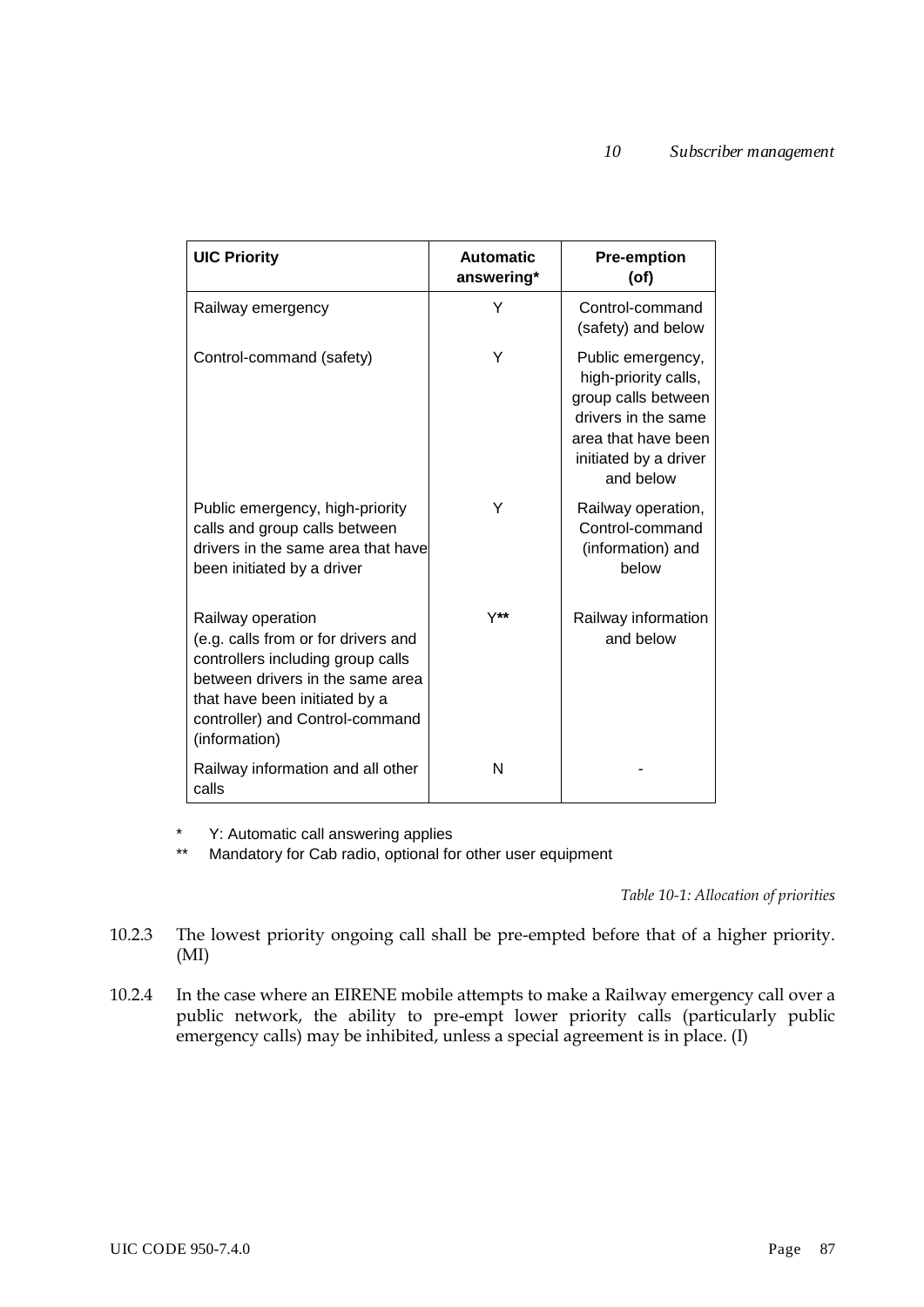## **10.3 Call restriction**

- 10.3.1 Various types of call restriction may be employed by the railways as an additional security measure. Such facilities may be particularly important if public network access to the radio system is provided (e.g. to prevent members of the public calling drivers and drivers calling members of the public). (O)
- 10.3.2 Any implementation of such call restrictions shall not affect international interoperability. (MI)

### **10.4 Group membership**

- 10.4.1 A mobile may be a member of a number of groups. It shall be possible to 'activate' or 'deactivate' the mobile's subscription to these groups. (MI)
- 10.4.2 Activating a group on the mobile shall allow a user to receive a call from that group. (MI)
- 10.4.3 Deactivating a group on the mobile shall prevent a user receiving calls from that group. (MI)
- 10.4.4 In order to provide interoperability, Cab radios shall/should be members of a number of standard groups:
	- Railway emergency call; (MI)
	- High priority group call between drivers in the same area; (MI)
	- shunting group call; (MI)
	- Operational group call to drivers in the same area. (MI)
- 10.4.5 All mobiles with Railway emergency group call subscription(s) shall be prevented from deactivating the emergency group(s) whilst operational. (MI)

## **10.5 Network selection list**

- 10.5.1 Authorised networks shall be listed in the following order: (MI)
	- home EIRENE network;
	- 'foreign' EIRENE networks;
	- public networks.
- 10.5.2 Where EIRENE facilities are not available within the currently selected network, the user shall be given a visible indication. (MI)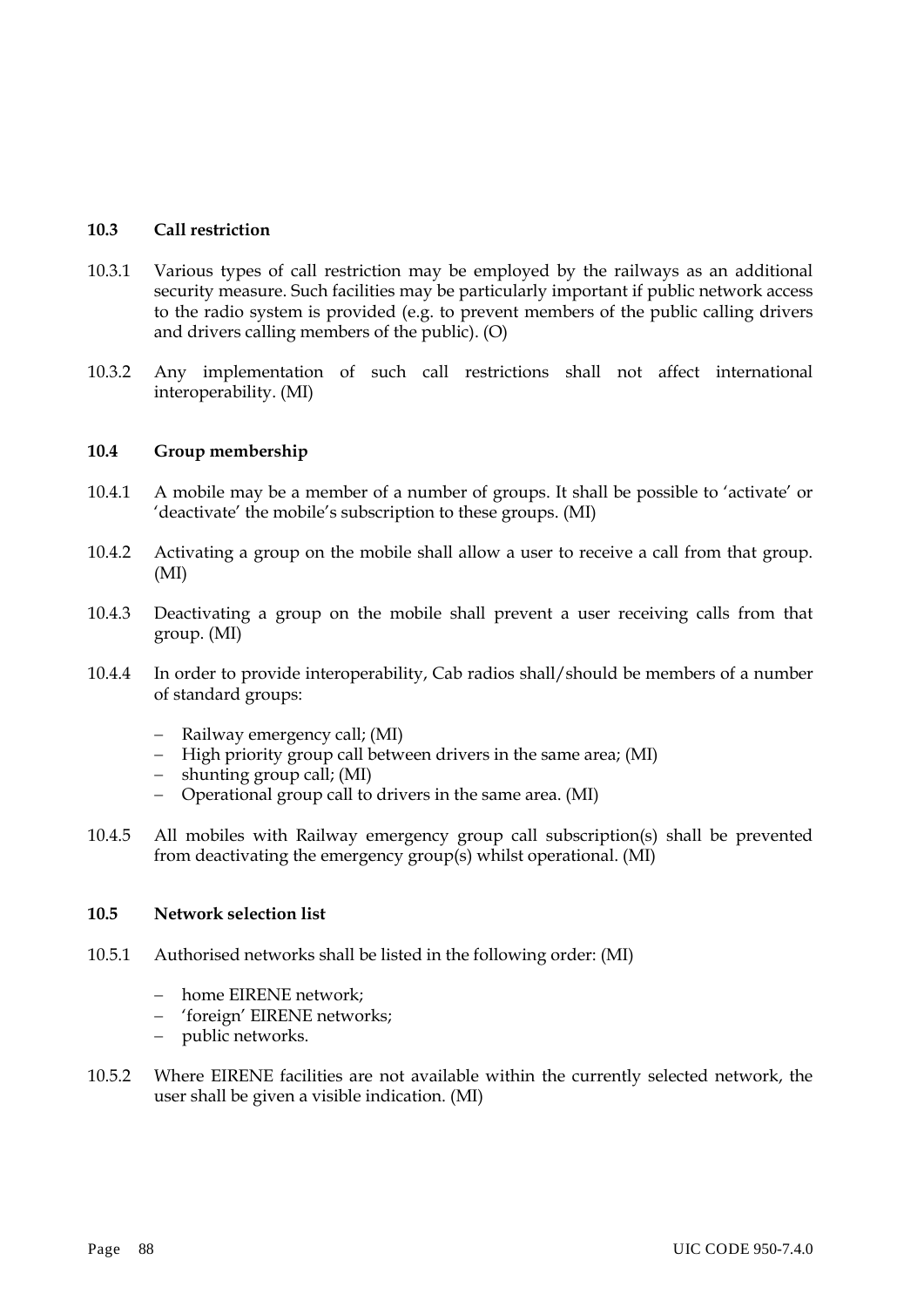#### **10.6 Access matrix**

- 10.6.1 The access matrix defines which subscribers are able to contact which other subscribers within the EIRENE network. (I)
- 10.6.2 "Yes" indicates that the network shall allow a call from the stated initiating party to the stated receiving party. "Yes\*" indicates that the call shall be allowed at least for users on the same train. "Open" indicates that permissions for calls of this type are to be assigned by the implementing railway according to their specific communication requirements. Shaded cells on the access matrix mean that this call is outside the scope of the EIRENE specifications. The access matrix is shown in table 10-2. (MI)

|                  |                         | <b>Receiving Party</b> |                         |                     |                       |                 |                    |                   |  |
|------------------|-------------------------|------------------------|-------------------------|---------------------|-----------------------|-----------------|--------------------|-------------------|--|
|                  |                         | Primary<br>Controller  | Secondary<br>Controller | Power<br>Controller | Lead<br><b>Driver</b> | Other<br>Driver | Chief<br>Conductor | Public<br>Address |  |
| Initiating Party | Primary<br>Controller   |                        |                         |                     | <b>Yes</b>            | Yes             | Open               | Open              |  |
|                  | Secondary<br>Controller |                        |                         |                     | <b>Yes</b>            | Open            | Open               | Open              |  |
|                  | Power<br>Controller     |                        |                         |                     | Yes                   | Open            | Open               | Open              |  |
|                  | Lead<br>Driver          | <b>Yes</b>             | <b>Yes</b>              | <b>Yes</b>          | Open                  | Open            | Yes*               | Yes*              |  |
|                  | Other<br><b>Driver</b>  | <b>Yes</b>             | <b>Yes</b>              | Yes                 | Yes*                  | Yes*            | Yes*               | Yes*              |  |
|                  | Chief<br>Conductor      | Open                   | Open                    | Open                | Yes*                  | Yes*            | Yes*               | Yes*              |  |
|                  | Public<br>Address       |                        |                         |                     |                       |                 |                    |                   |  |

\* At least for persons on the same train

*Table 10-2: Access matrix*

10.6.3 If required, a railway may make additional restrictions to the access matrix. (O)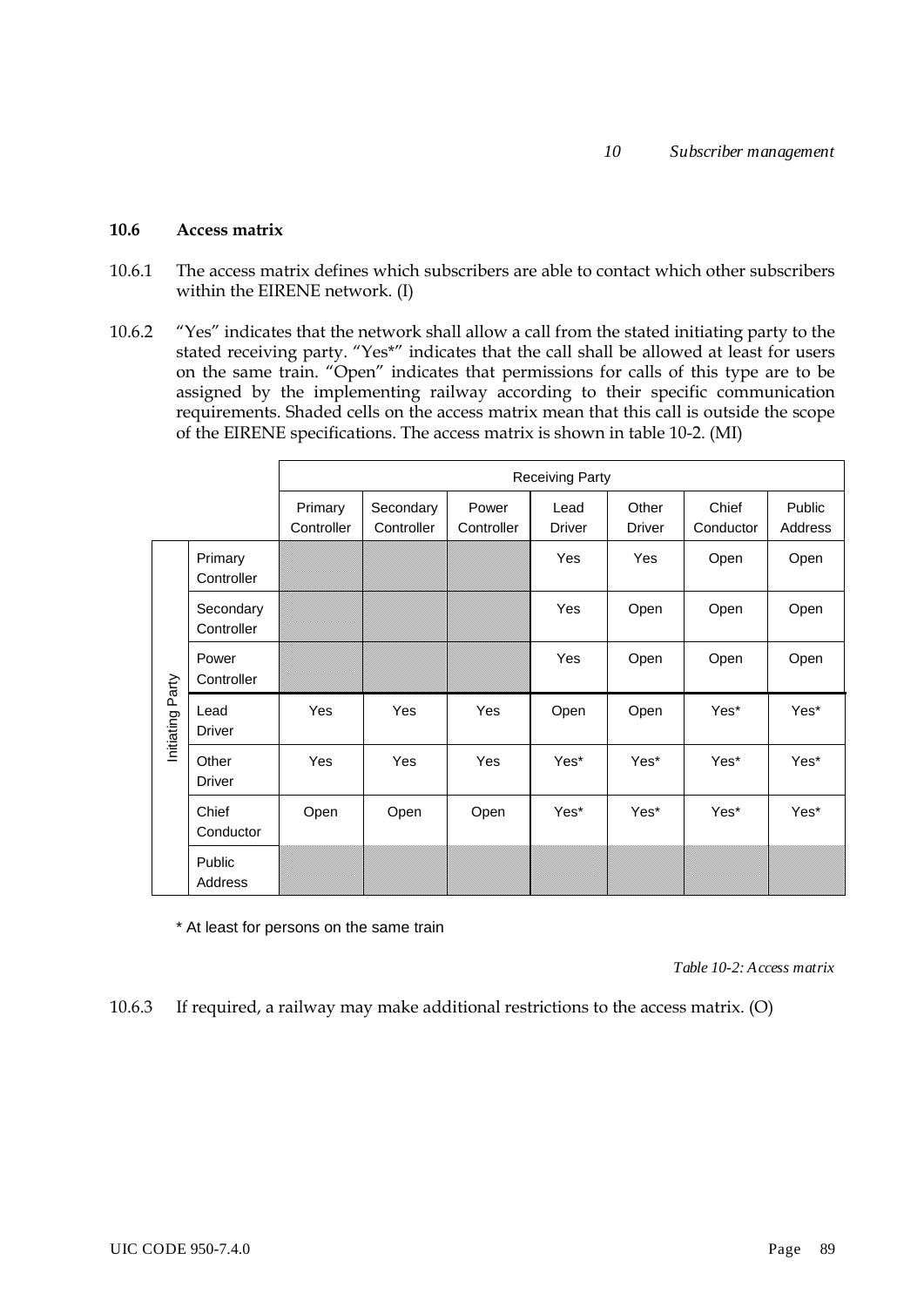# **11 Functional numbering and location dependent addressing**

## **11.1 General**

- 11.1.1 There is a requirement to be able to address communications to a 'functional number' rather than a telephone number. Such numbers are generally only associated with a user for a limited period of time. (I)
- 11.1.2 The addressing scheme can be divided into two areas: (I)
	- functional addressing;
	- location dependent addressing.

### **11.2 Functional addressing**

#### **11.2.1 Principles**

- 11.2.1.1 An addressing scheme shall be provided which permits users to be identified by numbers corresponding to their functional roles rather than by numbers tied to the terminal equipment that they are using. (MI)
- 11.2.1.2 The primary usage of functional addressing will be for controllers to establish communications with train drivers by making use of the train number. The train number will vary between journeys although EIRENE equipment in the cab is unlikely to change. (I)
- 11.2.1.3 Other uses of functional addressing will include identifying on-train functions and other users performing particular roles such as shunting team leaders, maintenance team members, etc. (I)
- 11.2.1.4 It shall be possible to assign up to a minimum of 3 functional numbers to an EIRENE user at any one time. (MI)
- 11.2.1.5 Only one EIRENE user shall be assigned to a given functional number at any one time. (MI)
- 11.2.1.6 Deleted.
- 11.2.1.7 A user shall be able to set up a functional number on one network, and cancel the number from another network. (MI)
- 11.2.1.8 The functional number shall remain valid as a user roams from one network to another. (MI)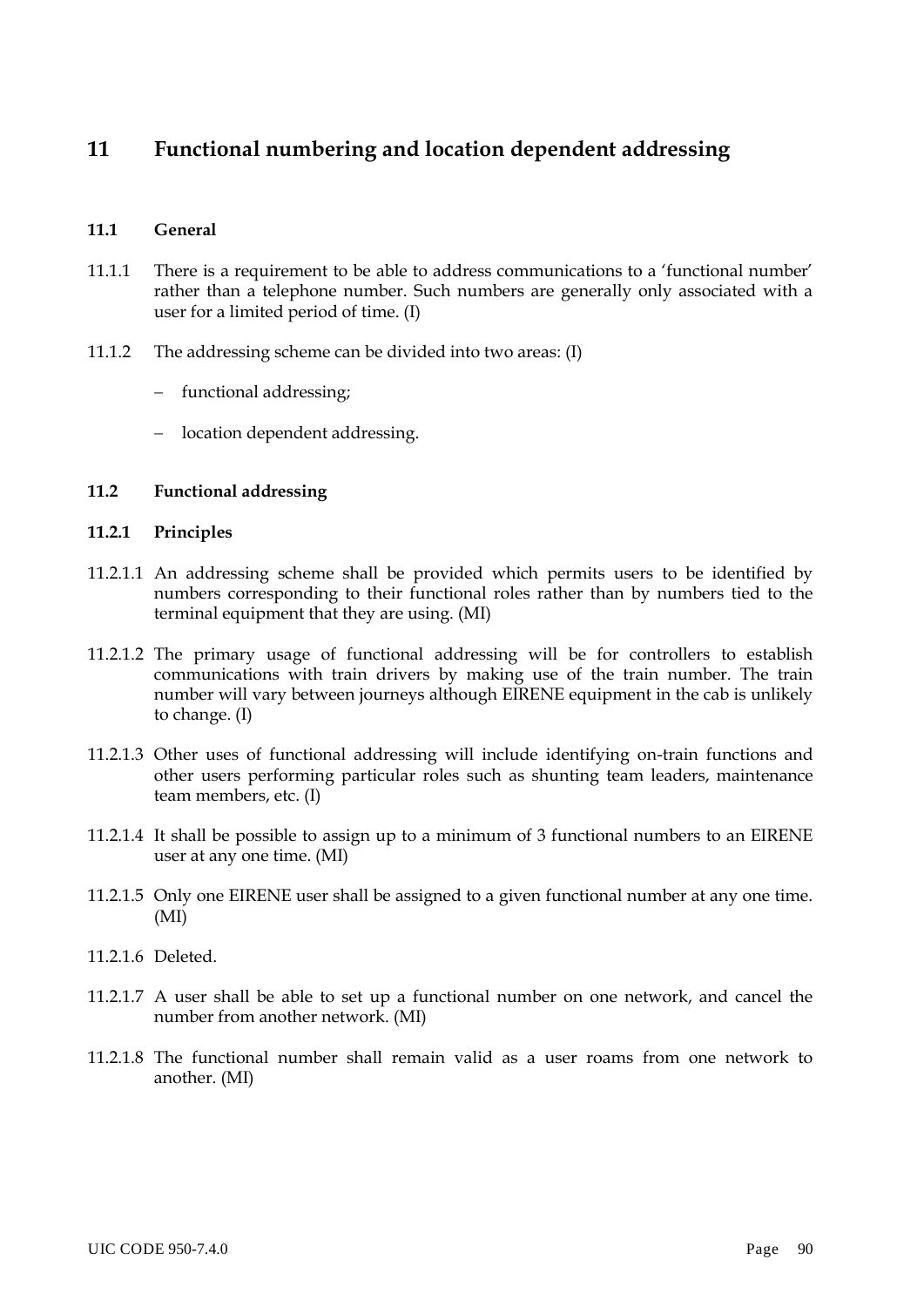#### *11 Functional numbering and location dependent addressing*

- 11.2.1.9 The functional addressing scheme shall be independent of specific configurations of mobile and terminal equipment. For example, the functional number of a conductor on board a particular train shall be the same irrespective of whether the conductor accesses the network through the Cab radio or has a separate dedicated EIRENE mobile. (MI)
- 11.2.1.10It shall be possible to call EIRENE users by functional numbers from a wide range of terminals (EIRENE and non-EIRENE). Examples include EIRENE mobiles, controller terminals, railway fixed network telephones and public telephones. (All such calls will be subject to any access restrictions – see section 10.3.) (MI)
- 11.2.1.11The functional addressing scheme should permit calls to be routed from a controller to an international train within the control area without reference to any EIRENE system other than that providing service to the international train. (O)

## **11.2.2 Format of functional numbers**

- 11.2.2.1 Functional numbers must be unique within the domain of operation. Since the number must be independent of networks, each number must be unique across all networks (including implementation of EIRENE facilities on public networks). (MI)
- 11.2.2.2 The functional number shall consist of numeric characters only. (MI)
- 11.2.2.3 If alphanumeric numbers are applied by a national railway, the railway will be responsible for the translation to unique numeric functional numbers compatible with the EIRENE specification. (I)

#### **11.2.3 Presentation of functional identity**

- 11.2.3.1 The functional identity of the called user shall be presented to the user initiating a call and the functional identity of the initiator shall be presented to the user receiving a call. (MI)
- 11.2.3.2 For broadcast and group voice communications, the functional identity provided shall be that of the broadcast or group identity. (MI)
- 11.2.3.3 If the user initiating the call has more than one functional identity, the user shall be able to select, prior to call establishment, which functional identity is presented to the receiving user. (MI)
- 11.2.3.4 In the case of Cab radio, when a train number is assigned as a functional identity, this shall take priority over other Cab radio functional identities, and shall be the functional identity for the Cab radio to be displayed to other users. (MI)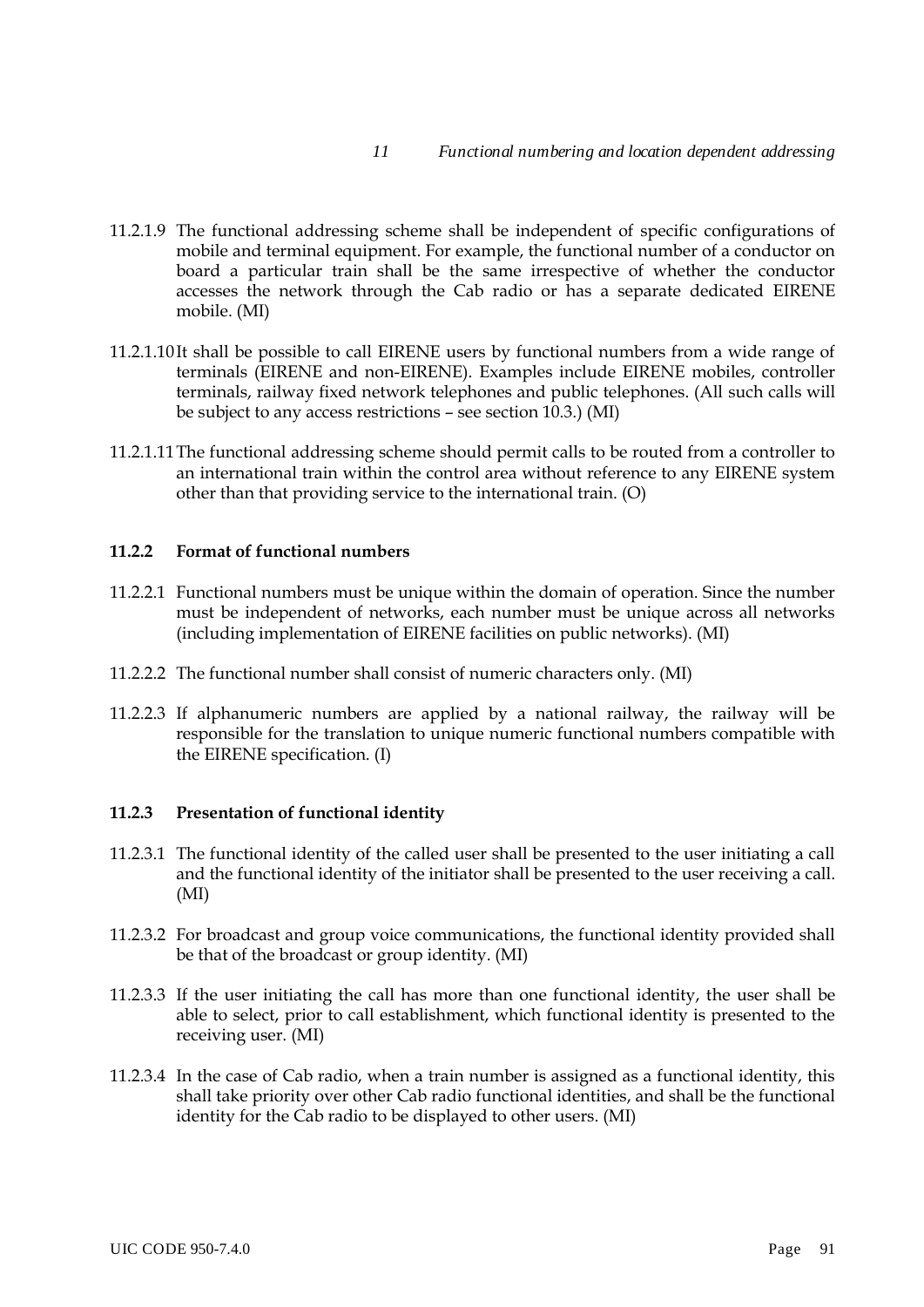11.2.3.5 The functional identity shall be presented to the user in a form which can be readily understood (e.g. 'driver of train abcd' rather than 'abcd01' or 'xyz shunting team 3' rather than 'xyz03'). (MI)

#### **11.3 Functional addressing registration procedures principles**

11.3.1 Three procedures can be identified for managing the relationship between the functional number and the telephone number by the mobile user as defined below. (I)

### **11.3.2 Registration**

- 11.3.2.1 The functional addressing scheme shall be supported by a straightforward procedure for registration of functional numbers. This procedure shall be carried out by the user on commencement of the functional role. (MI)
- 11.3.2.2 The functional number registration facility shall be supported by all EIRENE user equipment. (MI)
- 11.3.2.2i It should be possible for the system to prevent certain types of users from registering functional numbers that they are not authorised to use, for example: (O)
	- train number:
	- driver of train.
- 11.3.2.3 It shall be possible to register up to ten functional numbers to items of equipment physically connected to the Cab radio within 30 seconds. (MI)
- 11.3.2.4 The registration procedure shall provide a means to prevent mis-allocation of functional numbers during registration. (M)
- 11.3.2.4i In the event of a failure during the registration of functional numbers, an indication shall be provided (MI)
- 11.3.2.5 Duplicate functional numbers (e.g. two trains with the same train number) shall be prevented. (MI)
- 11.3.2.6 The system shall provide a means to recover consistent data sets following a system failure during which functional addressing facilities are lost. During this recovery period, the system shall not permit the use of unverified functional numbers. (MI)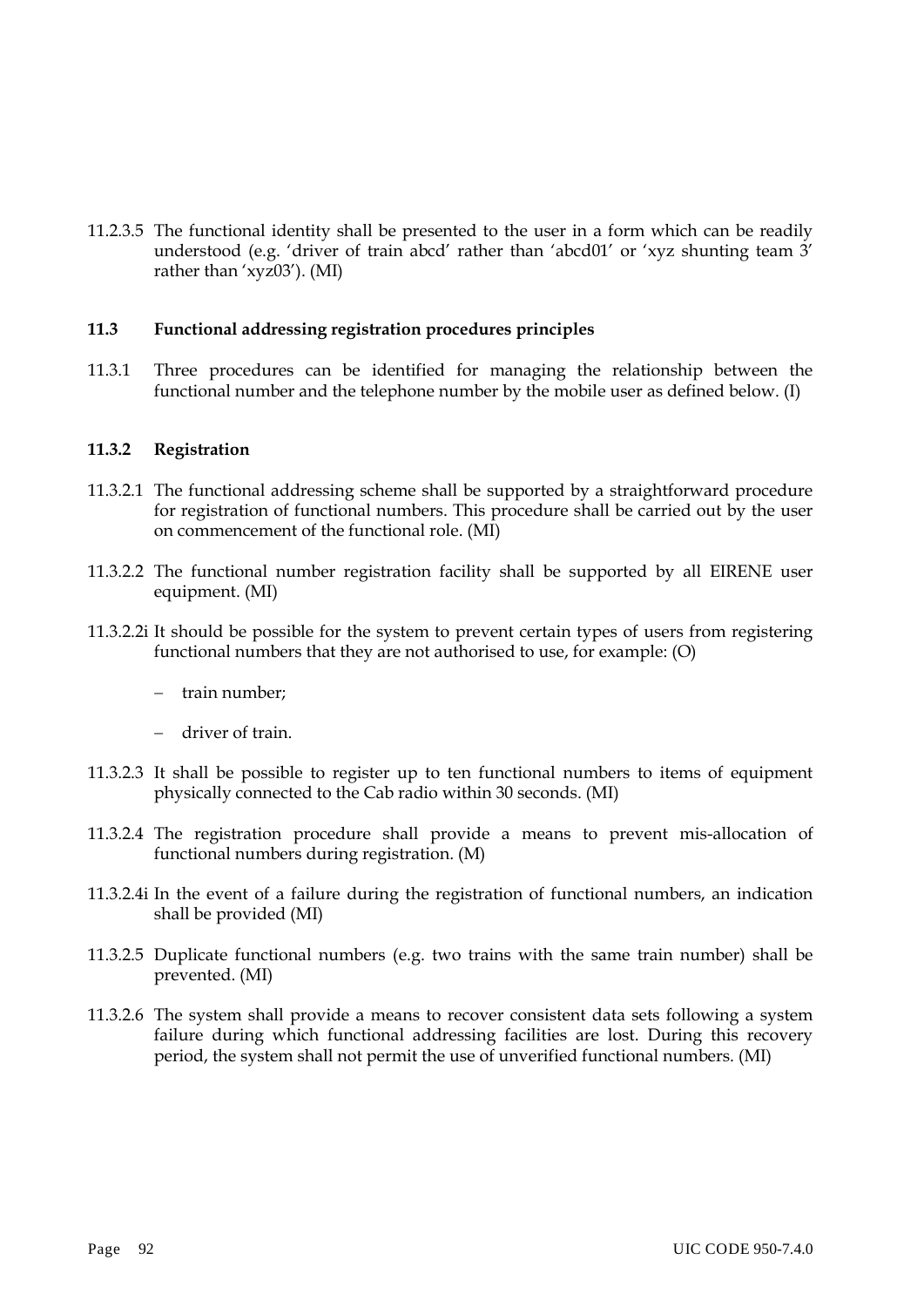*11 Functional numbering and location dependent addressing*

## **11.3.3 Deregistration**

- 11.3.3.1 The functional addressing scheme shall be supported by a straightforward procedure for deregistration of functional numbers. This procedure shall be carried out by the user at the end of the functional role. (MI)
- 11.3.3.2 The functional number deregistration facility shall be supported by all EIRENE user equipment. (MI)
- 11.3.3.3 It shall be possible to deregister up to ten functional numbers to items of equipment physically connected to the Cab radio within 30 seconds. (MI)
- 11.3.3.4 In addition, a given set of users shall also be allowed to: (MI)
	- deregister a functional number which is no longer valid but which has not been deregistered by the user;
	- deregister, by overriding, another user of the same type (e.g. a driver can deregister a train number that another driver has forgotten to deregister);
	- deregister, with one action, all functional numbers associated with the same mobile (e.g. the driver deregisters all functions at the end of the journey).
- 11.3.3.5 An EIRENE mobile shall remove the displayed functional number and provide an indication to the user that deregistration has taken place. (MI)

#### **11.3.4 Re-registration**

- 11.3.4.1 To allow roaming between EIRENE networks, the system shall support a procedure for the re-registration of functional numbers after selection of a new network. (MI)
- 11.3.4.2 This procedure shall be carried out without manual intervention. (MI)
- 11.3.4.3 After automatic re-registration is performed, the new registration details shall be displayed to the user. (MI)

#### **11.4 Location dependent addressing**

- 11.4.1 Location dependent addressing shall be provided to route calls for a given function to a destination number that is dependent upon the user's location. (MI)
- 11.4.2 The functions to which calls shall be routed based upon the location of the mobile shall include: (MI)
	- Primary controller;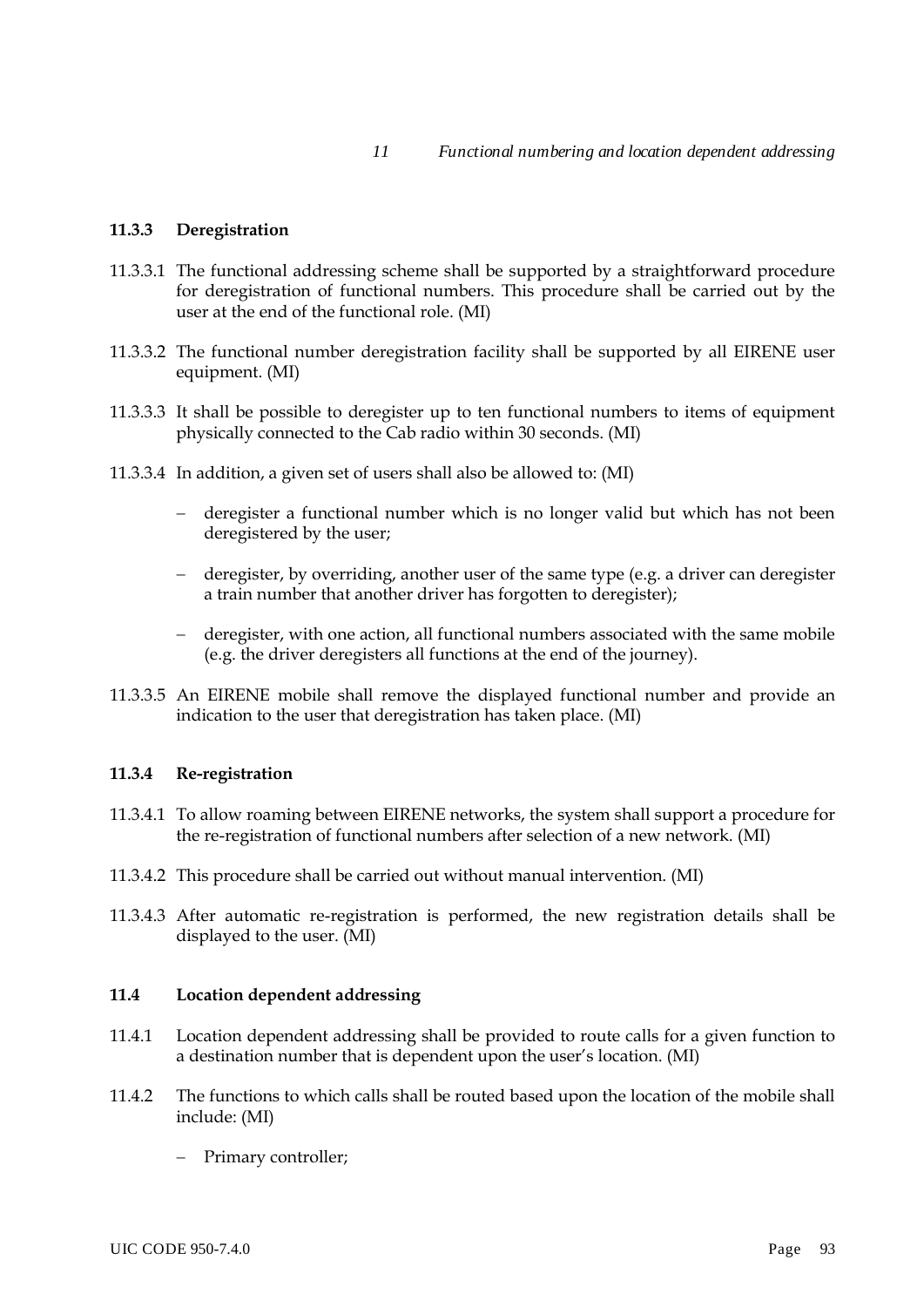- Secondary controller;
- Power supply controller;
- Train management centre (e.g. RBC, CTS).
- 11.4.3 The correspondence between the locations and the destination of the call must be easily re-configurable to support dynamic changes in controller area boundaries (e.g. controller area boundaries will change from peak to off-peak periods during the working day or over longer periods, areas may change to match changes in railway organisation or traffic demand). (I)
- 11.4.4 When operating with location dependent addressing, no manual action shall be required to update the system when a mobile moves between locations except at border crossing. (MI)
- 11.4.5 The location dependent addressing scheme shall be available to all mobiles. (MI)
- 11.4.6 As a minimum, the location information used by the EIRENE system shall be derived from that available from the network itself (e.g. current cell or base station serving the mobile). (M)
- 11.4.7 Where greater accuracy for location dependent addressing is required, additional location information may be provided by systems external to EIRENE. Sources of such information may include: (O)
	- a) ground-based signalling systems;
	- b) on-train systems (e.g. ERTMS/ETCS equipment, balise readers, GPS etc).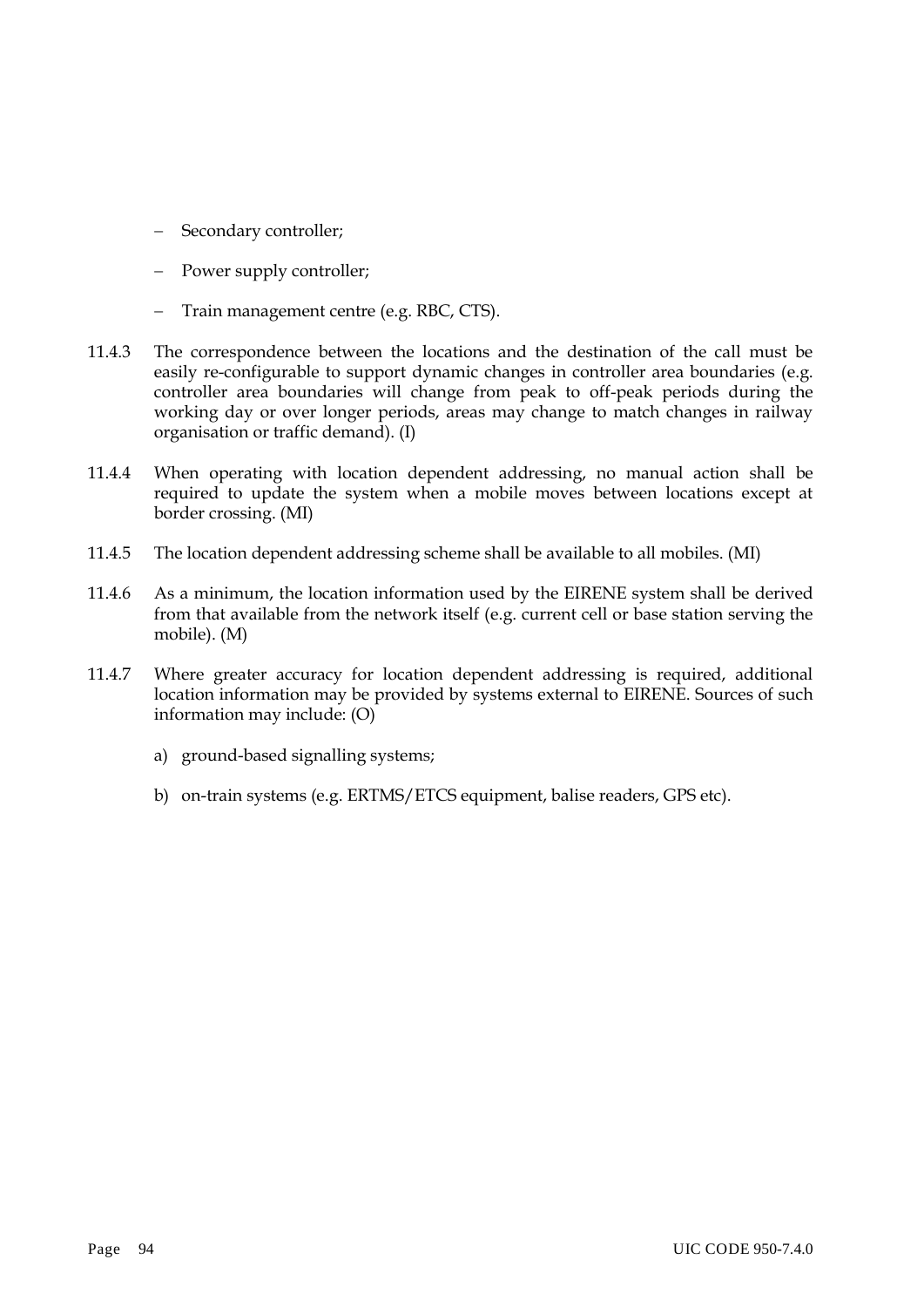# *11 Functional numbering and location dependent addressing*

## PAGE LEFT INTENTIONALLY BLANK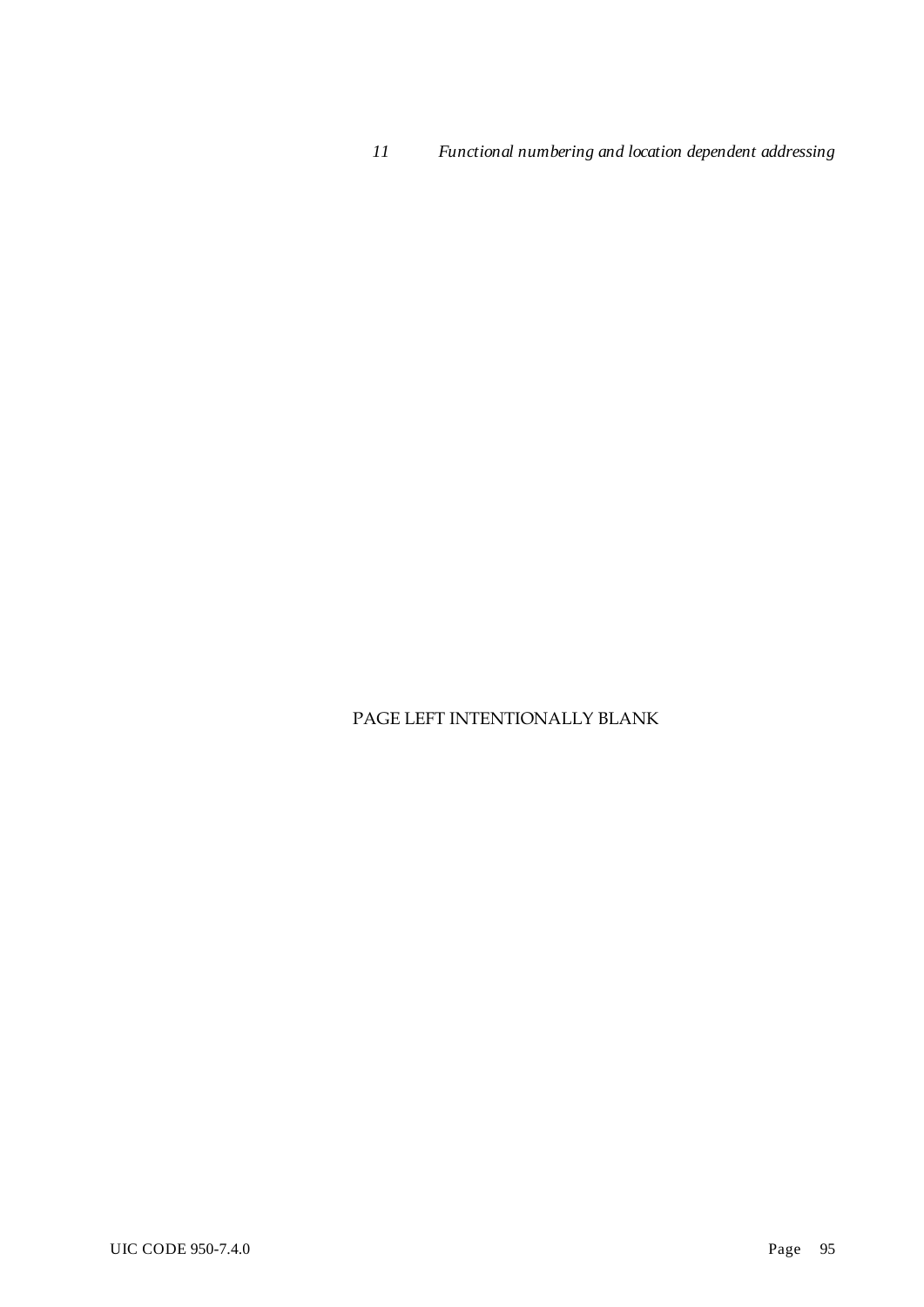## **12 Text messaging**

## **12.1 Introduction**

- 12.1.1 There is a requirement that the EIRENE system can be used as a bearer to support an application connected to the radio for exchange of text messages between ground and mobile(s) or mobile and ground. (I)
- 12.1.2 The aim of this section is to define the features and level of performance required for this service in order to ensure interoperability. (I)
- 12.1.3 There is no requirement for an internationally standardised pre-defined messaging application. However, it is anticipated that individual national railways may have a requirement for pre-defined messages, in which case the application should be specified as part of individual national procurements. (I)

### **12.2 Definition of the service**

- 12.2.1 It should be possible to transfer text messages between ground and mobile(s) through the EIRENE system. (O)
- 12.2.2 In order to ensure interoperability, the service is optional for the ground and mandatory for the Cab radio. (MI)
- 12.2.3 If a message is safety related, the safety mechanisms will be included at the application level and do not concern the EIRENE system. (I)

## **12.3 Performance**

- 12.3.1 Deleted.
- 12.3.2 A message can include several segments. The transfer time for each message segment should be less than 30 seconds for 95% of messages. (O)
- 12.3.3 The text message facility shall not interfere with the ability of users to use the radio. (MI)

#### **12.4 Interface**

12.4.1 A standard data interface between the mobile and the application module shall be provided. (M)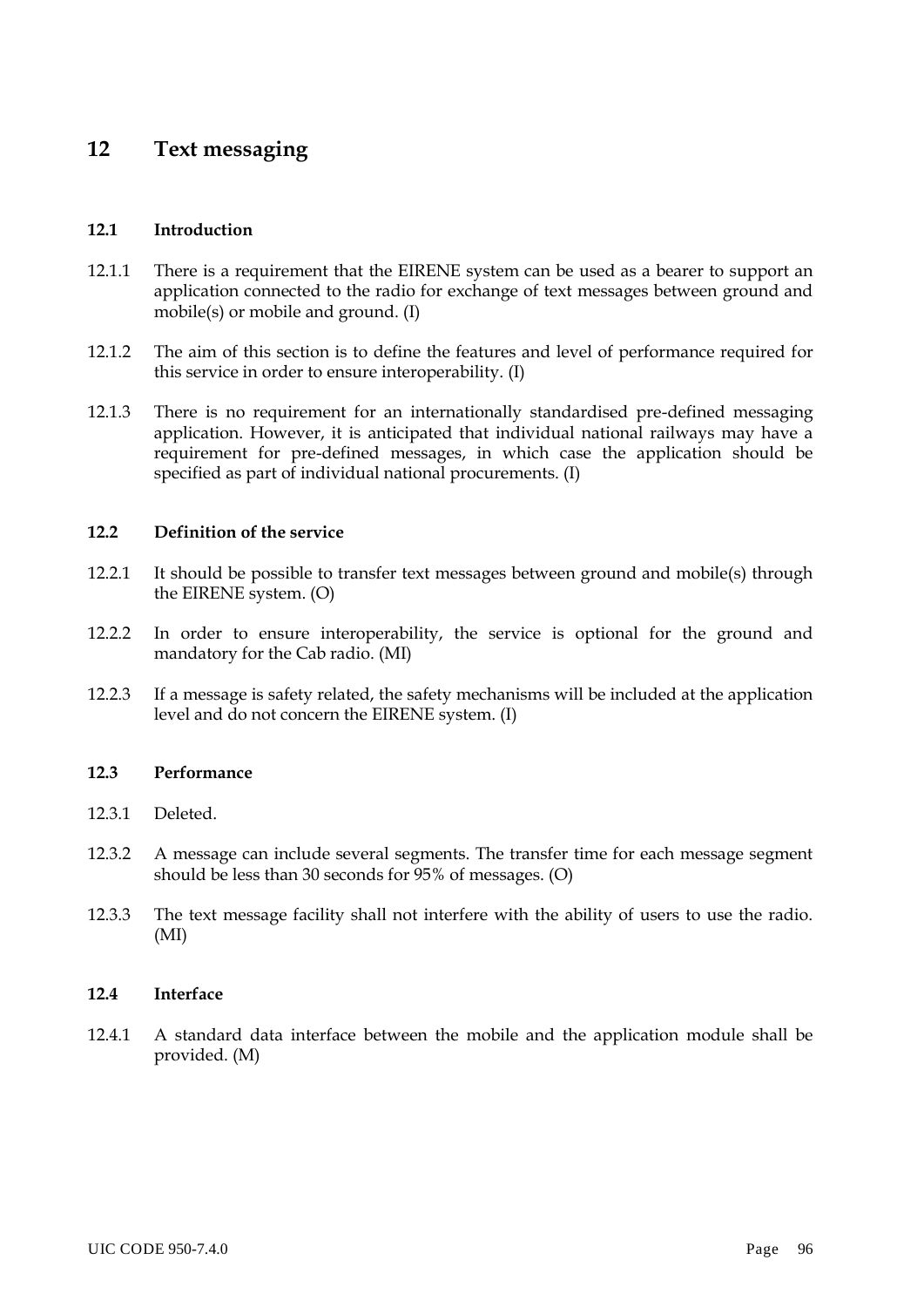*12 Text messaging*

## PAGE LEFT INTENTIONALLY BLANK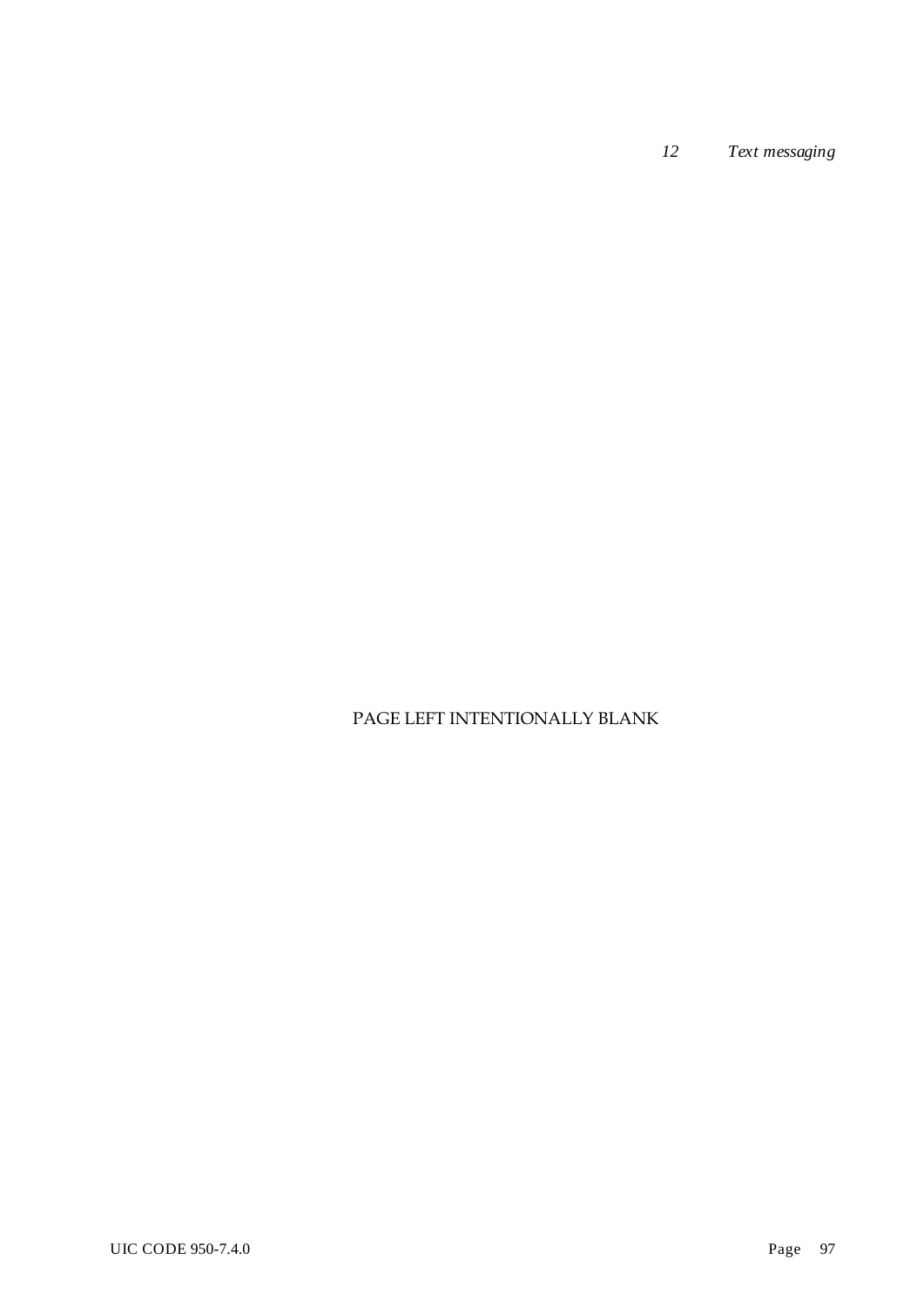# **13 Railway emergency calls**

#### **13.1 Introduction**

- 13.1.1 This section covers the use of the EIRENE radio system for Railway emergency calls. This section also describes the facility for confirmation of such emergency calls and storage of confirmation for post-incident analysis. (I)
- 13.1.2 This section describes the handling of voice calls for railway operational emergencies and does not cover public emergency calls (i.e. handling of '112' calls). (I)

*Types of Railway emergency calls*

- 13.1.3 There are two types of Railway emergency call: (I)
	- Train emergency call;
	- Shunting emergency call.
- 13.1.4 The type of call initiated shall be determined automatically, based upon the mode of operation of the radio. (MI)
- 13.1.5 If the mobile is in shunting mode, the emergency call button shall initiate a shunting emergency call, otherwise the call shall be a Train emergency call. (MI)

*Train emergency call*

- 13.1.6 The Train emergency call shall be sent for warning all drivers, controllers and other concerned personnel of a dangerous situation in a pre-defined area. (MI)
- 13.1.6i The appropriate ERTMS/ETCS RBC should be informed when a Train emergency call is initiated. (O)

*Shunting emergency call*

- 13.1.7 The Shunting emergency call shall be sent to all users involved in shunting operations in the shunting area. (MI)
- 13.1.8 The Shunting emergency call shall automatically take priority over the link assurance signal. (MI)

#### *Railway emergency call area*

- 13.1.9 The predefined areas for emergency calls shall include, where necessary, parts of one or more network(s). (MI)
- 13.1.10 To minimise the impact on trains not affected by the incident it should be possible to use an additional set of functionalities to enhance the operation of railway emergency calls so as to define these areas to include or exclude joining, crossing and parallel tracks and shunting areas. (O)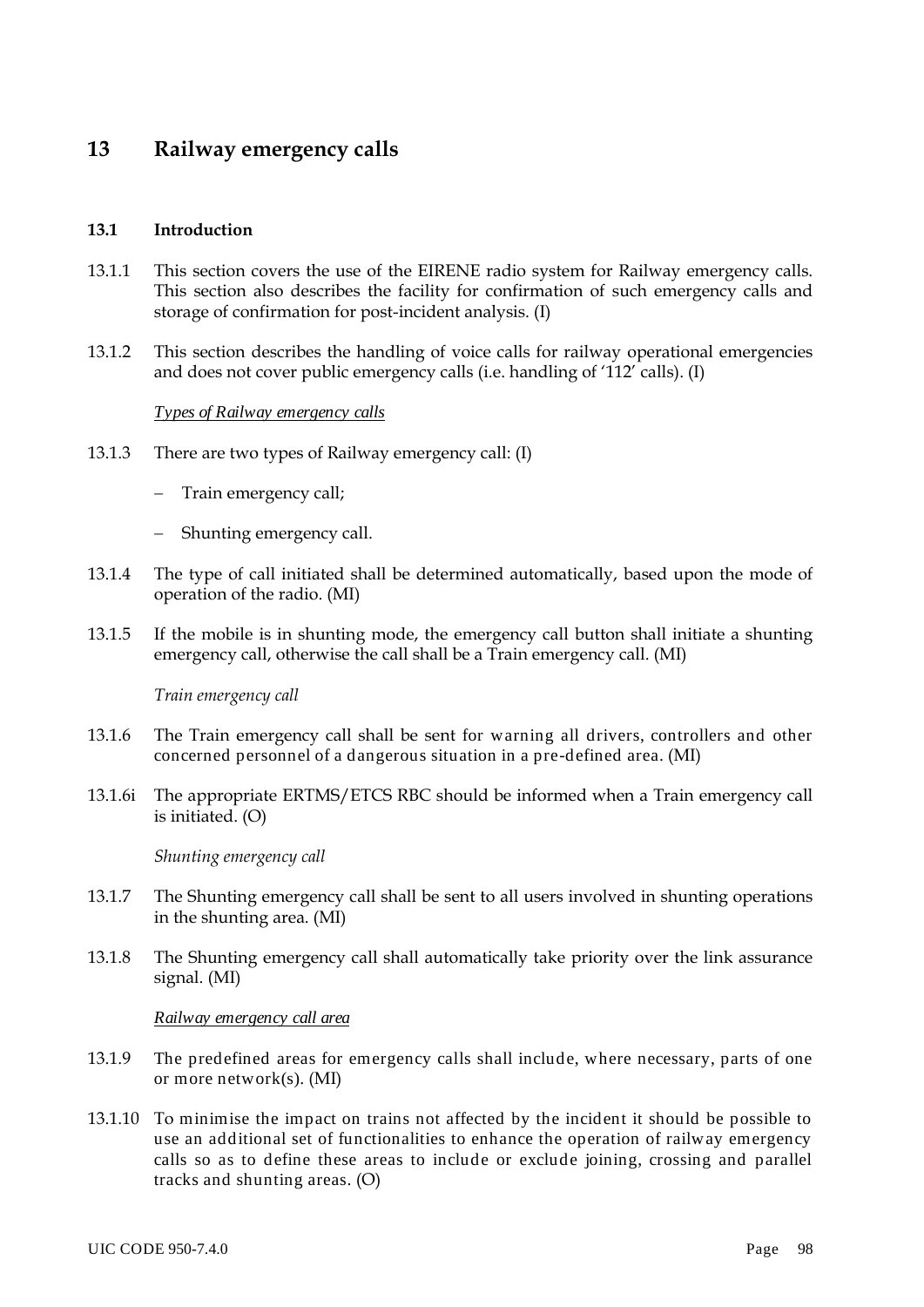#### **13.2 Management of Railway emergency calls**

#### **13.2.1 Summary**

- 13.2.1.1 A Railway emergency call may be defined in three distinct phases. These are: (I)
	- Stage 1: Warning;
	- Stage 2: Information;
	- Stage 3: Terminate Railway emergency call.

#### **13.2.2 Stage 1: Warning**

- 13.2.2.1 A Railway emergency call shall be able to be initiated by using a simple MMI action (e.g. a single MMI action for the Cab and Operational radios). (MI)
- 13.2.2.2 A connection of Railway emergency priority (see section 10.2) shall be established to a pre-determined set of receiving mobiles and controller(s). (MI)
- 13.2.2.3 If the system is not able to connect the call, the system shall automatically keep trying to connect the call for 30 seconds. (MI)
- 13.2.2.3i During this period the user shall be provided with an audible and visual indication that the system is trying to connect the call. (MI)
- 13.2.2.3iiAfter the 30 second period, if the connection was unsuccessful, the system shall provide another audible and visual indication that it was unable to connect the call. (MI)
- 13.2.2.4 An audible indication of 5 seconds shall be provided to originating and receiving users that the emergency function has been activated. (MI)
- 13.2.2.5 Different indications at the originating and receiving terminal may be provided. (O)
- 13.2.2.6 A continuous visual indication that the emergency function has been activated shall be provided at the originating and all receiving terminals. (MI)
- 13.2.2.7 In the event that a train enters the affected area after the warning stage is complete, the same audible and visual indications shall be provided. (MI)

#### **13.2.3 Stage 2: Information**

13.2.3.1 A speech connection shall be established immediately following the warning tone, to allow the originator of the emergency call, to give information concerning the nature of the emergency. (MI)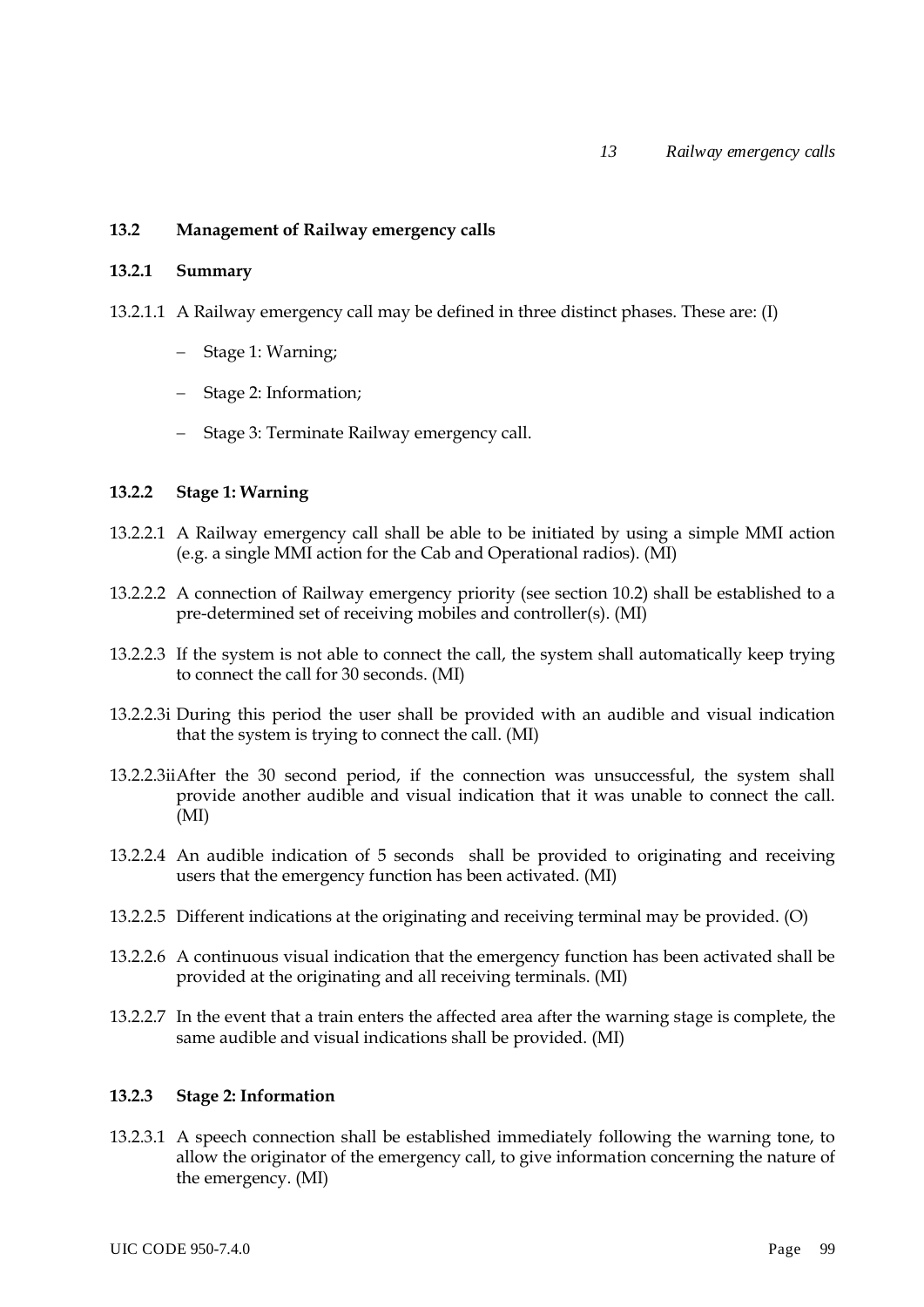- 13.2.3.1i Speech should be possible to allow a controller receiving the warning tone to give information. (O)
- 13.2.3.2 Additionally, speech should be possible to allow other mobile users receiving the warning tone to give information. (O)
- 13.2.3.3 The information shall be received by the same set of users who received the warning tone. (MI)

#### **13.2.4 Stage 3: Terminate Railway emergency call**

- 13.2.4.1 A Railway emergency call may only be terminated by: (MI)
	- the originator of the call;
	- a controller participating in the call;
	- the network following a (nationally determined) period of no speech.
- 13.2.4.2 If the radio moves out of the area whilst the emergency call is in progress, an audible and visual indication of the loss of the call shall be provided to the user. (MI)

#### **13.3 Receipt of Railway emergency calls**

- 13.3.1 Authorised EIRENE mobiles shall be able to receive a Railway emergency call at any time while the mobile is powered up. (MI)
- 13.3.2 For Railway emergency calls initiated by a mobile, the controller's display shall/should indicate:
	- location; (O)
	- the functional identity of the originating mobile, which includes the following:
		- the train number, if allocated;  $(MI)$
		- the engine number, if no train number is available; (MI)
		- the coach number of the leading cab, if neither a train number nor an engine number is available. (O)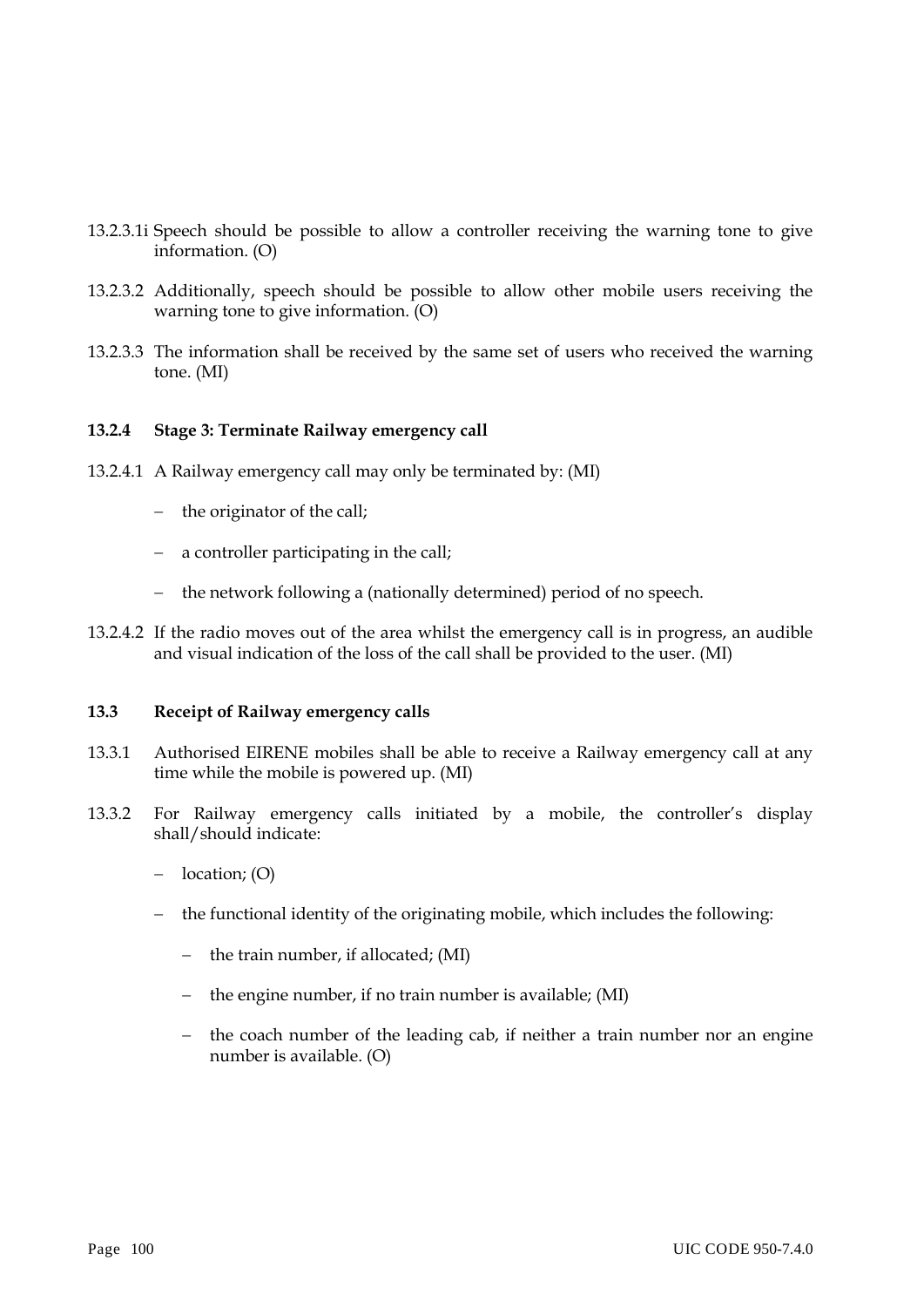#### **13.4 Confirmation of Railway emergency calls**

- 13.4.1 For post-incident analysis, it is important that the origination and reception of Railway emergency calls by mobiles is confirmed by a message sent to a ground-based central location (and also recorded in the on-train recording device). (I)
- 13.4.2 The confirmation shall be generated automatically without input from the user. (MI)
- 13.4.3 The confirmation message shall commence at the end of the call or if the radio moves out of the call area. (MI)
- 13.4.4 If the radio loses contact with the network, the mechanism shall commence as soon as possible on regaining communications, for up to a maximum of 5 minutes without achieving contact. (MI)
- 13.4.5 For Railway emergency calls initiated by a mobile, the automatic confirmation message of the initiating mobile shall contain: (MI)
	- the time at call establishment;
	- the time at clear down;
	- the functional number of the call originator;
	- the train number and engine number of the call originator, if a train.
- 13.4.6 For Railway emergency calls received by a mobile, the automatic confirmation message of the receiving mobile shall contain: (MI)
	- the time at which the call was first received;
	- the time at which the call was lost (or terminated);
	- the group identity of the sender;
	- the functional number of the recipient;
	- the train number and engine number of the recipient, if a train.
- 13.4.7 The confirmation message shall be received at the central location with a 99% probability of success within 5 minutes of call termination. (M)
- 13.4.8 The performance of the confirmation procedure shall not be dependent upon the current use of the mobile and shall not overload the network. (M)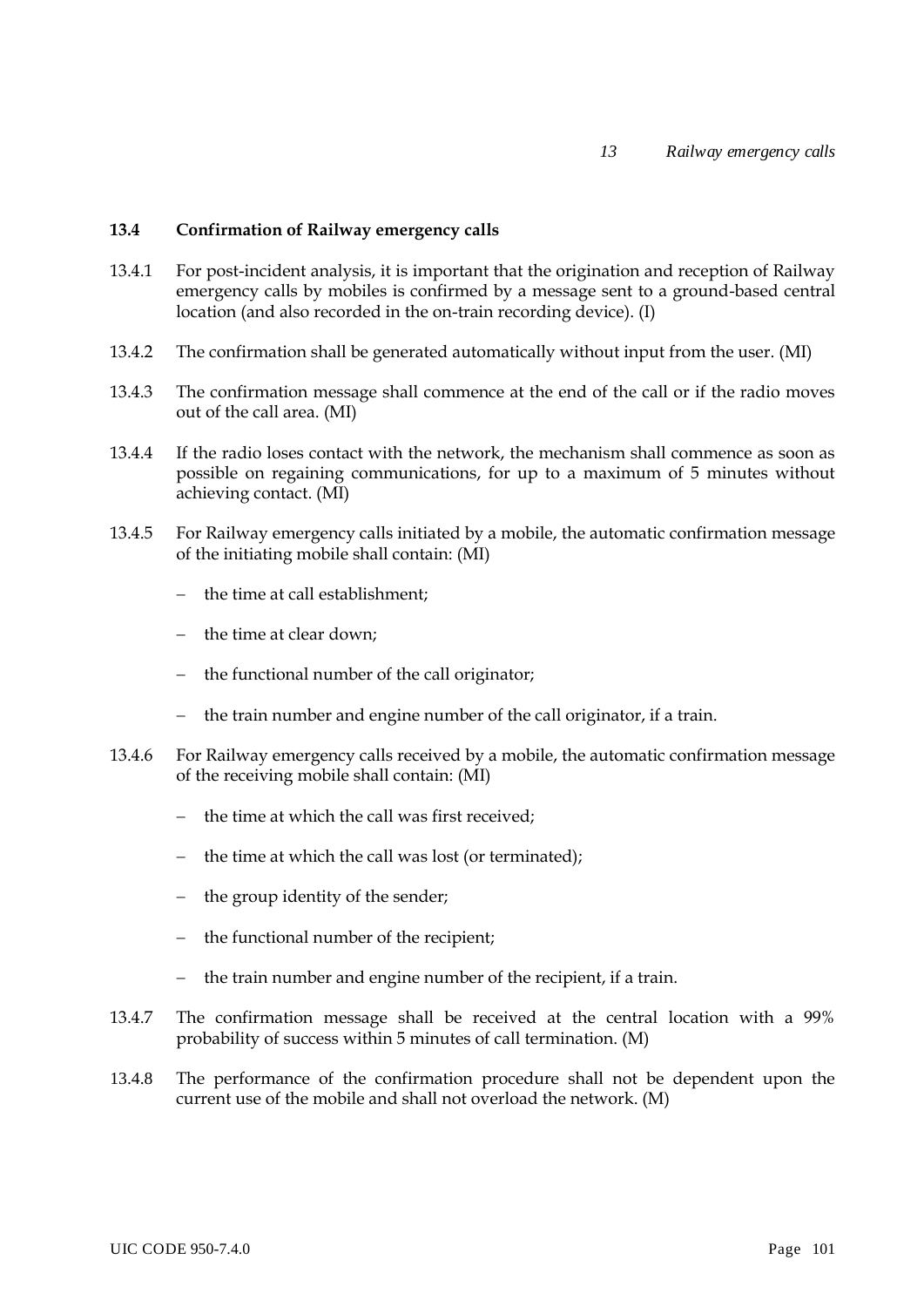# **14 Shunting mode**

## **14.1 Introduction**

- 14.1.1 Shunting mode is the term used to describe the application that will regulate and control user access to facilities and features in the mobile while it is being used for shunting communications. (I)
- 14.1.2 There is no requirement to regulate the membership of shunting groups to prevent uncontrolled membership. (I)
- 14.1.3 During specific shunting operations where the driver is not able to see the way ahead and where he is therefore relying on information from another shunting member, a link assurance signal is needed to provide reassurance during "silent periods" that the radio link is still established. This signal is also employed to provide reassurance that this other shunting member is not incapacitated. (I)

## **14.2 Functional requirements**

- 14.2.1 Shunting calls shall have 'Railway operation' priority (see section 10.2). (MI)
- 14.2.2 Cab radios in shunting mode shall support the following call type:
	- Group calls (MI)
- 14.2.2i Cab radios in shunting mode should support the following call type:
	- $-$  Point to point calls (O)

Note: All Cab radios should be upgraded to support point to point calls in shunting mode in future. (I)

- 14.2.2ii Shunting radios shall support the following call types:
	- $-$  Group calls (M)
	- Point to point calls (M)
- 14.2.3 The shunting communication should be protected from unintentional and unauthorised access. (O)
- 14.2.4 It shall be possible for all mobile members of the shunting group (except the driver) to transmit a link assurance signal. (MI)
- 14.2.5 Within the shunting group, it shall be possible for only one member of the group to transmit the link assurance signal at any time. (MI)
- 14.2.6 Shunting radios shall enable the link assurance signal to be activated and de-activated by the shunting group member. (M)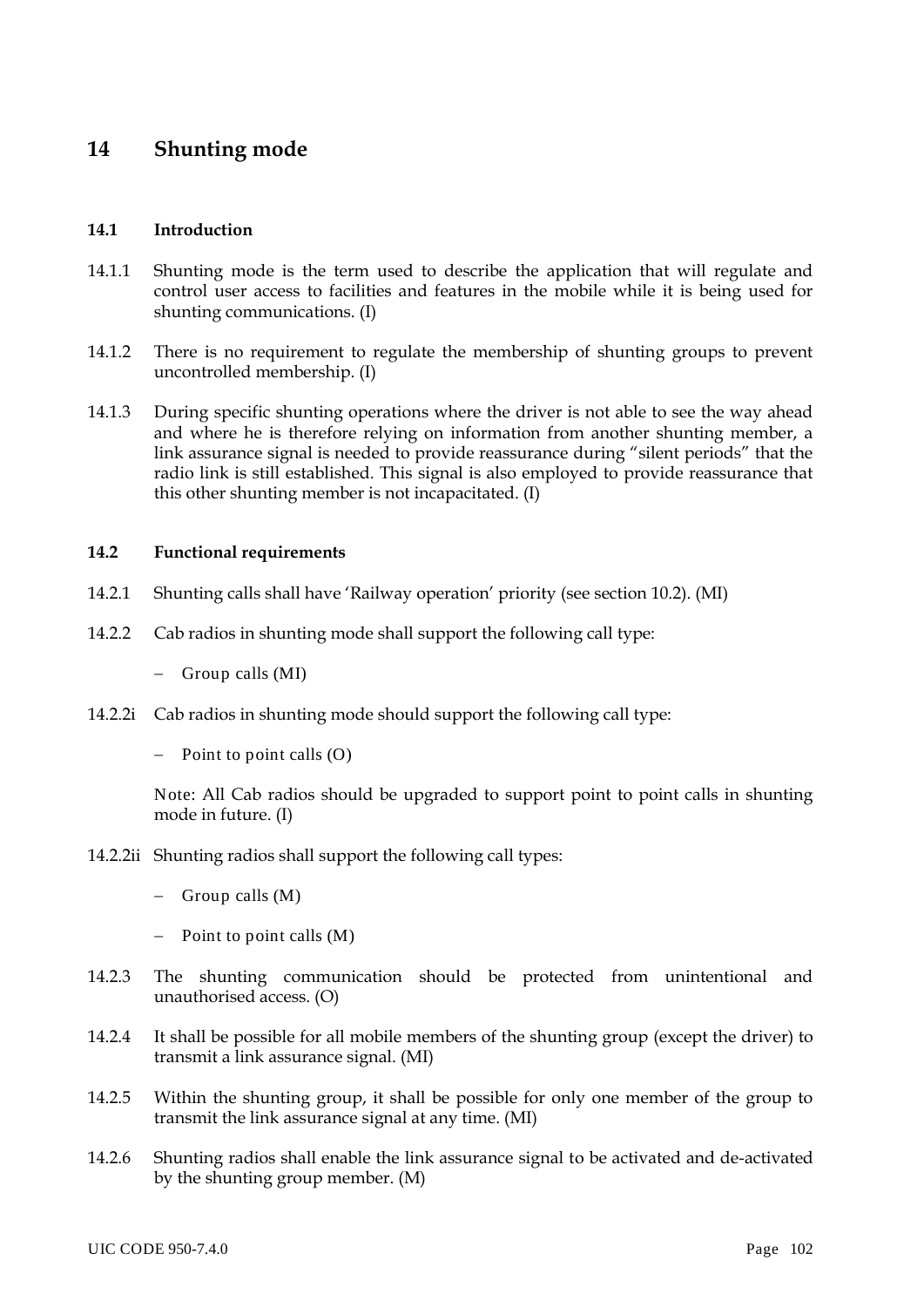- 14.2.7 The link assurance signal can be used to reassure the driver of the integrity of the member at the head of the shunting movement. (I)
- 14.2.8 Deleted.
- 14.2.9 The link assurance signal shall be used to provide an audible indication to all group members. For the driver, this indicates that the radio link is operational. (MI)
- 14.2.10 It has to be ensured by operational rules that consecutive transmission of the link assurance tone by different shunting members or any talker change is prevented during ongoing pushing manoeuvres. (I)
- 14.2.11 It shall be possible for any member of the shunting group (including a driver) to transmit a shunting emergency call to all shunting groups in the area. (MI)
- 14.2.12 It shall be possible for all shunting drivers and shunting group members to receive a shunting emergency call from any equipment capable of taking part in shunting communications. The shunting emergency call shall cause the audible link assurance signal to be interrupted. (MI)
- 14.2.13 It should be possible for the system to record: (O)
	- shunting group composition at a given instant;
	- the source and time a shunting emergency call was transmitted;
	- the recipients of a shunting emergency call.
- 14.2.14 Deleted.
- 14.2.15 Deleted.

#### **14.3 Group membership**

- 14.3.1 A shunting group shall be able to consist of the following mobile members: (MI)
	- the shunting leader(s);
	- $-$  the shunting driver(s), who may remain fixed (i.e. in a shunting area) or may change one or more times during a working period (i.e. passenger or freight stations);
	- the shunting team members.
- 14.3.2 In addition to the above shunting group members: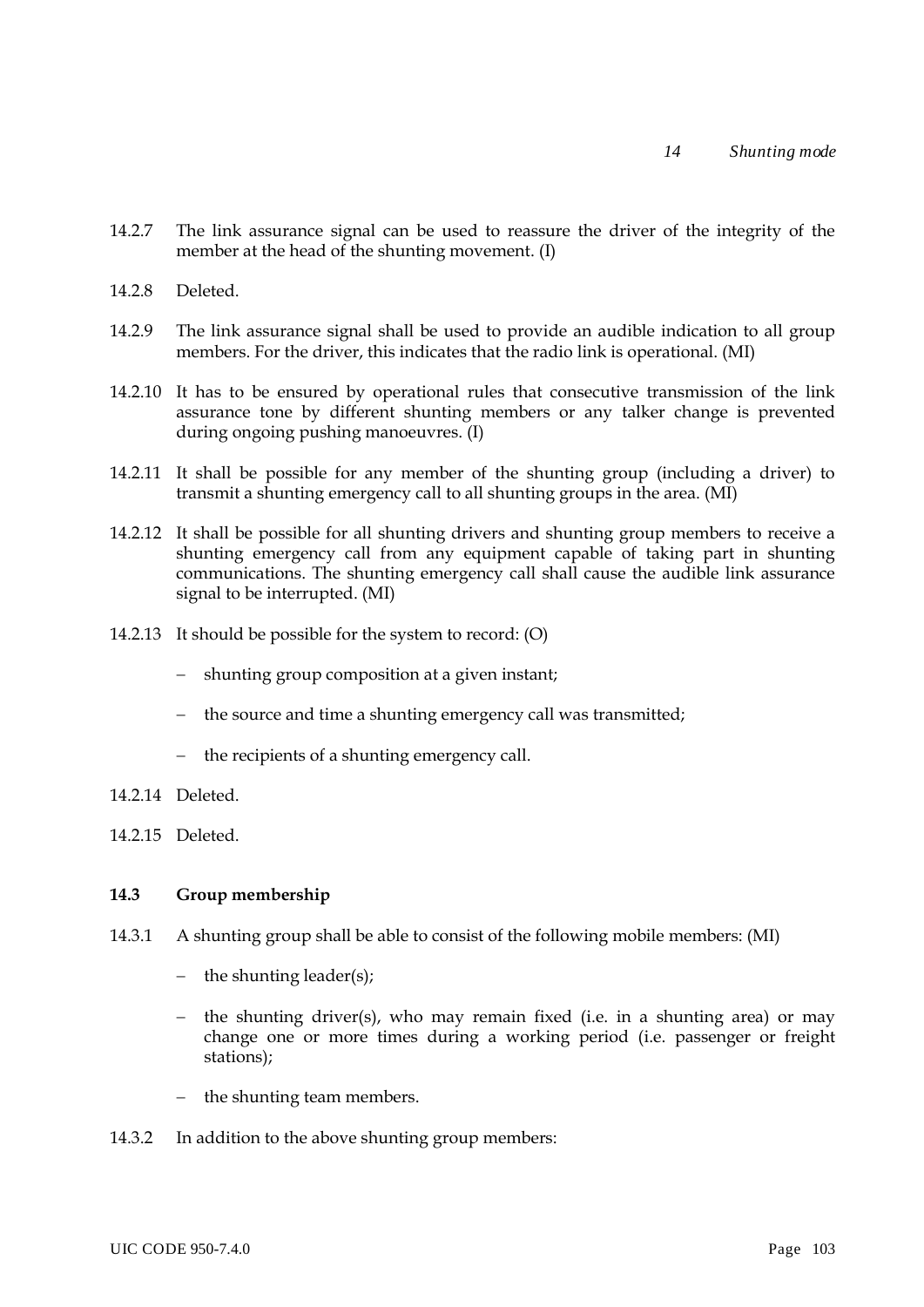- a controller shall be able to be associated permanently or temporarily with the shunting group; (MI)
- a shunting manager or other person capable of taking part in a shunting communication should be able to be temporarily associated with the shunting group. (O)
- 14.3.3 Deleted.
- 14.3.4 The shunting leader should be able to allow an external user to join the shunting communication. (O)
- 14.3.5 National railways will be responsible for limiting the availability of equipment that is capable of taking part in shunting communications to persons that are authorised to engage in such communications. (I)

#### **14.4 Link assurance signal**

- 14.4.1 The link assurance signal is a means to provide end-to-end confirmation between users that a voice communication link remains intact. This facility is required principally for the safe conduct of pushing manoeuvres to assure continuing availability of the radio channel while a shunting worker is guiding a train driver. (I)
- 14.4.2 The link assurance signal shall consist of an intermittent audio tone. (MI)
- 14.4.3 In order to fulfil the requirements of some railways, it should be possible to provide an alternative means of link assurance indication. (O)
- 14.4.4 This means will consist of an additional safety device (external to the radio system) interposed between the Cab radio and the loudspeaker with the purpose of muting the continuous link assurance signal for the driver's convenience. In this case, the safety device will alert the driver only if the link assurance signal has failed or if it is cancelled. (I)
- 14.4.4i Deleted.
- 14.4.5 The link assurance signal shall be deactivated upon receipt of a shunting emergency call. (MI)
- 14.4.6 The initiator of the link assurance signal shall be able to speak during the transmission of the link assurance signal. (MI)
- 14.4.7 All members of the shunting group shall be able to initiate a shunting emergency call at any time. (MI)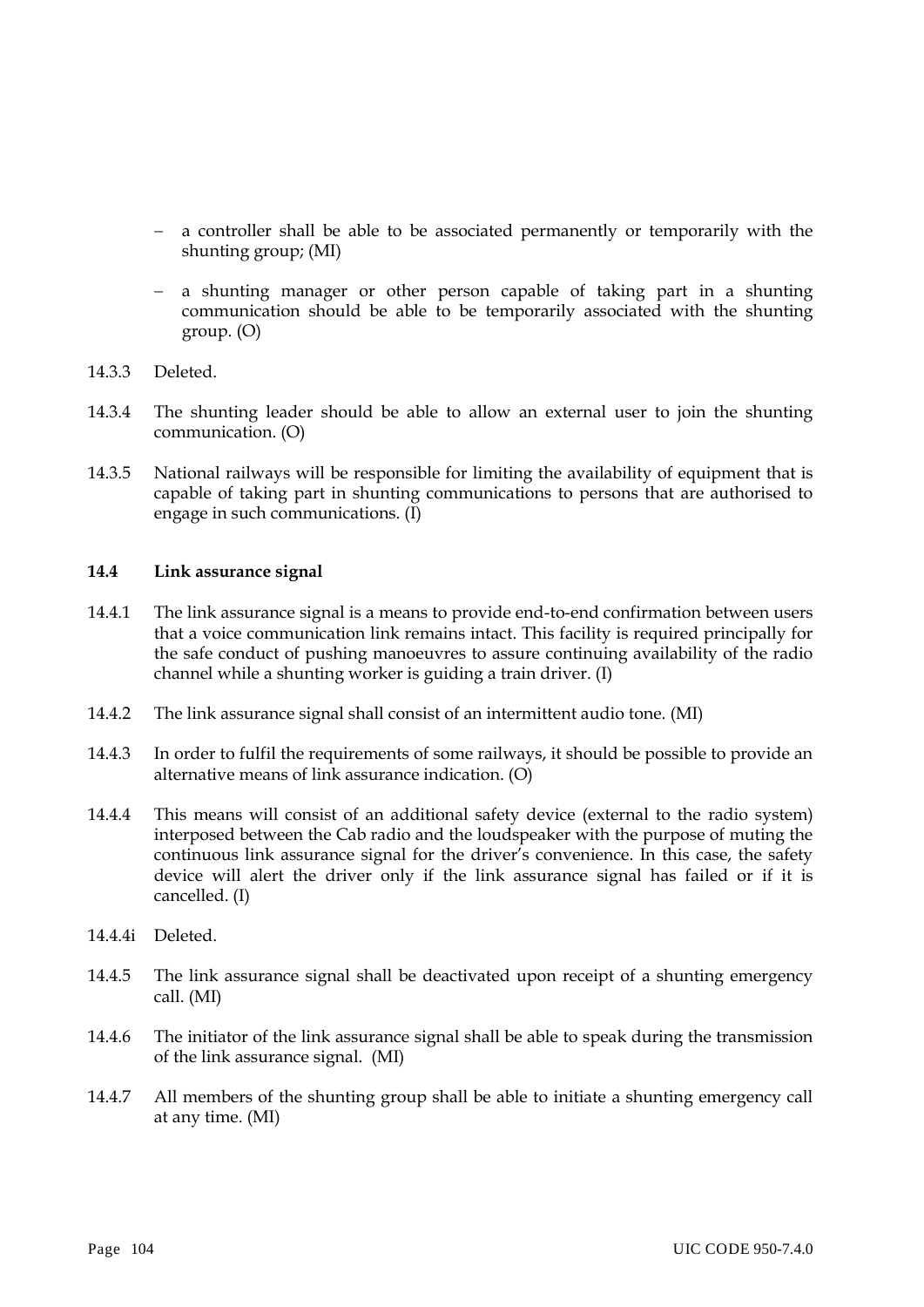*14 Shunting mode*

### **14.5 Constraints**

- 14.5.1 Deleted.
- 14.5.2 Deleted.

#### **14.6 Alerting a controller in a shunting group call**

- 14.6.1 It is possible for a controller to be a member of several grou p calls simultaneously. The controller can actively participate in only one of these calls at any time. (I)
- 14.6.2 It should be possible for all members of a group call, other than controllers, to alert a controller (who is configured as a member of the group) that immediate active participation in the call is required. (O)
- 14.6.3 If 14.6.2 is implemented, after activation of the function to alert the controller, the alert message together with the group identity of the call shall be transferred to the controller. (M)
- 14.6.4 If requirement 14.6.2 on alerting a controller is implemented, the procedure for alerting a controller in a group call shall involve the use of simple MMI actions on the mobile equipment. (M)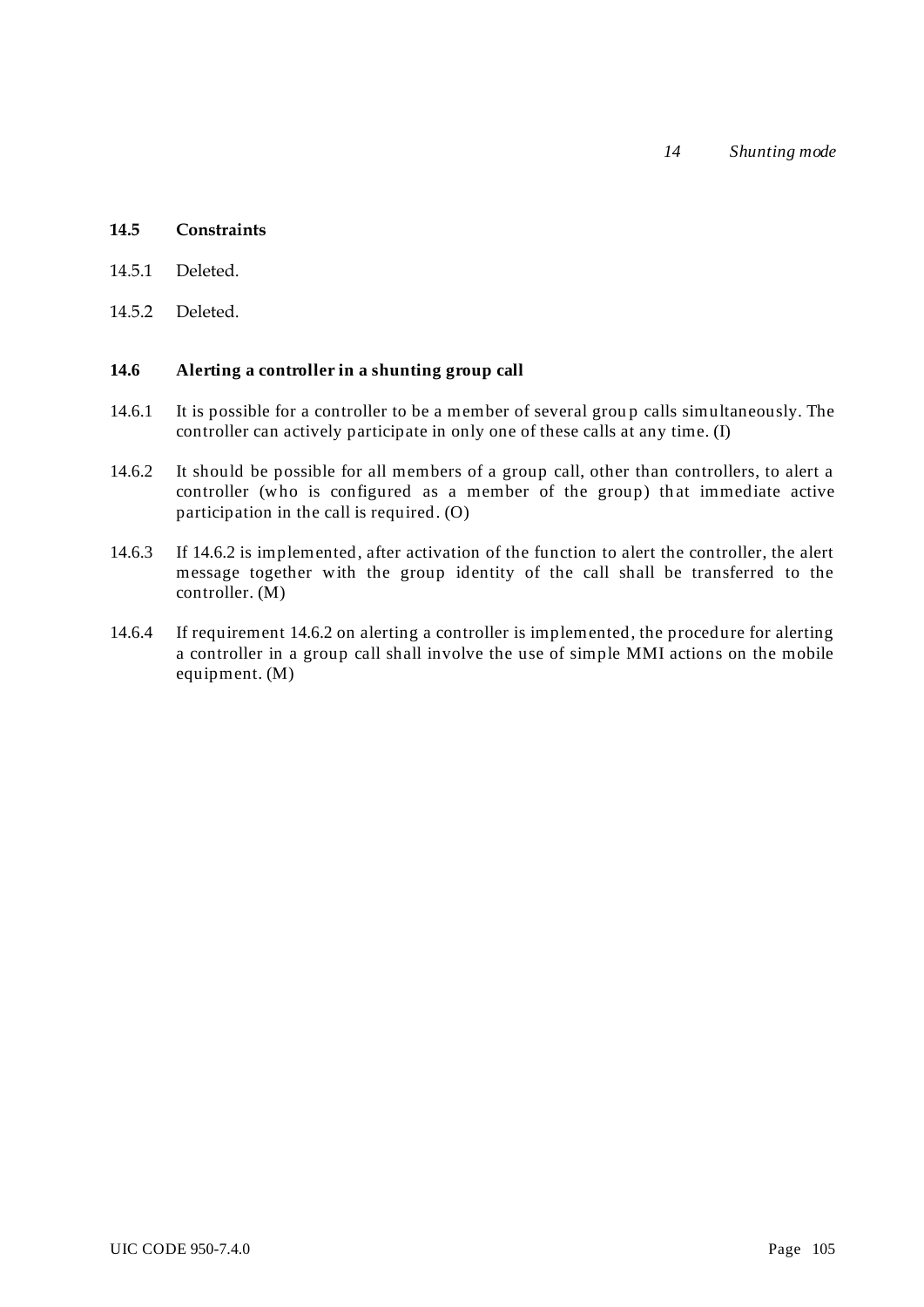## **15 Direct mode**

## **15.1 Introduction**

- 15.1.1 The operational requirement for direct mode is to: (I)
	- provide short range fall-back communications between train drivers and trackside personnel in the event of failure of mobile telephony services normally available;
	- provide short range communications for railway personnel operating in remote areas where no mobile telephony facilities are available.

### **15.2 Functional requirements**

- 15.2.1 Implementation of direct mode is optional. Where the facility is provided, the following requirements are mandatory. (O)
- 15.2.2 Principal requirements are: (M see above)
	- a range of up to at least 2000m in open terrain between a direct mode transmitter and receiver;
	- a voice only capability that supports the use of the link assurance signal;
	- 'open channel' mode of operation such that all users employing direct mode receive transmissions when in range of the transmitting user;
	- it is sufficient that the user may talk or listen only, but not both. The ability to talk shall be achieved through use of the Push-To-Talk function;
	- a minimum of one channel is to be available for use of direct mode facilities;
	- if more than one channel is provided, there must be a function allowing the user to manually select the channel;
	- where equipment provides both normal and direct mode capability, the user shall be able to switch between the two modes in a straightforward manner (but not by accident);
	- the user may only select direct mode when the normal mobile telephony services are not available;
	- controls shall be simple to use, eg:
		- direct mode on/off switch;
		- Push-To-Talk function;
		- channel selection;
		- volume control;
		- battery warning for handportables;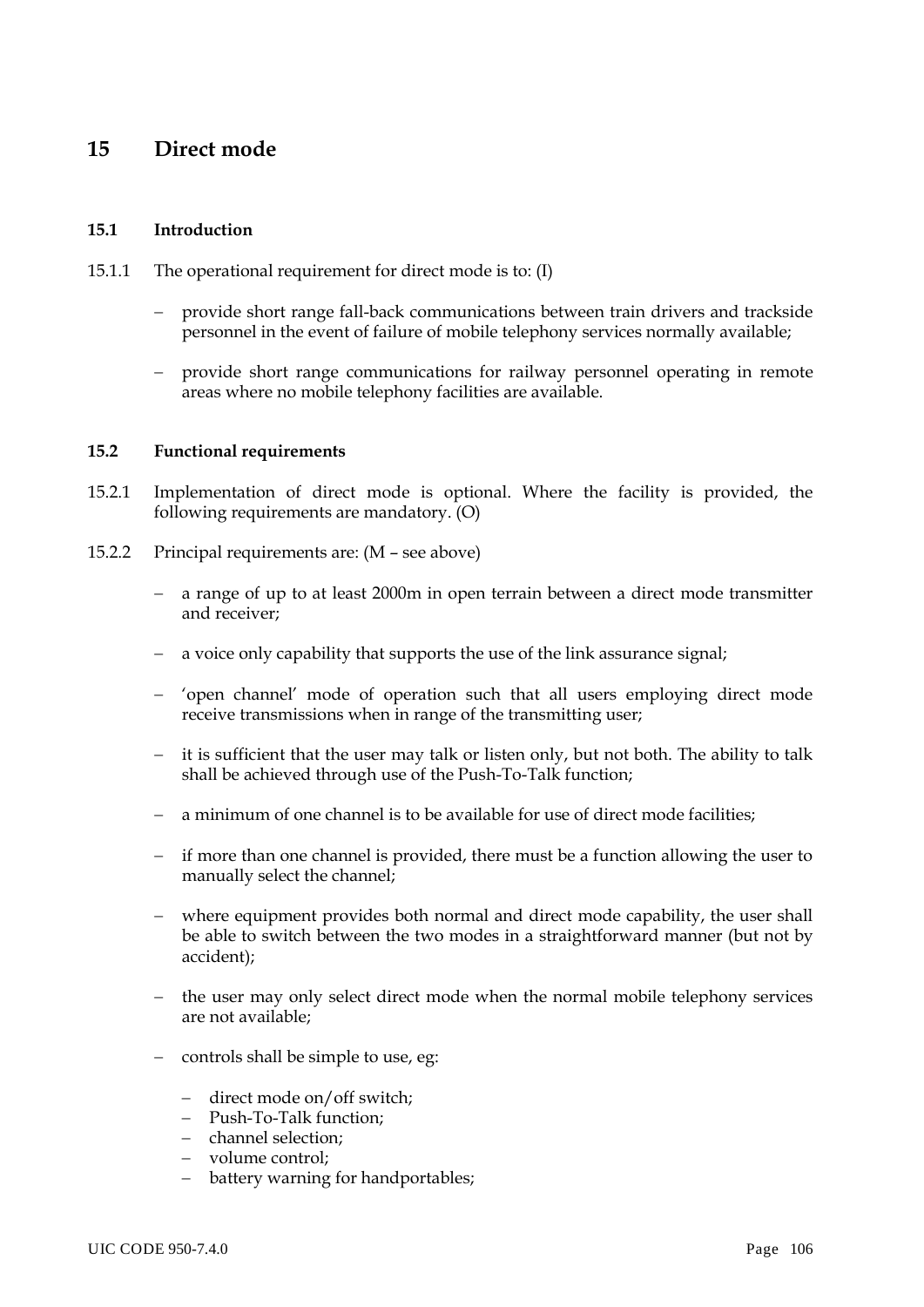- battery life for handportables operating in direct mode shall be a minimum of 8 hours based on the following cycle:
	- 20% transmit;<br>20% receive;
	- receive;
	- 60% stand-by;
- when direct mode is used as a fall-back, an audible and visual indication shall be provided of normal mobile telephony services returning.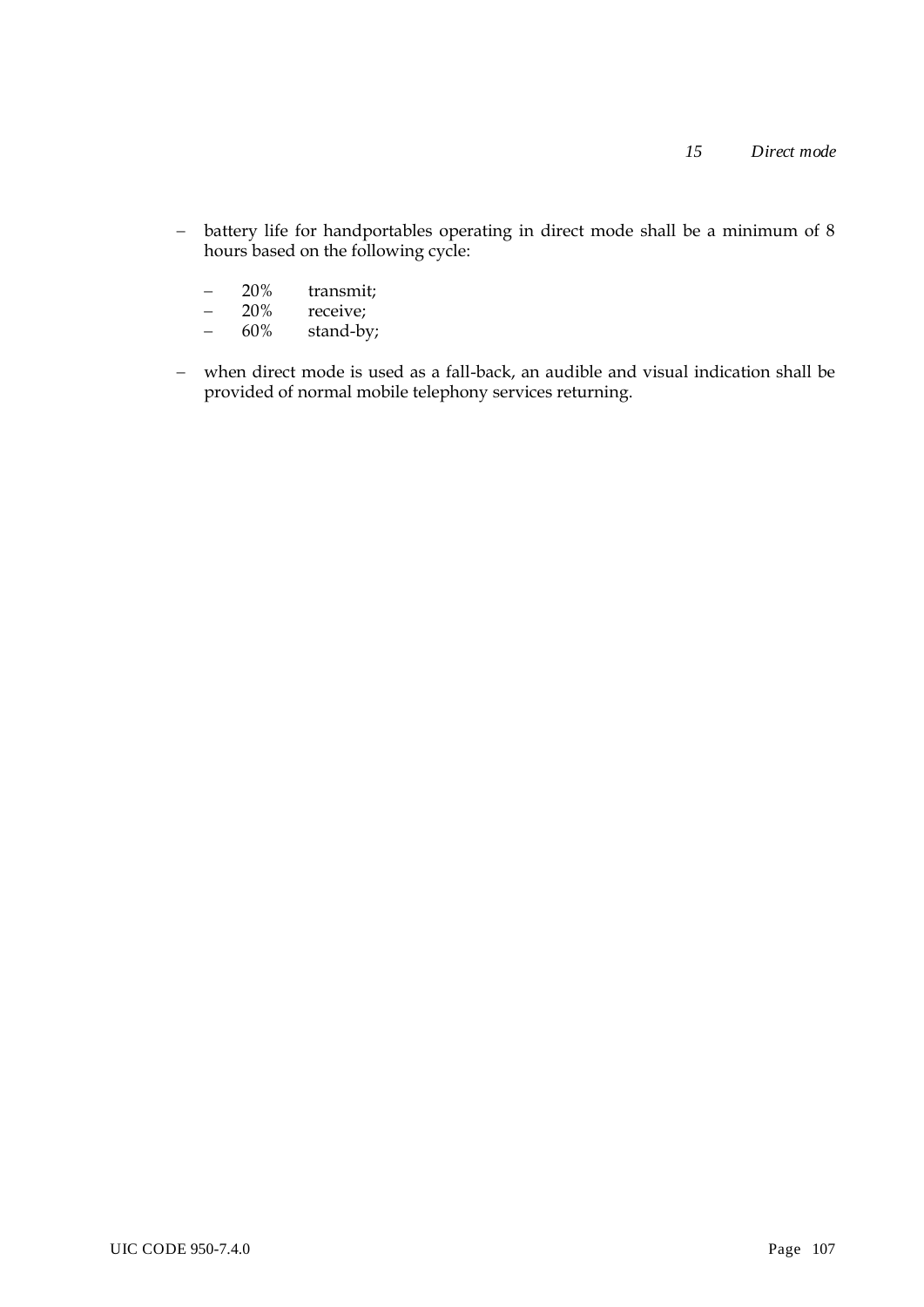# **16 ETCS data only radio**

## **16.1 Introduction**

16.1.1 This section identifies the functional requirements for the ETCS data only radio. It covers the functionality to be provided by a data radio that is dedicated to ETCS communications. (I)

## **16.2 Functional requirements**

#### **16.2.1 Summary**

- 16.2.1.1 The services to be provided by the ETCS data only radio are listed in Section 4. The ETCS data only radio provides a limited set of functions and services (compared with other EIRENE mobile equipment) and is exempt from requirements relating to the services that are not provided. (I)
- 16.2.1.2 In this subsection, the specific functions to be provided by ETCS data only radio are described. (I)
- 16.2.1.3 The following functions shall be provided:
	- select mobile radio network; (MI)
	- call handling. (MI)

#### **16.2.2 Select mobile radio network**

16.2.2.1 The ETCS data only radio shall select the mobile radio network as directed by the ETCS application. (MI)

#### **16.2.3 Call handling**

16.2.3.1 The ETCS data only radio shall handle calls as directed by the ETCS application. (MI)

#### **16.3 Environmental and physical requirements**

- 16.3.1 Train-mounted equipment shall comply with all specifications in section 4.3 and all of those defined in this section. (M)
- 16.3.2 The radio equipment that will be mounted in rolling stock can be split into two classes: in-cab equipment and external equipment. Each type of equipment has slightly different requirements placed upon it in terms of EMC and climate (UIC fiche 6515 is a useful reference concerning the layout of cab equipment). (I)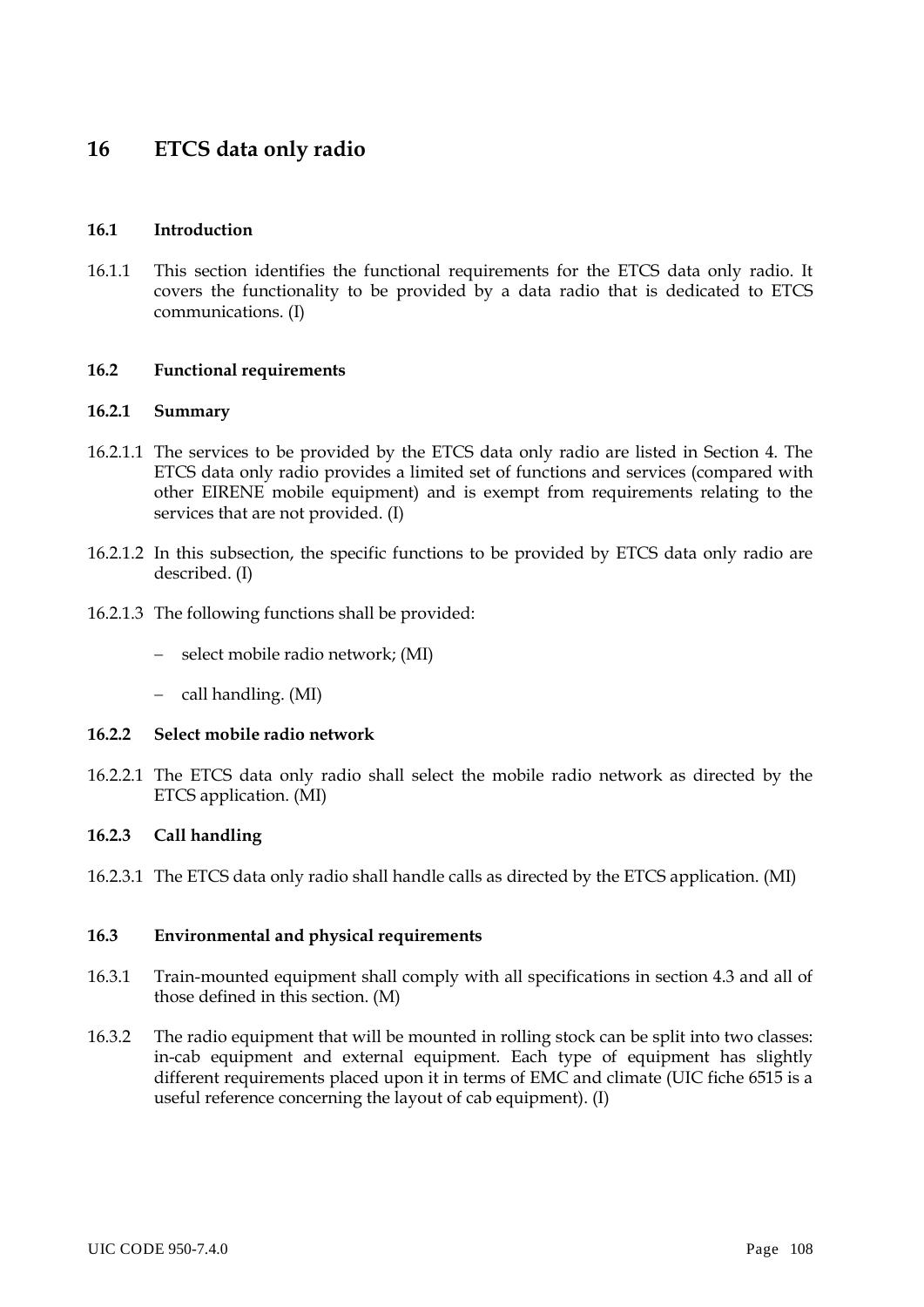## *Physical conditions*

- 16.3.3 Measures should be taken to reduce the risk of theft of radio equipment. Examples of such measures include physical protection, alarms and access control measures. (I)
- 16.3.4 Ease of maintenance should be taken into account in the design and installation of radio equipment. For example, maintenance access to antennas on vehicles should be provided. (I)

*Electromagnetic Compatibility*

16.3.5 Requirements on electromagnetic emissions for the ETCS data only radio are to be equivalent to that of the Cab radio. (I)

## **16.4 Man-Machine Interface**

- 16.4.1 There shall be no MMI on the ETCS data only radio. (M)
- 16.4.2 Maintenance indications may be provided on the ETCS data only radio. (O)

#### **16.5 Train-borne recorder**

- 16.5.1 The ETCS data only radio should be able to provide the following information to the ETCS train-borne system via a standardised interface:
	- $-$  radio faults; (O)

#### **16.6 Control/command interface**

16.6.1 The ETCS data only radio shall provide a standardised interface to the ETCS trainborne system. (MI)